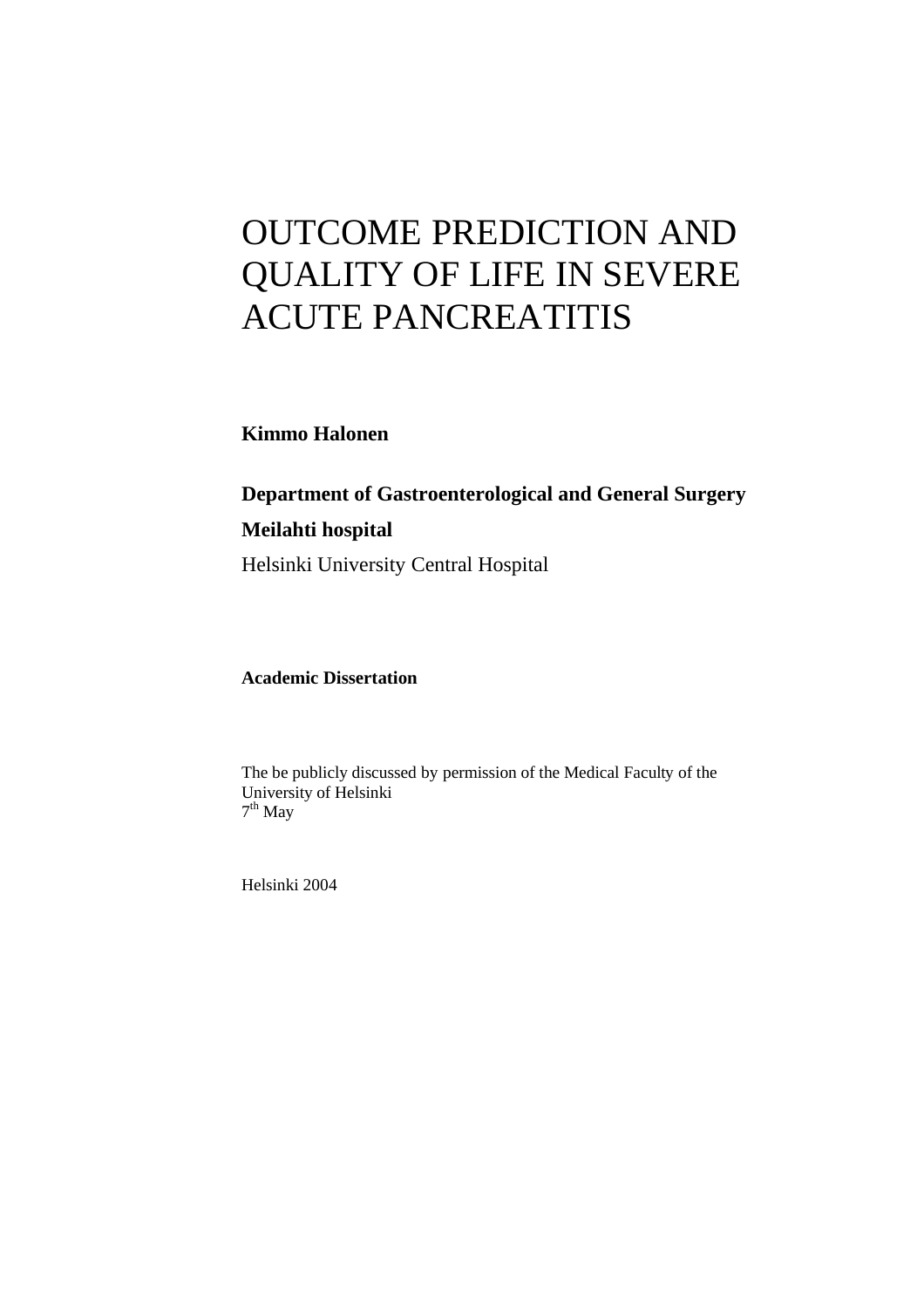This study was supervised by

Docent Ari Leppäniemi, M.D., Ph. D., University of Helsinki

and

Docent Reijo Haapiainen, M.D., Ph. D., University of Helsinki

And reviewed by

Docent Isto Nordback, M.D., Ph. D., University of Tampere

and

Docent Tero Ala-Kokko, M.D., Ph. D., University of Oulu

To be discussed with

Docent Juha Grönroos, M.D., Ph. D., University of Turku

ISBN 952-91-7167-6 (paperback) ISBN 952-10-1831-3 (PDF) http://ethesis.helsinki.fi Helsinki 2004 Helsinki University Printing House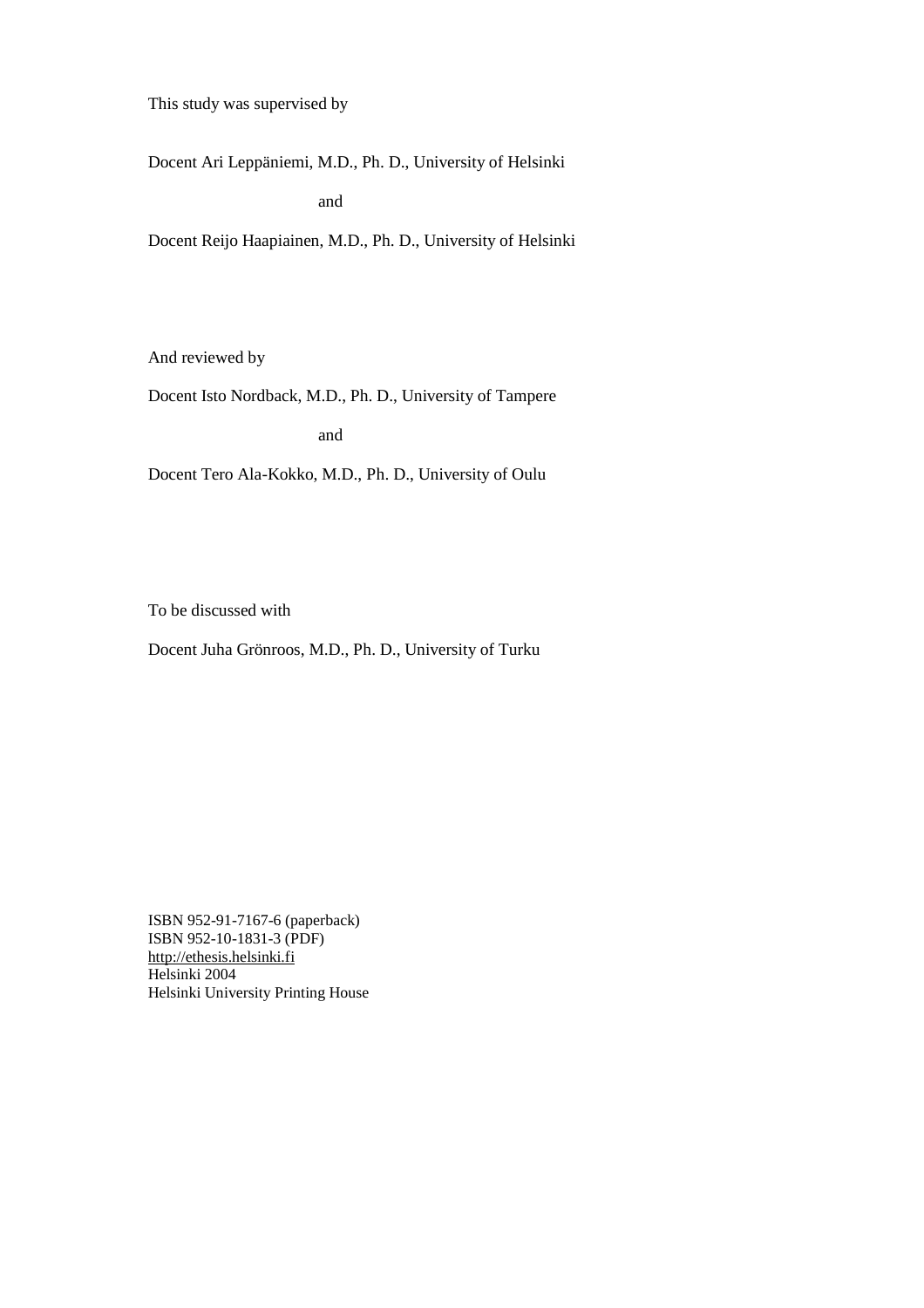**To my children Sara, Niko and Leevi**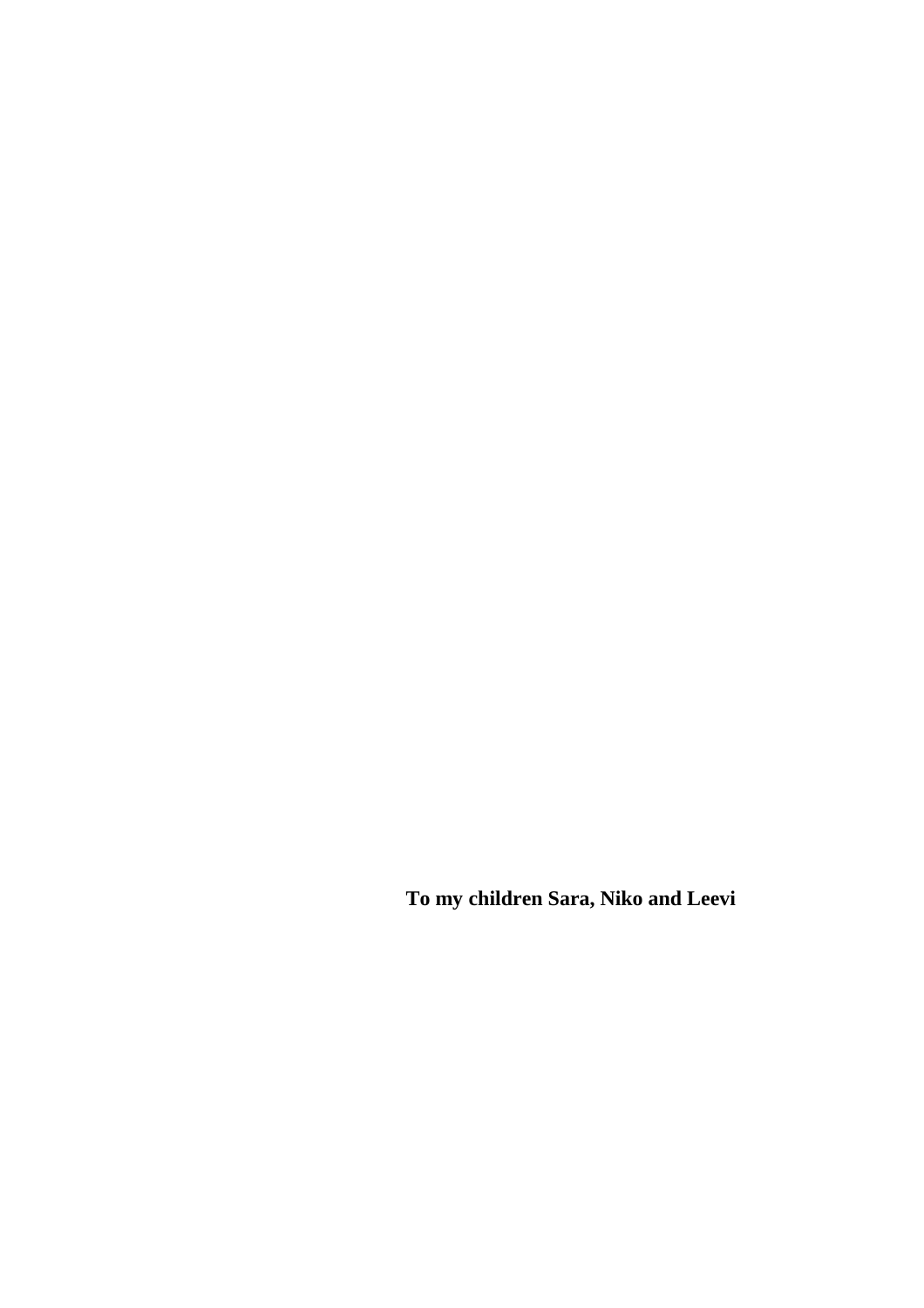# **CONTENTS**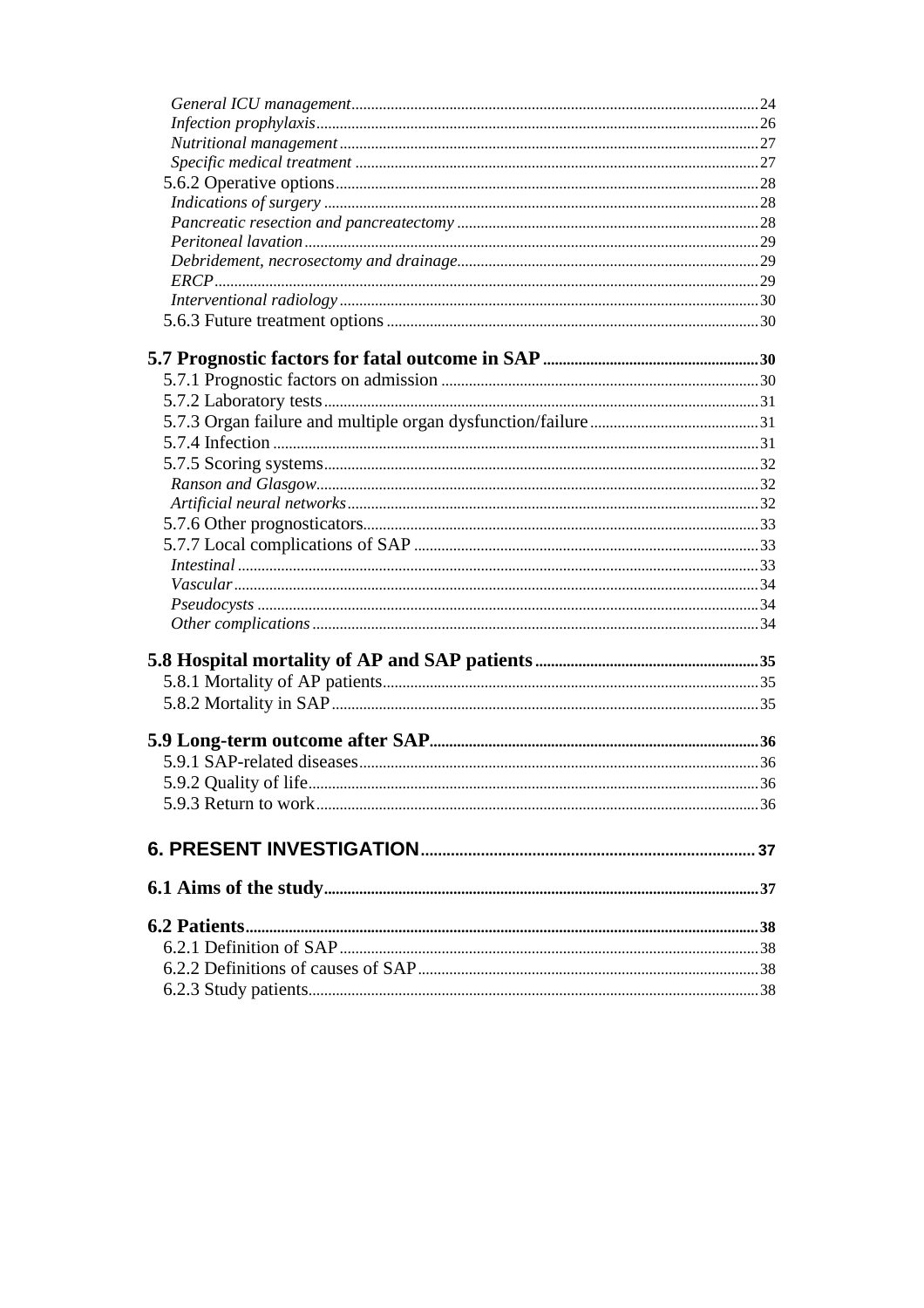| 6.6.2 Prognostic factors available on admission for hospital mortality in SAP56 |    |
|---------------------------------------------------------------------------------|----|
|                                                                                 |    |
|                                                                                 |    |
| 6.6.5 Multifactorial models to predict mortality in patients with SAP59         |    |
|                                                                                 |    |
|                                                                                 |    |
|                                                                                 |    |
|                                                                                 |    |
|                                                                                 |    |
|                                                                                 |    |
|                                                                                 |    |
| 8. REFERENCES                                                                   | 67 |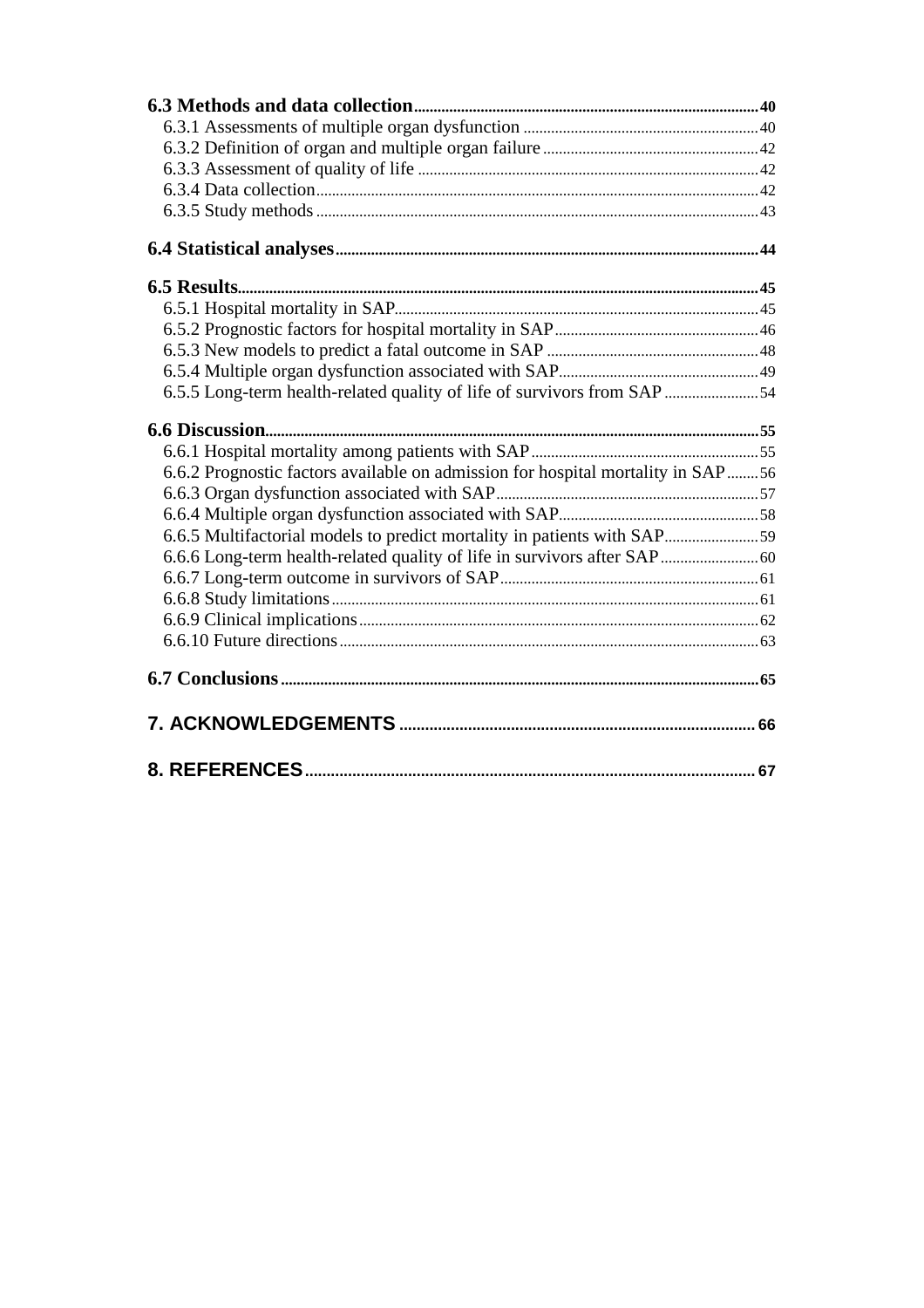#### 1. ABSTRACT

#### Prognosis in severe acute pancreatitis (SAP)

**Background.** Acute pancreatitis (AP) is a common abdominal disorder with a severity varying from mild to fatal disease. Survival of patients with AP, and particularly in severe acute pancreatitis (SAP), is related to a combination of therapy-associated and patientrelated factors. Predicting an individual patient's outcome remains problematic. There are only a few relevant methods for predicting mortality among patients with acute pancreatitis. The factors which cause death in most patients with SAP seem to be related specifically to the multiple organ dysfunction (MOD) syndrome. In the early phase of SAP multiple organ failure (MOF) seems to be caused by the same cytokine and inflammatory mediators as in septic shock. There are numerous ways to define and score MOD. There are three more recent scores: the MOD score, the Sequential (former Sepsis-related) Organ Failure Assessment (SOFA) score, and the Logistic Organ Dysfunction (LOD) score. These scores are designed to assess the severity and development of MOD as a single score. With an increasing number of patients surviving SAP more attention has been directed towards quality of life and long-term outcome, especially in patients with alcohol-induced disease. In studies with a small number of patients, quality of life and outcome after SAP have been good. However, only two of these studies have used generic multidimensional measures.

**Aims.** The first aim was to analyze a large consecutive series of patients with SAP to identify factors releted to the risk of dying during hospital treatment. Secondly, to construct a novel model to predic a fatal outcome in the early phase of SAP and to compare this model with current predictive models*.* Thirdly, to compare the MOD, SOFA, and LOD scores as predictors of hospital mortality, and to use one of these scores to assess the incidence and the prognostic usefulness of organ dysfunction/failure in patients with SAP treated in a general ICU. A further aim was to define the overall long-term post-discharge outcome after SAP.

**Patients and methods**. The total number of episodes of AP in the study during the 10 years study period was 1539 of which 317 (21%) were SAP. A consecutive series of 270 patients with SAP was included to study the factors related to a fatal outcome by univariate and multivariate analyses.

In addition, 234 patients with sufficient data were included to construct five logistic regression models and three artificial neural network (ANN) prognostic models to be applied on data from patients in the early phase of SAP. Two of these models were tested in an independent prospective validation set of 60 consecutive patients with SAP and compared with current predictive systems.

113 consecutive patients with SAP treated in a general intensive care unit (ICU) were studied for assessment of MOD/MOF. Their clinical and laboratory data were collected during a period of 35 days. Their Acute Physiology and Chronic Health Evaluation (APACHE) II, MOD score, SOFA score and LOD score were calculated and compared with regard to hospital mortality. In addition, a daily maximum score and a total maximum score (the sum of the highest values for each organ dysfunction) were calculated for all three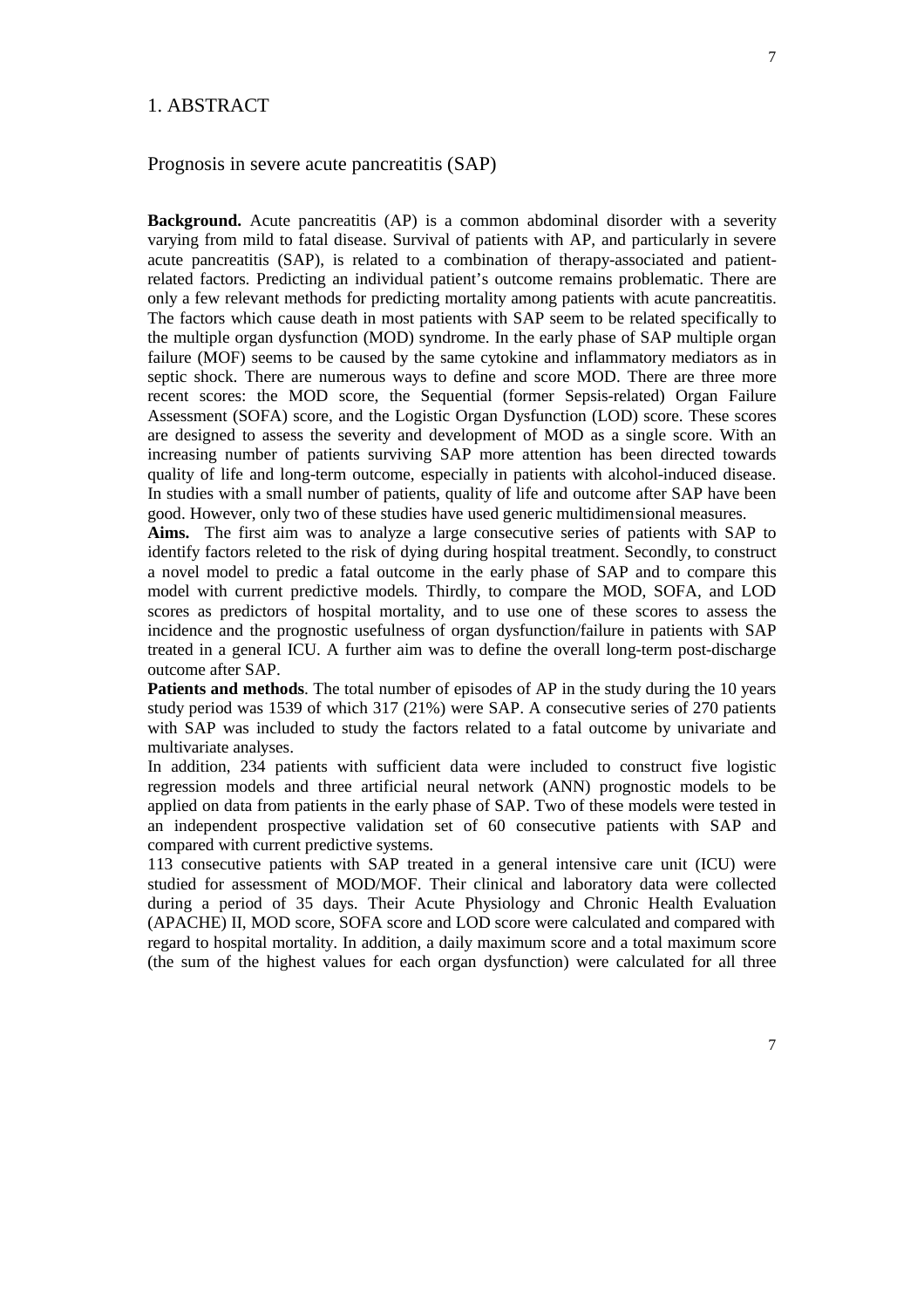scores. The area under the receiver operating characteristic curve (AUC) was used as a measure of the accuracy of the scores.

Of the 283 patients with SAP, 211 survived. During follow-up for a mean period of 66 months an additional 27 patients died. The Rand 36-item Health Survey with accessory questions was mailed to 174 eligible patients. The final study population comprised 145 patients (the response rate was 83%). The study population was compared Finnish population scores matched for age and sex; accessory questions were analyzed separately.

**Main results** By univariate survival analysis advanced age, a history of previous chronic medication, patient transfers from other hospitals, a high BMI, respiratory or renal failure, a need of pressor support and a need of abdominal surgery were factors that significantly predicted inpatient mortality. By multivariate stepwise logistic regression analysis, such factors were need of pressor support, renal failure requiring dialysis, advanced age, history of previous chronic medication and need of abdominal surgery.

Out of five logistic regression and three artificial neural network models, the one prediction model considered optimal was a logistic model with four variables: age, highest serum creatinine value within 60 - 72 h of primary admission, need for mechanical ventilation, and chronic health status. In the validation set, the predictive accuracy, determined by the AUCvalue, was 0.86 for the chosen model, 0.85 for the ANN model using eight variables, 0.82 for APACHE II, 0.78 for MOD score, 0.66 for Ranson, and 0.54 for Imrie scores. Among the patients treated in a general ICU accuracy was highest with daily maximum scores of AUC 0.85 for the SOFA score, 0.84 for the MOD score, and 0.84 for the LOD score. According to the maximum SOFA score, the highest mortality was associated with liver  $(83\%, p<0.001)$  and renal  $(63\%, p<0.001)$  failure. The mortality ratio in subgroup of patients who had failures of two organ system ranged from 50% to 91%. The highest mortality rate (91%) occurred among patients who had a combination of hepatic and renal failure. By multiple logistic regression analysis, only hepatic, renal, cardiovascular failure, and previous cardiovascular medication were independent risk factors for hospital mortality. There were no clinically significant differences regarding long-term HRQL between the study and the general population. Of the 145 patients 87% returned to work, 27% had recurrent pancreatitis, and 43% developed diabetes. Of the 113 patients with alcoholinduced SAP 30% were abstinent and 28% were problem drinkers, alcohol-dependent, or alcoholics at follow-up.

**Conclusions.** Previous chronic medication, advanced age, need of dialysis, mechanical ventilator support and pressor support are factors that independently predict the death of SAP patient. In SAP, Ranson and Imrie scores are inaccurate predictors of mortality. A novel predictive model based on four variables performs at least as well as the APACHE II system with 14 variables. In patients with SAP, organ dysfunction scores (MOD, SOFA, LOD) are accurate in comprasion with APACHE II for predicting death during hospital treatment. The maximum daily organ dysfunction scores were simple and useful for assessing MOD and for predicting hospital mortality of patients with SAP. Up to 13% of the SAP patients surviving initial hospitalization die within a few years. Among the survivors, long-term HRQL seems to be comparable to that of the general population, the majority returns to work and reduce their alcohol consumption markedly. The cost of treatment of SAP patients is high, but according to this study maximal treatment of these patients seems to be justified.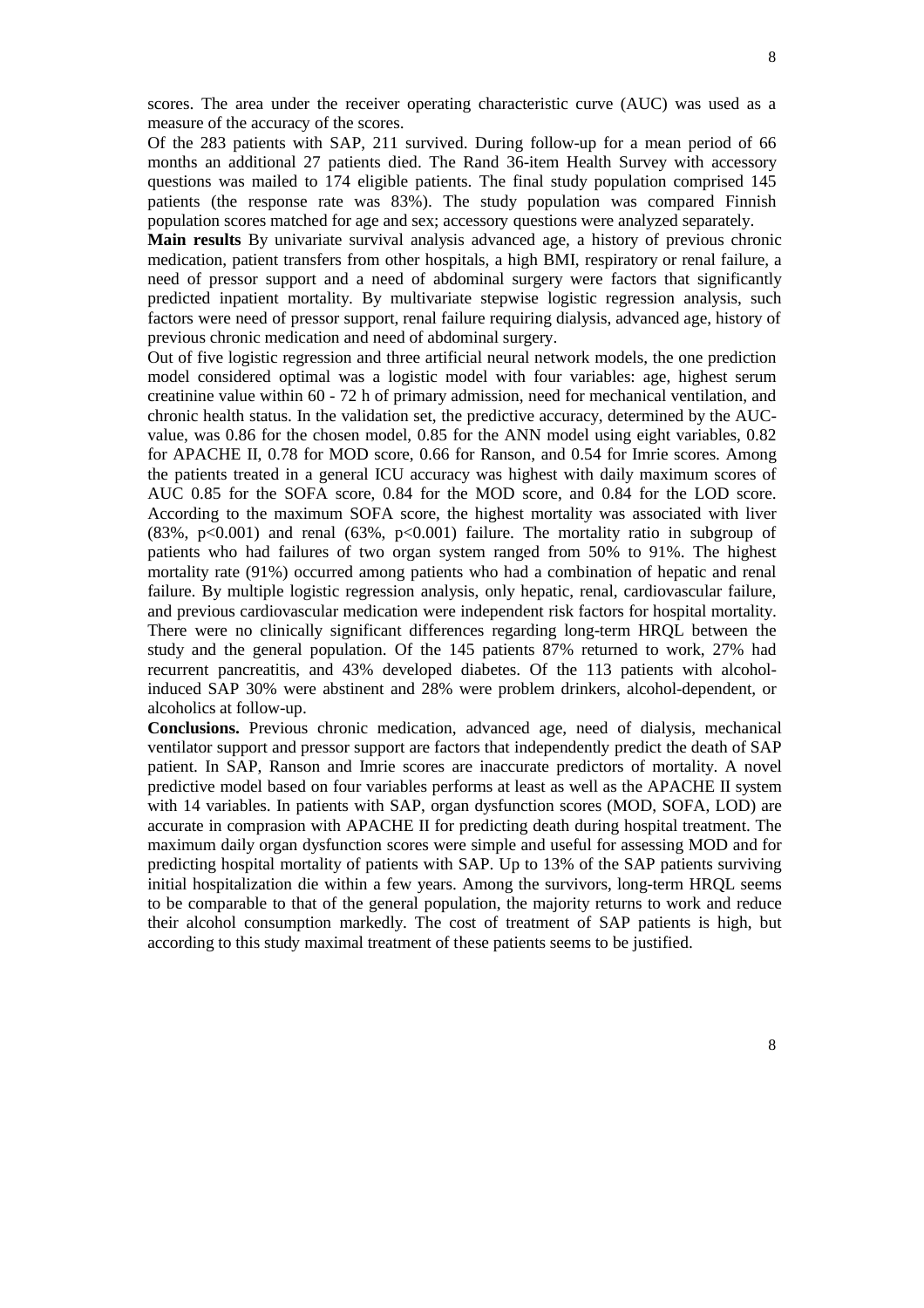This thesis is based on the following articles. They will be referred to by their Roman numerals.

- **I** Halonen K, Leppäniemi A, Puolakkainen P, Lundin J, Kemppainen E, Hietaranta A, Haapiainen R. Severe acute pancreatitis – prognostic factors in 270 consecutive patients. *Pancreas* 21:266-271, 2000.
- **II** Halonen K, Leppäniemi A, Lundin J, Puolakkainen P, Kemppainen E, Haapiainen R. Predicting fatal outcome in early phase of severe acute pancreatitis by using novel prognostic models. *Pancreatology* 3:309-315, 2003.
- **III** Halonen K, Pettilä V, Leppäniemi A, Kemppainen E, Puolakkainen P, Haapiainen R. Multiple organ dysfunction associated with severe acute pancreatitis. *Crit Care Med* 30:1274-1279, 2002.
- **IV** Halonen K, Pettilä V, Leppäniemi A, Kemppainen E, Puolakkainen P, Haapiainen R. Long-term health-related quality of life (HRQL) in survivors of severe acute pancreatitis. *Intensive Care Med* 29:782-786, 2003.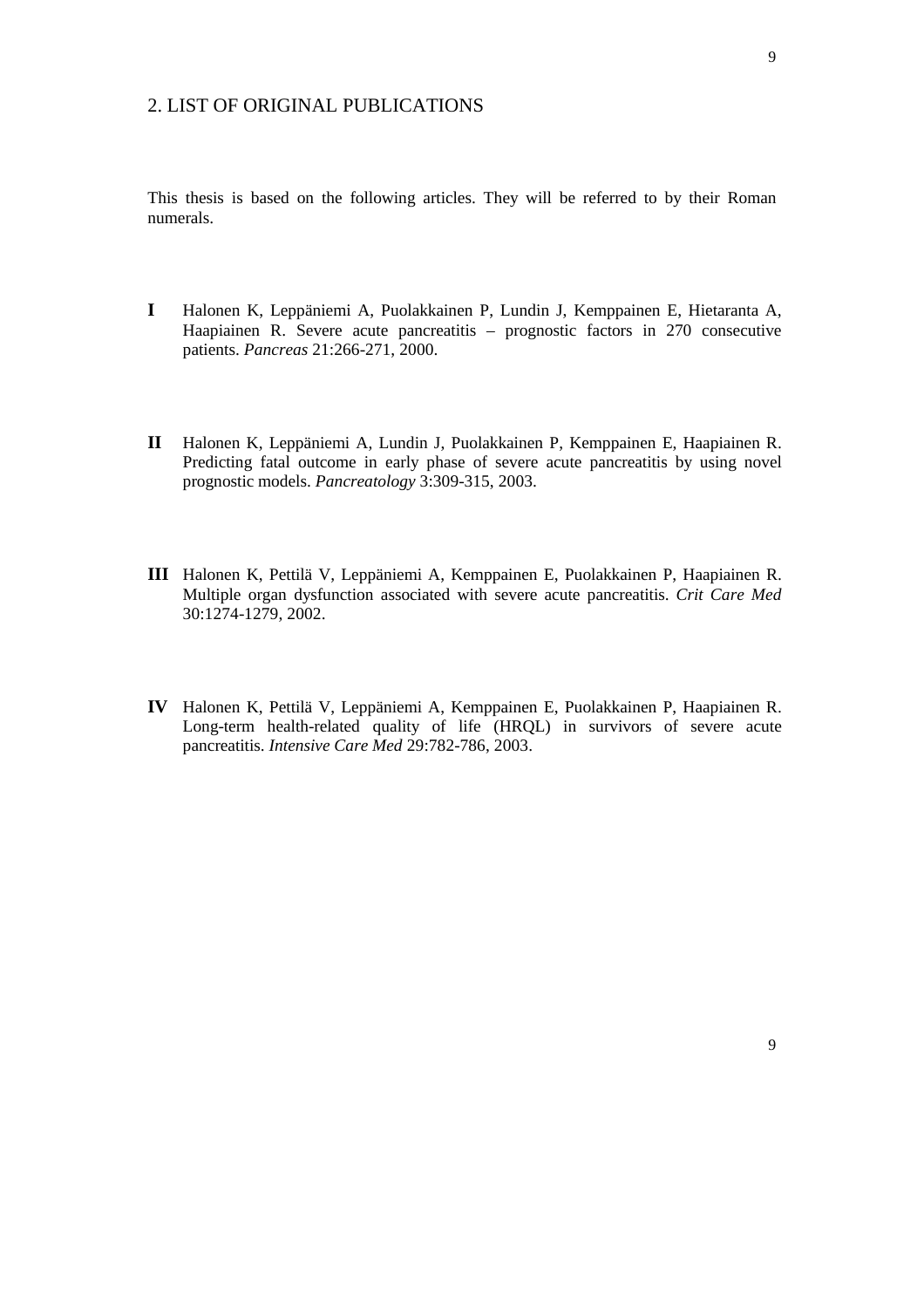## 3. ABBREVIATIONS

| <b>ANN</b>       | Artificial neural network                                   |
|------------------|-------------------------------------------------------------|
| ANN4             | Artificial neural network model with 4 variables            |
| ANN <sub>5</sub> | Artificial neural network model with 5 variables            |
| ANN <sub>8</sub> | Artificial neural network model with 8 variables            |
| AP               | Acute pancreatitis                                          |
| <b>APACHE</b>    | Acute Physiology and Chronic Health Evaluation              |
| <b>AUC</b>       | Area under receiver operating curve                         |
| BMI              | Body-mass index                                             |
| CI               | Confidence interval                                         |
| <b>CRP</b>       | C-reactive protein                                          |
| <b>CT</b>        | Computed tomography                                         |
| <b>ERCP</b>      | Endoscopic retrograde cholangiopancreaticography            |
| <b>HRQL</b>      | Health-related quality of life                              |
| IAP              | Intra-abdominal pressure                                    |
| ICU              | Intensive care unit                                         |
| IL               | Interleukin                                                 |
| <b>LOD</b>       | Logistic organ dysfunction                                  |
| LR4              | Logistic regression model with 4 variables                  |
| LR5              | Logistic regression model with 5 variables                  |
| LR8              | Logistic regression model with 8 variables                  |
| <b>MOD</b>       | Multiple organ dysfunction                                  |
| <b>MOF</b>       | Multiple organ failure                                      |
| <b>MRI</b>       | Magnetic resonance imaging                                  |
| <b>OR</b>        | Odds ratio                                                  |
| QOL              | Quality of life                                             |
| RH.              | Relative hazard                                             |
| SAP              | Severe acute pancreatitis                                   |
| SD               | Standard deviation                                          |
| <b>SE</b>        | Standard error                                              |
| <b>SOFA</b>      | Sequential (former sepsis-related) Organ Failure Assessment |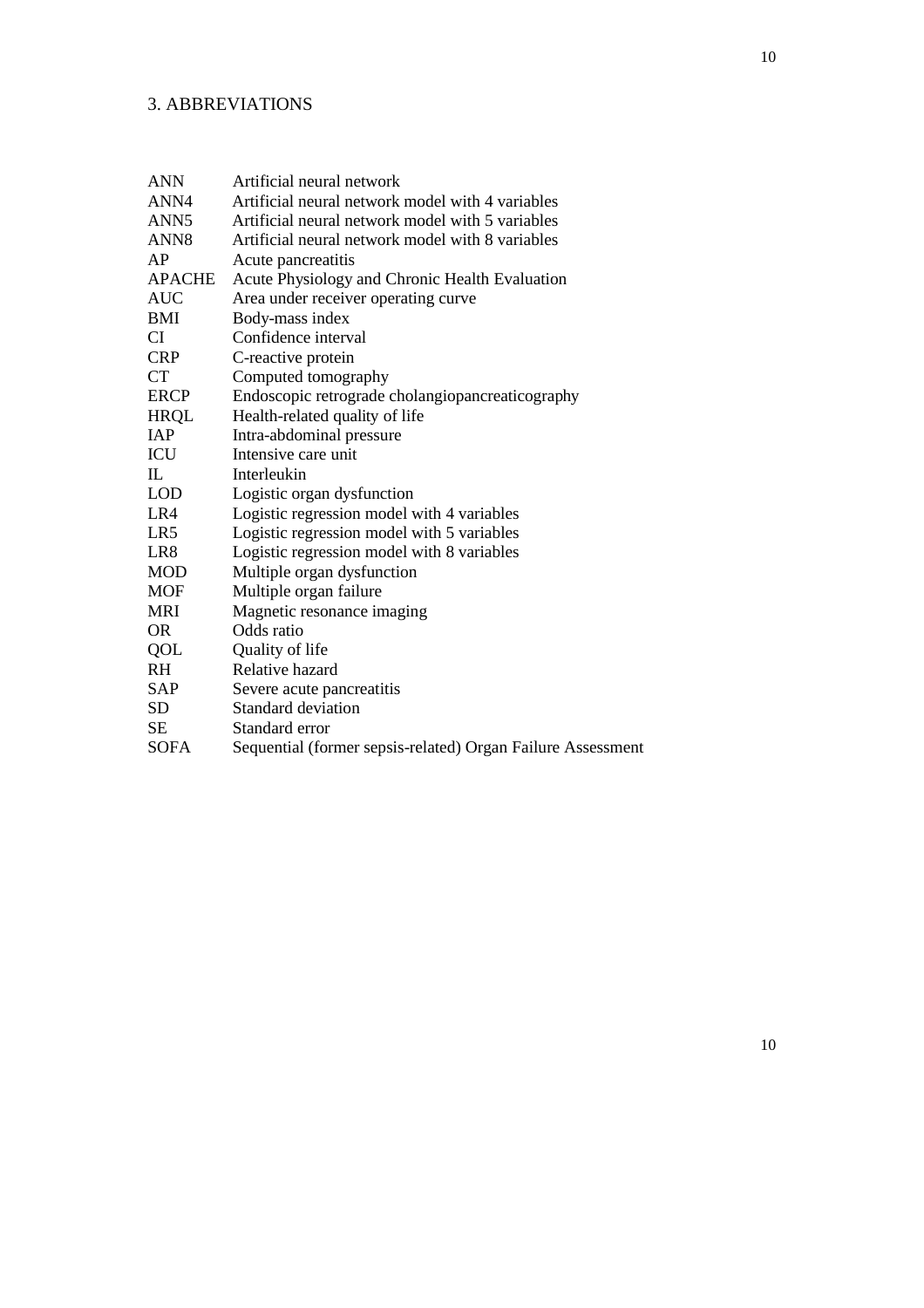#### 4. INTRODUCTION

11

Acute pancreatitis (AP) is a common disease and its incidence is increasing (Thomson et al. 1987, Wilson and Imrie 1990, Jaakkola and Nordback 1993). AP is severe among 10– 30% of the patients. Biliary disease is the most common cause of AP in the United States, Asia and mos of Western Europe (Steinberg 1994). In contrast, up to 80% of the episodes of AP in Finland are alcohol-induced (Mero 1982, Puolakkainen et al. 1987, Jaakkola and Nordback 1993). The overall mortality rate among AP patients varies from 2% to 16%, and in severe acute pancreatitis (SAP) from 7% to 47% (Tenner et al. 1997).

The factors which cause death in most patients with SAP seems to be related specifically to multiple organ dysfunction (MOD) syndrome. SAP-associated MOD resembles the MOD seen in other clinical settings such as sepsis, major trauma, and thermal injury (Miskovitz 1998). In the early phase of SAP, multiple organ failure (MOF) seems to be caused by the same cytokine and inflammatory mediators as in septic shock, although pancreatic necrosis is sterile (Wilson et al 1998a). Early deaths caused by SAP are commonly associated with the MOD syndrome; these deaths account for 40 to 60% of in-hospital deaths in all age groups, and over the past decade this proportion has not declined (McKay et al 1999).

Patients with SAP consume considerable health care resources, reguire prolonged hospital treatment, and the in-hospital mortality remains high. There is need for collaboration between many medical specialties, general practitioners, and social workers when SAP patients are treated, because these patients have a wide range of medical problems while being treated in the hospital and after being discharge, such as requirement of intensive care unit (ICU) treatment, infection problems, need of dialysis, surgical and radiological procedures, diabetes, symptoms of polyneuropathy, recurrent pancreatitis, continual abdominal pain, and often medico-social problems.

The rising costs of ICU treatment and the ability to prolong the life of critically ill patients creates a need to identify early those patients who will benefit from intensive care and who will not (Atkinson et al. 1994). Several classification systems have been presented to assess the severity of AP. However, there are only a few practical methods for predicting if outcome in AP is fatal or not. Scores such as the Ranson (Ranson et al. 1974 and 1976, Ranson 1982), the Glasgow (Imrie et al. 1978a), the Blamey (Blamey 1984) and the Acute Physiology and Chronic Health Evaluation (APACHE) II scores (Knaus et al. 1985a) are practical for assessing the severity of the disease but they are not sufficiently well validated for predicting mortality. Survival in AP and particularly in SAP is related to therapyassociated as well as patient-associated factors. Several isolated factors related to mortality in AP have been identified but there is currently no model to prognosticate a fatal outcome in SAP which would take all these single predictors into account.

Much attention has been paid to quality of life and long-term outcome of patients surviving SAP, and especially to alcohol-induced SAP (Fenton-Lee and Imrie 1993, Orlando 3rd 2000). Comments regarding the futility of treating patients with SAP, especially those with alcohol-induced SAP and MOF, are commonplace in clinical work.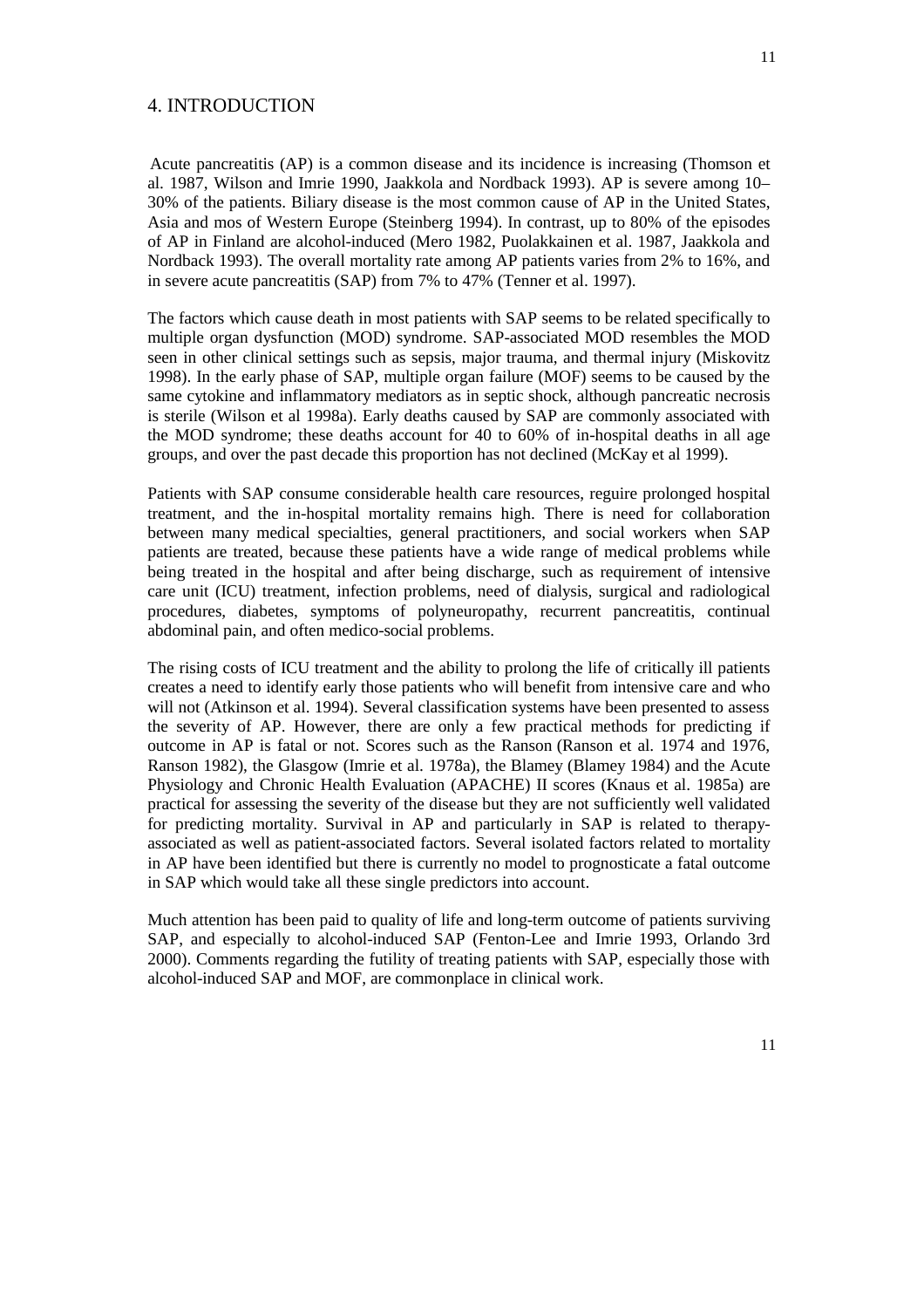In studies including only a small number of patients, the quality of life (QOL) and outcome after SAP have been shown to be good (Doepel et al. 1993, Fenton-Lee and Imrie 1993, Broome et al. 1996, Soran et al. 2000). However, only two studies on QOL assessment after SAP have used generic multidimensional measures (Broome et al. 1996, Soran et al. 2000).

The purpose of this study was to identify the prognostic factors related to hospital mortality and to construct a new model for predicting a fatal outcome of patients in the early phase of SAP. In addition, the aim was evaluate the clinical usefulness of assessing multiple organ failure associated with SAP in relation to hospital mortality. Furthermore, the aim was to define the overall long-term post-discharge outcome of patients after SAP.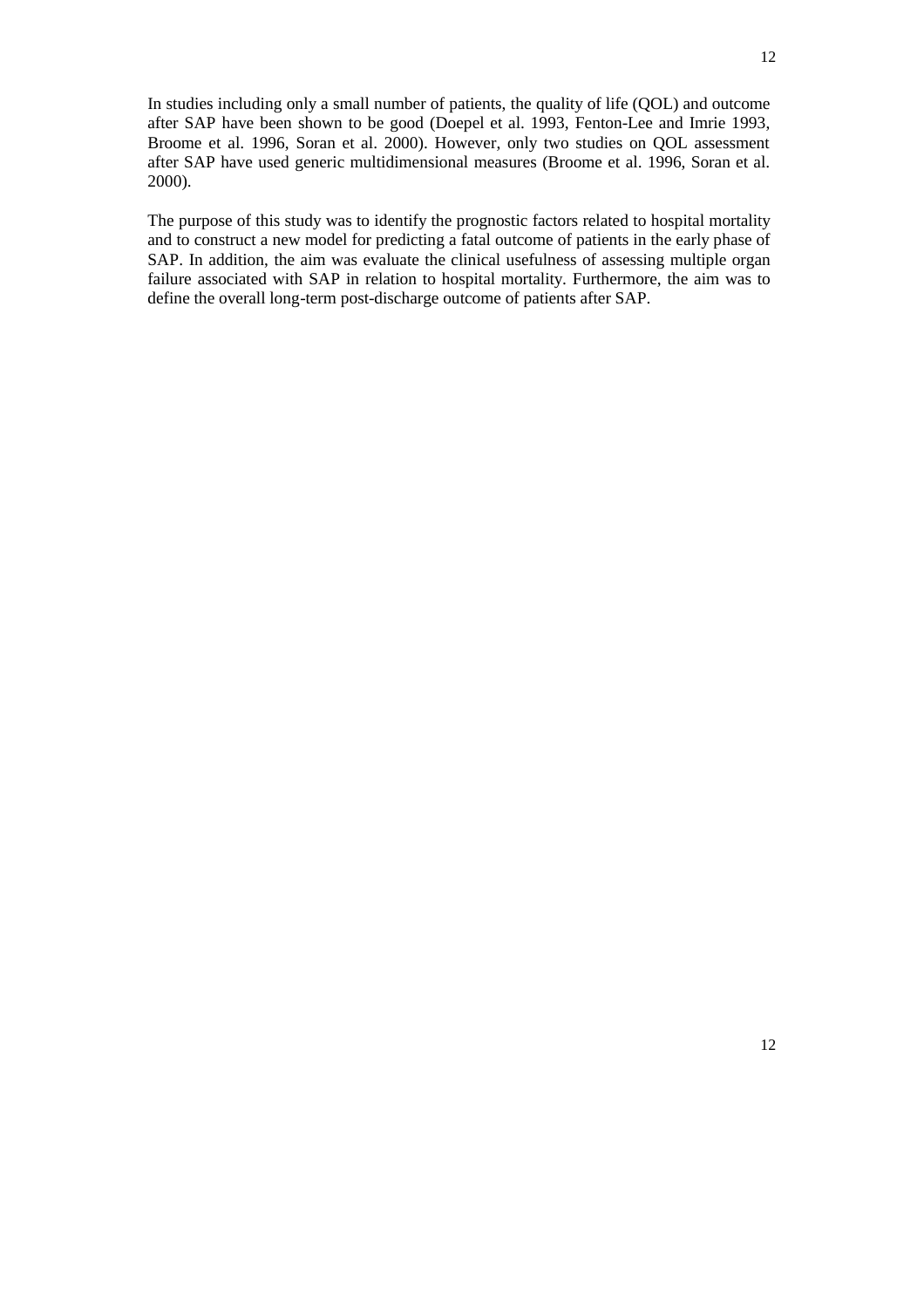#### 5. REVIEW OF THE LITERATURE

Moynihan described AP in 1925 in these words: " It is the most terrible of all calamities that occur in connection with abdominal viscera. The suddenness of its onset, the illimitable agony which accompanies it, and the mortality attendant upon it, all render it most formidable of catastrophes."

The name of the pancreas (Greek: pan=all, kreas=flesh) was first recorded in about 100 A.D. by Rufus of Ephesus, but the first description of this organ had been documented 400 years earlier by Herophilus of Chalkaidon (Fitzgerald 1980).

The pancreas secretes daily about 2500 ml isosmotic alkaline ( $pH > 8$ ) fluid containing about 20 enzymes and zymogens. The pancreatic secretion contains the enzymes needed for the major digestive activities of the gastrointestinal tract and provides an optimum pH for the function of the digestive enzymes (Case 1998). The endocrine function of the pancreas is mediated by glucagon, insulin, and somatostatin. The endocrine cells mainly localized in the islets of Langerhans produce these hormones (Nauck 1998).

AP is an acute inflammatory process of the pancreas that may involve the peripancreatic tissue and various remote organ systems (Bradley 1993). The final key mechanism operating in AP is related to autodigestion of tissues by the proteolytic enzymes of the pancreas itself. Evidence suggests that some cytokines  $[e.g.,$  tumor necrosis factor- $\alpha$ , interleukin-1 (IL-1), IL-6 and IL-8], endotoxin and inflammatory mediators (e.g., platelet activating factor and phospholipase  $A_2$  are important in the development of the complications and MOF in SAP and sepsis (Wilson et al. 1998).

The severity of AP is graded by the development of local complications and/or distant organ dysfunction. Common findings in SAP are abdominal pain, nausea, vomiting, paralytic ileus, fever, abdominal tenderness, abdominal distension, and tachycardia which are seen in 65 to 95 % of patients. Less frequently patients have jaundice, tachypnea, respiratory insufficiency, hypovolemia, shock, pleural effusion, cardiac failure, renal failure, and abdominal mass (Z'graggen et al. 1998).

#### 5.1 Epidemiology of AP and SAP

AP is a common disease in the developed countries and incidence is increasing (Svensson et al. 1979, Thomson et al 1987, Steinberg and Tenner 1994, Mckay et al. 1999). Pancreatitis is severe in 10–30% of the patients. In Finland, the incidence of AP has risen from 47/100 000/year in 1970 to 73 in 1989, but the proportion of SAP did not increase in relation as much as did the incidence of mild AP (Jaakkola and Nordback 1993). In Scotland the incidence has increased from 26/100 000/year in 1985 to 42 in 1995 (McKay et al. 1999). In Finland 80% of AP the patients are male and the incidence of AP among males increased greatly between 1970 and 1989 (Jaakkola and Nordback 1993). A recent study from the Netherlands reports that the number of incidents has grown from 12/100000/year in 1985 to 16 in 1995 and the incidence of AP has increased by 198% among males and 103% among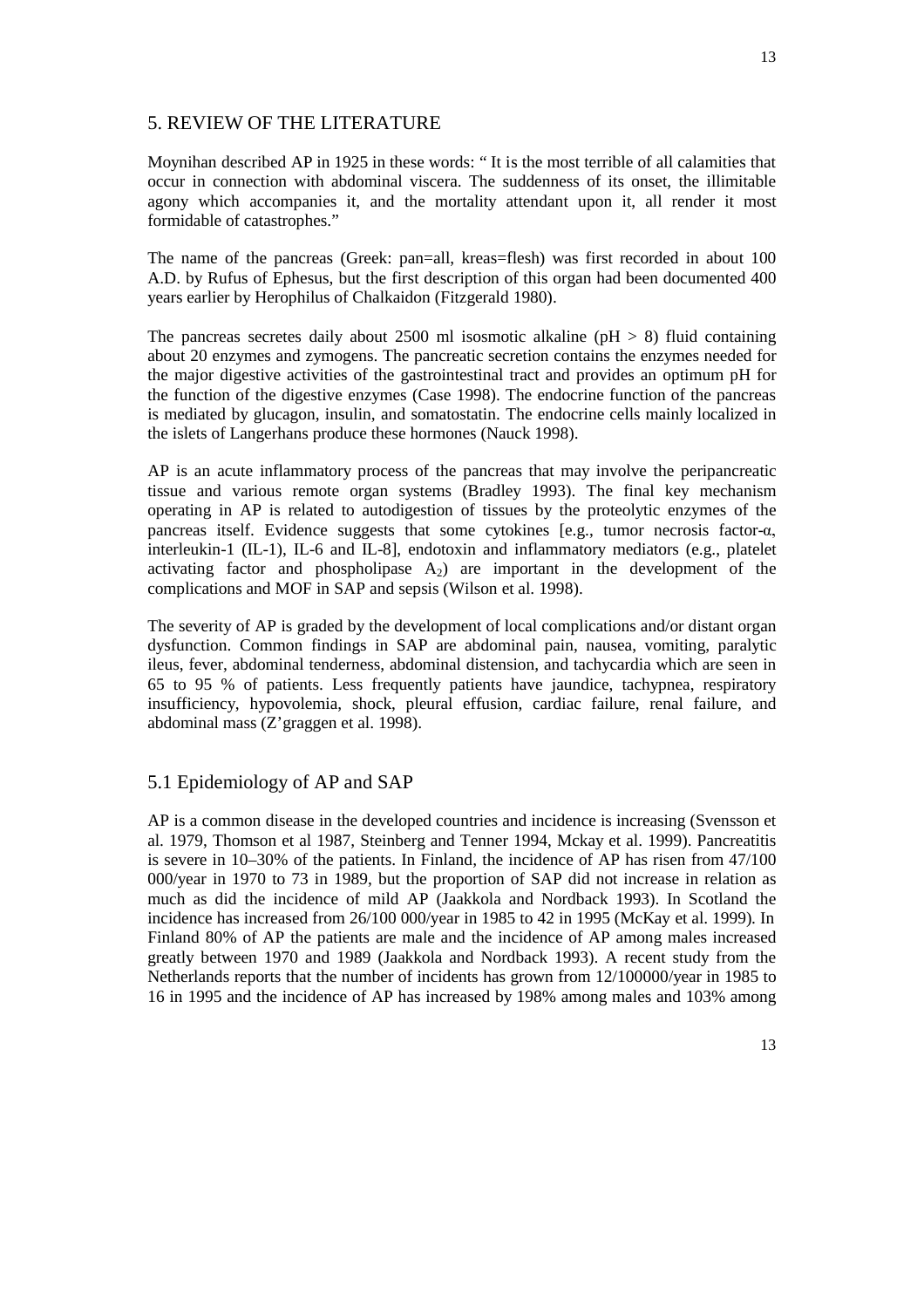females from 1969 to 1995 (Eland et al. 2000). In children AP is usually associated with trauma (37% of cases); traumatic AP has been considered the most serious form of pancreatitis (Yeung et al. 1996).

A nationwide survey in Finland showed that the incidence of AP among men grew markedly from 1984 to 1989 and that this was the case especially in the age group 25-44. This increase may be caused by the growing alcohol consumption in Finland (Jaakkola and Nordback 1993). However, in the Netherlands the number of incidents has grown while the total amount of alcohol consumed per inhabitant decreased during the study period. The increase in the incidence of AP in Netherlands was explained by the growing incidence of gallstone disease and of endoscopic procedures to the pancreatic and bile ducts (Eland et al. 2000). Some of the change may be explained by improved diagnostic accuracy (Wilson and Imrie 1990).

## 5.2 Pathogenesis of AP and SAP

There are three classic theories to explain the pathogenesis of AP caused by gallstones:

1) The *flow/reflux theory* chaims that there is reflux of duodenal contents into the pancreatic ductal system due a direct effect of the passage of a gallstone through the sphincter of Oddi or an effect of alcohol which reduces its tonus, relaxing the sphincter (McCutcheon 1968). 2) According to the *bile reflux theory* an impacted gallstone obstructs the distal duct and creates a common channel between the bile and pancreatic ducts (Singh and Simsek 1990). 3) The *obstruction theory*, states that the bile stones obstruct the pancreatic duct and with continued secretion there is hypertension in the pancreatic duct which causes extravasation of pancreatic fluid into the parenchyma (Steer 1992).

Further theories include the *toxic metabolic hypothesis* which postulates that ethanol has a direct toxic effect on pancreas leading to AP, the *trypsinogen activation hypothesis*, the *ischemia/reperfusion theory* and the *hereditary pancreatitis/gene mutation theory* (Noronha et al.1981, Singh and Simsek 1990, Bettinger and Grendell 1991, Gullo et al. 1996, Whitcomb et al. 1996 a and b).

There are many similarities between SAP, sepsis syndrome and septic shock. Evidence suggests that cytokines (tumor necrosis factor- $\alpha$ , interleukin-1, interleukin-6, interleukin-8<br>ata), and to inflammatory modistors (platelet estivating factor phasphaliness). etc.), endotoxin and inflammatory mediators (platelet activating factor phospholipase  $A_2$ etc.) are important in the development of complications and in the development of MOF, something that occurs in both SAP and sepsis (Wilson et al. 1998).

Despite more than 100 years of experience and thousands of experimental, animal and clinical studies, the pathogenesis of AP and SAP is not well understood. Only a minority of patients with stones in the common bile duct or alcohol abusers gets AP. Perhaps the factors predisposing to SAP are multifactorial and explain our fragmentary understanding of the pathogenesis of SAP.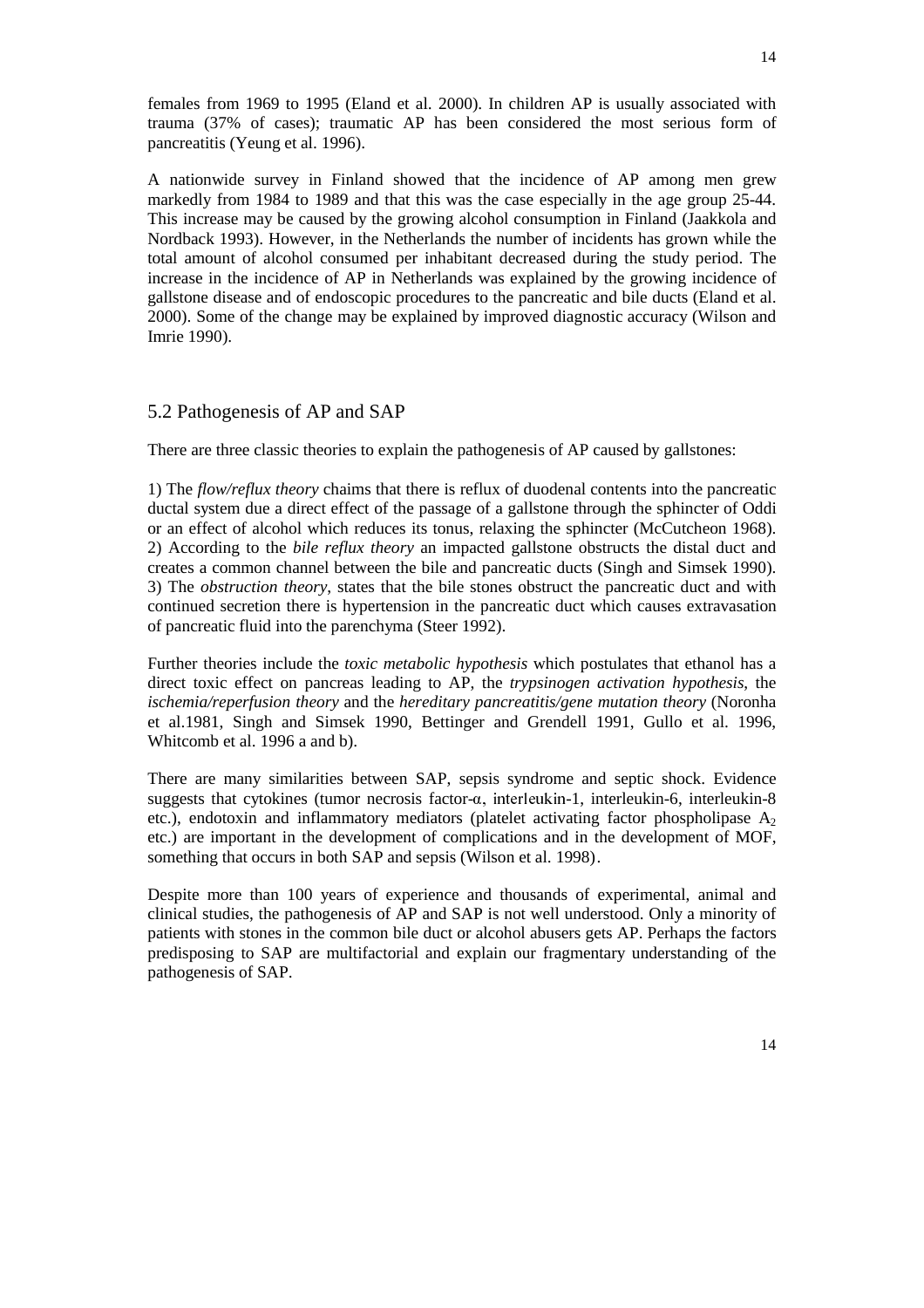AP and SAP are probably caused by the same etiological factors. In this review of the literature all published etiological factors associated with SAP are discussed. Ethanol and gallstones cause 70-90% of the episodes of SAP. Endoscopic retrograde cholangiopancreaticography (ERCP), surgery and trauma are the next common causes. Other causes of SAP are rare.

## 5.3.1 Ethanol and other toxins

The association between alcohol abuse and pancreatitis was first described by Symmers (1917). According to Schenker and Montalvo (1998) the alcohol-related triggering mechanism or mechanisms leading to the autodigestion of pancreatic tissue have not been elucidated. The most persuasive concepts are the toxic-metabolic hypothesis, oxidative stress-induced specific production of free radicals and membrane lipid alteration (Schenker and Montalvo 1998). In addition, genetic factors may also play a role. Only 5% of alcohol abusers have clinical evidence of pancreatitis, but at autopsy changes consistent with chronic pancreatitis have been reported in up to 75% of the alcohol abusers (Singh and Simsek 1990, Schenker and Montalvo 1998).

As far as other toxins are concered, methanol poisoning can cause a fatal form of SAP (Hantson and Mahieu, 2000), as may organophosphate poisoning (Panieri et al. 1997).

#### 5.3.2 Obstructive causes

Opie (1901) was the first to describe the association between gallstones and pancreatitis. Gallstones are the most common obstructive cause of AP. According to the study of Steinberg and Tenner (1994), more women than men are affected, and the peak incidence age is between 50-60 years. In Finland gallstones are an etiological factor in only 10-20% of the attacks of AP, but when only females are considered, gallstones are the most common cause of AP (Mero 1982, Puolakkainen et al. 1987, Jaakkola and Nordback 1993)

Rare causes of SAP have been reported related to ascariasis (Choi and Wang 1984), choledochal cysts (Goldberg et al. 1980), papilla Vater´s adenoma, papilla Vater´s carcinoma (Sato et al. 1999), pancreatic ductal adenocarcinoma (Zyromski et al. 2001), impacted papilla minor stone in pancreas divisum (Renzulli et al. 1999), pancreatic carcinoma (Mujica et al. 2000), and metastases (Gutman et al. 1993)

## 5.3.3 ERCP, posttraumatic and iatrogenic causes

Althougt the cause of AP is obvious in patients who have undergone ERCP, stent placement, or sphincterectomy, the mechanism indicing AP is not clear (Bank and Indaram 1999). 1% to 3% of patients undergoing ERCP get fatal SAP (Fung et al. 1997). According to the study of Räty et al. (2001) 3 patients out of 315 (1 %) developed SAP as a complication of ERCP. Furthermore, the results suggested that the routine use of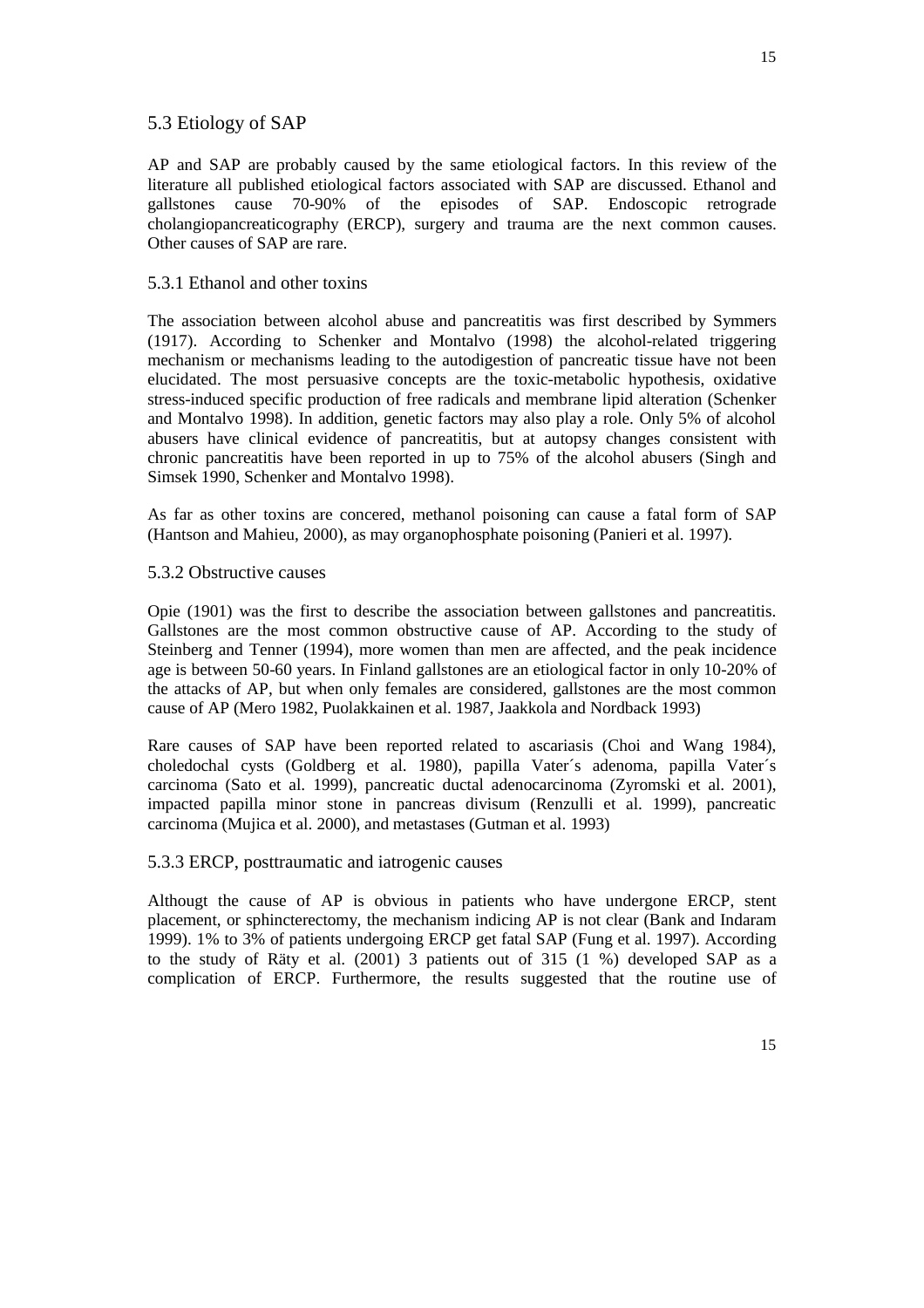prophylactic antimicrobial drugs reduces the incidence of AP following ERCP. Moreover, blunt or penetrating trauma to the pancreas can lead to an attack of SAP (Pollock 1959, Imrie et al. 1978b)

Post-operative SAP may occur after many different surgical procedures. Most attacks of post-operative SAP are caused by abdominal surgery (White et al. 1970, Imrie et al. 1978b), transplantation surgery (Fernandez-Cruz et al. 1989, Camargo et al. 1995, Krokos et al. 1995) or thoracic surgery (Adiseshiah et al. 1983, Fernandez-del Castillo et al. 1990, Lefor et al. 1992). Post-operative SAP is most likely induced by severe pancreatic ischemia leading to acinar cell injury (Gullo et al. 1996). Post-operative pancreatitis was found to be highly lethal (49% mortality) in a study involving 644 AP patients (Berman et al. 1961)

Invasive medical procedures or treatments such as percutaneous biopsy of the pancreas (Mueller et al. 1988), manometry of the sphincter Oddi (Albert et al. 1988), extracorporeal shock wave lithotripsy of kidney stones (Abe et al. 2000), laser treatment of periampullary adenoma (Maunoury et al. 1993), peritoneal dialysis, and hemodialysis (Bruno et al. 2000) have also been associated with the development of SAP.

#### 5.3.4 Drugs and metabolic causes

 

(1996) point out that the course of drug-induced AP is usually mild and self-limited. Nonetheless, SAP has anecdotally been reported to be associated with the use of nelfinavir (Di Martino et al. 1999) and meglumine antimoniate (Delgado et al. 1999) in HIV infection, with the use of propofol (Metkus et al.1996), enalapril (Gonzales Ramallo et al. 1992), and L-asparaginase (Garrington et al. 1998).

Hypertriglyceridemia is associated with SAP (Toskes 1990, Ohmoto et al. 1999), whereas hyperparathyroid adenoma can cause hypercalcemia and this may in some cases lead to SAP (Shimizu and Kodama 1996).

#### 5.3.5 Infection and hereditary causes

The following infections have been reported to cause SAP: hepatitis A (Davis and Keeffe 1992), Coxsackie B4 (Kennedy et al. 1986), Coxsackie B5 (Gooby Toedt et al. 1996), parotitis virus (Feldstein et al. 1974), HIV (Parithivel et al.1999), and some parasites (Choi and Wong1984).

Hereditary pancreatitis was described by Comfort in 1952 (Comfort 1952). It is a rare condition characterized by acute and chronic pancreatitis transmitted as an autosomal dominant trait in chromosome 7q35 (Whitcomb et al. 1996a and b, Sossenheimer et al. 1997). In general, the attacks of hereditary AP are mild, but very seldom female have attacks of SAP during pregnancy and menstruation (Gates et al. 1999).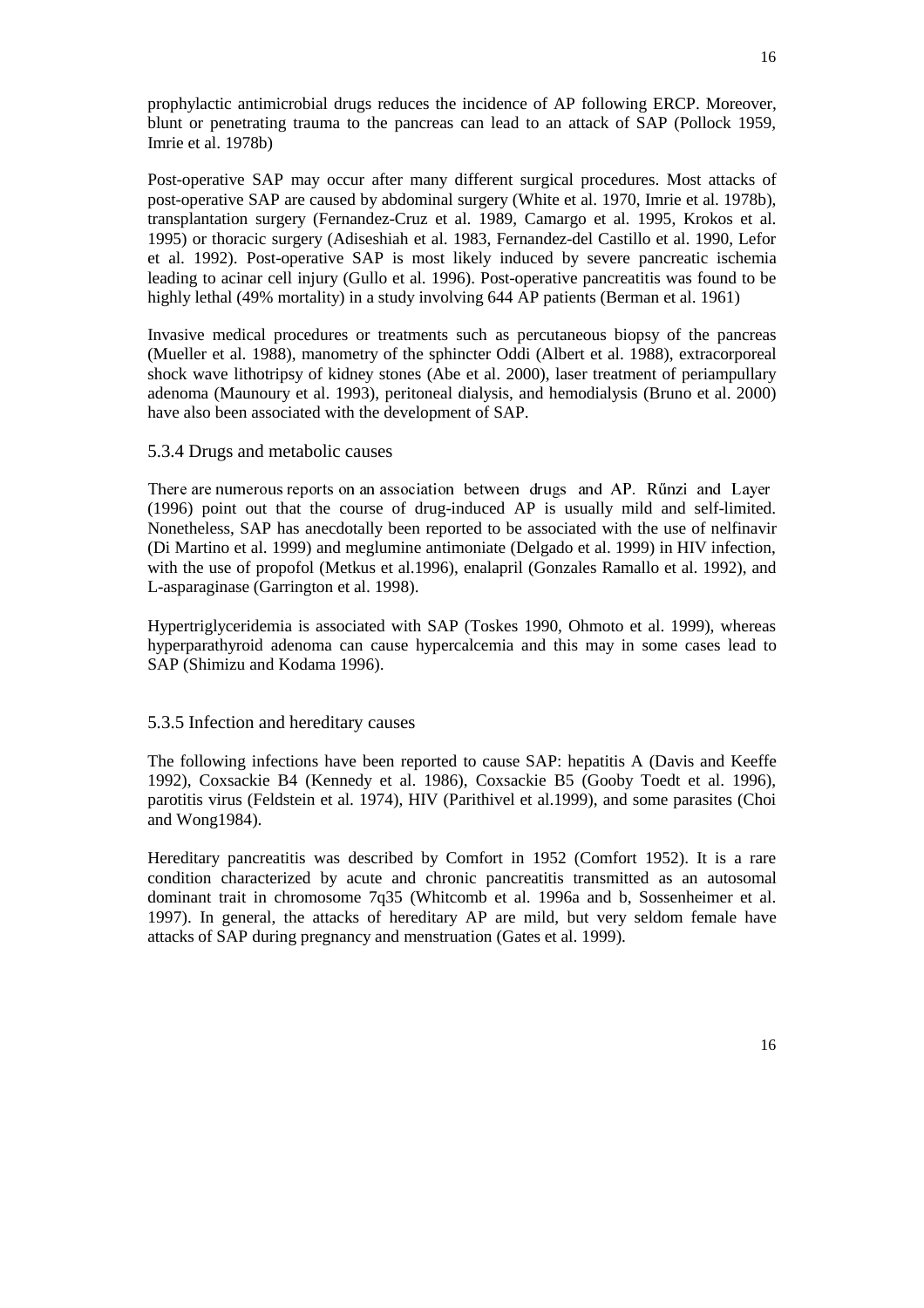#### 5.3.6 Other causes

Pregnancy has been reported to be associasted with SAP; in most cases both biliary stones and biliary sludge are found in patients with AP in pregnancy and the postpartum period (Maringhini et al. 1993, Ramin et al. 1995, Maringhini et al. 2000). Necrotizing pancreatitis has also been reported in connection with polyarteritis nodosa (Flaherty and Bradley 1999), systemic amyloidosis in rheumatoid arthritis (Oishi et al. 2000) and primary sclerosing cholangitis (Goldin et al. 1990).

#### 5.3.7 Idiopathic SAP

The cause of SAP cannot be established in from 2% to 40% of patients (Kemppainen et al. 1996, Fernandez-del Castillo et al.1998, Gloor et al. 2001, Johnson et al. 2001, Buter et al. 2002).

#### 5.4 Diagnosis of AP

The diagnosis of AP and SAP is based on clinical, laboratory, radiological, surgical, and pathological findings. In the early  $20<sup>th</sup>$  century, the diagnosis was only based on clinical, surgical and pathological findings (Moynihan 1925), but as laboratory methods developed, the importance of laboratory assessment has increased in diagnosis of AP. After 1985 imaging procedures have established a central role in the diagnosis and classification of AP (Kivisaari et al. 1983 and Balthazar et al. 1985).

Elman (1929) was the first to describe the association between elevated serum amylase activity and AP. The serum amylase activity has been the cornerstone in the diagnosis of AP. The serum amylase activity increases within hours of the onset of AP symptoms and is regularly normalized within 3-5 days. The normalization can sometimes occur very rapidly if the pancreatic tissue is extensively necrotic and may result in normoamylasemia already by the time the patient is admitted (Kemppainen et al. 1998a). Urine amylase activity increases later than the serum amylase. It has been shown that pancreatic amylase isoenzyme measurement (i.e, excluding the amylase activity from the salivary glands and other tissue) is more specific than total serum amylase measurement (Lin et al. 1989, Sternby et al. 1996).

Lipase originates mainly from the pancreas. Consequently the serum lipase activity may be more specific and more sensitive than amylase levels for detecting AP (Ranson 1997). By using a cut-off level of serum lipase and amylase activities  $>$  3 times normal, the diagnostic accuracy is improved for differentiating nonpancreatic abdominal pain from AP. The sensitivity of an enhanced amylase activity for diagnosing AP is 52-95% and the specificity is 86-98%, and for lipase 74-100% and 34-100%, respectively (Wong et al. 1993). These values are generally considered unsatisfactory.

Trypsin is secreted from the pancreatic acinar cells as the proenzyme (zymogen) trypsinogen. Trypsinogen is activated in the duodenum by enterokinase. Trypsinogen-1 and trypsinogen-2 are the two major isoenzymes and constitute 20 % of the pancreatic secretion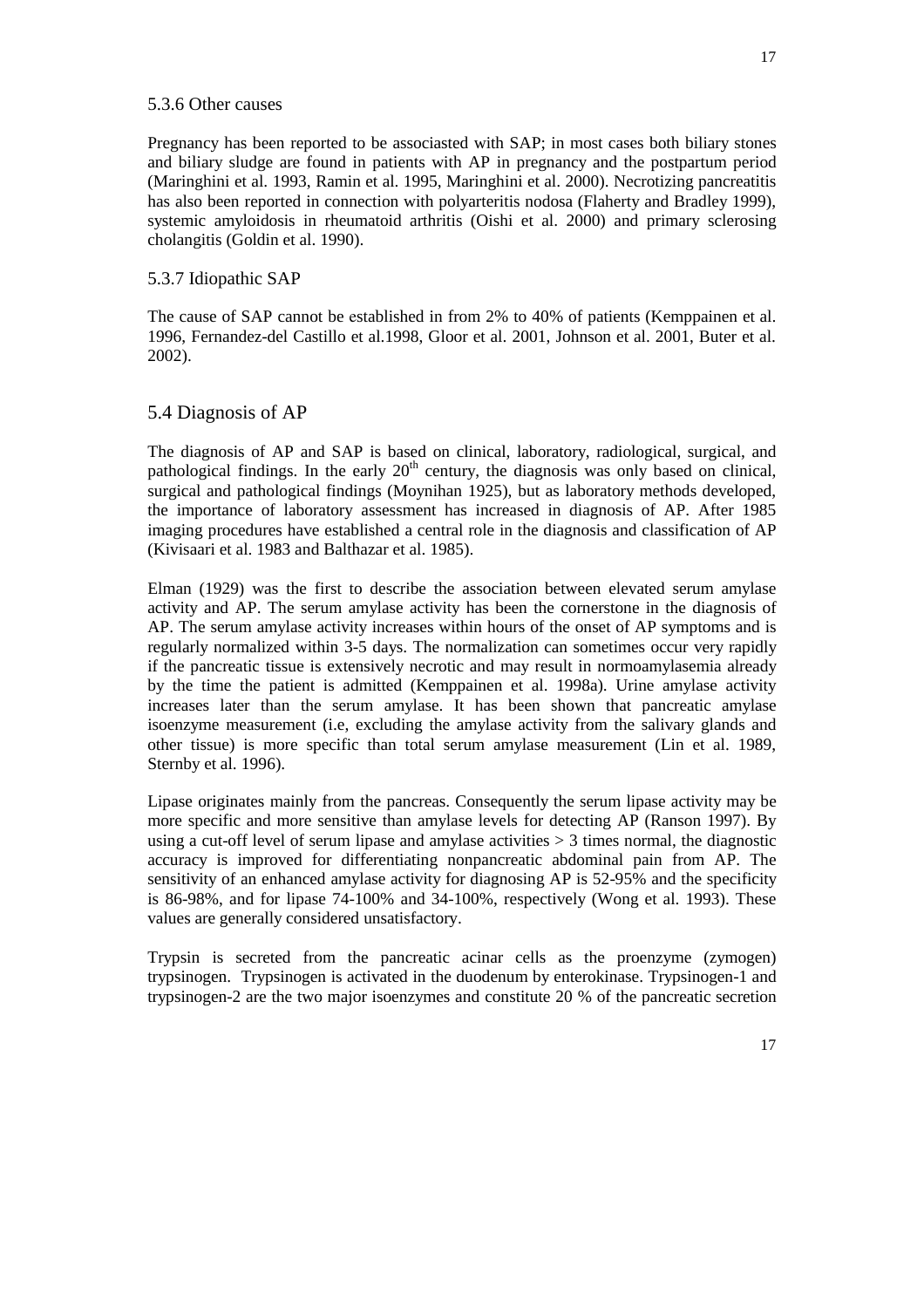proteins (Kimland et al. 1989). These isoenzymes, their inhibitors ( $\alpha_{2}$ -macroglobulin and  $\alpha_{1}$ antitypsin) and their complexes can be measured by radioimmuno- and immunofluorometric assays. These assays have been reported to be useful for detecting AP, but none of them are used clinically (Itkonen et al. 1990, Hedström et al. 1994, 1996 b, c). However, a rapid urinary trypsinogen-2 test strip has proven to be useful for the screening of AP (Hedström et al. 1996a, Kemppainen et al. 1997, Kylänpää-Bäck et al. 2000).

## 5.5 Severity assessment of AP

The first one to classify AP was Fitz in 1889. The classification suggested three types of disease: hemorrhagic, gangrenous and suppurative (Moynihan 1925). During the following decades the classification of SAP was based on categorizing patients on the basis of etiology. The first international attempt to classify and define pancreatitis, which was mainly based on morphological criteria, was made at the Marseille meeting in 1963 (Sarles 1965). Three additional international attempts at classification were made. The first one in Cambridge 1983 (Sarner and Cotton 1984), the second one in Marseille 1984 (Singer et al. 1985) and the third one in Marseille-Rome 1988 (Sarles et al. 1989). A new, clinically based classification system for AP and its complications were proposed in Atlanta in 1992 (Bradley 1993). It adopted the following eight distinct clinical and morphological entities related to AP: mild and severe AP, interstitial edematous pancreatitis, sterile and infected necrotizing pancreatitis, fluid collections, pseudocyst and pancreatic abscess.

## 5.5.1 Laboratory evaluation of SAP

#### *Amylase and lipase*

The levels of amylase or lipase do not correlate with the severity of AP, nor do they have any prognostic value. Therefore, they should not be used for the follow-up or for the severity classification of patients with AP (Nordback 1985a).

#### *Trypsin- based methods*

In assessment of the severity of AP the concentration of trypsinogen-2 (Hedström et al.1996b) and the trypsin-2- $\alpha_1$ -antitrypsin complex (Hedström 1996c) have been reported to be useful. Trypsinogen activation peptide is released from trypsinogen when it is activated to trypsin during SAP (Formela et al. 1995). The measurement of trypsinogen activation peptide from plasma (Heath et al. 1994, Gudgeon et al. 1990) and urine samples (Neoptolemos et al. 2000) seems to be useful for staging AP.

#### *Inflammatory mediators*

C-reactive protein (CRP) is most widely documentated among the inflammatory mediators for the differentiation of severe and mild AP. The prognostic role of CRP in early AP is limited because of CRP values peak rather slowly; the delay may be 48 to 72 hours before peak levels are achieved. If peak CRP values, are over 150-120 mg/L 48 hours after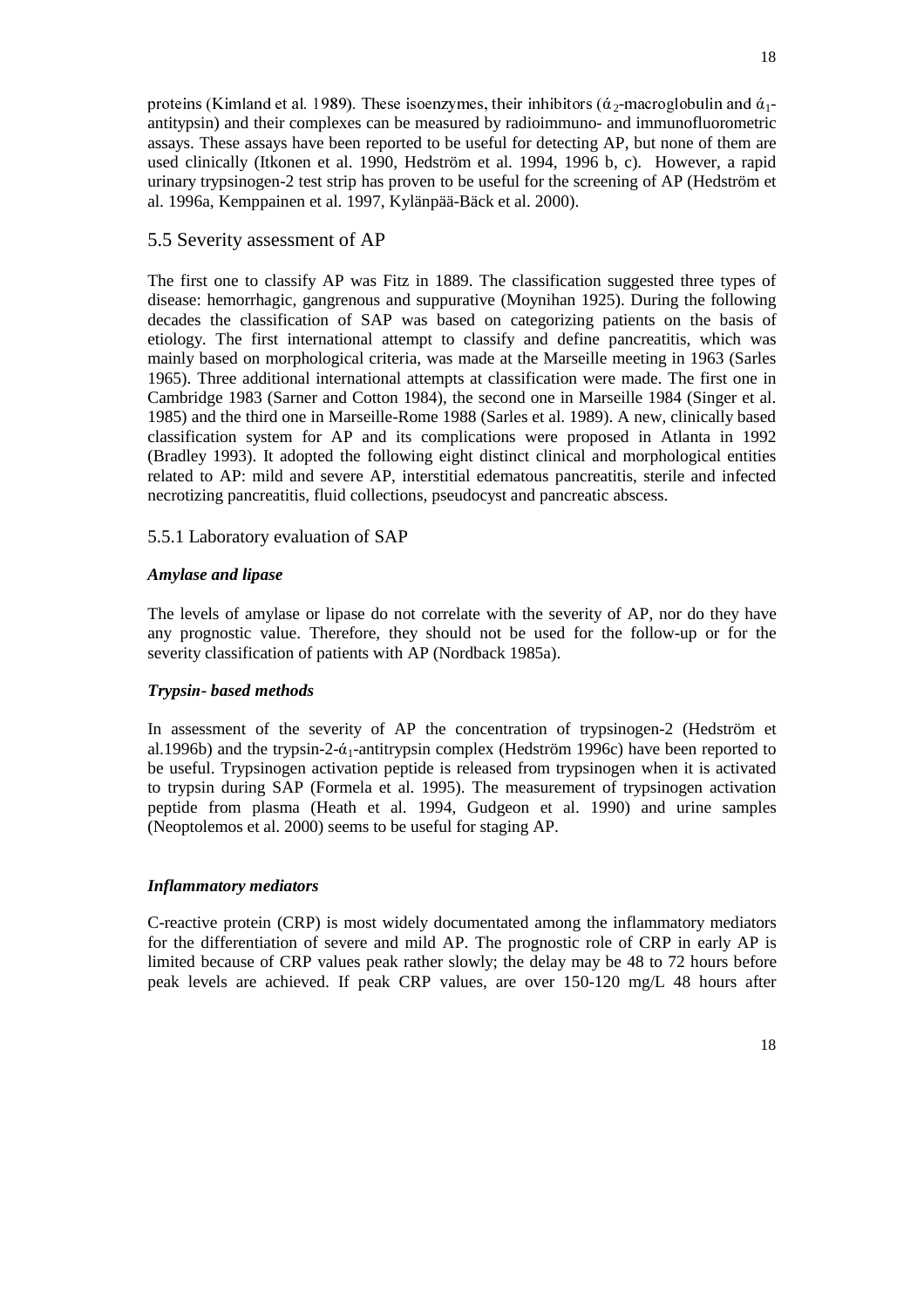admission SAP is possible (Puolakkainen et al. 1987, Puolakkainen 1989, Isenmann et al. 1993, Heath et al. 1995, Paajanen et al. 1995).

The peak concentration of interleukin-6 (IL-6) occurs 24-48 hours before the rise of CRP values but otherwise the plasma profile increase parallels that of CRP. Interleukin-6 predicts SAP already at the time the patient is admitted (Leser et al. 1991, Viedma et al. 1992, Heath et al. 1993, Windsor et al. 1993, Inagiki et al. 1997, Ikei et al. 1998). Recently, many other proinflammatory cytokines (e.g., tumor necrosis factor  $\dot{\alpha}$ , IL-1, IL-8, IL-18) and antiinflammatory cytokines (IL-10, IL-1Ra, IL-11, serum IL-2 Ra) have been reported to be markers for SAP (Norman et al. 1994, Pezzilli et al. 1994, Norman 1998, Chen et al. 1999, Hynninen et al. 1999, Osman and Jensen 1999, Hirota et al. 2000, Opal and Depalo 2000, Rau et al. 2001).

The measurement of polymorphonuclear elastase and neopterin in serum as a marker of granulocyte activation has been used in the staging of AP (Gross et al. 1990, Domingues-Munoz et al. 1991, Viedma et al. 1994, Schölmerich et al. 1996, Uomo et al. 1996b, Widdison and Cunningham 1996, Ikei et al 1998, Kaufman et al. 1998).

Pancreatic phospolipase  $A_2$  has been suggested to play a key role in the pathogenesis of pancreatic tissue injury in AP. Group I phospolipase  $A_2$  clinical value in the diagnosis of AP. Group II phospolipase  $A_2$  is thought to play an important role in the development of the systemic inflammatory response and organ complications (Puolakkainen et al. 1987, Grönroos and Nevalainen 1992, Viedma et al. 1994, Grönroos et al. 1998, Hietaranta et al. 1999, Nevalainen et al. 1999)

Among the inflammatory mediators, only CRP is used in a clinical routine, but IL-6 and Il-10 measurements and the trypsinogen dipstick test are also available commercially.

It may be too optimistic to think that there is a single laboratory test to identify the attack of SAP. Instead, a combination of tests (testpanels) may be needed to predict SAP and the systemic complications of SAP (Windsor 2000).

#### *Others laboratory assessments*

In some studies pancreatitis-associated protein has shown to predict SAP (Kemppainen et al. 1998b), although controversial results have been reported (Pezzilli et al. 1997). Hepatocyte growth factor levels have also shown to be closely related to SAP (Ueda et al. 1997). According to two recent studies the levels of endogenous plasma ascorbic acid are related to show SAP (Bonham et al. 1999, Abu-Zidan et al. 2000). The markers of oxidative stress (thiobarbituric acid reactive substances, myeloperoxidase, protein carbonyls and ascorbic acid) predict SAP (Abu-Zidan et al. 2000). Procalcitonin and granulocyte colony stimulating factor may also be useful for predicting SAP (Müller et al. 2000) as well is case for, amylin and serum amyloid A concentration (Phillips et al. 2000, Mayer et al. 2002). The level of procarboxypeptidase B in serum and urine has been shown to be valuable to detecting SAP (Appelros et al. 1998).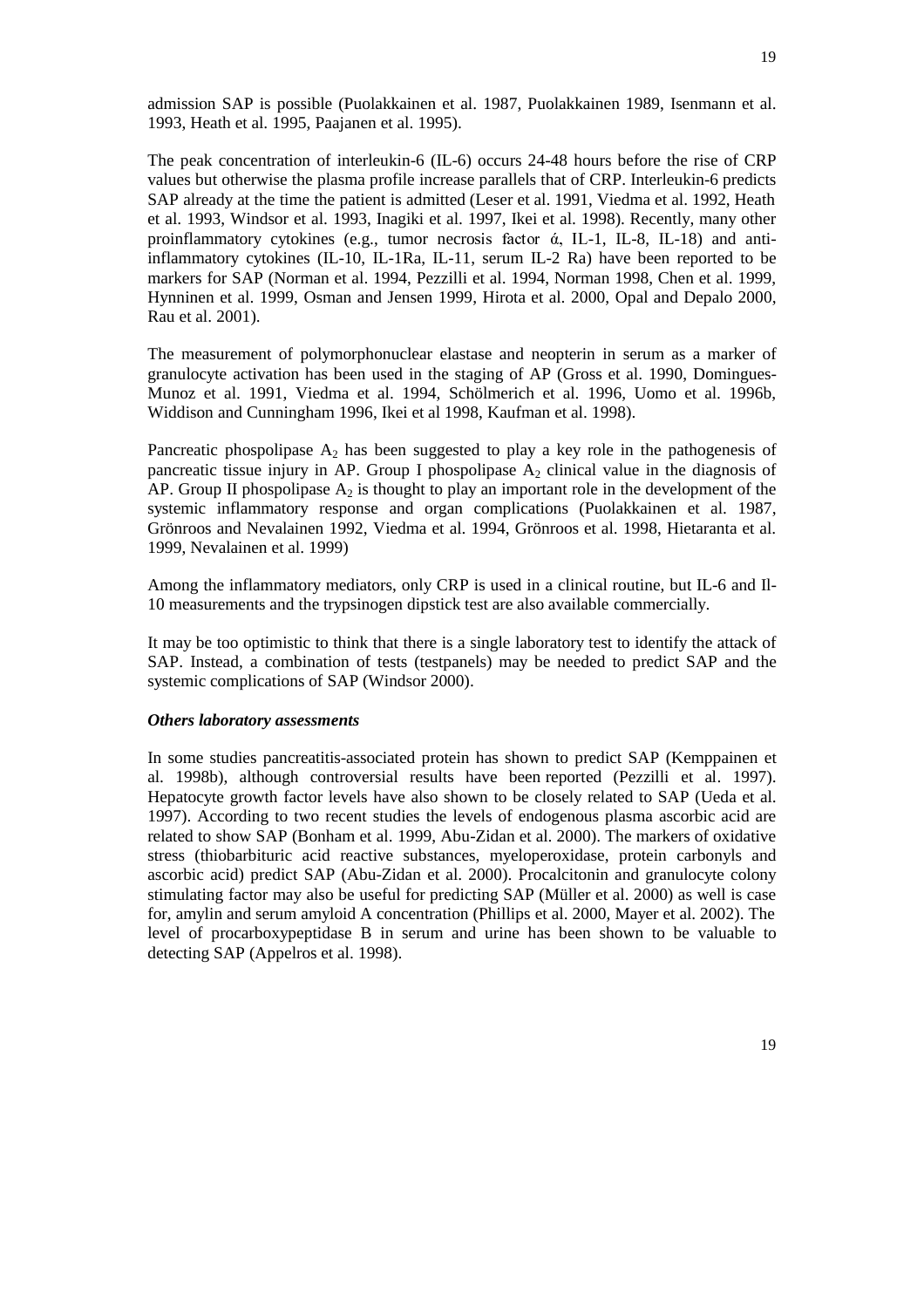SAP has usually a rapid onset. It is manifested by upper abdominal pain, vomiting, fever, tachycardia, leukocytosis, and elevated serum levels of pancreatic enzymes (Baron and Morgan 1999).

The other clinical manifestations can be classified by the Atlanta classification or by subcutaneous manifestations.

*Atlanta classification:* organ failures, hypovolemia, abdominal mass, pericardial effusion, cardiac tamponade, hematemesis, melena and hypocalcemia (Bradley 1993).

*Subcutaneous manifestations:* Periumbilical lividity (Cullen's sign) was described by Cullen in 1918 in association with a ruptured ectopic pregnancy and may present in SAP. Gray Turner's sign described in 1919 in patients with SAP is defined periumbilical discoloration and discoloration in the flanks. Neither Cullen's sign nor Grey Turner's sign is specific for AP, since these signs are also seen in patients with perforated ulcer, liver disease, rupturated aortic aneurysm and ectopic pregnancy. Fox's sign is defined as ecchymosis of the penis or below inguinal ligament and Walzel's sign is livedo reticularis. Blauvert was first to describe subcutaneous fat necrosis in 1946 associated with AP. In patients with AP fat necrosis can be found in variety of extra-abdominal locations including the mediastinum, pericardium, myocardium, pleura, bone marrow, lower extremity joints, periarticular tissue, adrenal, and ovaries. (Cullen 1918, Grey Turner 1919, Blauvert 1946, Sigmund 1954, Scarpelli 1956, Jacobs et al. 1977, Wilson et al. 1983, Dickson and Imrie 1984, Francombe et al. 1995, Bem and Bradley 1998)

SAP patients may have ascites, septicemia, duodenal obstruction, portal vein thrombosis, massive intra-abdominal hemorrhage, encephalopathy, and sudden blindness (Z'graggen et al. 1998). Most of these manifestations develop late in the course of SAP and may be rare (except for those in the Atlanta classification). The symptoms described above are related to SAP, but their prognostic value regarding mortality has not been evaluated.

The clinical presentation in early SAP has only limited value. The sensitivity of the clinical presentation is poor, but the specificity seems to be good. SAP can be predicted correctly only in 34 to 39% of patients on admission by experienced clinicians (McMahon et al. 1980, Wilson et al. 1990).

#### 5.5.3 Imaging

Plain abdominal and chest x-rays are important to identify pleural effusions, pneumonic infiltrations and abdominal emergencies. Pleural effusions are strongly associated with SAP (Lankisch et al. 1994, Maringhini et al. 1996, Heller et al. 1997). In the study carried out by Talamini et al. (1999) the serum creatinine concentration and chest radiography were useful for identifying, within 24 hours from admission, a group of SAP patients.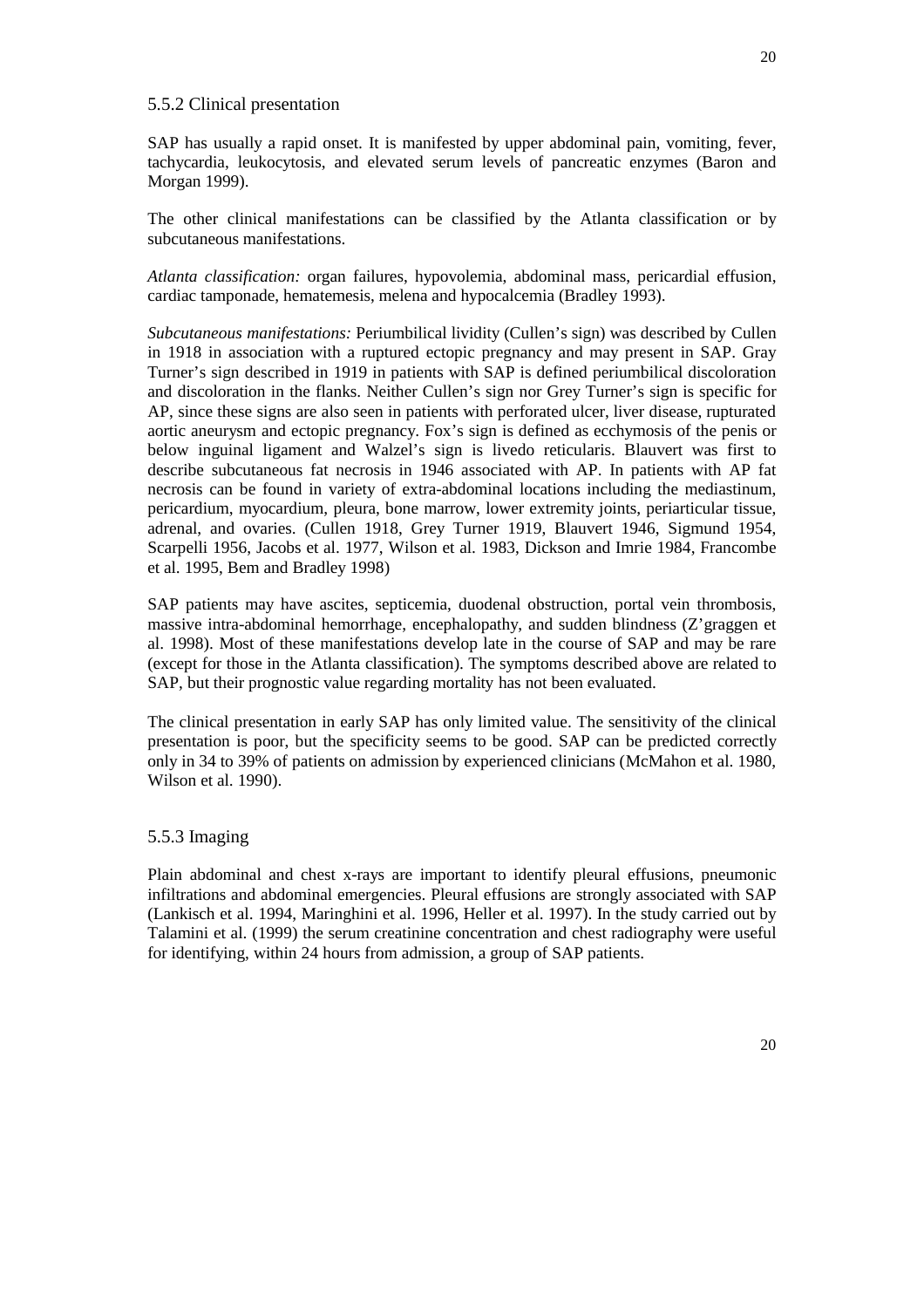Sonography has only limited value in the diagnostics of SAP, since overlying bowel gas often obscures the pancreas. However, sonography is of more value in detecting or excluding gallstones and in the diagnosis and follow-up of established pancreatic fluid collections and abscesses (McKay et al. 1982).

Dynamic contrast-enhanced CT is the diagnostic "golden standard" for objective verification of pancreatic necrosis (Kivisaari et al. 1983, Balthazar et al. 1985 and 1990, Block et al 1986). In necrotic areas the contrast density fails to exceed 30-50 Hounsfield units (normal range 50-150) after intravenous administration of contrast medium (Kivisaari et al. 1983, Balthazar et al. 1990). However, it should be remembered that identifying viable pancreas tissue on contrast-enhanced CT does not exclude SAP. In a recent study, 19% of the patients with necrotizing pancreatitis did not have pancreatic parenchymal necrosis on contrast-enhanced CT (Sakorafas et al. 1999). Intravenous contrast medium may be detrimental to the kidneys, but in a recent study performing a contrast-enhanced abdominal CT did not aggravate the severity of the disease in patients with SAP (Hwang et al. 2000).

Kivisaari and Schröder developed a scoring system for extra-pancreatic findings, which correlated with the severity of AP (Kivisaari et al. 1983, Schröder et al. 1995). The extrapancreatic findings included edema in part of the pancreas, edema of the entire pancreas, peritoneal fluid, perirenal fat edema, mesenteric fat edema, pleural effusion and bowel paralysis. Each of these findings scores one point. A total score < 4 suggests mild AP, and a score  $\geq$  4 suggest SAP. This scoring system is practical even among patients with renal dysfuntion or failure when no intravenous contrast medium agents can be administered.

Balthazar et al. (1985) published a scoring system based on the presence of pancreatic enlargement, peripancreatic edema, and fluid collections on computed tomography (CT). This system was further refined to include data on nonperfused and presumably necrotic pancreas in contrast-enhanced CT (Balthazar et al. 1990). The advantages of the Balthazar system are that it can be applied immediately and at any point during the patient's hospitalization. In addition, it provides information about local complications. The CTbased system has similar sensitivity and specificity rates as the APACHE II, Ranson and Glasgow systems have (Balthazar et al. 1990).

At present, the routine use of CT scanning to differentiate between interstitial and necrotizing pancreatitis is controversial (Banks 1997). A recent study suggests that a contrast-enhanced CT on admission correlates significantly with the severity of the disease and cannot be replaced by conventional laboratory prognostic scores (Ranson/Imrie) (Lankisch et al. 2001). According to Kemppainen et al. (1996) early localization of necrosis by contrast-enhanced CT can predict the outcome in patients with SAP. In that study necrosis in the head of pancreas was associated with a poorer outcome than necrosis located in the tail of the pancreas. However, there are no randomized studies documenting an improved outcome when a CT scan is performed early in the course of an attack of AP. In the early phase of AP, an abdominal CT scan seems to be indicated if there are differential diagnostic problems (e.g., suspicion of intestinal perforation and pancreatic trauma) (Yousaf et al. 2003).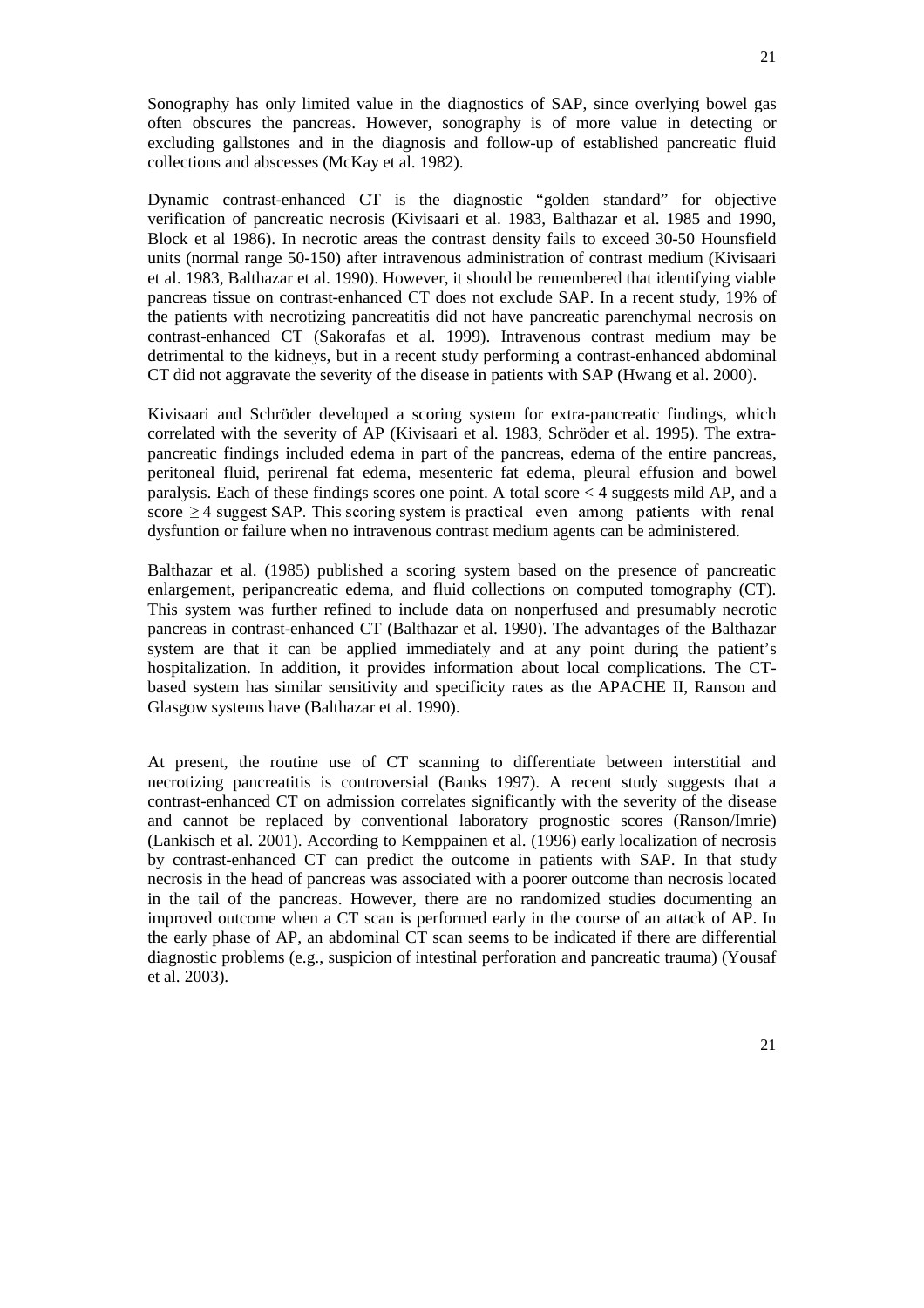Contrast-enhanced magnetic resonance imaging (MRI) is an alternative primary imaging technique for detecting SAP in patients with AP. MRI and CT are concordant in distinguishing viable pancreatic tissue from areas of necrosis. MRI appears to be more precise than CT in characterizing the content of fluid collections and in demonstrating gall stones, although CT is better in detecting gas and calcifications (Piironen et al. 1997 and 2000, Ward et al. 1997, Robinson and Sheridan 2000).

Technetium-99<sup>m</sup>-hexametyl propylene amine oxine leukocyte scintigraphy may be useful in identifying SAP patients from other AP patients (Schölmerich et al. 1991, Papos et al. 1997, Werner et al. 1998). However, this method has not achieved widespread use.

Vesentini and coworkers introduced a system based on the extent of pancreatic necrosis in CT alone and reported a good correlation with clinical outcome (Vesentini et al. 1993).

## 5.5.4 Scoring systems

## *Ranson and Glasgow*

Ranson et al. (1974) developed the first scoring system for all AP patients and later for patients with gallstone pancreatitis (Ranson 1982). The Ranson criteria have an estimated sensitivity of 72% and specificity of 76%. Their positive predictive value is around 51% and the negative predicting value 89% (Steinberg 1990).

The Glasgow criteria were developed in the late 1970s (Imrie et al. 1978a). Since then the criteria have been modified three times (Osborne et al. 1981, Blamey et al. 1984, Corfield et al 1985). The Glasgow criteria have an estimated sensitivity of 63%, a specificity of 84%, a positive predictive value of 52%, and a negative predictive value of 89% (Steinberg 1990).

Both criteria include clinical and laboratory variables during the initial 48 hours of admission and thus the differentions between severe or mild AP is made at this time point. These criteria are not valid for repeated measurements beyond 48 hours.

#### *Atlanta classification*

According to the Atlanta classification SAP is associated with systemic and local complications (Bradley 1993).

#### **The systemic complications are:**

- *organ failure* [shock (systolic blood pressure  $\lt 90$  mm Hg), pulmonary failure (PaO<sub>2</sub>)  $\leq$  60 mm Hg), renal failure (creatinine level > 177 µmol/L after rehydration), or gastrointestinal bleeding (>500 ml/24 hours)]
- *systemic fibrionolysis* [disseminated intravascular coagulation (platelets  $\leq 100000$ / mm3 , fibrin split products > 80µg/mL*)*] and *severe metabolic disturbance* (serum calcium level  $\leq 1.87$  mmol/L).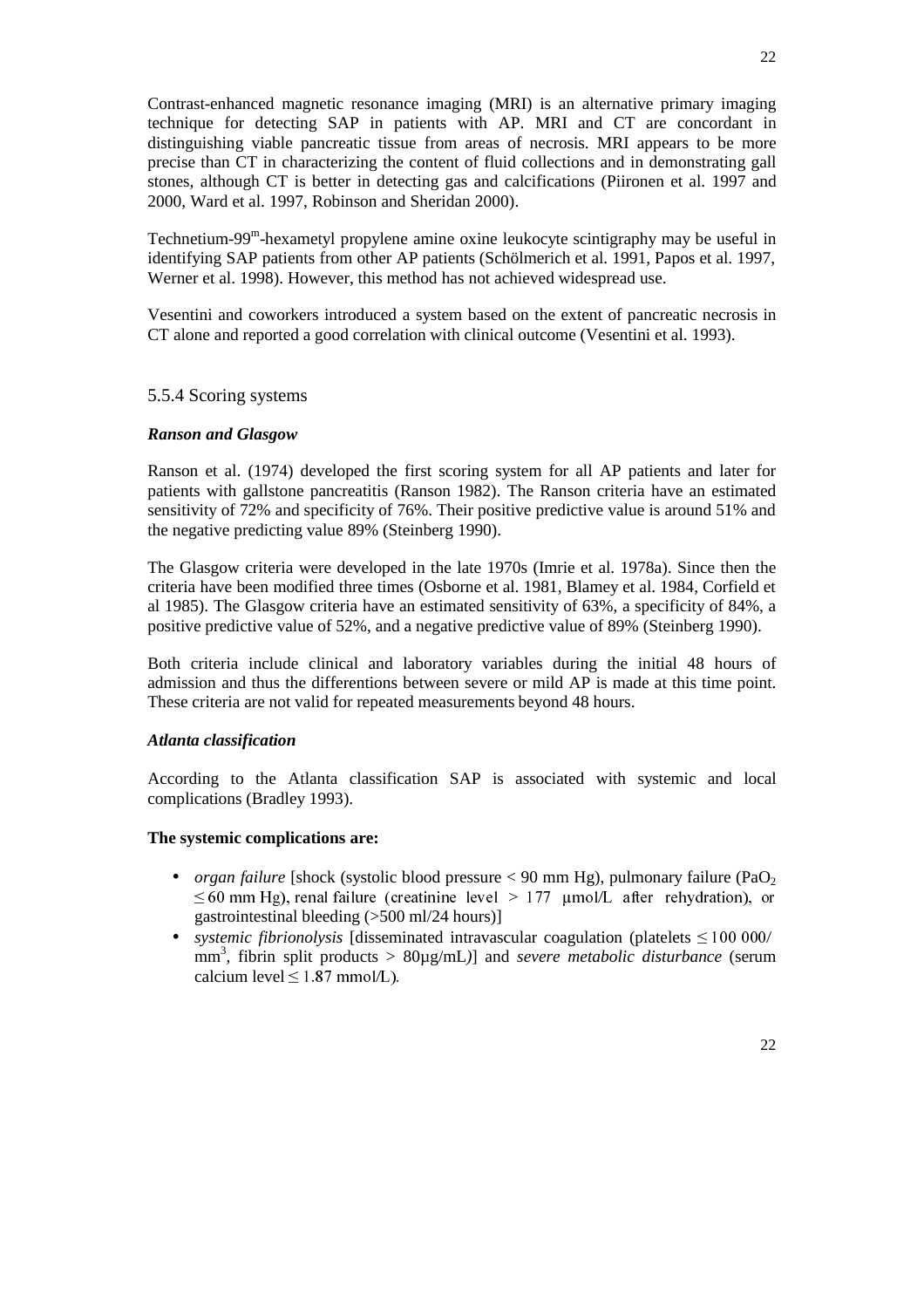#### **The local complications are:**

- *pancreatic necrosis* (an area of more than 3 cm diameter or involving more than 30 % of pancreas in CT and contrast density increase < 50 Hounsfield units in the area of necrosis after intravenous administration of contrast medium. In addition, pancreatic necrosis or peripancreatic necrosis defined at surgery characterize SAP)
- *acute fluid collections* (occur early in the course of AP, and are located in or near the pancreas, and always lack a wall of granulation or fibrous tissue)
- *abscess* (a circumscribed intra-abdominal collection of pus, usually in proximity to the pancreas, containing little or no pancreatic necrosis, which arises as a consequence of AP or pancreatic trauma)
- *pseudocyst* (a collection of pancreatic fluid enclosed by a wall of fibrous or granulation tissue, which arises as a consequence of AP, pancreatic trauma, or chronic pancreatitis)

The Atlanta classification for SAP is broad since it includes also patients whose risk of death is not high (e.g., patients developing uncomplicated necrosis, pseudocyst or abscess). It is also retrospective (e.g., the development of a pseudocyst takes over 4 weeks). In the literature the definitions of SAP have been confusing before the Atlanta classification but also after it. For example, when predicting the outcome of a patient with SAP, some studies use the Atlanta classification of SAP whereas other studies include only a part of their SAP patients for assessment of prognosis (e.g., patients with pancreatic necrosis, infected necrosis, and organ or multiple organ failure).

#### *APACHE II*

APACHE II was developed as a general measure for ICU patients to estimate the severity of a disease, but it was quickly recognized for its potential for staging of patients with AP (Knaus et al. 1985a, Larvin and McMahon 1989, Wilson et al. 1990). Unlike the Ranson and Imrie criteria, the APACHE II system is a valid method for the prediction of the severity of AP on admission. The APACHE II system have comparable sensitivity and specificity rates to the Ranson and the Imrie criteria. The APACHE II system with its 14 variables and 96 alternatives is more complicated and cumbersome than the Ranson and the Imrie criteria. APACHE II and the Simplified Acute Physiology Score (SAPS) systems are of limited clinical utility in the early prognostic evaluation of AP (Domínguez-Munoz et al. 1993). However, according to Khan et al. (2002) a deterioring APACHE II score at 48 hours after admission may identify patients who have a poor outcome.

#### *Artificial neural network*

Artificial neural networks (ANN) have been used to predict the duration of hospital stays in AP (Pofahl et al. 1998). ANNs have been successfully used for pattern recognition and survival prediction in several clinical settings (Dybowski et al. 1996, Golub et al. 1998, Lundin et al. 1999). ANNs offer a way of capturing nonlinearities and complex interactions between prognostic factors in a multivariable model (Burke 1996).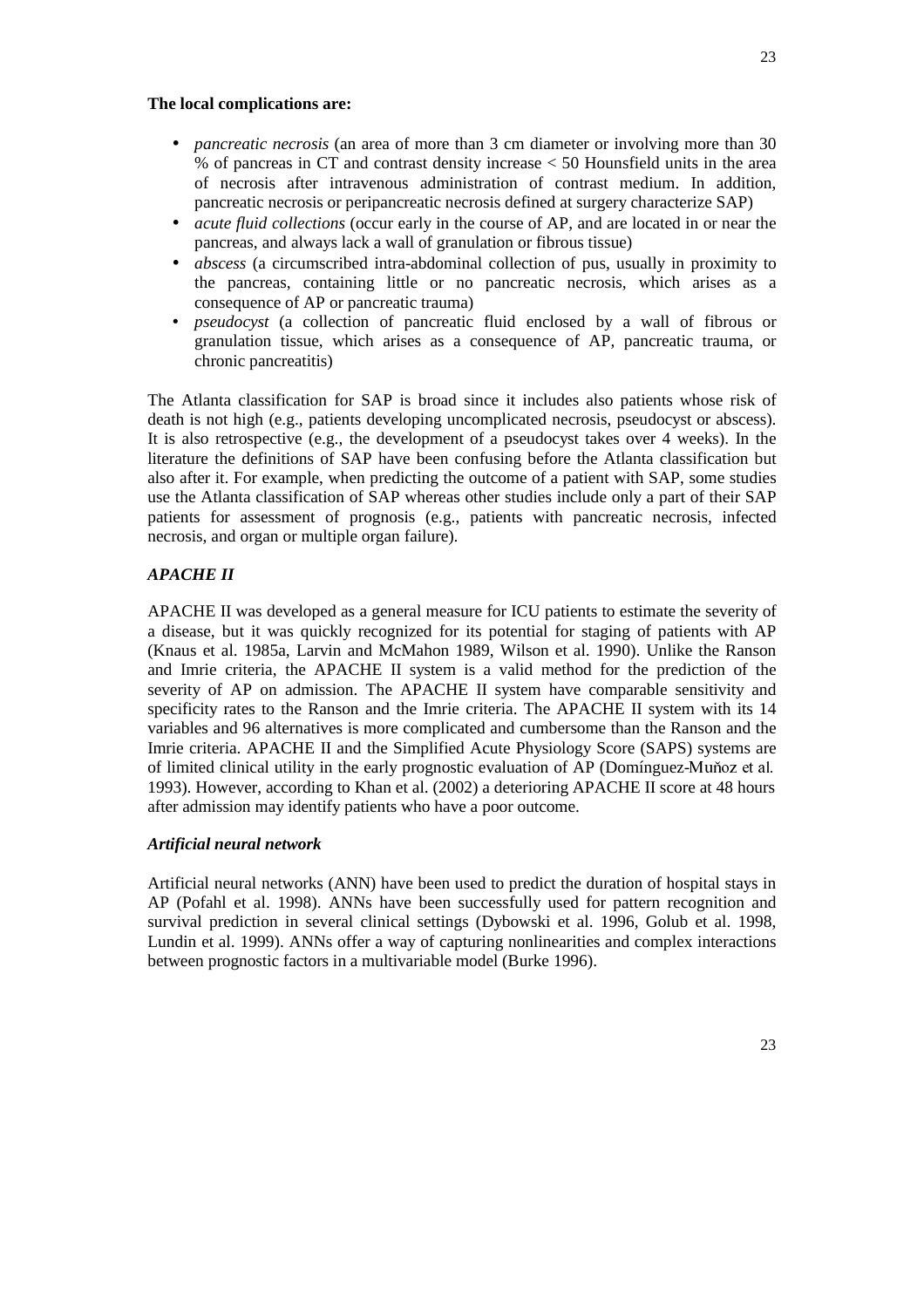#### *Other scoring systems*

Diagnostic peritoneal lavage was successful in 95% of the AP patients who had free peritoneal fluid and the lavage fluid was useful for prediction of SAP (McMahon et al. 1980). However, lavaging is invasive and it cannot be justifieably carried out in all patients with AP. Bank et al. (1983) have also described an criteria for prediction of SAP. Fan et al. (1989) found that serum urea ( $>7.4$  mmol/L) and plasma glucose ( $>11.0$  mmol/L) on admission predicted SAP and that the predictive powers of these assessments were comparable with the Glasgow multifactor scoring system (Hong Kong criteria). Obesity may predispose to SAP (Suazo-Baráhona et al. 1998). The risk of SAP in AP patients is increased if the patients has an age greater than 55 years, male sex, AP of unknown origin or alcohol-related (Pezzilli et al. 1998). A high hematocrit  $(\geq 44\%)$  on admission and a failure of the hematocrit to fall during the first 24 hours in hospital was the best binary predictors of necrotizing pancreatitis according a study by Brown et al. (2000). None of these systems are widely used.

## 5.6 Treatment of SAP

In most Finnish hospitals most patients with  $AP -$  whether of the mild or severe form – are treated in surgical wards or ICUs. The Department of Gastroenterological and General Surgery, at Meilahti hospital, has a long tradition of research and treatment of AP in Finland (Kivilaakso et al. 1984, Puolakkainen et al. 1987, Kemppainen et al. 1997, Sainio et al.1997), and serves as a tertiary referral center for a population of about 1.3 million inhabitants. The basic principles of treatment of AP have remained the same during the study period. Adequate initial resuscitation (fluid replacement up to 10 liters or more on the first day of treatment) is followed by aggressive nonoperative management with invasive monitoring and organ system support in an ICU, including treatment with early antibiotics for infection prophylaxis and prophylaxis for stress ulcers and thromboembolism. Necrosectomy is performed usually at the end of the third to fourth week in patients who have infected peripancreatic necrosis and worsening MOD (Leppäniemi 2003 and Uhl et al. 2003).

#### 5.6.1 Conservative treatment

The conservative management of SAP is based on the two-phased nature of the disease. The first phase can continue for 14 days and is characterized by a systemic inflammatory response syndrome maintained by the release of various inflammatory mediators. As a result of this inflammatory mediators may lead to single or multiorgan failure (Norman et al. 1998, Gloor et al. 2001a). Surgery during the first phase of SAP does not seem to be appropriate (Büchler et al. 2000). The second phase is dominated by infectious sepsis related complications. During the second phase infection of pancreatic necrosis may occur.

#### *General ICU management*

The principles of ICU management in SAP include treatment of secondary causes of organ failure, such as hypovolemia, hypoxemia and tissue hypoperfusion. To achieve this,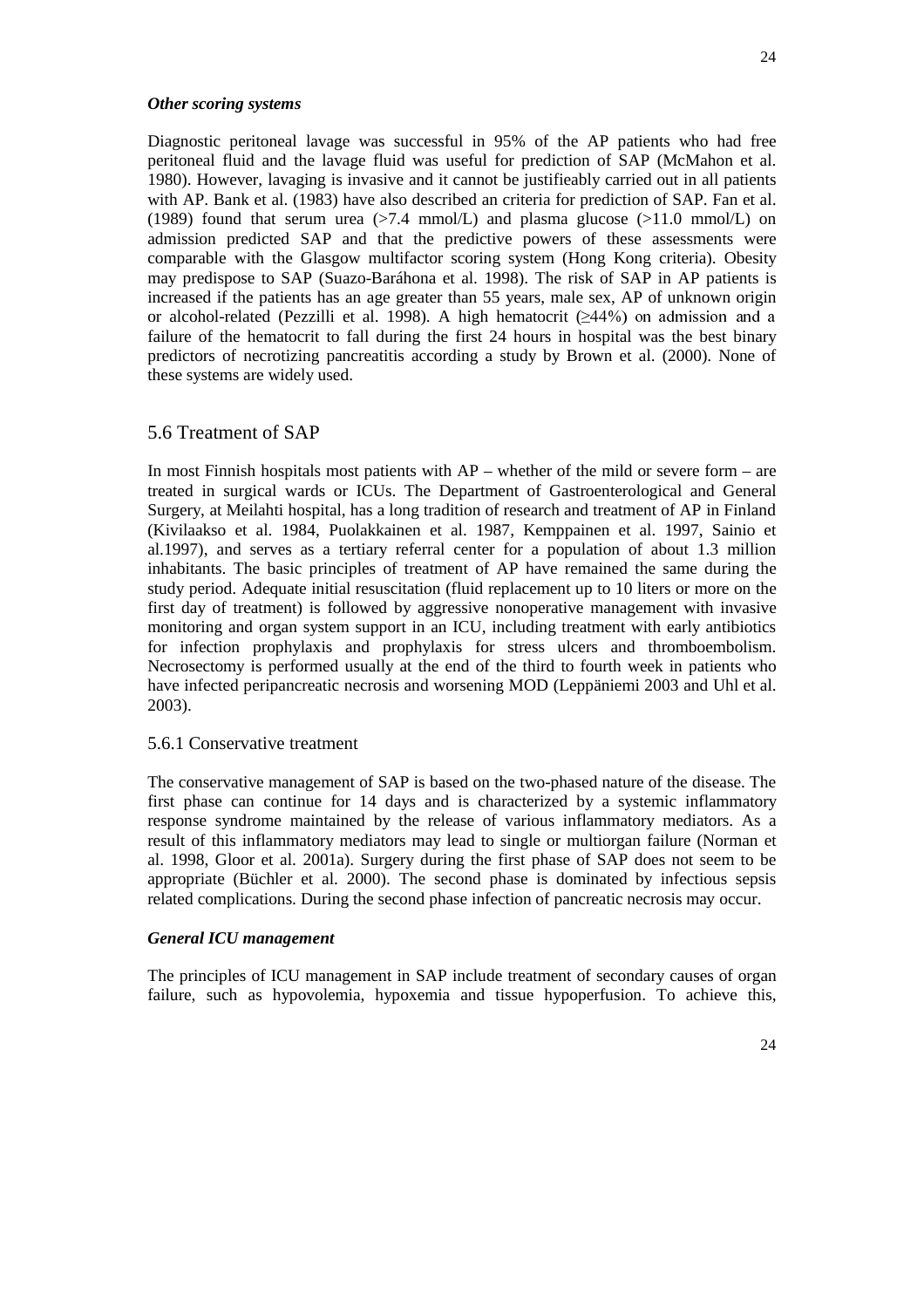adequate monitoring (e.g., arterial catheterization, pulmonary arteria catheterization for measuring pulmonary capillary wedge pressure, central venous catheterization for measuring central venous pressure) and aggressive support of ventilation and the cardiovascular system are necessary.

Rapid intravenous fluid therapy to correct dehydration is crucial for successful resuscitation of patients with SAP. In the early phase of SAP, the need of colloid and crystalloid fluid can be very high [1-3 L/hour and up to 10 L/day or more for normal weight (70 kg) patient]. Meta-analyses suggest that the use of human albumin to patients with a critical illness may increase mortality, and thus human albumin is not recommended (The albumin reviewers 2001). Fluid resuscitation can be considered successful if a pulmonary capillary wedge pressure of 12-16 mmHg or a central venous pressure of 8-12 mg is achieved.

If fluid resuscitation is not sufficient to achieve the targets (mean arterial pressure >65 or more), the use of one drug or combining vasoactive drugs  $\frac{\text{d}q}{\text{d}q}$  (2-10 $\frac{\text{d}q}{\text{d}q}$ ), doputamine  $(2-10\mu g/kg/min)$ , dopexamine, norepinephrine  $(0.05-3.0 \mu g/kg/min)$  or epinephrine] are needed. With the help of pulmonary capillary wedge pressure measurements, we can achieve the lowest loading stage of cardiac stroke volume and cardiac volume to ensure sufficient tissue oxygen import and transport. The target is to achieve at least mean arterial pressure of at least 65 mmHg and mixed venous oxygen saturation of 65% (Pettilä 2002).

Insufficient ventilation is initially diagnosed on the basis of blood-gas analyses, ventilation frequency, and oxygen saturation. Treatment consists of supplemental oxygen through an oxygen mask, CPAP (continuous positive air pressure) or mechanical ventilation. The markers of tissue oxygen hypoxia consist of low mixed venous oxygen concentration, high lactate concentration and metabolic acidosis (Pettilä 2002).

If acute renal failure develops in spite of rapid intravenous fluid therapy, continuous replacement of renal function should be started without delay to ensure optimal fluid and metabolic control and to ensure unlimited nutritional support without hemodynamic instability. Early hemodiafiltration has been shown to be more effective than late hemodiafiltration in patients with sepsis (Bellome and Ronco 1999). Continuous venovenous hemofiltration tends to cause less hemodynamic instability than intermittent hemodialysis (Forni and Hilton 1997).

Increased intra-abdominal pressure (IAP), which may lead to the abdominal compartment syndrome is a known complication of SAP (Gecelter et al. 2002). A high IAP is manifested clinically by increased airway pressures, decreased cardiac output, oliguria, decreased visceral perfusion and increased cerebrospinal pressure and may lead to MOF (Gecelter et al. 2002). The IAP may be estimated by a validiated bladder measurement technique as is nowadays done at Meilahti hospital with ICU treated SAP patients (Fusco et al. 2001). In patients with a high IAP and the abdominal compartment syndrome decompressive laparotomy may be considered (Gecelter et al. 2002). However, the value of a decompressing lapartomy will have to be investigated by a randomized controlled trial before any general recommendations can be made (Sugrue 2002, Z'graggen and Gloor 2002).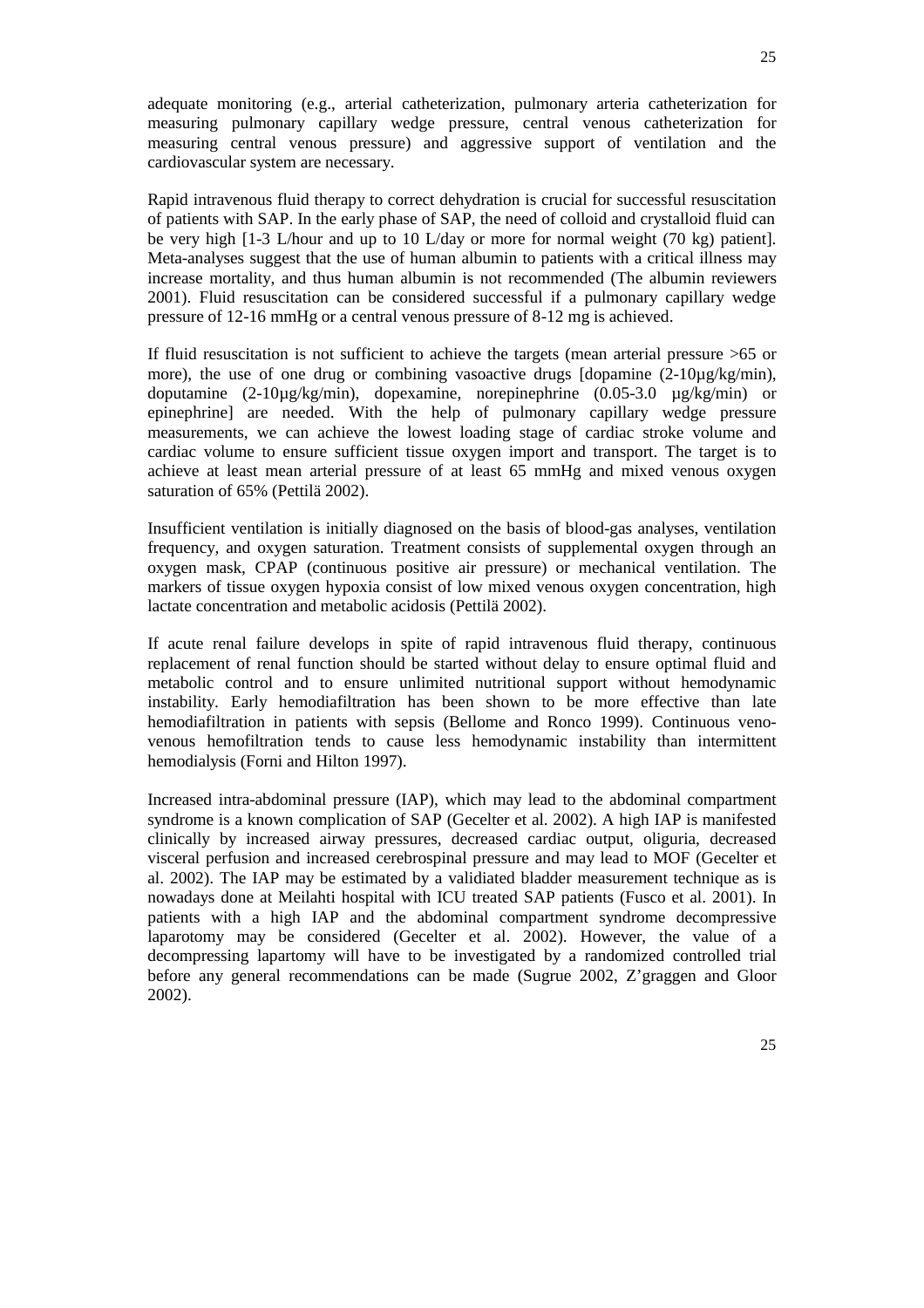Sufficient analgesics are mandatory to reduce the metabolic stress and to reduce the patients' discomfort. Conventionally SAP patients treated in ICU´s consist of high doses of opioids, often combined with sedatives. A German study has shown that epidural anesthesia provides good pain relief and can be safely used in patients with SAP (Niesel at al. 1991). The main advantage of epidural analgesia in patients with SAP is that side effects of high doses sedatives can be avoided, and usually patients are more awake, and are frequently able to breathe spontaneously (Sigurdsson 1998).

Patients who are treated in ICU and have a hemoglobin level of 70-90 g/L have a similar prognosis as patients with levels over  $100g/L$  (Hebert et al. 1999). Thus low hemoglobin values should be appropiately considered when blood transfusions are planned for patients with SAP.

Intensive insulin therapy to maintain blood glucose between 4 to 6 mmol/l may reduce morbidity and mortality among critically ill patients (Van den Berghe et al. 2001), and thus optimal glucose control should also be considered for patients with SAP.

## *Infection prophylaxis*

Bacterial translocation from the gut is the main cause of secondary infection of necrotic pancreatic tissue (Runkel et al. 1991, Widdison et al. 1994, Moody et al. 1995). Percutaneous sonographical or CT-guided aspiration samples for bacteriological studies are the cornerstone of identification of infected pancreatic necrosis in patients with SAP (Gerzof et al. 1987, Paye et al. 1998, Rau et al. 1998).

In two controlled and uncontrolled studies using selective gut decontamination (oral and rectal norfloxacin, colistin and amphotericin: and intravenous cefotaxime 500 mg every 8 hours) lower mortality, lower gram-negative pancreatic infection, and lower gram-negative intestinal colonization was achieved (Luiten et al. 1995, 1998). In a prospective randomized trial study carried out by Sainio et al. (1995) lower mortality and fewer infectious complications was achieved among patients with alcohol-induced necrotizing pancreatitis by using intravenous cefuroxime versus patients who received no antibiotic. In two studies in which intravenous imipenem was used the results indicated a lower incidence of pancreatic necrosis infection and a trend toward reduced mortality was achieved (Pederzolli et al. 1993, Ho et al. 1997). Decreased pancreatic and extrapancreatic infection rates were found in a randomized study by using imipenem comparing to pefloxacin, though mortality was similar (Bassi et al. 1998). However, all of these studies were underpowered and their results do not allow any definitive conclusion to be made.

A recent meta-analysis suggested that the use of prophylactic antibiotic reduces sepsis and mortality in patients with acute necrotizing pancreatitis (Sharma and Howen 2001). Prophylactic antibiotic administration seems to be beneficial, and as a result of this significant body of evidence, clinicians in charge with treating AP in the United Kingdom and Ireland now use antibiotic prophylaxis in the initial treatment of patients with a risk of SAP (Powell et al. 1999).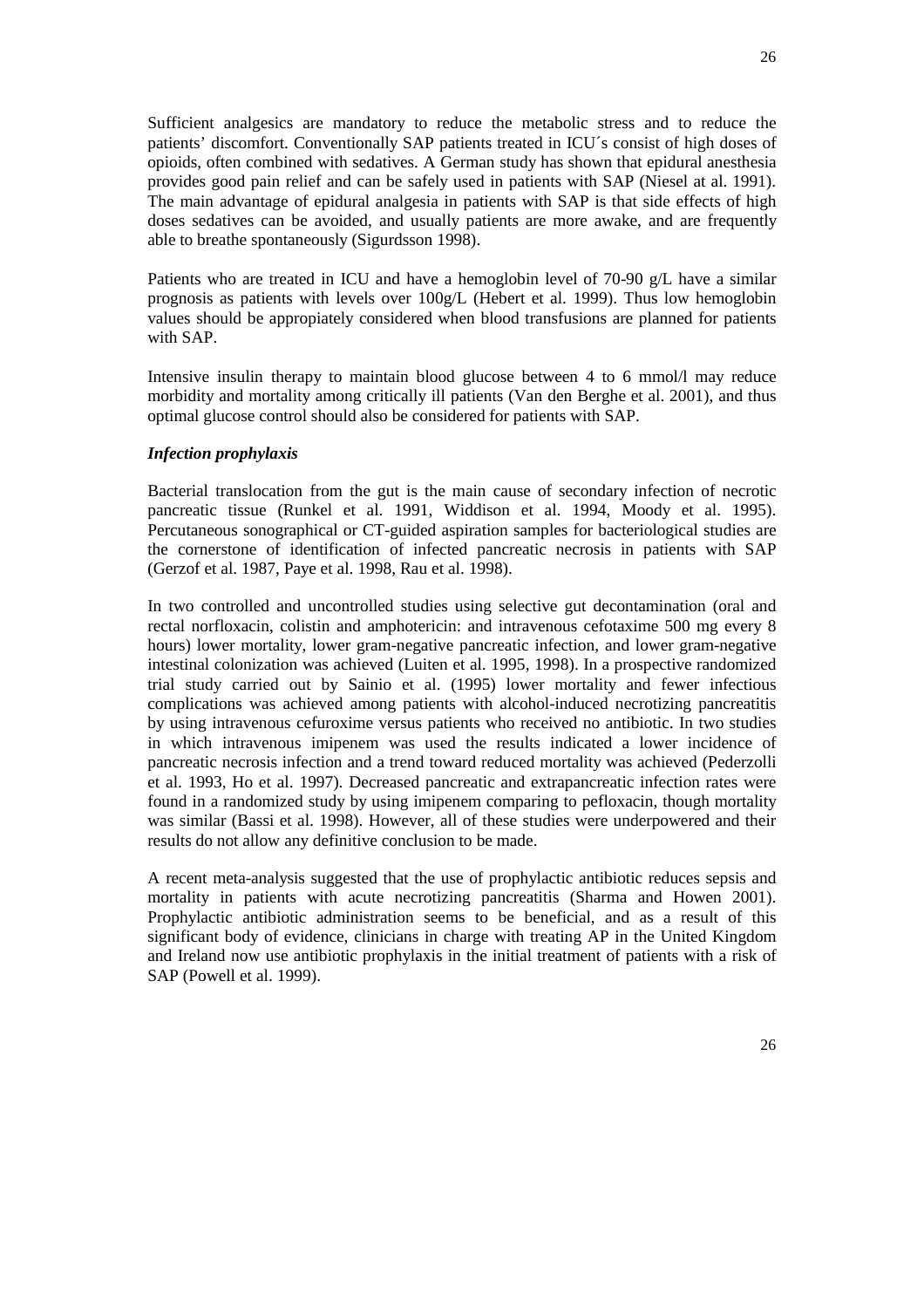The need for surgery in patients with SAP is reduced if prophylactic antibiotic therapy (imipenem-cilastin) is started early rather than on-demand (Nordback et al. 2001). Räty et al. (1998) pointed out that in patients with alcohol-induced SAP gram-positive bacteria were found more often in infected pancreatic necrosis, and in patients with biliary SAP Gramnegative bacteria were more common.

Gram-negative rods are the main cause for early pancreatic necrosis infection. In a recent study (Büchler et al. 2000), the use of early antibiotic (imipenem/cilastin) changed pancreatic infection to predominantly gram-positive and fungal infections and the time when infection occurred was later than in earlier studies (Beger et al. 1986a and 1989, Büchler et al. 1992, Pederzoli et al 1993, Luiten et al. 1995, Sainio et al. 1995).

Fungal intra-abdominal infections in patients with SAP may complicate the disease and increas mortality (Hoerauf et al. 1998, Grewe et al. 1999). Early fungicide antibiotics should be considered for patients with SAP who are treated in an ICU (Gloor et al. 2001b).

#### *Nutritional management*

Traditionally, patients with SAP were treated with total parenteral feeding because enteral feeding was thought to stimulate the pancreas and worsen pancreatic injury (Feller et al. 1974, Kalfarentzos et al. 1991). On the contrary, recent data suggest that enteral feeding is actually well tolerated and does not affect recovery of the pancreas. Some prospective studies suggest that early enteral nutrition may result in fewer total and septic complications, and enteral nutrition may, in fact, significantly improve the acute phase responses and the severity scores of the disease. If this is case generally, costs will be reduced as patients may not need parenterial nutrition as much as has been customary. (Kalfarentzos et al. 1997, McClave et al.1997, de Beux et al. 1998, Windsor et al.1998).

A randomized controlled study (Sax et al. 1987) showed that there is no added advantage of using parenteral nutrition vs no nutritional support, and another study concluded that there is no evidence of an improved outcome SAP patients who have received early enteral nutrition vs parenterial nutrition (Powell et al. 2000).

Clearly, larger, well conducted trials that include only patients with SAP and that stratify patients by disease severity, nutritional status and etiology of pancreatitis before randomization are needed before any clear position on the benefits of nutritional support on outcome can be taken (Lobo et al. 2000). Enteral feeding through a nasojejunal (Windsor et al.1998) or nasogastric (Eatock et al. 2000) tube is current practise used at Meilahti hospital in the treatment of patients with SAP.

#### *Specific medical treatment*

Besides antibiotics, no single pharmacological therapy has proven to be effective with regard to the outcome of SAP or MOF. Many drugs have been tried, but the vast majority of these studies are inadequately powered to assess mortality.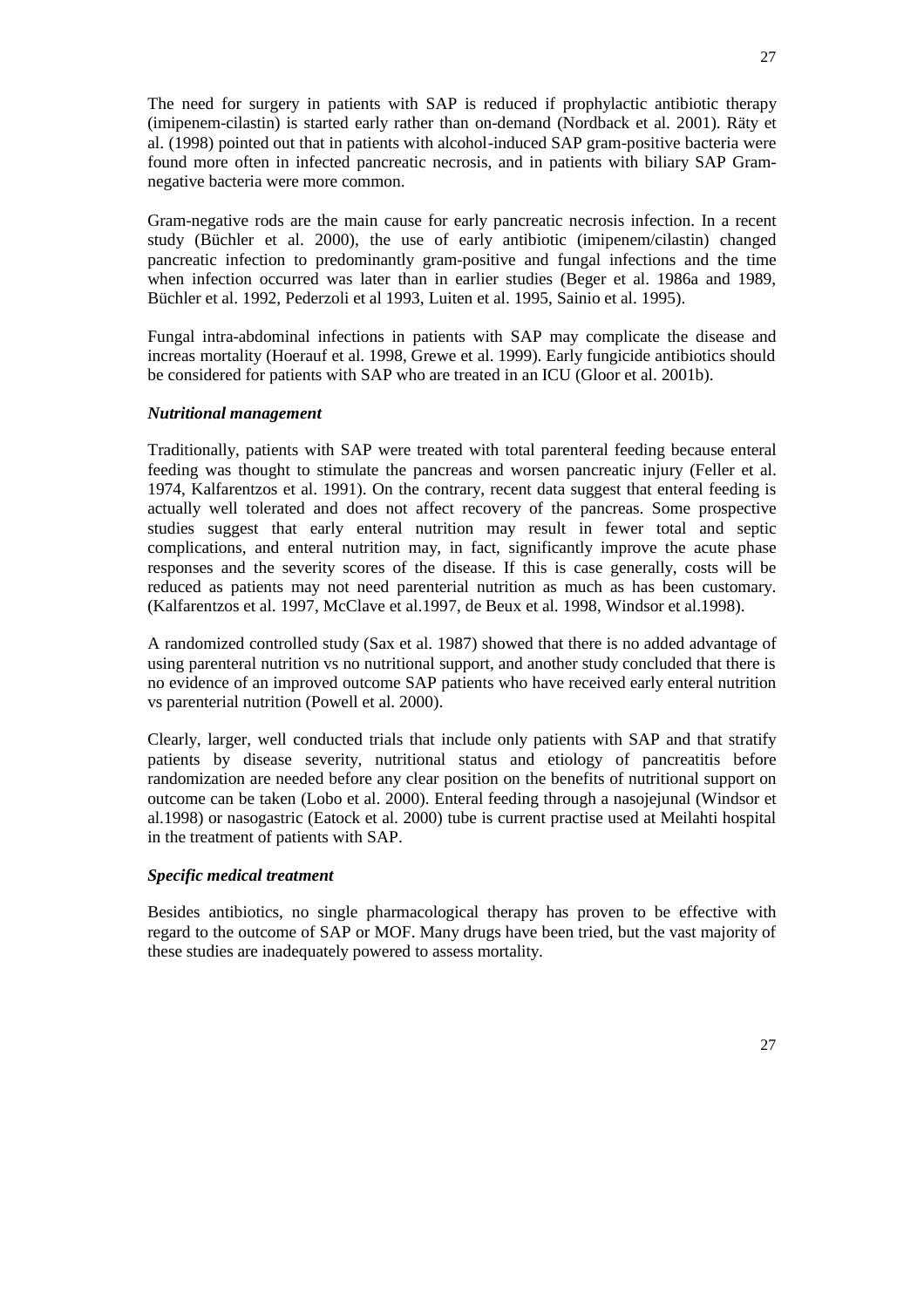Two prospective case-control studies suggested a beneficial effect of octreotide in patients with SAP (Fiedler et al. 1996, Paran et al. 2000), but the majority of trials showed no benefit at all (Planas et al. 1998, Uhl et al. 1999). The use of somatostatin or its analogues has been reported to be useful in preventing the formation of pseudocysts (Büchler et al. 1994). In a study conducted by Leese et al. (1987) low volumes of fresh frozen plasma were used in the treatment of AP, but this did not translate into a statistical difference in mortality.

Glucagon, calcitonin, fluorouracil, and atropin have also been in controlled studies in an attempt to reduce mortality, but these drugs have not affected mortality (Cameron et al. 1979, Goebell et al 1979, Kronborg et al. 1980, Saario 1983).

According to Büchler et al. (1993) gabexate mesilate was not effective in preventing complications and mortality in AP. However, a recent study showed that early intravenous gabexate mesilate infusion resulted in improved survival in SAP patients with organ dysfunctions (Chen et al. 2000).

Platelet-activating factor antagonist (Lexipafant®) reduces organ dysfunction according to a phase II trial, but the results from a phase III multicenter trial were disappointing: there was no reduction in the incidence of organ failure in patients on lexipafant treatment. It seems that the antagonism of platelet-activating factor activity does not influence the course of organ failure in SAP (Kingsnorth et al. 1995, Mckay et al. 1997, Johnson et al. 2001).

## 5.6.2 Operative options

## *Indications of surgery*

In the early  $20<sup>th</sup>$  century early surgical intervention to treat SAP was widely regarded as unnecessary and conservative management was favored (Moynihan 1925, Paxton and Payne 1948). In the mid-20<sup>th</sup> century Pollock (1959) and Trapnel (1966) began to reassess the role of surgery in patients with SAP. In 1963, Watts started a period of aggressive surgical treatment and this approach became widely accepted in a number of European countries. After the mid-1980´s aggressive surgery for all SAP patients was found to be unnecessary (Beger et al.1985) and only some subgroups of patients with SAP should be operated on by late necrosectomy (Beger et al. 1986a, Mier et al. 1997). Currently only infected peripancreatic necrosis is a generally accepted indication for operation (Büchler and Reber 1999, Uhl et al. 2003, Yousaf and al. 2003).

#### *Pancreatic resection and pancreatectomy*

Excision of the irreversibly damaged part of pancreas or total pacreatectomy was suggested as the appropriate treatment in some studies from 1960 to 1985 (Watts 1963, Kyösola and Fock 1975, Alexandre and Guerrieri 1981, Kivilaakso et al. 1981 and 1984, Aldridge et al. 1985). However, since pancreatic resection causes many complications and does not affect organ failures beneficially (Nordback et al. 1986, Teerenhovi et al. 1988), it should be avoided.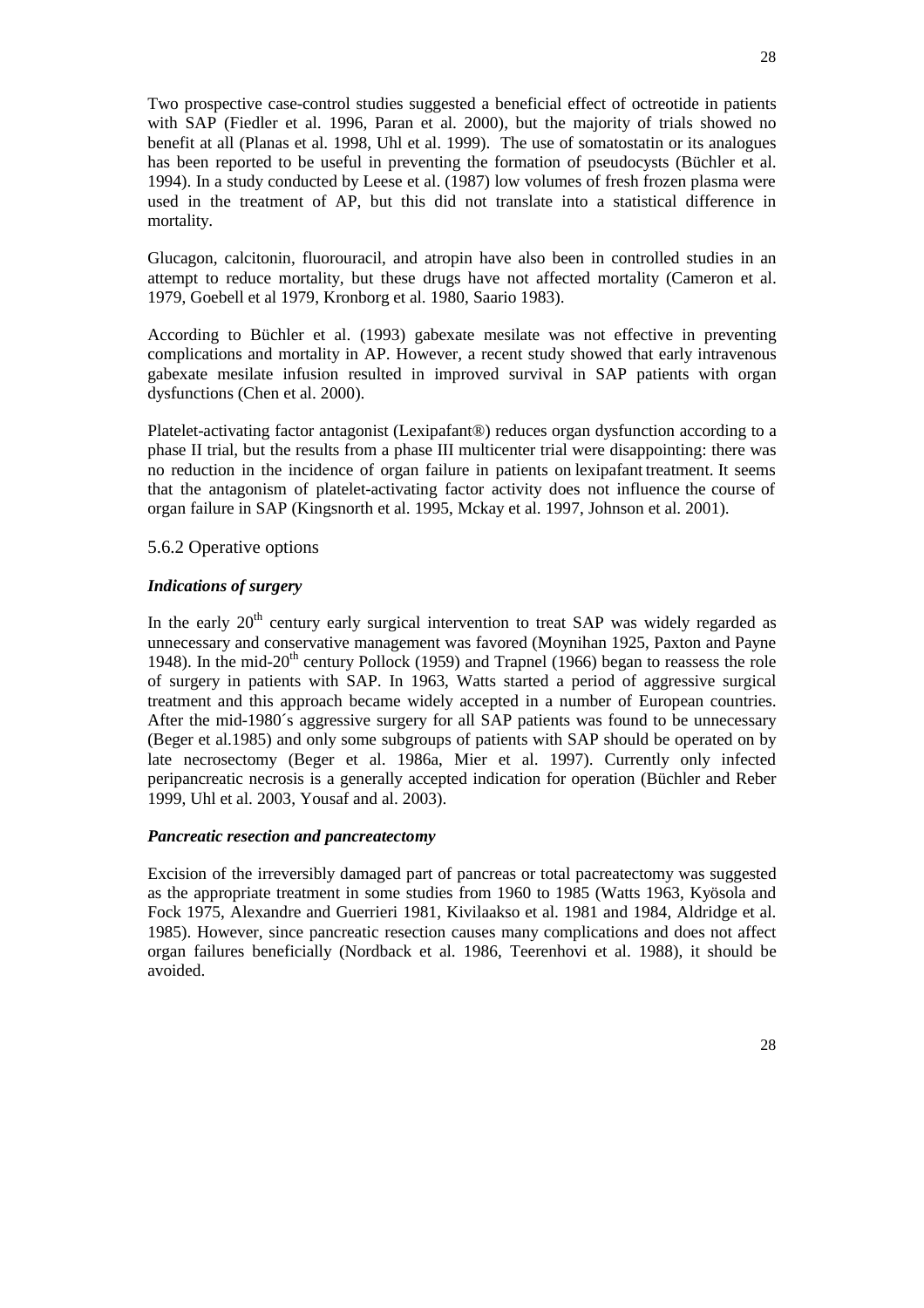## *Peritoneal lavation*

Peritoneal lavage was suggested as a treatment of SAP in some studies (Wall 1965, Stone and Fabian 1980, Ranson and Berman 1990). In a controlled clinical study conducted by Mayer et al. (1985) peritoneal lavage did not carry any advantage over conservative treatment.

#### *Debridement, necrosectomy and drainage*

Penrose/sump drainage was first reported as surgical treatment of SAP in 1963 (Altemeier and Alexander). This method had a mortality rate between 3% and 82% (Allardyce 1987, Wilson et al. 1988b, Howard 1989).

Careful, late-phase finger necrosectomy via a midline, subcostal or transverse abdominal incision is the basic surgical approach to manage patients with SAP. Here, multiple drainage tubes are placed intraperitoneally and post-operative lavage should be considered (Beger et al 1988, Beger and Isenmann 1999).

Necrosectomy and open packing as well as planned re-operation has been used in some centers in the USA as a surgical treatment of SAP (Bradley 1987, Bradley and Allen 1991, Margulies and Akin 1996, Bosscha et al. 1998). Necrosectomy and closed packing with or without a zipper technique, and planned reoperation is a method of surgical treatment in other centers (Branum et al. 1998, Tsiotos 1998).

Debridement and closed packing via laparotomy with penrose or Mikulicz drains and closed suction drains is an alternative choice for surgical treatment of SAP (Fernandez-del Castillo et al. 1998, Paye et al. 1999). Some centers use the retroperitoneal approach to operate on necrosis (Fagniez et al. 1989, Villazón et al.1991). Debridement can also be done endoscopically through a short lumbotomy (Gambiez et al. 1998) or laparoscopically (Alverdy et al. 2000, Hamad and Broderick 2000).

## *ERCP*

In suspected biliary SAP ERCP within 72 hours and, if present, extraction of common bile duct stones should be considered. In patients with icterus or cholangitis, the extraction of stones is a necessity (Neoptolemos et al 1988, Fan et al. 1993, Fölsch et al 1997).

An intrapancreatic nasopancreatic lavage catheter and double pigtail catheters may be placed endoscopically to treat organized pancreatic necrosis (Baron et al. 1996, Baron et al. 1999b). However, infection can occur after endoscopic decompression of pseudocysts, if the pancreatic necrosis in the pseudocysts is unrecognized (Hariri et al.1994). Disruption of the main pancreatic duct by ERCP was observed in 31% of the cases in patients with biliary SAP. Moreover, disruption of the main pancreatic duct was not generally an absolute indication of surgery in patients with sterile necrosis (Uomo et al. 1998)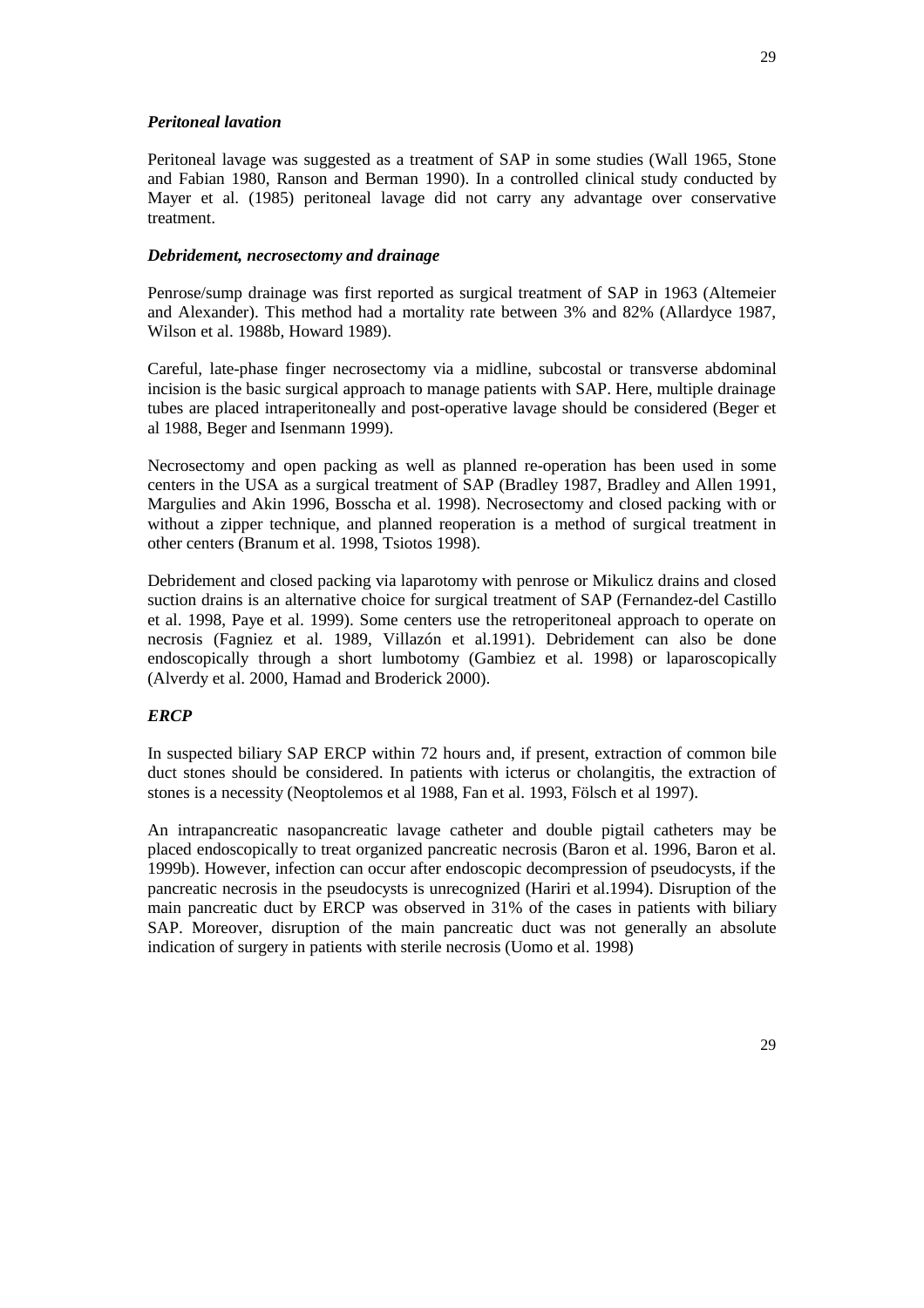Percutaneous CT-guided insertation for drainage is one way to treat infected necrosis (Echenique et al. 1998, Freeny et al. 1998). There is, however, a risk of persistent pancreaticocutaneous fistula after percutaneous drainage of pancreatic fluid collections (Fotoohl et al. 1999). Percutaneous necrosectomy can also be done laparoscopically under CT-guidance (Douzinas et al. 1997, Carter et al.2000).

## 5.6.3 Future treatment options

A vascular access system for arterial infusion of a protease inhibitor and antibiotics in patients with SAP has been developed with promising results (Anai et al. 1999, Ganaha et al. 1999). The use of the physiological anticoagulants antitrombin III and activated protein C reduces mortality in patients with sepsis (Eisele et al. 1998, Bernard 2001), but no trial among patients with SAP has been reported with these drugs. There is some preliminary information on using extracorporeal membrane oxygenation for acute respiratory failure secondary to SAP (Peek et al. 1998).

## 5.7 Prognostic factors for fatal outcome in SAP

Among patients with AP each factor that predicts SAP is also a predictor of death, because mortality in mild AP is very low and mortality in SAP is 10 to 30 times higher. Thus, when studies which search for the prognostic factor in AP are avaluated, it must be kept in mind that a prognostic factor among all patients with AP may not be a prognostic factor for death among patients with SAP.

#### 5.7.1 Prognostic factors on admission

Advanced age is a negative prognostic indicator in AP (Ranson and Pasternack 1977, Blamey et al. 1984, Williamson 1984, Roumen et al. 1992), but this has not been the case in all reports (Fan et al.1988, Lankisch et al.1996)

Several studies have identified a number of outcomes depending on the underlying etiologic factors related to AP (Imrie 1974, Ranson et al. 1976, Frey 1981). However, the cause of the AP was not associated with mortality in a report of 190 patients (Uhl W et al. 1996).

The influence of admission-related factors was evaluated in a study of DeBeux and coworkes (1995) with 279 patients with AP. The mortality rate was 2% among those patients who were directly admitted to the study hospital, but it was 10-fold higher for patients referred from another hospital.

Diabetic patients have an increased risk dying of AP compared to non-diabetic patients (Renner et al. 1985).

According to Enquist et al. (1958), the incidence of obesity among the patients with pancreatitis who died was much higher than the incidence of obesity among control patients. In another study obesity was associated with extensive peripancreatic and septal necrosis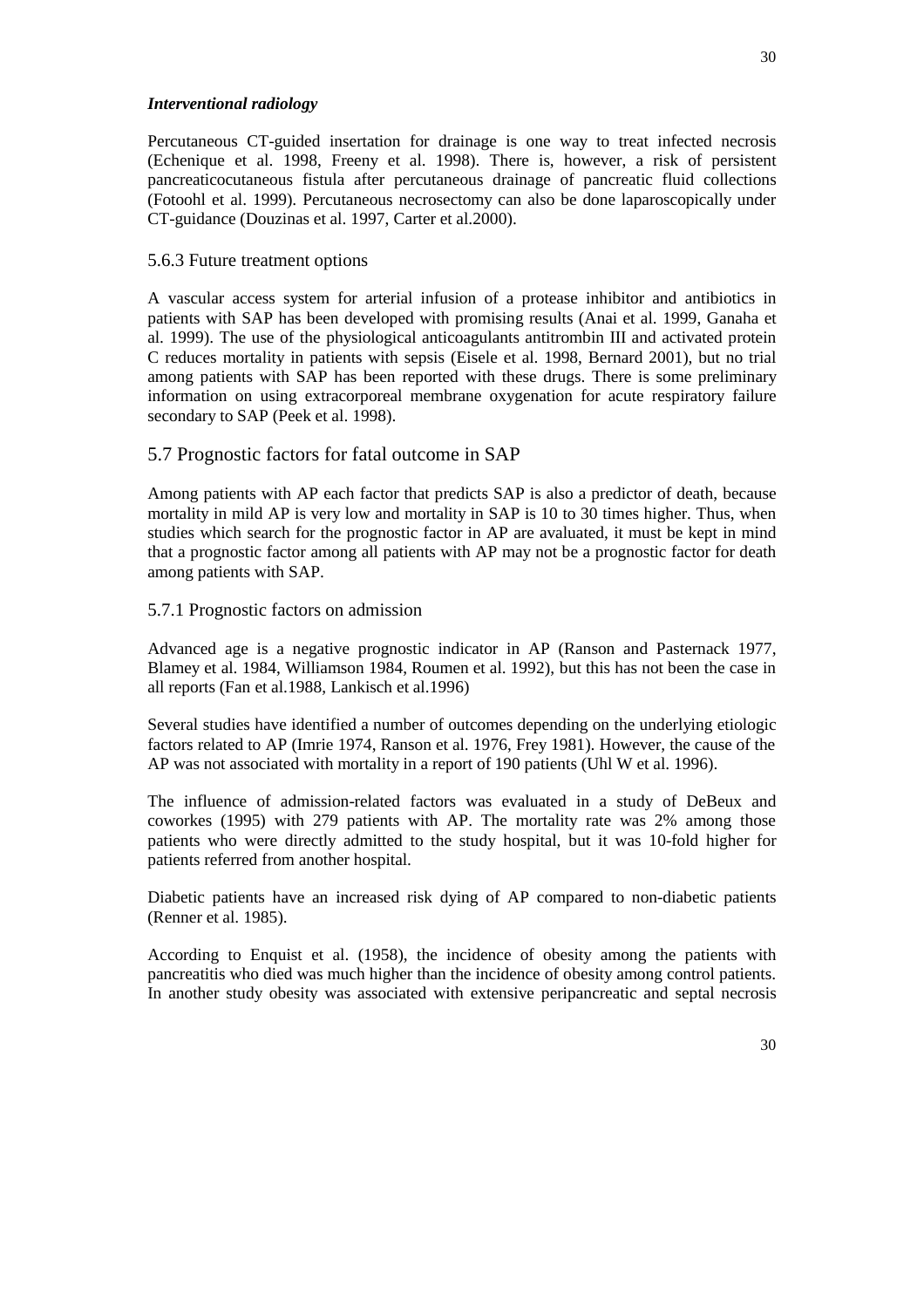(Nordback et al. 1985b). The role of obesity has been pointed out as a prognostic factor for AP (Lankisch et al.1990. Porter and Banks 1991, Funnell et al. 1993, Martínez et al. 1999). However, the mortality rate was not higher for obese patients among 320 patients with AP, but obese patients did have a higher risk of local complications in the course of AP (Tsai 1998).

## 5.7.2 Laboratory tests

Only few laboratory tests predict of a fatal outcome in SAP. In a recent study, a high hematocrit  $(≥44%)$  on admission and failure of the admission hematocrit to decrease during 24 hours were the best binary predictors of necrotizing pancreatitis and organ failure (Brown et al. 2000). Hypocalcemia predisposes to death among SAP patient (Shader et. al. 1966).

## 5.7.3 Organ failure and multiple organ dysfunction/failure

Single and multiple organ failure have been identified as prognostic factors related to a fatal outcome of patients with AP and SAP (Allardyce et al. 1987, Lumsden and Bradley 1990, McFadden 1991, Karimgani et al. 1992, De Beaux et al. 1995 and 1996, Uomo et al. 1996a, Tenner et al. 1997).

Fulminant hepatic failure and chronic liver disease increase mortality in patients with AP (Kuo et al. 1998). In a study of 267 patients with AP the mortality rate of patients with acute renal failure was 81%, and in another study with 14 patients the mortality rate was 71% (Frost et al. 1990, Tran et al. 1993b).

On admission 30% of patients with SAP had organ failure and their mortality rate was 42% (Isenmann et al. 2001). In another study 44% of the patients with SAP had organ failure on admission and, contrariwise, 97% of the patients who died had organ failure within the first week of admission (Johnson et al. 2001). In a recent study by Buter et al. (2002) it was shown that worsening of organ dysfunction during the first week of admission was associated with death in 11 patients of 20 (55%) with SAP.

#### 5.7.4 Infection

Infected pancreatic necrosis develops in 40-70% of the patients with necrotizing pancreatitis (Schmid et al. 1999). Beger et al. (1986b) reported a postoperative mortality rate of 39% in patients with peripancreatic necrosis and bacteriological positive findings, whereas the mortality rate was 9% in bacteriologially negative patients. Bacterial infection of pancreatic necrosis correlates with the incidence of organ failure in patients with SAP (Isenmann et al. 1999). In a study by Armengol-Carrasco et al. (1999) the CRP levels and the APACHE II score were related to the development of peripancreatic necrosis infection in patients with SAP.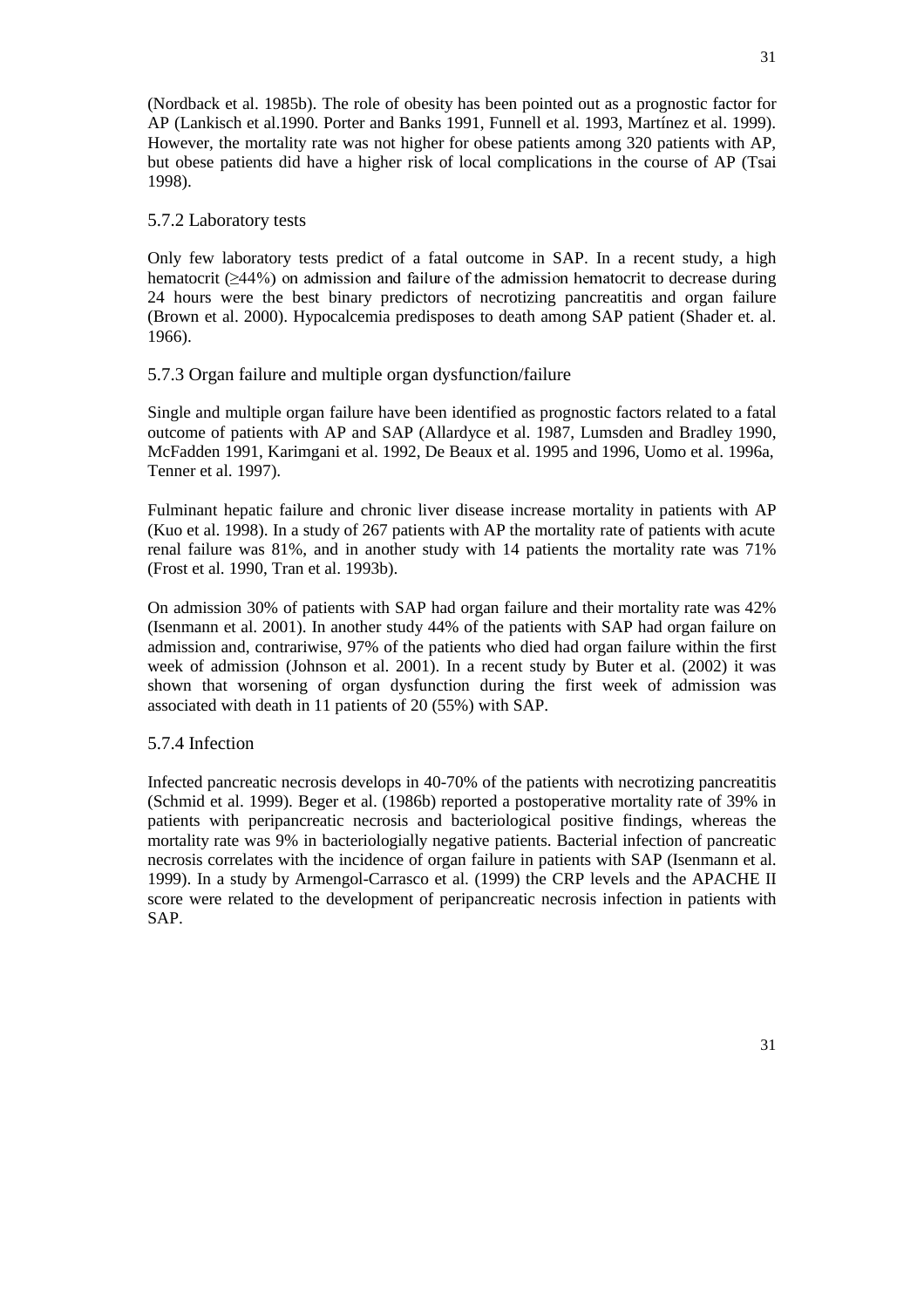#### 5.7.5 Scoring systems

#### *Ranson and Glasgow*

The Ranson and Glasgow scores have been developed for predicting the severity of acute pancreatitis, but they have also been used for predicting fatal outcome (Ranson et al. 1974, and 1976, Corfield et al. 1985). However, a recent meta-analysis demonstrated that the Ranson criteria have a poor predictive power for a fatal outcome in SAP (De Bernardinis et al. 1999). In contrast, a recent study by Eachempati et al. (2002) found the Ranson score was a valid predictor of mortality among SAP patients in an ICU setting. In this study, the critically ill SAP patients who were treated in the medical ICU were not included.

#### *APACHE II and logistic regression models*

The current prognostic models are usually based on statistical regression analysis, as is the case for the APACHE II score (Knaus et al. 1985a), the Nottingham prognostic index of breast cancer (Haybittle et al. 1982), and a proposed model of survival for patients with primary melanoma (Schuchter et al. 1996). The APACHE II system is of only limited clinical utility for early prognostic evaluation of patients with SAP (Domínguez-Muňoz et al. 1993).

#### *Artificial neural networks*

Artificial neural networks (ANN) have been successfully used for pattern recognition and survival prediction in several clinical settings (Lundin et al. 1999, Dubowski et al. 1996, Golub et al. 1998). ANNs offer a way of capturing nonlinearities and complex interactions between prognostic factors in a multivariable model (Burke 1996). Figure 1 shows the basic structure of a multilayer ANN (Lundin1998).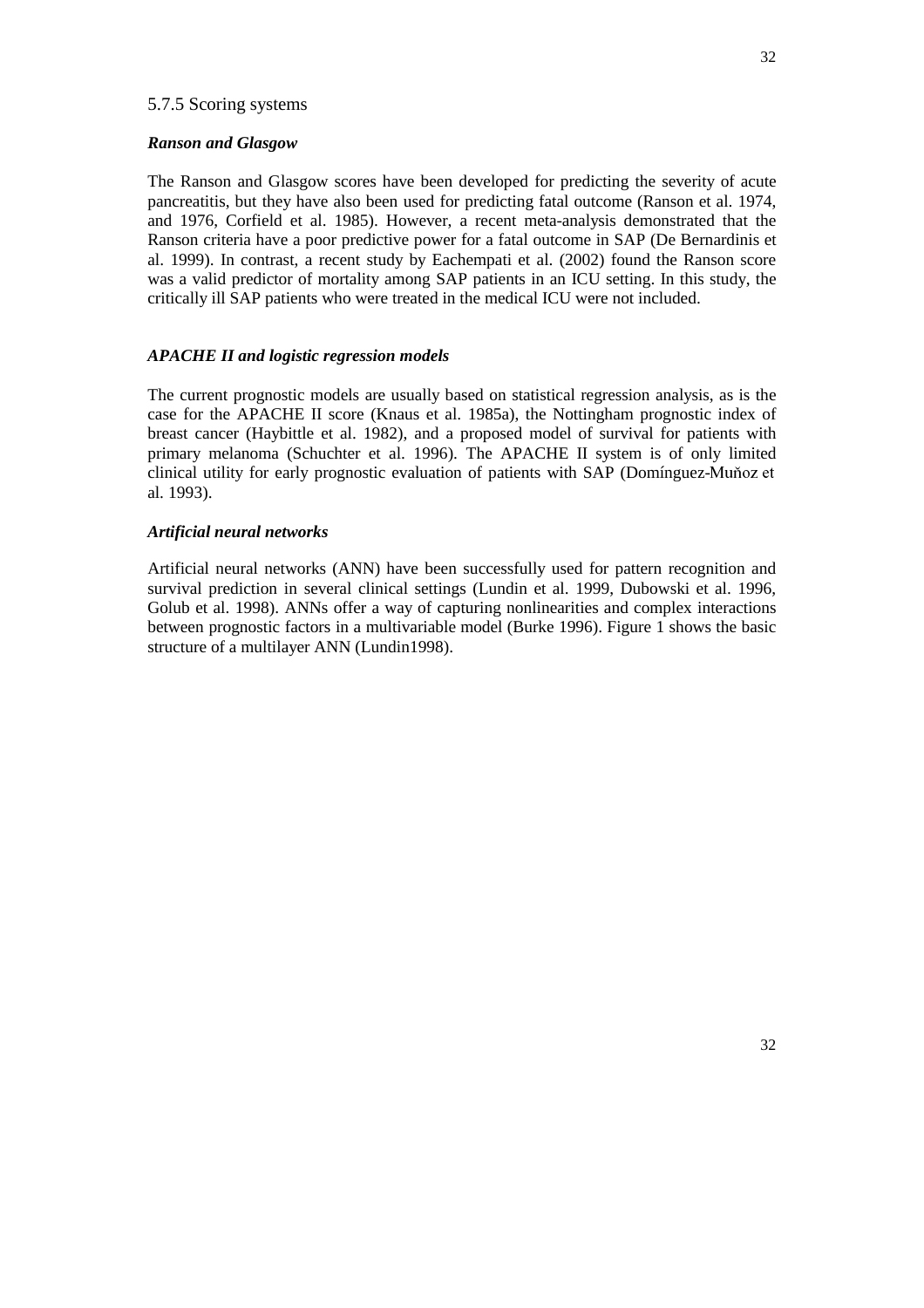#### THREE-LAYER NEURAL NETWORK



**Figure 1 Basic structure of multilayer backpropagation neural network (multilayer perception) for outcome prediction** (Lundin 1998)

#### 5.7.6 Other prognosticators

The presence of retinopathy indicates a poor prognosis in patients with SAP (Hollo et al. 1994). Some studies have shown that the gastric mucosal pH to predicts death in SAP (Bonham et al. 1997, Hynninen et al. 2000).

5.7.7 Local complications of SAP

Local complications increase the morbidity of SAP patients and may also increase the risk of a fatal form of SAP. Many of these complications occur in the late phase of the disease and are often treated conservatively.

#### *Intestinal*

.

It has been reported that SAP causes duodenal obstruction. However, total parenteral nutrition is associated with a good prognosis in patients with these lesions (Chen et al. 2001). Ischemic strictures may form in the small intestine (Kato et al. 1998). Colon necrosis and strictures have also been described during SAP. Early detection and prompt surgery of lesions of the colon have been shown to improve patient outcome (Aldridge et al. 1989,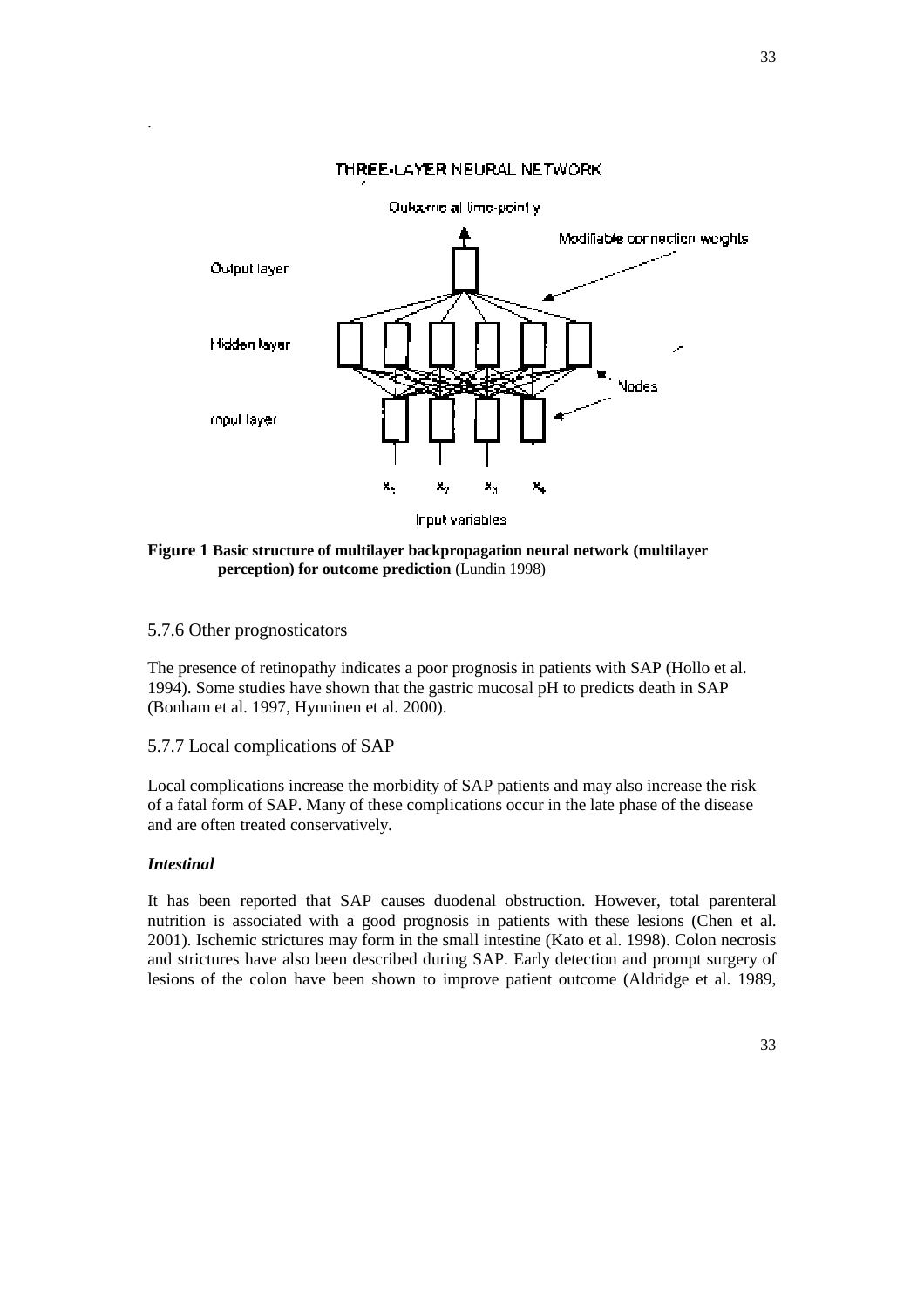34

Kriwanek et al. 1996 and 1997, Fernández-Cruz et al. 1997, Umeno et al. 2000). Gastrointestinal fistulas are common in SAP patients who have undergone operative treatment of SAP (Ho et al. 1995, Kriwanek 1999).

## *Vascular*

A variety of vascular complications have been reported in patients with SAP, including thrombosis of the portal vein (Dörffel et al. 2000). Pseudoaneurysm is a severe complication and carries a high risk of death. However, it can usually be treated with angiographic embolization or open operation with pancreas resection (Savastano et al. 1993, Sand et al. 1997, De Perrot et al.1999). Patients with SAP may also develop arteriovenous fistulas, which can be treated surgically or using angiographic embolization (Raat et al. 1999). The percutaneous placement of a transgastric catheter for a pancreatic pseudocyst increases the risk of splenic artery pseudoaneurysms (Quinn et al. 1988).

## *Pseudocysts*

Pseudocysts need treatment only if complications develop. Most pseudocysts disappear spontaneously; this is the case for 92% of the small cysts and the ones located in the pancreas tail (Maringhini et al. 1999). A pseudocyst can also cause obstructive jaundice (Fujita et al. 1996). Hastings et al. (1978) reported intrasplenic pancreatic pseudocysts in patients with SAP.

Complicated pseudocysts can be treated with endoscopic, percutaneous or surgical procedures (Cooperman 2001a). Endoscopic management includes cystogastrostomy, cystoduodenostomy, cystojejunostomy, and transpapillary stenting (Vidyarthi and Steinberg 2001).

If pancreatic necrosis in a pseudocyst is unrecognized, infection can occur after radiological and endoscopic decompression of the pseudocyst (Hariri et al.1994). Complicated pseudocysts have previously been operated by pseudocystojejunostomy via open laparotomy (Bradley et al. 1979, Cooperman 2001b). Endoscopic (pseudocystogastrostomy) and laparoscopic treatments of pseudocysts have also been reported (May et al. 1994, Oria et al. 2000, Schacter et al. 2000). Percutaneous catheter drainage is a wellestablished method for treating pseudocysts and abscesses. Drainage of a cyst by a singlestep needle drainage carries a recurrence rate of 70% or even more (Barkin et al. 1981, Neff 2001). Also, fistulas may form after percutaneous drainage (Cooperman et al. 2001a). At Department of Gastroenterological and General Surgery, Meilahti hospital, the primary treatment of complicated pseudocysts is endoscopic (pseudocystogastrostomy or duodenostomy and, as required, stenting of ductus wirsingianus). If this treatment is unsuccessful, open surgery is needed (Baron et al. 2002).

## *Other complications*

As a consequence of AP, perisplenic adhesions may form and cause spontaneous rupture of the spleen (Lukash 1967). Generalized heterotopic ossification has also been descibed in patients with SAP (Jacobs et al. 1999).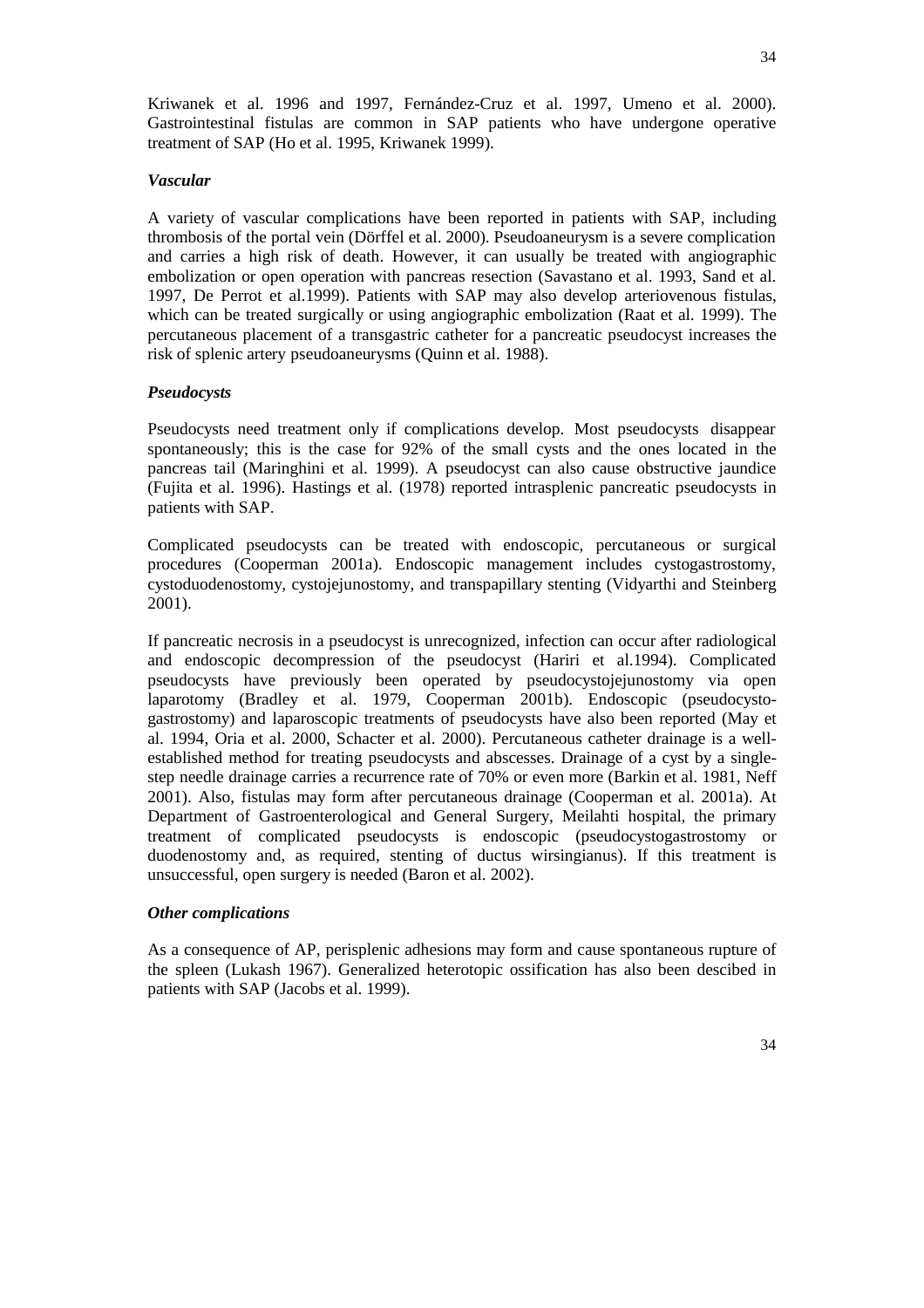Various neurophysiological abnormalities may complicate the outcome of ICU treated patients (Coakley et al. 1998). Critical illness polyneuropathy (CIP) is defined as mixed motor and sensory disturbance. CIP may cause prolonged ICU and hospital stay and prolonged need of mechanical ventilation and it may increase the in-hospital mortality of septic patients with MOD syndrome requiring mechanical ventilation (Garnacho-Montero et al. 2001). CIP occurs frequently in patients with ICU treated SAP. But there are, no studies concerning the prognostic value of CIP in relation to hospital mortality in SAP patients.

## 5.8 Hospital mortality of AP and SAP patients

## 5.8.1 Mortality of AP patients

The mortality rates of patients with AP vary from 2 to 9% (Mann et al. 1994, Grönroos et al. 1999). According to the studies of Wilson et al. (1988a) and Appelros et al. (1999), pancreatitis was diagnosed only at necropsy in 42% to 52 % of the patients with fatal AP, while Mann et al. (1994) found that a diagnosis of pancreatitis can be established in 88% of patients with AP before death. Early mortality from AP was high in reports from Scotland and USA (Renner et al. 1985, McKay et al. 1999). However, in a recent study early deaths of patients with SAP were rare: nine out of the ten deaths occurred later than 3 weeks after disease onset (Gloor et al. 2001).

In studies in Turku covering the period 1971 to 1991 (Grönroos et al. 1999) and in Rotterdam 1985 to 1995 (Eland et al. 2000) the mortality trend of patients with AP did not decrease, while Bank et al. (2002) reported a reduction of mortality rates from 14% in 1978- 1982 to 4% in1998-2001 in New York.

## 5.8.2 Mortality in SAP

It is not feasible to compare the reported mortality rates in SAP, because most studies involve only a part of the SAP patients (e.g., patients with pancreatic necrosis, infected necrosis, sterile necrosis, with ICU treatment and organ or multiple organ failure). Also some studies include patients with a low risk of death.

The mortality rate of patients with SAP has declined in the Meilahti hospital from 69-96% in 1967-1973 to 22-47% in 1979-1983 (Kivilaakso et al. 1981 and 1984). Rau et al. (1995) reported an overall mortality of 10% in a series of 172 patients with sterile necrosis in SAP; mortality was13% in the operatively treated group and 6% in the nonoperatively treated group. In a series of 30 patients with severe AP requiring treatment at an ICU, the mortality rate was 30% (Malcynsky et al. 1996). The survival of patients with necrotizing pancreatitis may be improving (Oleynikov et al. 1998, Kalfarentos et al. 1999). According to a recent study the mortality rates among SAP patients decreased from 50-58% in 1978-1982 to 12- 18% in 1993-1997 (Bank et al. 2002).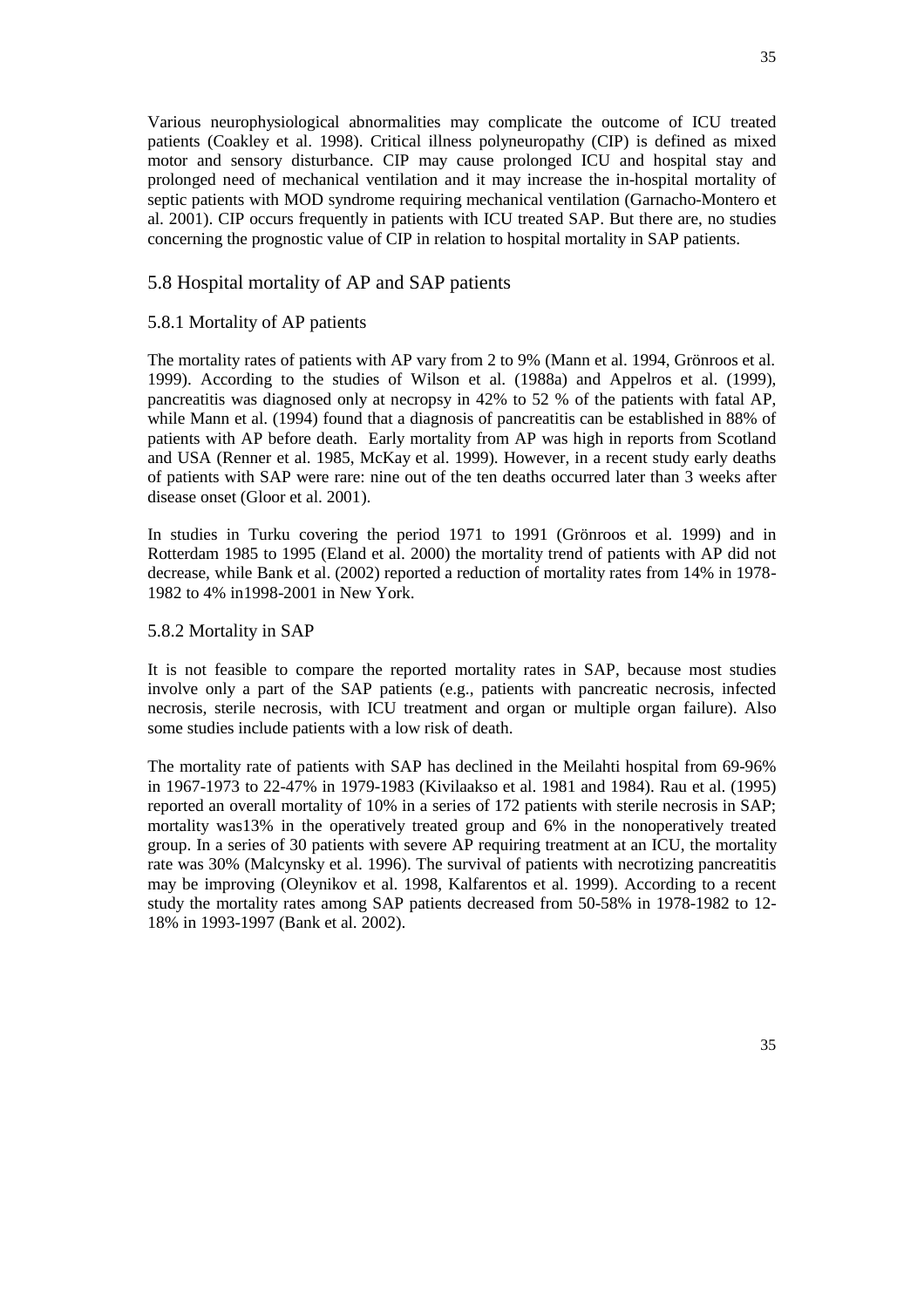## 5.9 Long-term outcome after SAP

#### 5.9.1 SAP-related diseases

Among patients who have recovered from necrotizing pancreatitis no less than 80-85% have persistent global or decreased pancreatic exocrine function (Bozkurt et al 1995) to an extent that varies with the degree of pancreatic parenchymal necrosis (Tsiotos et al. 1998). In earlier studies, 83-100% of the patients developed diabetes after distal resection of the pancreas for surgical treatment of pancreatic necrosis (Nordback and Auvinen 1985c, Schröder et al. 1990, Doepel et al. 1993). In the study of Büchler et al. (1987) half of the patients developed subclinical or overt diabetes mellitus after necrosectomy or closed lavation. Two studies have reported neuropathy symptoms in patients who have survived an attack of SAP. Occasionally, neuropathy persists and the patient becomes workincapacitated (Nordback and Auvinen 1985c, Gross et al. 1988).

#### 5.9.2 Quality of life

In studies with a small number of patients, the quality of life (QOL), and outcome after SAP have been to be good (Doepel et al. 1993, Fenton-Lee and Imrie 1993, Broome et al. 1996, Soran et al. 2000). However, only two studies regarding QOL assessment after SAP have used generic multidimensional measures. Two telephone surveys were carried out using the 36-item short-form general health survey. The first one consisted of 22 SAP patients who were operated on and the second one of 21 patients who were treated in an ICU. The results showed no statistically significant impairment in health-related quality of life (HRQL) (Broome et al. 1996, Soran et al. 2000).

The Rand 36-item Health Survey is a generic multidimensional health-related quality of life (HRQL) measure considered to be an objective and reproducible instrument for the assessment of HRQL (Hays et al. 1993, VanderZee et al. 1996). The 15D instrument is a generic, comprehensive, 15-dimensional, standardized and validated measure of HRQL, developed in Finland. The 15D instrument is highly reliable and sensitive (Sintonen 2001). The 15D instrument has not been used in patients with SAP, while the Rand36 survey has been shown to have excellent psychometric properties in other populations and diseases and has also been evaluated in the measurement of long-term outcome of critically ill patients (Essink-Bot et al. 1997, Heyland et al. 2000, Pettilä et al. 2000).

#### 5.9.3 Return to work

Doepel et al. (1993) recorded that, 24 of 31 (77%) ICU treated SAP patients returned to work. Similarly, in another Finnish study 19 of 24 (79%) SAP patients with pancreatic resection returned to work (Nordback and Auvinen 1985c).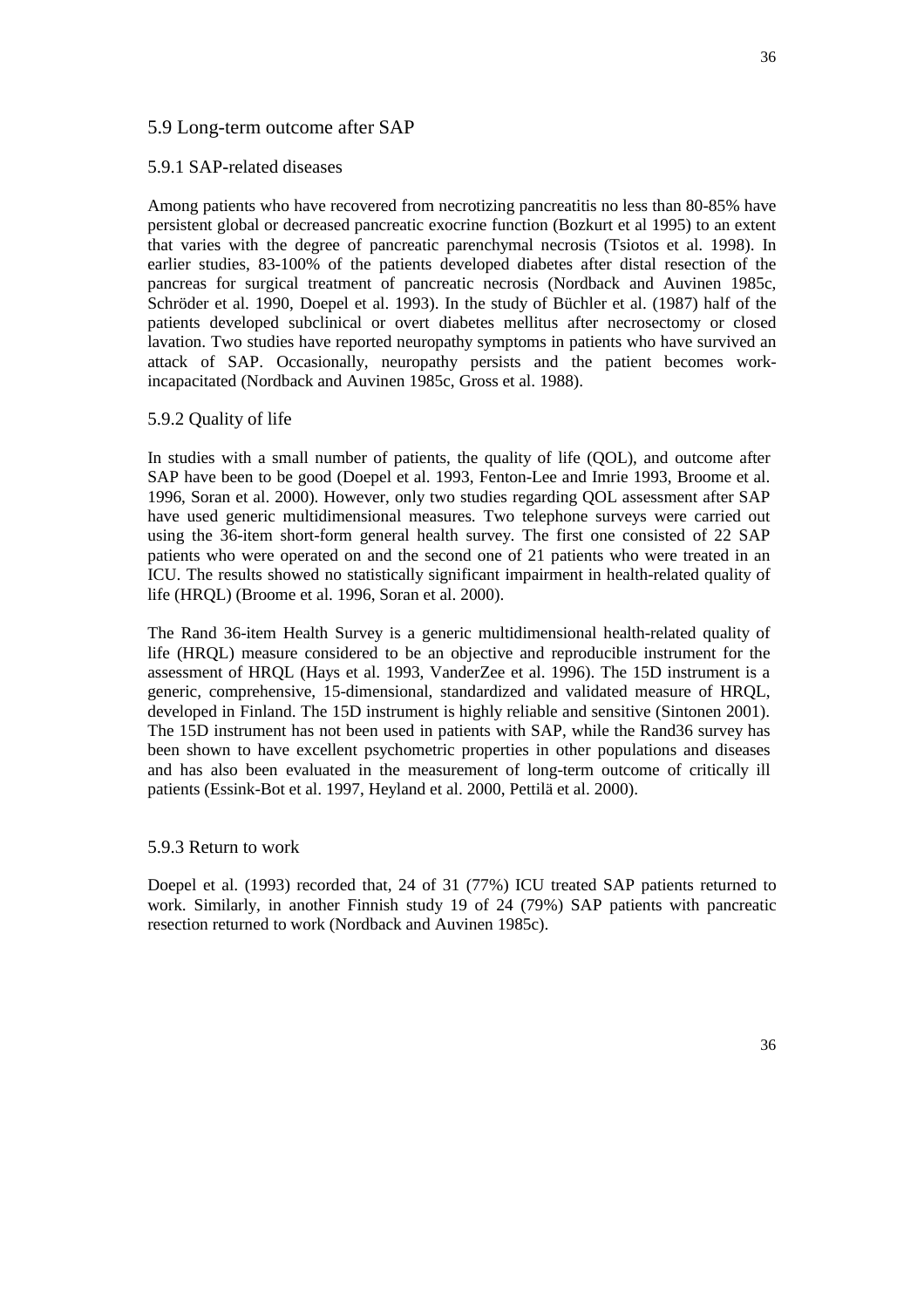# 6. PRESENT INVESTIGATION

### 6.1 Aims of the study

The general aim of this clinical study was to evaluate the outcome and quality of life of patients with SAP.

The specific aims of this study were:

- 1**.** To identify prognostic factors for hospital mortality in SAP by analyzing a large consecutive series of patients with SAP in a tertiary referral center.
- 2. To construct multivariable predictive models to predict hospital mortality during the early phase of SAP, and to compare these models prospectively to previously reported predictive systems such as Ranson, Imrie, APACHE (Acute Physiology and Chronic Health Evaluation) II and Multiple Organ Dysfunction (MOD) score.
- 3. To compare the MOD score, the Sequential (former Sepsis-related) Organ Failure Assessment (SOFA) score, and the Logistic Organ Dysfunction (LOD) score as predictors of hospital mortality, and to use one of these scores to assess the incidence and prognostic significance of organ dysfunction/failure in patients with SAP treated in a general intensive care unit (ICU).
- 4. To assess the long-term health-related quality of life (HRQL) after SAP with the RAND 36-item Health Survey, and to compare the HRQL of patients with SAP and some subgroups of SAP with that of the general population. An aim was also to define the overall long-term post-discharge outcome of patients after SAP.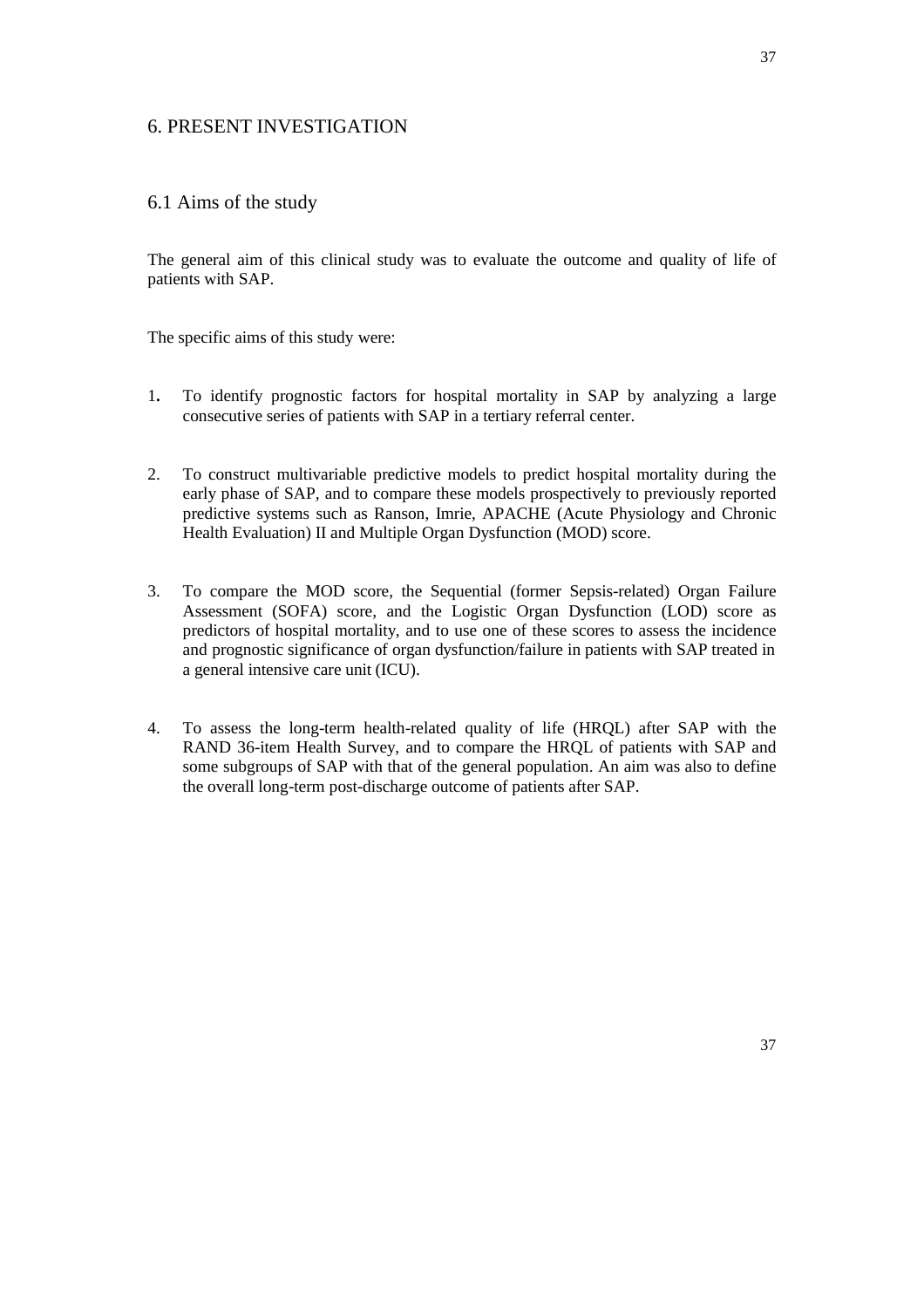The total number of episodes of AP in the study hospital during the 10 years study period was 1539 of which 317 (21%) were SAP. Patients with SAP who were admitted to the Second Department of Surgery at the Helsinki University Central Hospital from January 1989 through December 1998 were included in the study. The study periods and the characteristics are presented in Table 1. The demographic and clinical characteristics of the overall study population and patients in studies III-IV are shown in Table 2.

## 6.2.1 Definition of SAP

6.2 Patients

- 1) Low contrast enhancement of the pancreas (below 50 Hounsfield units) on contrastenhanced computed tomography (Kivisaari et al. 1983 and Balthazar et al.1985, 1990, 1994) and CRP concentration above 120 mg/L within 48 h of admission (Büchler et al. 1986, Puolakkainen et al. 1987, Wilson et al. 1989)
- 2) Necrotizing pancreatitis at autopsy
- 3) Histologically confirmed necrosis discovered during surgery
- 4) Respiratory and renal organ failure requiring mechanical ventilation and dialysis, respectively, with hyperamylasemia (3 times the upper limit of the reference range) and CRP over 120mg/L within 48 h of admission

At least one of the criteria above had to be fulfilled for inclusion of a patient in the study. All patients in my study fulfilled the Atlanta criteria for SAP (Bradley 1993).

# 6.2.2 Definitions of causes of SAP

Alcohol-related disease was assumed if there was a clear history of frequent alcohol consumption or alcohol excess immediately before the attack of AP and when no other etiologic factors were identified. Gallstone-related disease was based on the identification of gallstones by radiological examinations (sonography, ERCP, computed tomography or magnetic resonance imaging). Post-operative and post-ERCP pancreatitis was assumed if the disease occurred within a week after the procedure.

#### 6.2.3 Study patients

**In study I,** 270 consecutive patients admitted to study hospital from January 1989 through October 1997 with SAP were included in to the study.

**In study II,** the hospital records of 253 patients with SAP admitted to the study hospital from January 1989 through April 1997 were retrospectively analyzed for constructing the predictive models. Nineteen patients had insufficient data on one or more of the variables and were excluded, leaving 234 eligible patients to the test set. An independent validation set consisted of prospectively collected data during the first 72 hours of 60 consecutive SAP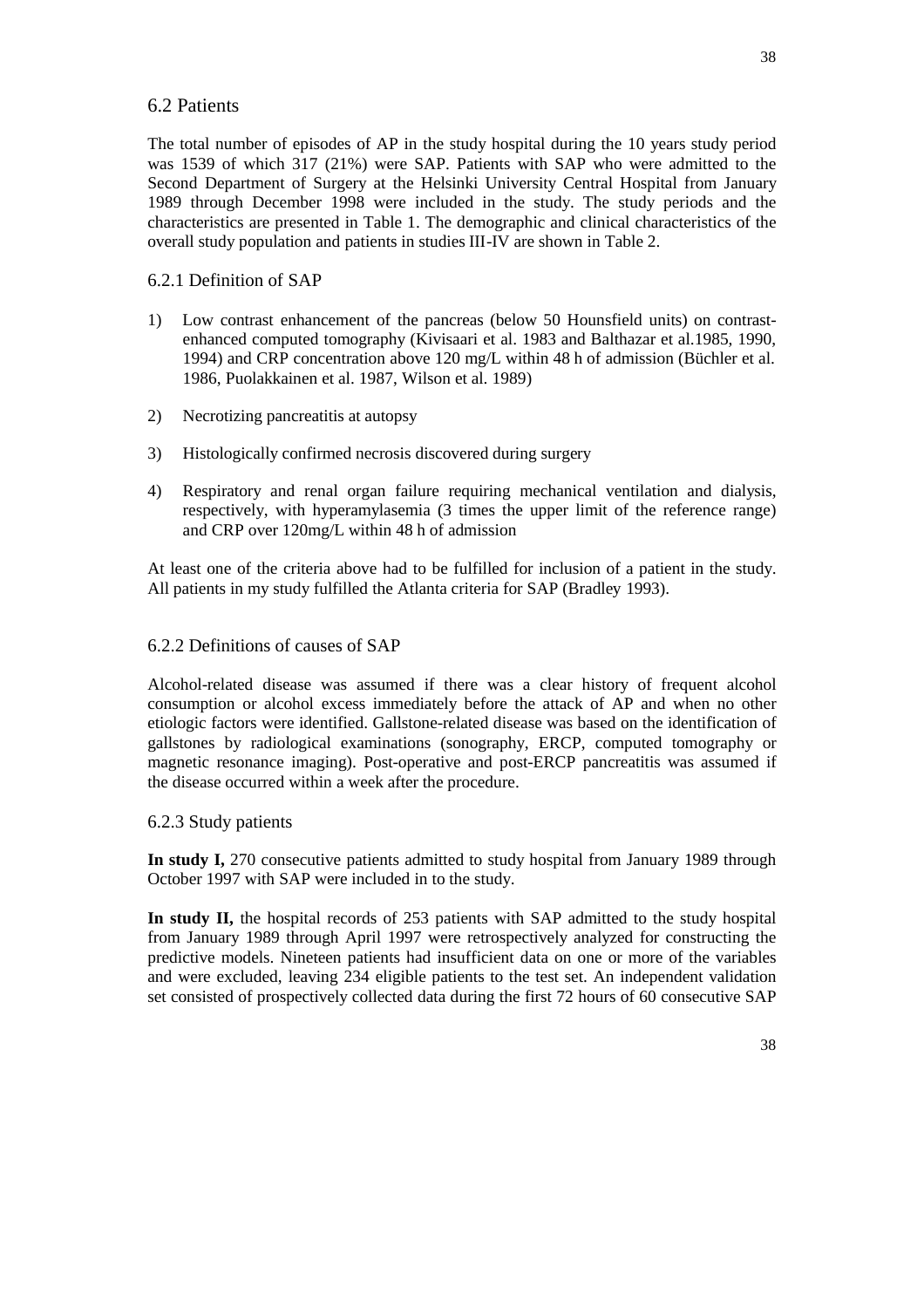patients with primary or transferral admission to the study hospital from May 1997 through December 1998. The patient characteristics in the test and validation sets are shown in Study II, table 1 page 311. 73% of the patients in the test set and 75% of the patients in the validation set were admitted within less than 24 h after the first symptoms of AP and a maximum delay of 48 h from onset of symptoms to admission was recorded in 88% of the patients in both sets. The number of operated patients in the test and validation set was 84 (36%) and 16 (27%), respectively. The mortality rates in these groups were 41% and 50%, respectively. No significant difference was found between the test and validation sets.

**In study III,** the hospital records were retrospectively analyzed for 178 consecutive patients with SAP admitted to the study hospital from January 1994 through December 1998. Of these, 113 were treated in a 10-bed general intensive care unit (ICU). The criteria for general ICU treatment were progressive organ dysfunction. Of the 65 patients with SAP not treated in the general ICU, but in the surgical ICU, only four died (6%). The characteristic of these patients are shown in study III, page 1275.

**In study IV**, the hospital records of 283 consecutive patients with SAP admitted to study hospital from January 1989 to December 1997 were analyzed retrospectively. Of these 72 (25%) died during hospitalization and 27 (10%) died 7-115 months after discharge during the follow-up period (mean 66). A causes of death were recorded from the Central Statistical Bureau of Finland and are shown in study IV, page 783. Seven patients with unknown addresses and three with limited cultural or mental abilities to complete the questionnaire were excluded, and thus questionnaires were sent to 174 patients. Of these, 145 returned the questionnaires (83% response rate) and comprised the final study population. The characteristics of all survivors of SAP are presented in Study IV, in table 1 (page 783).

| Study characteristics of episodes of severe acute pancreatitis (SAP) |                 |                   |                         |                   |  |  |  |  |  |
|----------------------------------------------------------------------|-----------------|-------------------|-------------------------|-------------------|--|--|--|--|--|
| Table 1                                                              |                 |                   |                         |                   |  |  |  |  |  |
|                                                                      | Number of       | Time              | Inclusion               | Number of         |  |  |  |  |  |
|                                                                      | episodes of SAP | period            | criteria                | included episodes |  |  |  |  |  |
| I Study                                                              | 270             | 1/1989 to 10/1997 | SAP                     | 270               |  |  |  |  |  |
| II Study                                                             | 317             | 1/1989 to 12/1998 | SAP and sufficient data | 294               |  |  |  |  |  |
| Test set                                                             | 253             | 1/1989 to 4/1997  |                         | 234               |  |  |  |  |  |
| Validation set                                                       | 64              | 5/1997 to 12/1998 |                         | 60                |  |  |  |  |  |
| <b>III Study</b>                                                     | 178             | 1/1994 to 12/1998 | SAP and ICU treatment   | 113               |  |  |  |  |  |
| <b>IV Study</b>                                                      | 283             | 1/1989 to 12/1997 | SAP and alive 8/1999    | $174^a$           |  |  |  |  |  |

<sup>a</sup>Excluded 7 patients with unknown addresses and 3 patients with limited linguistic or mental abilities to complete the questionnaire. ICU = intensive care unit.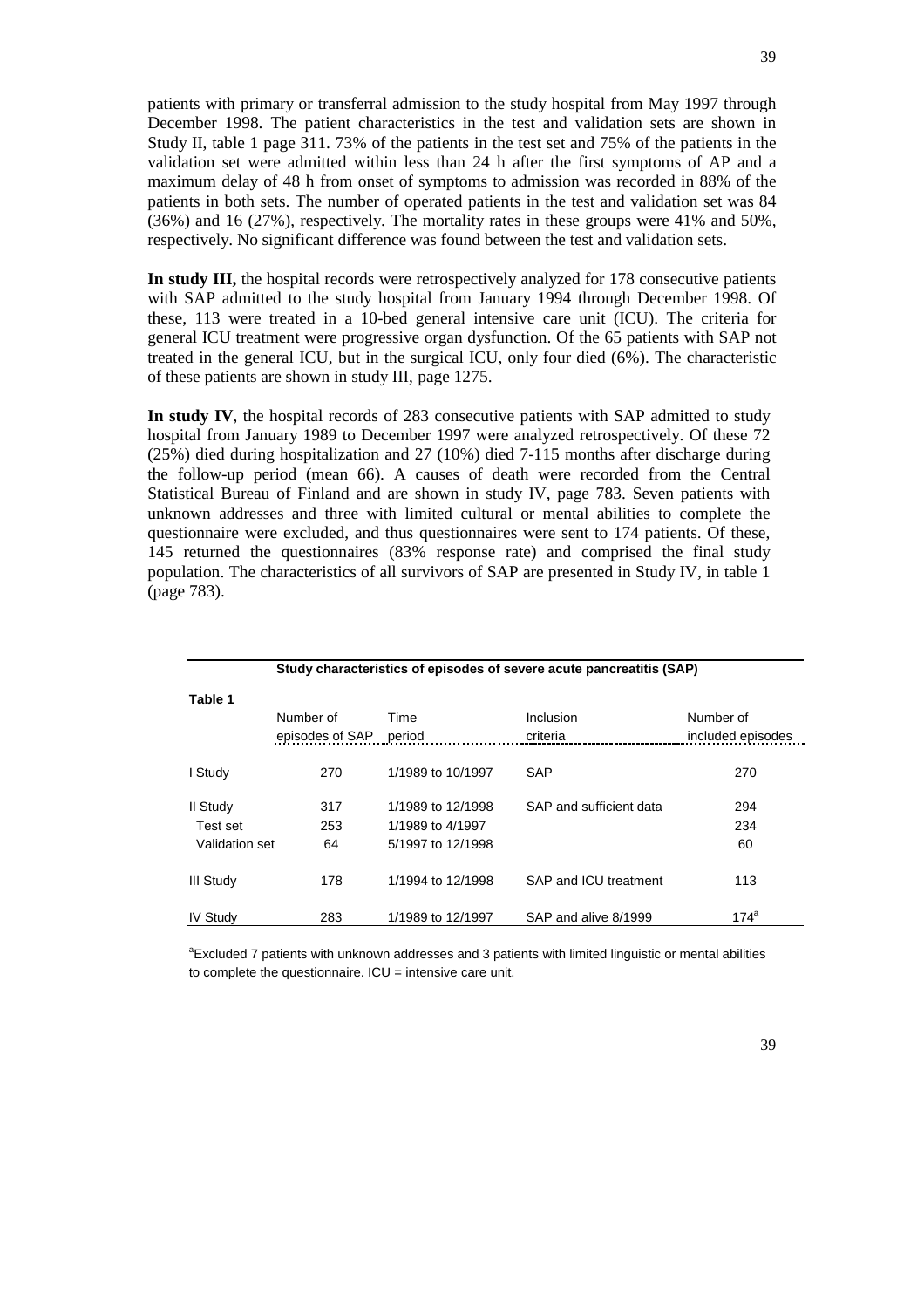| Table 2                                               | Demographic data for 317 consecutive episodes of<br>severe acute pancreatitis (SAP) |            |                                 |             |  |  |  |  |  |
|-------------------------------------------------------|-------------------------------------------------------------------------------------|------------|---------------------------------|-------------|--|--|--|--|--|
|                                                       | All                                                                                 | Study III  | Study IV<br>Survey <sup>a</sup> | No Survey   |  |  |  |  |  |
| Number of episodes of SAP                             | 317                                                                                 | 113        | 145                             | 39          |  |  |  |  |  |
| Male sex (%)                                          | 265 (84)                                                                            | 100 (89)   | 120 (83)                        | 35 (90)     |  |  |  |  |  |
| Mean age (range)                                      | 46 (16-83)                                                                          | 46 (16-83) | 44 (20-78)                      | 43 (21-83)  |  |  |  |  |  |
| Alcohol etiology (%)                                  | 245 (77)                                                                            | 90(80)     | 113 (78)                        | 35(90)      |  |  |  |  |  |
| Mean length of hospital stay, days (range) 38 (2-212) |                                                                                     | 45 (2-208) | 39 (10-212)                     | 29 (10-144) |  |  |  |  |  |
| Mean length of ICU stay <sup>b</sup> , days (range)   | 19 (0-149)                                                                          | $26(1-77)$ | 17 (0-94)                       | $14(0-74)$  |  |  |  |  |  |
| Required general ICU treatment (%)                    | 194 (61.2)                                                                          | 113 (100)  | 76 (52)                         | 18 (46)     |  |  |  |  |  |

 $^{\text{a}}$  Fulfilled Finnish version of the Rand 36-item Health Survey 1.0 questionnaire. ICU = intensive care unit.<br>b loclude beth surgical and general ICU  $<sup>b</sup>$  Include both surgical and general ICU.</sup>

# 6.3 Methods and data collection

# 6.3.1 Assessments of multiple organ dysfunction

The MOD syndrome was first described as a sequential system failure in 1973 (Tilney et al. 1973). The mortality rate has ranged from 20 to 100%, depending on the number of organ involved, severity, duration, type, and combination of organ failures, as well as definition (Knaus et al. 1985b, Tran et al. 1993a, Zimmerman et al. 1996).

There are indeed numerous ways to define and score MOD (Fry et al. 1980, Pine et al. 1983, Goris et al. 1985, Knaus et al. 1985b, Fagon et al. 1993, Hebert et al. 1993). The three more recent scores are the Multiple Organ Dysfunction (MOD) score (Marshall et al. 1995), the Sequential (formerly termed Sepsis-related) Organ Failure Assessment (SOFA) score (Vincent et al. 1996 and 1998), and the Logistic Organ Dysfunction (LOD) score (Le-Gall et al. 1996) which are designed to assess the severity and development of multiorgan dysfunction as a single score. A comparison of the values of Multiple Organ Dysfunction Score (MODS), Logistic Organ Dysfunction System (LOD), and Sequential System Assessment (SOFA) are shown in table 3.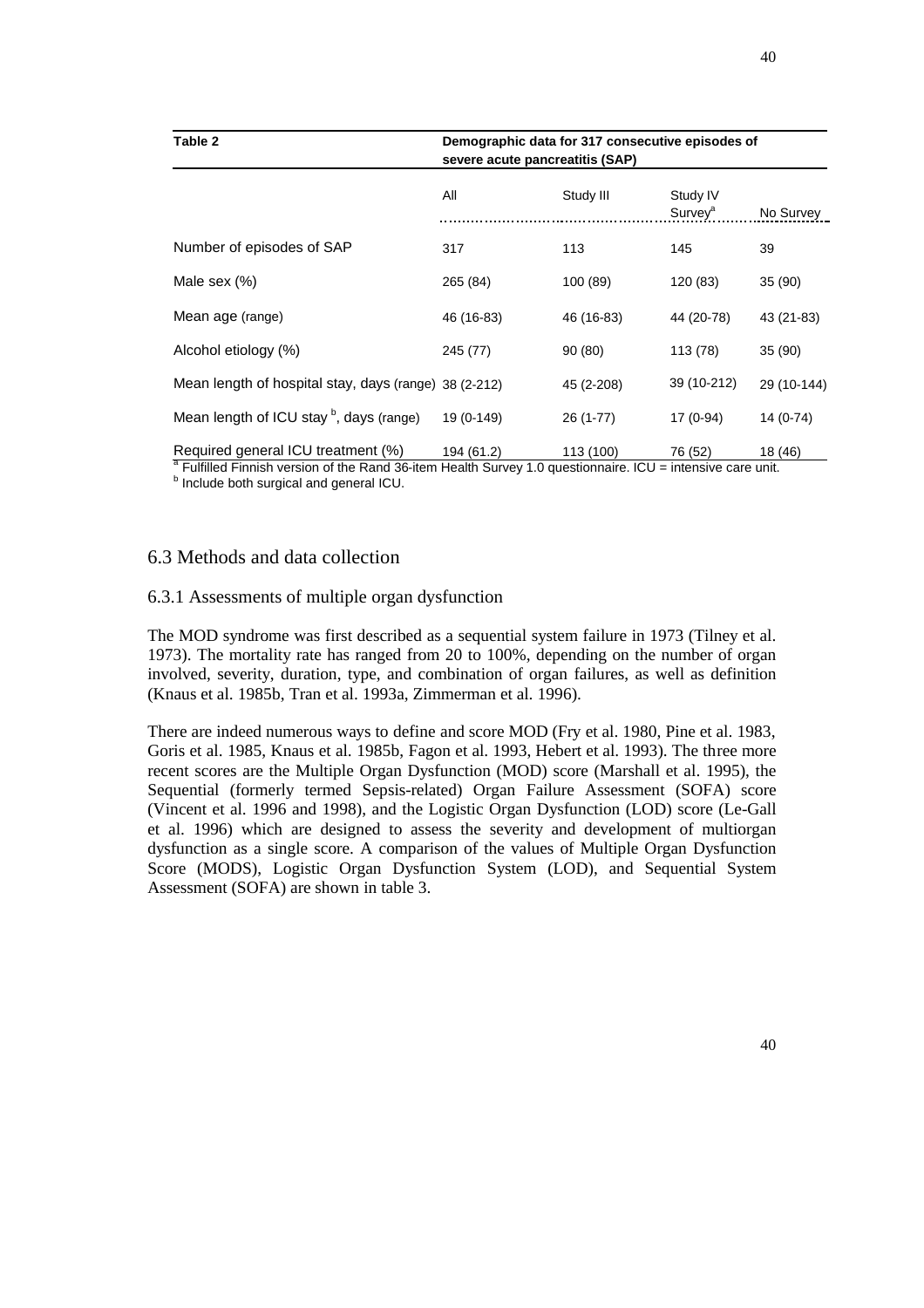| Organ system /score                                                                                                                                                          | $\theta$                                                       | 1                             | $\overline{2}$           | 3                                              | $\overline{\mathcal{L}}$         | 5         |
|------------------------------------------------------------------------------------------------------------------------------------------------------------------------------|----------------------------------------------------------------|-------------------------------|--------------------------|------------------------------------------------|----------------------------------|-----------|
| <b>Respiratory</b><br>$PO2/FIO2$ , mmHg                                                                                                                                      |                                                                |                               |                          |                                                |                                  |           |
| <b>SOFA</b><br><b>MODS</b>                                                                                                                                                   | >400<br>>300                                                   | 300-399<br>226-300            | 200-299<br>151-225       | $100 - 199^a$<br>76-150                        | $<$ $100^{\mathrm{a}}$<br>$<$ 76 |           |
| LOD<br>On $MV^b$ or $CPAP^c$                                                                                                                                                 | No Vent <sup>d</sup> and<br>No CPAP <sup>c</sup><br>No $IPAPe$ | >150                          |                          | < 150                                          |                                  |           |
| Renal                                                                                                                                                                        |                                                                |                               |                          |                                                |                                  |           |
|                                                                                                                                                                              |                                                                |                               |                          |                                                |                                  |           |
| Serum creatinine, µmol/L<br>SOFA                                                                                                                                             | < 110                                                          | 110-170                       | 171-299                  | 300-440                                        | >440                             |           |
| Or urine output, L/day                                                                                                                                                       |                                                                |                               |                          | or $< 0.5$                                     | or $< 0.2$                       |           |
| <b>MODS</b>                                                                                                                                                                  | < 100                                                          | 101-200                       | 201-350                  | 351-500                                        | >500                             |           |
| <b>LOD</b>                                                                                                                                                                   | $<$ 106 and                                                    | 106-140                       |                          | >141                                           |                                  |           |
| Serum urea, mmol/L                                                                                                                                                           | $<$ 6 and                                                      | or 6-9.9                      |                          | or 10-19.9                                     |                                  | >20       |
| Urine output, L/day                                                                                                                                                          | 0.75-9.99                                                      |                               |                          | or $>10$                                       |                                  | < 0.5     |
| Serum urea nitrogen mmol/L                                                                                                                                                   | and $<$ 6                                                      | or 6-9.9                      |                          | or 10-19.9                                     |                                  | >20       |
| Hepatic                                                                                                                                                                      |                                                                |                               |                          |                                                |                                  |           |
| Serum bilirubin, µmol/L                                                                                                                                                      |                                                                |                               |                          |                                                |                                  |           |
| <b>SOFA</b>                                                                                                                                                                  | $20$                                                           | 20-32                         | 33-101                   | 102-204                                        | >204                             |           |
| <b>MODS</b>                                                                                                                                                                  | $20$                                                           | 21-60                         | 61-120                   | 121-240                                        | >240                             |           |
| <b>LOD</b>                                                                                                                                                                   | $<$ 34.2 and                                                   | $>34.2$ or                    |                          |                                                |                                  |           |
| And protombin time%                                                                                                                                                          | $\geq$ 25%                                                     | $<$ 25%                       |                          |                                                |                                  |           |
| <b>Cardiovascular</b>                                                                                                                                                        |                                                                |                               |                          |                                                |                                  |           |
| <b>SOFA</b>                                                                                                                                                                  |                                                                |                               |                          |                                                |                                  |           |
| Mean arterial pressure, mmHg                                                                                                                                                 | >70                                                            | < 70                          |                          |                                                |                                  |           |
| Adrenergic agents, µg/kg/min <sup>t</sup>                                                                                                                                    |                                                                |                               | Dop <sup>g</sup> < 5     | $Dopg 5-15$                                    | $Dop^g > 15$                     |           |
| <b>Or</b>                                                                                                                                                                    |                                                                |                               | Dob <sup>h</sup> ny dose | Epinep <sup><math>\mathrm{i}</math></sup> <0.1 | $Epinep^1>0.1$                   |           |
| <b>Or</b>                                                                                                                                                                    |                                                                |                               |                          | Norep $\approx 0.1$                            | Norep > 0.1                      |           |
| <b>MODS</b>                                                                                                                                                                  |                                                                |                               |                          |                                                |                                  |           |
| PAR <sup>k</sup><br>LOD                                                                                                                                                      | ${}_{\leq 10.0}$                                               | $10.1 - 15.0$                 | 15.1-20.0                | $20.1 - 30.0$                                  | >30.0                            |           |
| Heart rate, beats/min                                                                                                                                                        | 30-139 and                                                     | $>140$ or                     |                          |                                                |                                  | $<$ 30 or |
| Systolic blood pressure, mmHg                                                                                                                                                | 90-239                                                         | 70-89 or<br>240-269           |                          | $40-69$ or<br>>270                             |                                  | <40       |
| Hematologic                                                                                                                                                                  |                                                                |                               |                          |                                                |                                  |           |
| Platelet count x 10 <sup>9</sup> /L                                                                                                                                          |                                                                |                               |                          |                                                |                                  |           |
| <b>SOFA</b>                                                                                                                                                                  | >150                                                           | 100-150                       | 50-99                    | 20-49                                          | $20$                             |           |
| <b>MODS</b>                                                                                                                                                                  | >120                                                           | 81-120                        | 51-80                    | 21-50                                          | $20$                             |           |
| LOD                                                                                                                                                                          | $>50$ and                                                      | $\leq 50$ or                  |                          |                                                |                                  |           |
| White blood cell count x $10^9$ /L                                                                                                                                           | 2.5-49.9                                                       | $1.0 - 2.4$<br>or $\geq 50.0$ |                          | < 1.0                                          |                                  |           |
| Neurologic                                                                                                                                                                   |                                                                |                               |                          |                                                |                                  |           |
| Glasgow Coma Scale                                                                                                                                                           |                                                                |                               |                          |                                                |                                  |           |
| <b>SOFA</b>                                                                                                                                                                  | >14                                                            | 13-14                         | $10-12$                  | $6-9$                                          | < 6                              |           |
| <b>MODS</b>                                                                                                                                                                  | 15                                                             | $13 - 14$                     | $10-12$                  | $7-9$                                          | $<$ 6                            |           |
| <b>LOD</b>                                                                                                                                                                   | $14 - 15$                                                      | $9 - 13$                      |                          | $6 - 8$                                        |                                  | $3 - 5$   |
| with respiratory support. <sup>b</sup> mechanical ventilation. <sup>c</sup> continuos positive airway pressure. <sup>d</sup> ventilation. <sup>e</sup> intermittent positive |                                                                |                               |                          |                                                |                                  |           |

**Table 3.** Comparison of values of Multiple Organ Dysfunction Score (MODS), Logistic Organ Dysfunction System (LOD), and Sequential System Assessment (SOFA)

airway pressure. <sup>f</sup> adenergic agents administered for at least one hour. <sup>g</sup> dopamine. <sup>h</sup> dobutamine. <sup>I</sup> epinephrine.<br><sup>j</sup> norepinephrine. <sup>k</sup>=heart rate x right atrial or central venous pressure / blood pressure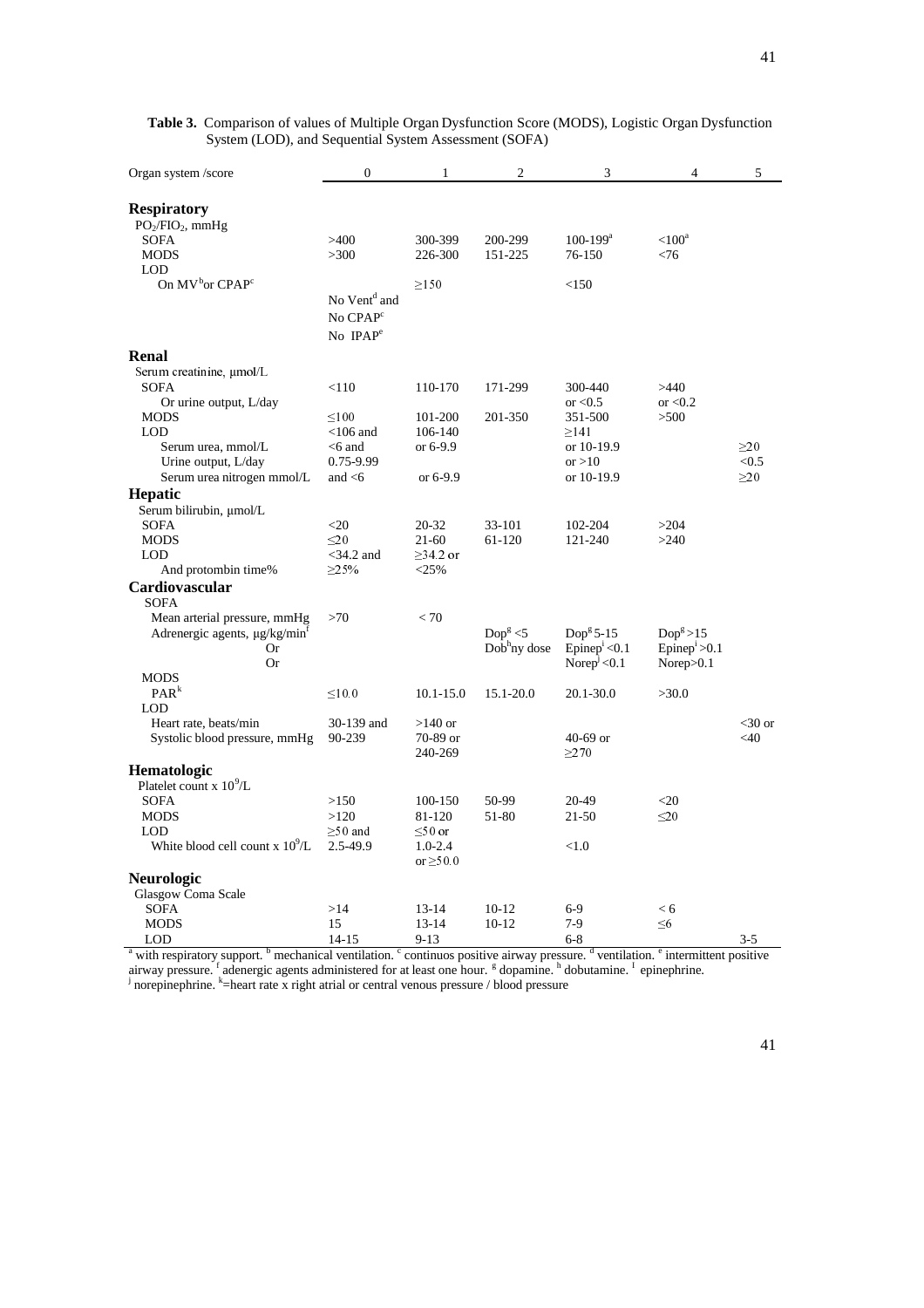Organ failures were defined as a SOFA score of any organ of  $>3$  of 4; PaO<sub>2</sub>/FiO<sub>2</sub> <200 (mm) Hg) for respiratory failure, platelets x  $10^{9}/L < 50$  for coagulation, bilirubin >102 (µmol/L) for liver, epinephrine or norepinephrine administered for  $\geq$ 1h or dopamine administered for  $\geq$ 1h at  $>$ 5µg/kg· min for cardiovascular, Glasgow coma scale <10 for central nervous  $\frac{25}{10}$  at  $\frac{9}{10}$   $\frac{10}{10}$  cannot called a state of  $\frac{10}{10}$  for central fields system, and creatinine  $\frac{500}{10}$  ( $\frac{100}{10}$  or urine output  $\frac{500}{10}$  mL/day for renal failure (Vincent et al. 1996). MOF was defined as the failure of at least two organs in the SOFA score for any organ of  $>3$  of 4.

# 6.3.3 Assessment of quality of life

The Rand 36, a generic multidimensional HRQL measure, consists of 36 questions divided into eight domains, each measured by responses to groups of two to ten items on a scale from 0 (poorest) to 100 (best). Rand 36 and its Finnish version are based on the Medical Outcomes Study 36-item short-form health survey (SF-36) (Machorney et al. 1993, Aalto et al. 1999). This questionnaire includes questions related to physical and to mental health. Questions regarding physical health include physical functioning, role limitations because of physical problems, bodily pain, and general health. Mental health variables include vitality, social functioning, role limitations because of emotional problems, and mental health. The items, scoring rules, and permission to use the Rand 36 questionnaire are readily available in English via the Internet. (http://www.rand.org/health/surveys/sf36item/) (Anonymous 2002).

# 6.3.4 Data collection

Retrospective data collection included: age, gender, etiology (alcohol/nonalcohol), history of previous AP (first/recurrent), chronic medication, primary or referral admission, height and weight on admission for body-mass-index (BMI) calculation, need of mechanical respiration support, use of vasoactive drugs, renal failure, abdominal surgery performed during hospitalization, length of hospital stay and length of stay in the general or surgical ICU.

In study II the highest leukocyte value, the highest CRP value, the lowest hemoglobin value and the highest hemoglobin value during the first 72 hours were also collected. The serum creatinine value was measured within 60-72 h of admission to make adequate fluid replacement for dehydration possible.

In study III the data collection on the 113 patients who had general ICU treatment included also the presence of intra-abdominal infection, infection of pancreatic necrosis, white blood cell and platelet counts, plasma potassium and sodium concentration, blood gas analysis, blood hemoglobin, hematocrit, prothrombin time, temperature, Glasgow coma scale, respiratory rate, inspiratory oxygen fraction, blood pressure, mean arterial pressure, heart rate, central venous pressure, daily urine output, serum creatinine, urea, albumin, and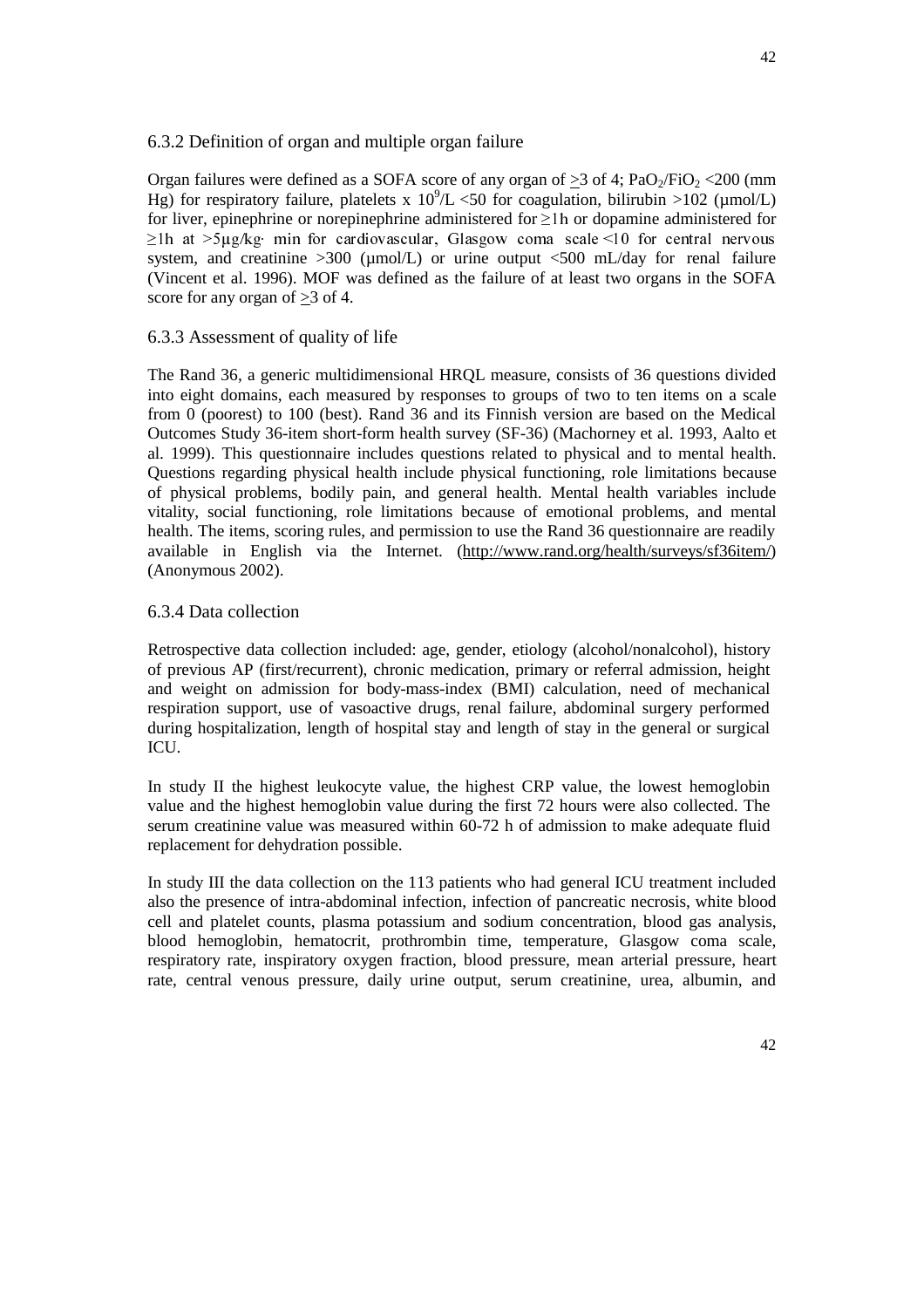bilirubin concentrations. In study IV the presence of diabetes, diarrhea, abdominal pain, recurrent pancreatitis, symptoms of polyneuropathia, and MOF were also collected.

For analysis, the patients with alcohol-induced AP formed one group and the patients with non-alcohol AP another group. My definition of a patient having a comorbid disease was the need for chronic medication. Patients were assumed to have comorbid disease when a prescription for chronic medication had been made before admission to the hospital regardless of whether they used the medication or not. In study II the history of chronic medication was subdivided into different groups according to underlying diseases [asthma, diabetes, prophylaxis for thromboembolism, cardiovascular disease (e.g., diuretics, antihypertensive drugs, digoxin), other diseases and disease combinations].

The body-mass index (BMI) was calculated as weight  $(kg)/height<sup>2</sup> (m<sup>2</sup>)$ . In study I eight patients with inadequate data on height and/or weight were excluded from multivariate and univariate analysis on BMI. Mechanical ventilation (except for anesthesia required for surgery), dialysis, or need of vasoactive pressor drugs at any time during hospitalization was considered positive for that these respective variables. Abdominal surgery during hospitalization included both early explorative laparotomy for acute abdomen as well as planned procedures for AP.

The presence of infected necrosis was determined by culture of computed tomographyguided percutaneous aspiration (Gerzof et al. 1987) or pancreatic tissue derived at surgery. The presence of intra-abdominal infection was considered positive if there was infected necrosis or positive culture from specimens taken from an abdominal drainage tube or from abdominal ascites.

# 6.3.5 Study methods

**In study I**, univariate and multivariate logistic regression analysis was performed using hospital mortality as the end-point. Univariate analysis was performed with 11 variables. Multivariate logistic regression analysis was performed on the data from 262 patients for all variables as well as the variables available on admission (age, gender, etiology, number of previous AP, previous medication history, type of admission and BMI).

**In study II**, univariate logistic regression analysis was performed on the test set to evaluate single prognostic factors for hospital mortality during the first 72 h (results are seen in Study II, table 2, page 311). The information from the test set analyses of single prognostic factors was used to create five logistic regression and three ANN prediction models (LR4, ANN4, LR4<sup>\*</sup>, LR5, LR5<sup>\*</sup>, ANN5, LR8, and ANN8 which are shown in study II, in table 3, page 312. Three prediction models (LR5, LR5<sup>\*</sup>, and ANN5) were first constructed with all independent prognostic factors. The admission variable was considered too unreliable and dependent on local circumstances and was, therefore, excluded. The predictive power of the need for mechanical ventilation and the need for pressor support were almost equal. However, the predictive accuracy of the former was statistically more significant and was chosen for the LR4, ANN4, LR4<sup>\*</sup>, LR8, and ANN8 models. Two prediction models (ANN8 and LR4) were chosen to generate survival estimates in an independent validation set. The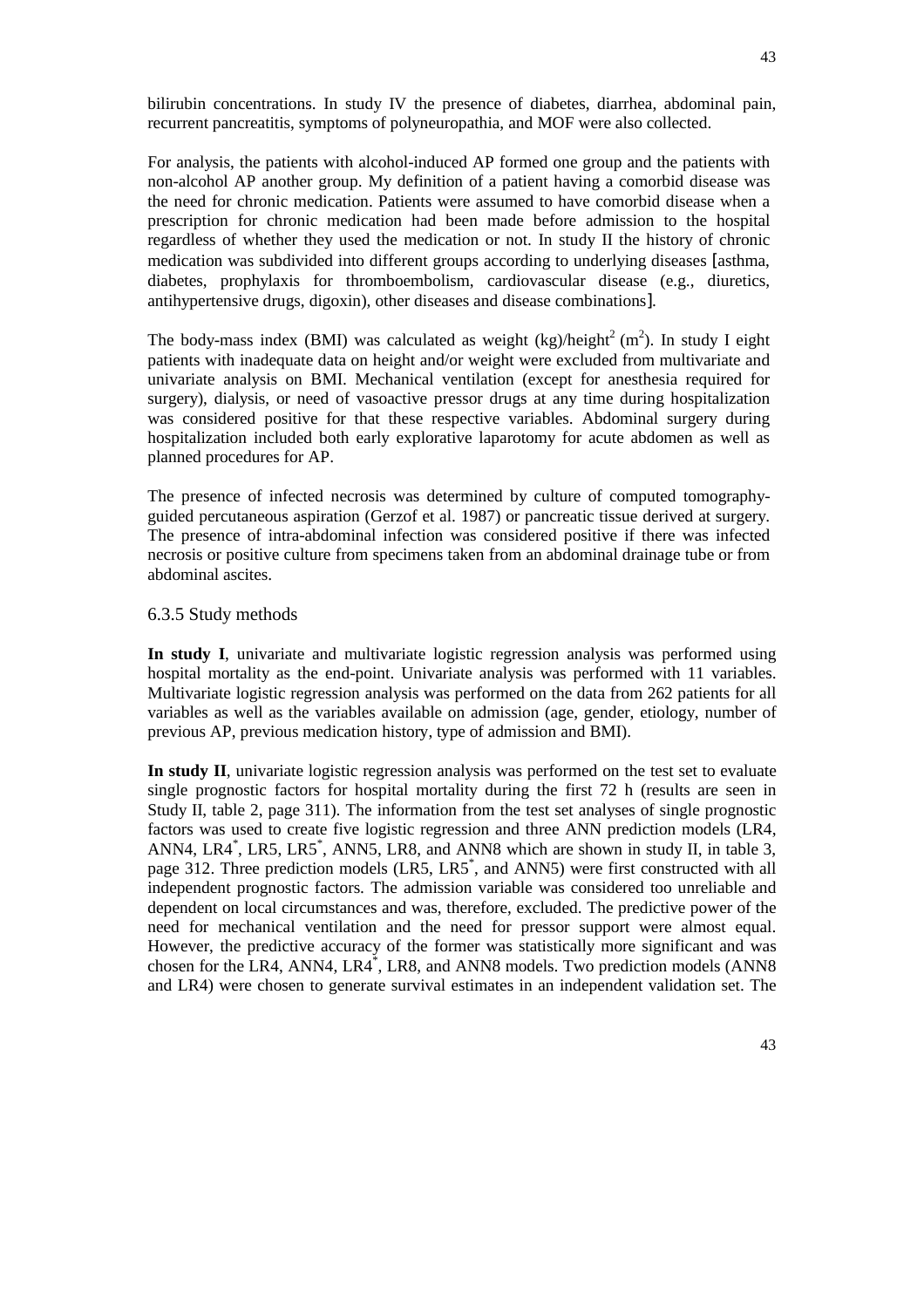ANN8 model with eight variables had the highest accuracy. The LR4 model had almost the same accuracy as ANN8 and was the simplest with four variables. These two models were compared for predictive accuracy with the established prognostic systems Ranson (1982), Imrie (Blamey et al. 1984), APACHE II (Knaus et al. 1985a, Wilson et al. 1990), and MOD score (Marshall et al. 1995).

**In study III**, the APACHE II score (Knaus et al. 1985a, Wilson et al. 1990) was calculated from the data from the first 24 hours spent in the general ICU's. Missing data were considered to be normal. The organ dysfunction scores (MOD, SOFA, LOD) were calculated for the first 24 h of general ICU stay and for days 3, 7, 14, 21, 28, and 35 after primary admission to the hospital. If a laboratory value was missing, the previous day's value was used, and if that value was not available, the next day's value was used. If both of these were missing, the value was considered missing data and calculated as a normal value. Organ dysfunction scores were calculated until the patient died or was transferred without any organ dysfunction to a surgical ward. For all scores, the Glascow coma scale was considered to be normal in sedated patients, if there was no known cause for abnormality. In order to achieve better comparability among SOFA, MOD, and LOD scores, the scores were calculated for each day by use of the worst single values for that day, not the worst value for the entire hospital stay, which has been validated in previous studies (Marshall et al. 1995). Maximum scores for daily values and total maximum scores (sum of the highest values for each organ dysfunction) were calculated for all three organ dysfunction scores. To assess the incidence and the prognostic usefulness of organ dysfunction/failure, I calculated individual organ scores separately by using the SOFA score for first 24 h of general ICU stay and for days 3, 7, 14, 21, 28, and 35 after primary admission to the hospital. The highest value on these days was considered as the maximum organ dysfunction score.

**In study IV**, the validated Finnish version (Aalto et al. 1999) of the Rand 36-item Health Survey 1.0 (Hays et al. 1993) questionnaire with accessory questions regarding subjective overall assessment of professional status, symptoms, medication, and living status, was mailed to patients for self-administration. If there was no initial response to the questionnaire, the patients were contacted twice again by mail or by phone, and the questionnaire was resent to ensure a maximal response rate. Readmissions and outpatient visits until August 1999 was reviewed from the hospital records. Further analysis was performed with the following subgroups: patients with or without MOF, with or without general ICU treatment and those having undergone abdominal surgery or not treated operatively.

# 6.4 Statistical analyses

**In study I**, age and BMI were analyzed as continues variables, and the other variables were dichotomous. Univariate and multivariate logistic regression analysis (Stat View; SAS Institute, Cary, N.C., USA) was performed using hospital mortality as the end-point. A  $\chi^2$ test was used to test for associations between variables. A p-value less than 0.05 was considered statistically significant. In the tests for associations between variables, the cutoff for age was 43.5 years (median) and for BMI 28.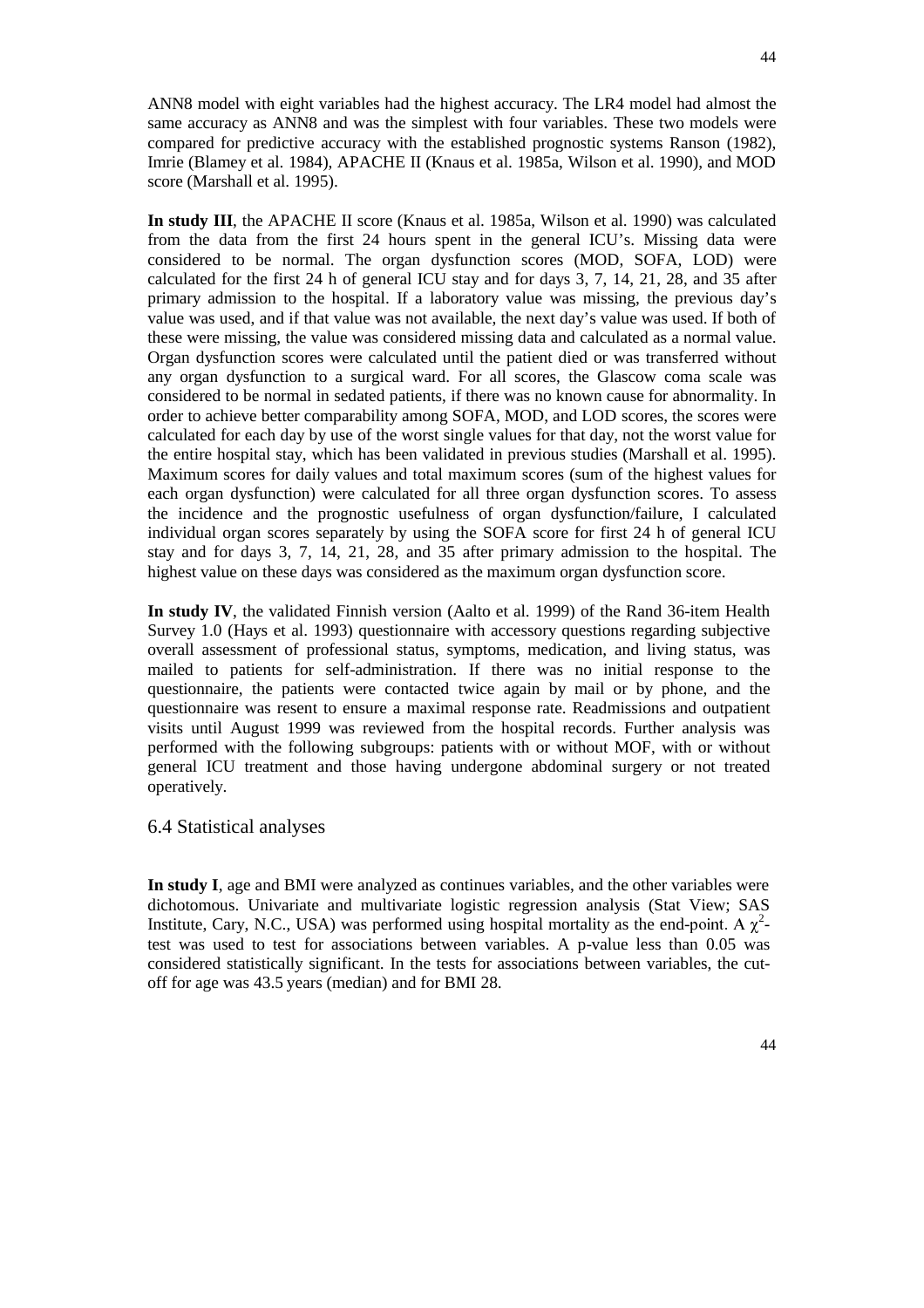**In the study II**, the area under the receiver operating characteristic curve (AUC) was used as a measure of accuracy of the predictor models in separating survivors from nonsurvivors (Metz 1978). In the logistic regression analyses (Stat View; SAS Institute, Cary, N.C., USA), a p-value of 0.05 was adopted as a limit for significance and inclusion of a covariate.

The artificial neural networks were constructed using a freely available computer program (Nevprop 4, www.scsr.nevada.edu/nevprop/; Dr. Philip Goodman, University of Nevada, Reno, Ne.V., USA). All three ANN models were feed-forward three-layer models with a learn rate of 0.01 and weight decay –0.001.The chosen ANN8 model had eight hidden nodes. A pure gradient descent, globally adaptive learning rule was used to optimize the network. Sigmoid transfer functions were used in the hidden layer and in the output layer. Network output ranged from 0 to 1. The log likelihood (cross-entropy) was used as the error function and train criterion for the input. A holdout data set of 40 % of the patients and a five-fold cross-validation were used to assess the error criterion of the model during the process of optimization. The data set was bootstrapped 50 times to estimate the optimistic bias due to overtraining and to correct the accuracy measures accordingly.

**In study III,** data are presented as mean  $\pm$  SE or median (range). In all comparisons, p< 0.05 (two-tail) was considered significant, and the Mann-Whitney rank sum test was used. Predictive values for the various scores regarding hospital mortality were evaluated. AUC (SE) served as a measure of discrimination (ability to distinguish between patients who die and those who survive) of organ dysfunction scores. Multiple logistic regression analysis was performed regarding hospital mortality. Statistical tests were performed with the BMDP 1.1 version for Windows (BMDP Statistical Software, Cork, Ireland), SPSS 9.0 for Windows (SPSS, Chigaco, IL, USA), and GraphROC 2.0 for Windows [Turku, Finland (Kairisto and Poola 1995)].

**In study IV**, the results were expressed as means  $\pm$  SD (median). For comparisons, the norms of the Finnish population were adjusted for distribution by age and sex of the study patients and separately for the subgroups. These scores were compared with the study population by the non-parametric Mann-Whitney U test. Results of HRQL were also converted to Z scores (standard deviation unit), in which the Z score is the patient mean score minus the adjusted Finnish population score divided by the standard deviation for the Finnish population (Weinert et al. 1997). If the means differed by more than 10 and the Z score more than 2, these were considered clinically significant (Pettilä et al. 2000). Multiple linear regression analysis was performed to identify variables independently associated with HRQL domains.

# 6.5 Results

# 6.5.1 Hospital mortality in SAP

The overall hospital mortality rate for the patients with 317 episodes of SAP was 26%. The mortality rate of patients treated in the general and surgical ICU was 25%, and for those treated with general ICU alone 36%. The mortality rates of patients with MOF and early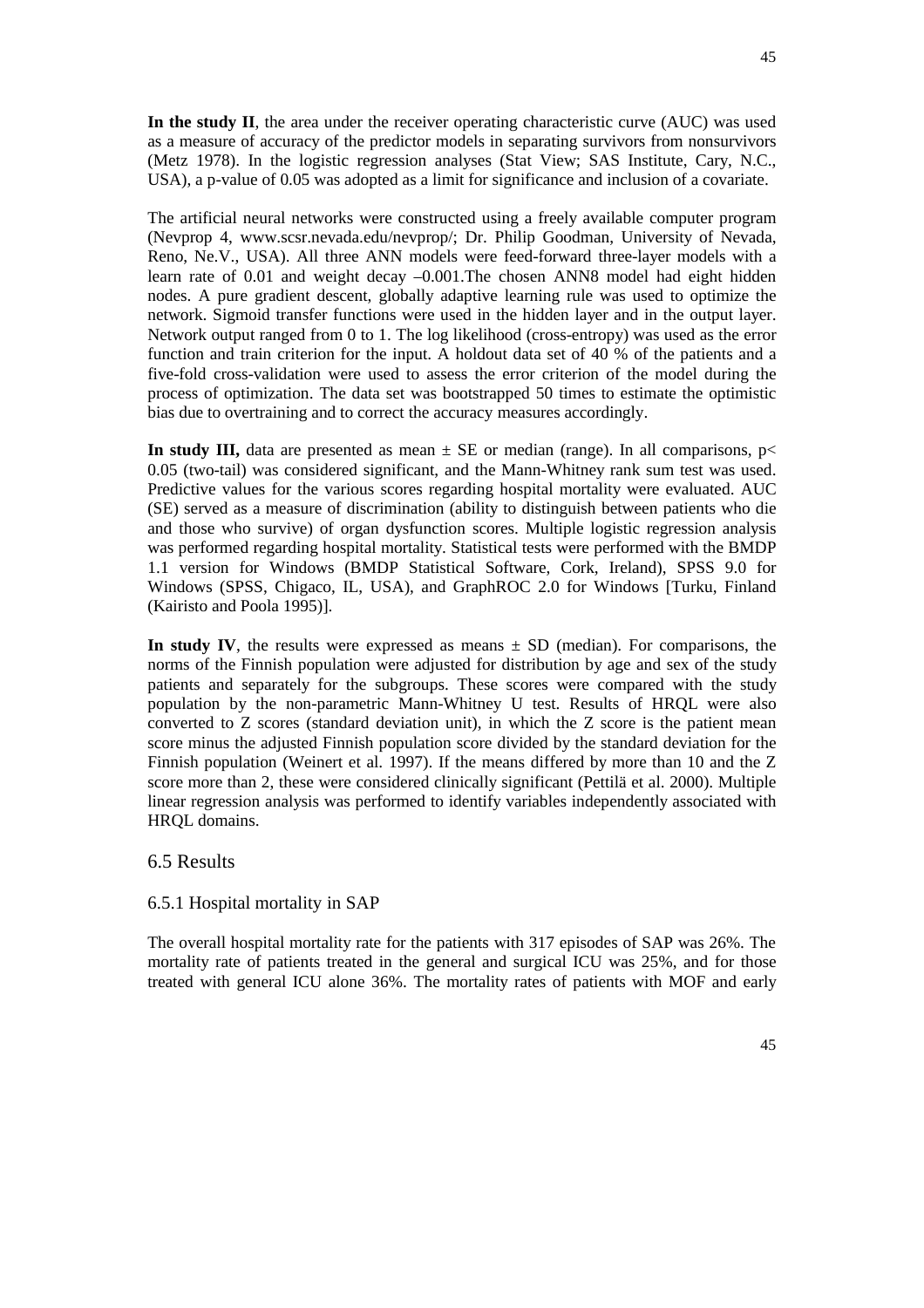46

MOF were 49% and 64%, respectively. The mortality rates in the different subgroups are presented in table 4.

# 6.5.2 Prognostic factors for hospital mortality in SAP

As shown by table 1 and 2, in study 1, in pages 268-269 the independent prognostic factors for hospital mortality were advanced age, history of continuous medication, renal, respiratory or cardiovascular failur, while gender, etiology, first vs multiple episodes of AP, type of admission, BMI or abdominal surgery were not. The independent prognostic factors according to logistic regression analysis for variables available on admission were referral admission, advanced age and chronic medication (results are shown in Study I, in table 3, page 269). The numerous associations between variables are shown in Study I, in table 4, page 270.

The statistically most significant combination of medication variables by univariate survival analyses in study II was the history of chronic cardiovascular and/or anticoagulation medication (relative hazard RH 4.510, confidence interval CI 2.314-8.791,  $p<0.0001$ ). By multivariate logistic regression analysis in the test set in study II, the independent prognostic factors turned out to be advanced age, history of chronic cardiovascular and/or anticoagulation medication, high serum creatinine value within 60-72 h of admission, transferal admission, and either a need for mechanical ventilation during the first 72h of admission or a need for vasoactive pressor drugs during the first 72 h of admission. Results from multivariate logistic regression analysis are seen in Study II, in table 3, page 312.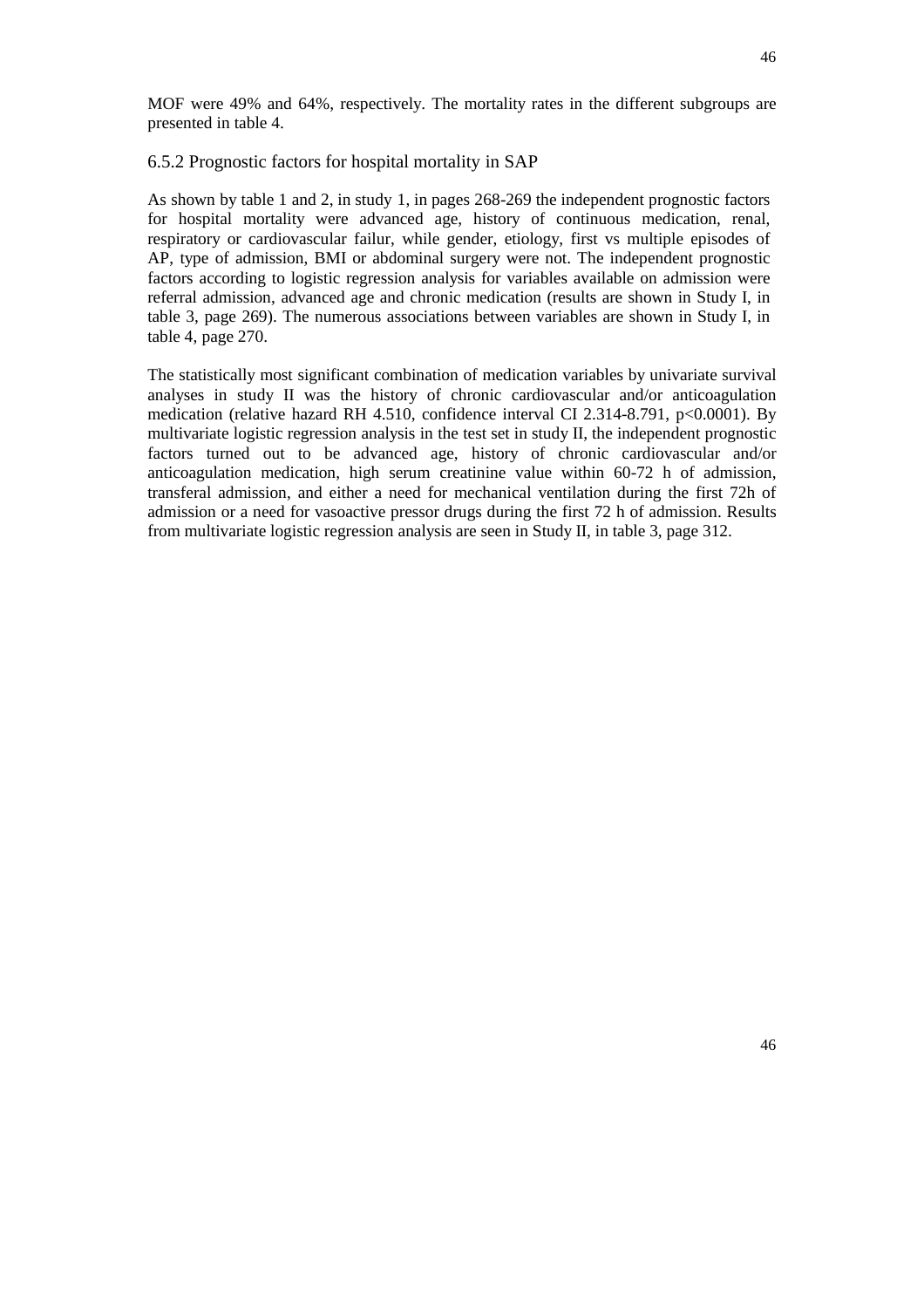#### **Table 4 Comparison of mortality of different subgroups during a 5-year period of patients wih 317 episodes of severe acute pancreatitis (SAP)**

|                                      | 1989-1993 |    |          | 1994-1998 | 1989-1998                                                   |        |                |
|--------------------------------------|-----------|----|----------|-----------|-------------------------------------------------------------|--------|----------------|
|                                      |           |    |          |           | Number of Mortality Number of Mortality Number of number of |        | Mortality      |
|                                      | episodes  | %  | episodes | ℅         | episodes                                                    | deaths | %              |
|                                      | of SAP    |    | of SAP   |           | of SAP                                                      |        |                |
|                                      | 139       | 25 | 178      | 26        | 317                                                         | 81     | 26             |
| Gender                               |           |    |          |           |                                                             |        |                |
| Male                                 | 116       | 22 | 149      | 26        | 265                                                         | 64     | 24             |
| Female                               | 23        | 35 | 29       | 31        | 52                                                          | 17     | 33             |
| Age                                  |           |    |          |           |                                                             |        |                |
| Over 60 years                        | 15        | 47 | 31       | 48        | 46                                                          | 22     | 48             |
| Under 60 Years                       | 124       | 22 | 147      | 22        | 271                                                         | 59     | 22             |
| Etiology                             |           |    |          |           |                                                             |        |                |
| Alcohol                              | 112       | 21 | 133      | 25        | 245                                                         | 57     | 23             |
| Non-alcohol                          | 27        | 37 | 45       | 31        | 72                                                          | 24     | 33             |
| Type of admission                    |           |    |          |           |                                                             |        |                |
| Hospital transfer                    | 84        | 33 | 110      | 32        | 194                                                         | 63     | 33             |
| Primary admission to study hospital  | 55        | 11 | 68       | 18        | 123                                                         | 18     | 15             |
| History of cardiovascular medication |           |    |          |           |                                                             |        |                |
| Yes                                  | 34        | 53 | 58       | 43        | 92                                                          | 43     | 47             |
| No                                   | 105       | 15 | 120      | 18        | 225                                                         | 38     | 17             |
| Organ failure                        |           |    |          |           |                                                             |        |                |
| Yes                                  | 82        | 42 | 111      | 29        | 193                                                         | 79     | 41             |
| No                                   | 57        | 0  | 67       | 3         | 124                                                         | 2      | 2              |
| Single organ failure                 | 21        | 0  | 13       | 8         | 34                                                          | 1      | 3              |
| Multiple organ failure               |           |    |          |           |                                                             |        |                |
| Yes                                  | 60        | 57 | 98       | 45        | 158                                                         | 78     | 49             |
| No                                   | 79        | 0  | 80       | 4         | 159                                                         | 3      | $\overline{c}$ |
| Early* organ failure                 |           |    |          |           |                                                             |        |                |
| Yes                                  | 47        | 62 | 74       | 46        | 122                                                         | 64     | 53             |
| No                                   | 92        | 5  | 104      | 13        | 195                                                         | 18     | 9              |
| Early* multiple organ failure        |           |    |          |           |                                                             |        |                |
| Yes                                  | 34        | 74 | 50       | 58        | 84                                                          | 54     | 64             |
| No                                   | 105       | 9  | 128      | 14        | 233                                                         | 27     | 12             |
| Abdominal infection#                 |           |    |          |           |                                                             |        |                |
| Yes                                  |           |    | 48       | 56        |                                                             |        |                |
| No                                   |           |    | 130      | 15        |                                                             |        |                |
| Peripancreatic necrosis infection¤   |           |    |          |           |                                                             |        |                |
| Yes                                  |           |    | 28       | 46        |                                                             |        |                |
| No                                   |           |    | 150      | 23        |                                                             |        |                |
| Abdominal operation                  | 48        | 35 | 61       | 49        | 109                                                         | 47     | 43             |
| Emergency operation                  | 14        | 50 | 16       | 38        | 30                                                          | 13     | 43             |
| Planned local peripancreatic         | 40        | 33 | 52       | 52        | 92                                                          | 40     | 44             |
| Emergency operation+planned          |           |    |          |           |                                                             |        |                |
| oper.                                | 8         | 38 | 10       | 40        | 18                                                          | 7      | 39             |
| No operation                         | 91        | 19 | 117      | 15        | 208                                                         | 34     | 16             |

Organ failures were defined as a SOFA score for any organ of  $\geq$ 3 of 4. Multiple organ failure was defined as the failure at least two organs in the SOFA score for any organ of  $\geq 3$  of 4. \* before 72 hours from admission. # infected necrosis or positive culture from abdominal drainage tube or ascites. ¤ positive culture from percutaneous aspiration or pancreatic tissue debrided at surgery.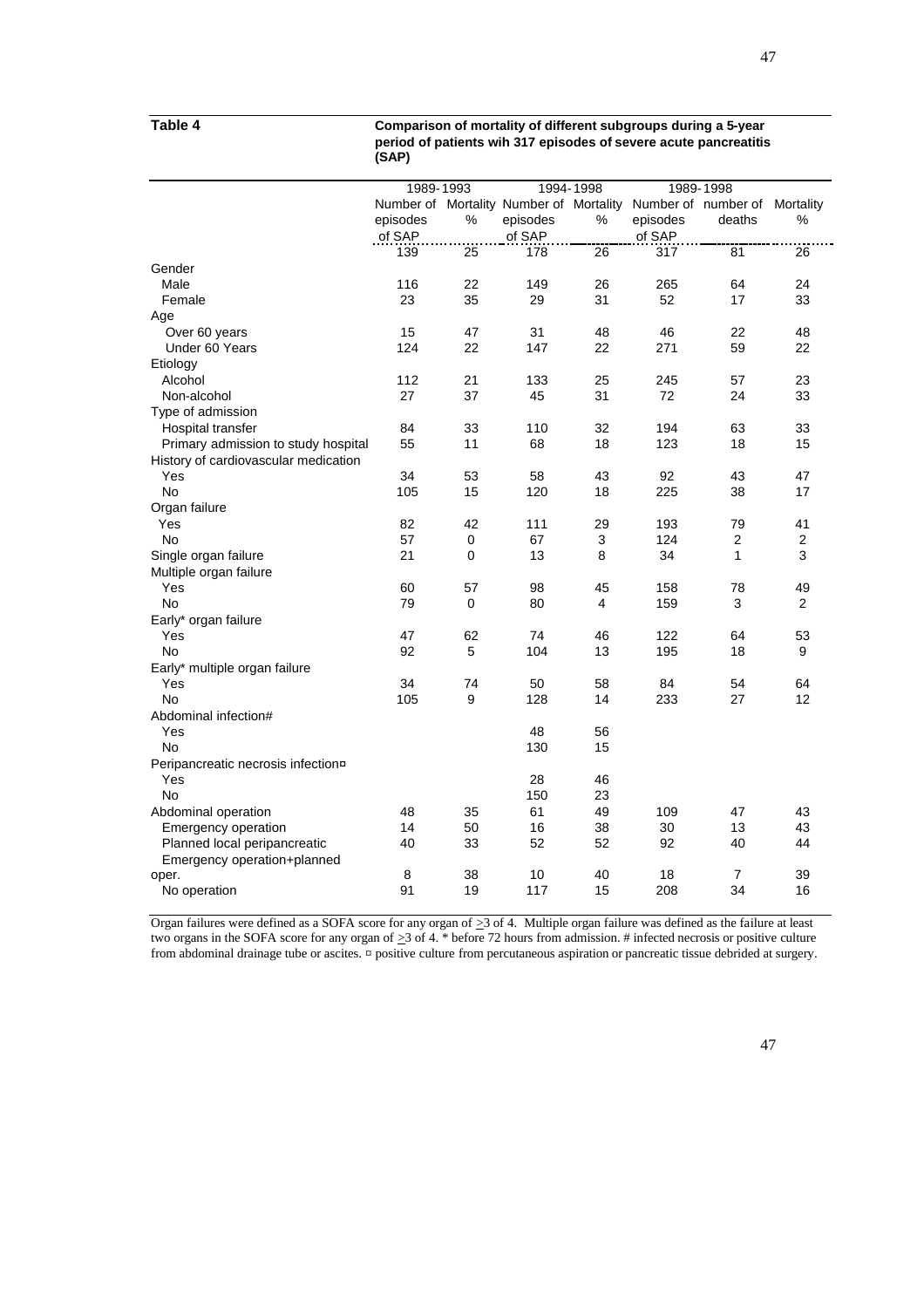#### 6.5.3 New models to predict a fatal outcome in SAP

The two new models (LR4 and ANN8) had a better predictive performance than the Ranson, Imrie, Apache II, and MOD scores. There were statistically significant differences in predictive accuracy between my two models and the Ranson and Imrie scores, as is seen in table 5. The LR4 model had a better accuracy than the ANN8 model and was chosen as the optimal model.

| Table 5. Predictive values of the novel prediction models in the prospective validation set<br>compared with Ranson, Imrie, APACHE II and MODS system in 60 consecutive patients<br>with severe acute pancreatitis |            |                   |               |              |                              |                   |  |  |  |  |  |
|--------------------------------------------------------------------------------------------------------------------------------------------------------------------------------------------------------------------|------------|-------------------|---------------|--------------|------------------------------|-------------------|--|--|--|--|--|
|                                                                                                                                                                                                                    | $LR4^a$    | ANN8 <sup>b</sup> | Ranson        | <b>Imrie</b> | <b>APACHE<sup>c</sup> II</b> | MODS <sup>d</sup> |  |  |  |  |  |
| Mean $(\pm SD)$                                                                                                                                                                                                    | 0.34(0.27) | 0.38(0.33)        | 5(1.8)        | 4(1.7)       | 10(10.4)                     | 6(5.7)            |  |  |  |  |  |
| Sensivity (%) <sup>e</sup>                                                                                                                                                                                         | 88         | 82                | 65            | 94           | 65                           | 59                |  |  |  |  |  |
| Specificity $(\%)^e$                                                                                                                                                                                               | 88         | 88                | 70            | 28           | 91                           | 91                |  |  |  |  |  |
| AUC <sup>f</sup> (accuracy)                                                                                                                                                                                        | 0.86       | 0.85              | 0.66          | 0.54         | 0.82                         | 0.78              |  |  |  |  |  |
| CI $95\%$ <sup>9</sup>                                                                                                                                                                                             | 0.76-0.96  | $0.74 - 0.95$     | $0.50 - 0.81$ | 0.36-0.71    | $0.70 - 0.93$                | $0.66 - 0.90$     |  |  |  |  |  |
| Spec at 88 sens <sup>h</sup>                                                                                                                                                                                       | 88         | 74                | 79            | 28           | 42                           | 40                |  |  |  |  |  |
| Sens at 88 spec                                                                                                                                                                                                    | 88         | 82                | 24            | 6            | 65                           | 65                |  |  |  |  |  |
| P-values LR4 vs                                                                                                                                                                                                    |            | 0.74              | 0.01          | 0.001        | 0.46                         | 0.22              |  |  |  |  |  |

a<br>logistic regression predictive model with 4 variables. <sup>b</sup>artificial neural network predictive model with? 8 variables. <sup>c</sup>Acute Physiology and Chronic Health Evaluation. <sup>d</sup>Multiple Organ Dysfunction Score.<br><sup>e</sup>modelle sensivity and apositity in heat apet <sup>f</sup>aree under surve, <sup>g</sup>eoptidence intenval at 05% lovel. <sup>e</sup>model's sensivity and specifity in best spot. <sup>f</sup>area under curve. <sup>g</sup>confidence interval at 95% level.<br><sup>h</sup>aveterne apositive at 88% consigity lavel, austana sensigity at 88% apositive lavel. <sup>[2</sup>] tailed (a) yo systems specifity at 88% sensivity level. Systems sensivity at 88% specifity level. <sup>j</sup>2-tailed (p)-value comparing the novel logistic regression prediction model's AUC values to other systems.

The chosen logistic regression model (LR4) has four variables: age (RH 1.05,  $p<0.004$ ), history of chronic cardiovascular and/or anticoagulation medication (RH 2.545,  $p<0.021$ ), need for mechanical ventilation during the first 72 h (RH 2.973,  $p<0.005$ ) and highest serum creatinine value within 60-72 h of admission (RH 1.006,  $p<0.0001$ ).

The regression equation for the LR4 model is:

- Logit (p) =  $-4.77 + 0.045$  x age + 0.934 x history of chronic cardiovascular and/or anticoagulation medication  $+1.090 \times$  mechanical ventilation during the first 72 h of admission  $+ 0.006$  x highest serum creatinine value between 60-72 h of admission
- Example: A 61-year-old man with antihypertensive medication, mechanical ventilation from the second day after admission and a serum creatinine value of 350 µmol/l 72 h after admission would have the following probability of death: Logit (p) =  $log_e [p/(1-p)] = -4.765 + 0.045 \times 61 + 0.934 + 1.090 + 0.006 \times 350$  $= 2.104.$  p=elogit(p)/(1+elogit(p)) = 0.89. Thus, the patient has an 89% risk of dying from this episode of SAP.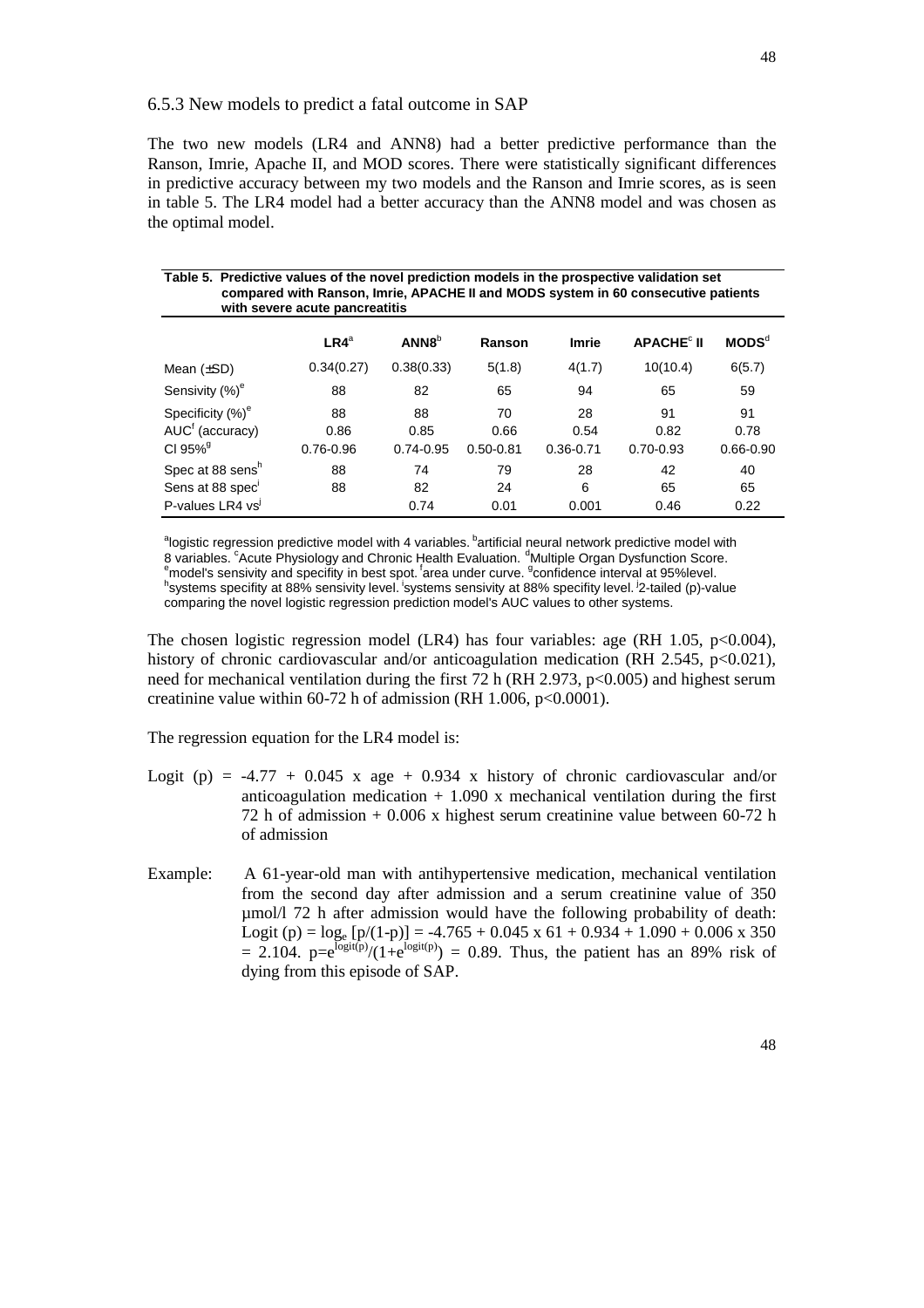# 6.5.4 Multiple organ dysfunction associated with SAP

In study III, 41 of 43 nonsurvivors died of MOF. The other two patients died of cerebral infarction with respiratory failure, and myocardial infarction with respiratory failure, respectively. The median APACHE II score for the first 24 hours at the general ICU was 11 (range 0-32) and the AUC value for the APACHE II score in predicting hospital mortality was 0.773 (SE 0.1).

Daily maximum SOFA scores of survivors and nonsurvivors among 113 patients with SAP treated in intensive care unit are shown in Figure 2.

## **Figure 2 The daily maximum SOFA scores of the survivors and nonsurvivors among 113 patients with severe acute pancreatitis treated in an intensive care unit**

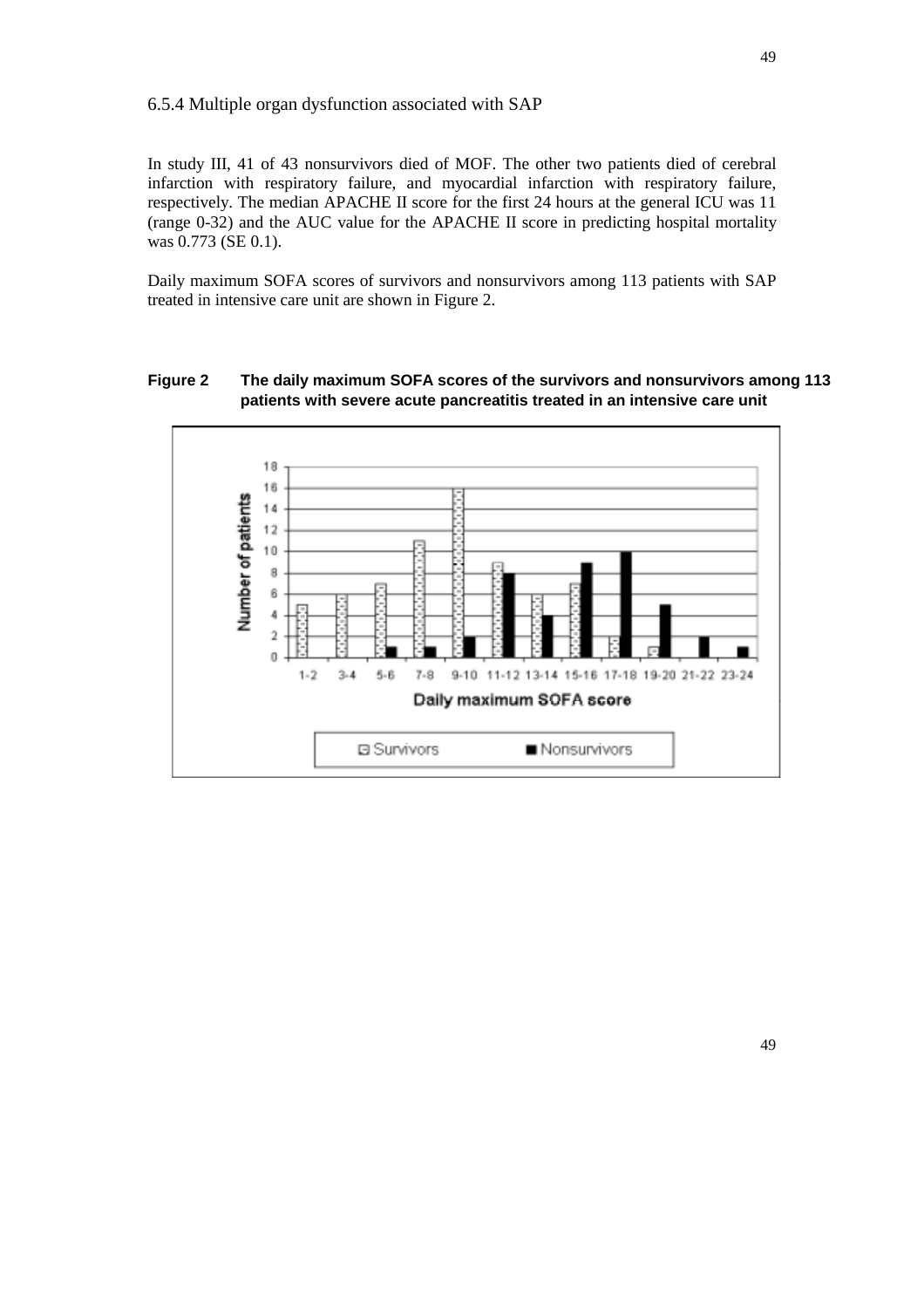The results of the SOFA, MOD and LOD scores for predicting hospital mortality and daily maximum values are presented in Study III**,** in Figure 1, page 1276**.** The SOFA scores had the highest discrimination values and the daily organ maximum scores the highest discrimination. Survivors achieved the maximum mean daily SOFA score on day 7 (6.7, SE 6.7) and nonsurvivors on day 14 (12.2, SE 4.8)**.** Figure 3 shows how the mean daily SOFA scores changed in these subgroups.

## **Figure 3. Mean (CI 95%) daily Sequential Organ Failure Assessment (SOFA) score in 113 patients with severe acute pancreatitis treated in an intensive care unit**

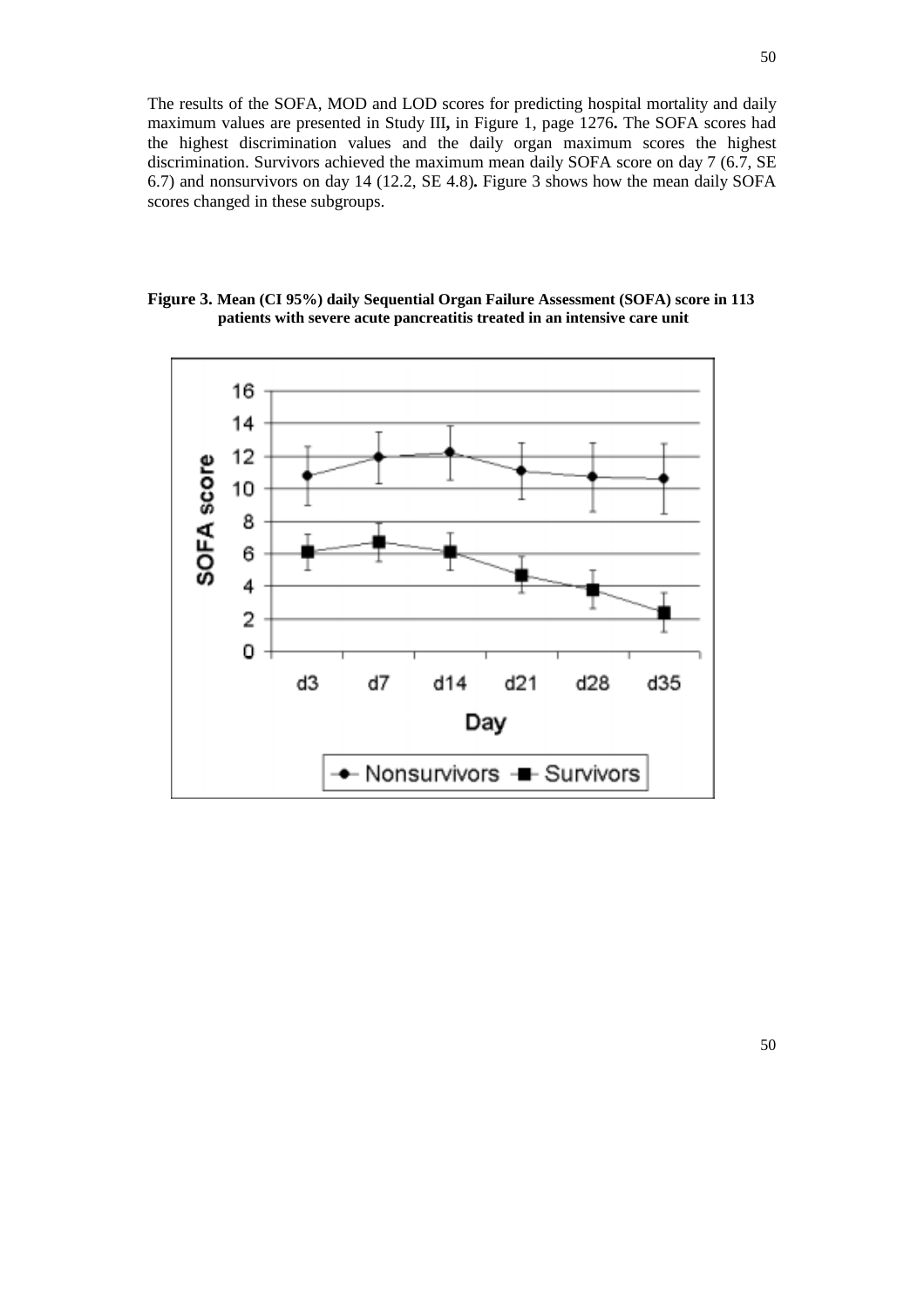The mean maximum neurological  $(2.0, SE 1.7)$ , renal  $(1.3, SE 1.7)$ , and respiratory  $(2.5, SE 1.7)$ 1.0) dysfunction scores were reached on day 14. The maximum mean of scores for cardiovascular  $(1.4, SE 1.6)$ , coagulation  $(1.3, SE1.0)$ , and liver  $(1.0, SE 1.1)$  organ dysfunction were reached on the third day (Figure 4).

#### **Figure 4 Development of organ dysfunction by mean (95% CI) Sequential Organ Failure Assessment (SOFA) scores (range 1-4) in 113 patients with severe acute pancreatitis treated in an intensive care unit**

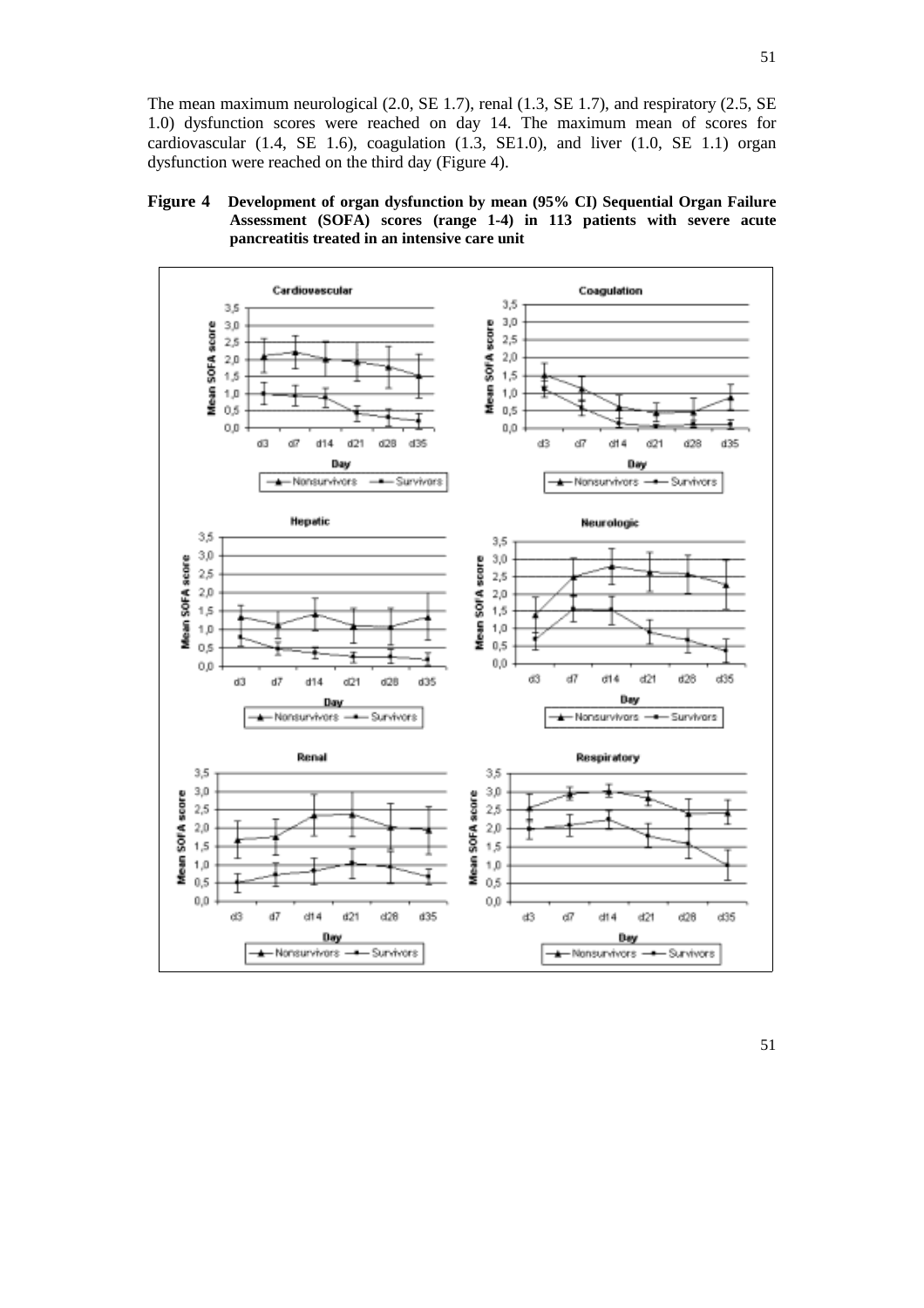Mortality rates for patients with single maximum organ dysfunction in the subgroups of no dysfunction (SOFA 0), mild dysfunction (SOFA 1 or 2), and organ failure (SOFA 3 or 4) were highest when associated with hepatic  $(83\%, p<0.001)$  and renal  $(63\%, p<0.001)$ failures (Figure 5). The prevalence rates of patients without organ failure, with only one organ failure, with 2 to 3 organ failures and with 4 to 6 organ failures were 12%, 10%, 35%, and 43%, and the mortality rates 0%, 18%, 20%, and 69%, respectively.

# **Figure 5 Maximum SOFA organ score (from d3, d7, d14, d21, d28 and d35 values) and hospital mortality for 113 patients with severe acute pancreatitis treated in an intensive care unit**

|                   |           | Hepatic |    | Renal |    | Coagu-<br>lation |    | Cardio-<br>vascular |    | Neuro-<br>logic |    | Respira-<br>tory |                |
|-------------------|-----------|---------|----|-------|----|------------------|----|---------------------|----|-----------------|----|------------------|----------------|
| SOFA <sub>0</sub> | Mortality | 22%     |    | 6%    |    | 28 %             |    | 5%                  |    | 0%              |    | 0%               |                |
|                   | Patients  |         | 36 |       | 48 |                  | 25 |                     | 21 |                 | 18 |                  | $\overline{c}$ |
| <b>SOFA 1-2</b>   | Mortality | 34%     |    | 56%   |    | 38%              |    | 20%                 |    | 19%             |    | 13%              |                |
|                   | Patients  |         | 69 |       | 16 |                  | 72 |                     | 25 |                 | 16 |                  | 15             |
| <b>SOFA 3-4</b>   | Mortality | 83%     |    | 63%   |    | 56%              |    | 55%                 |    | 51%             |    | 43%              |                |
|                   | Patients  |         | 18 |       | 49 |                  | 16 |                     | 67 |                 | 79 |                  | 96             |

Regarding the hospital mortality rates for different combinations of two organ system failures, mortality was highest (91%) among patients with a combination of hepatic and renal failures (Figure 6). By multiple logistic regression analysis, only hepatic failure (OR 13.0), renal failure (OR 5.6), previous chronic cardiovascular medication (OR 4.7), and cardiovascular failure (OR 4.7,) were associated independently with hospital mortality. In contrast to the overall results of this study, this model (Nagelkerke  $R^2$  0.53; Goodness of Fit 0.10) did not identify age, etiology, respiratory failure, coagulation failure, neurological failure or infection of pancreatic necrosis as independent risk factors for hospital mortality.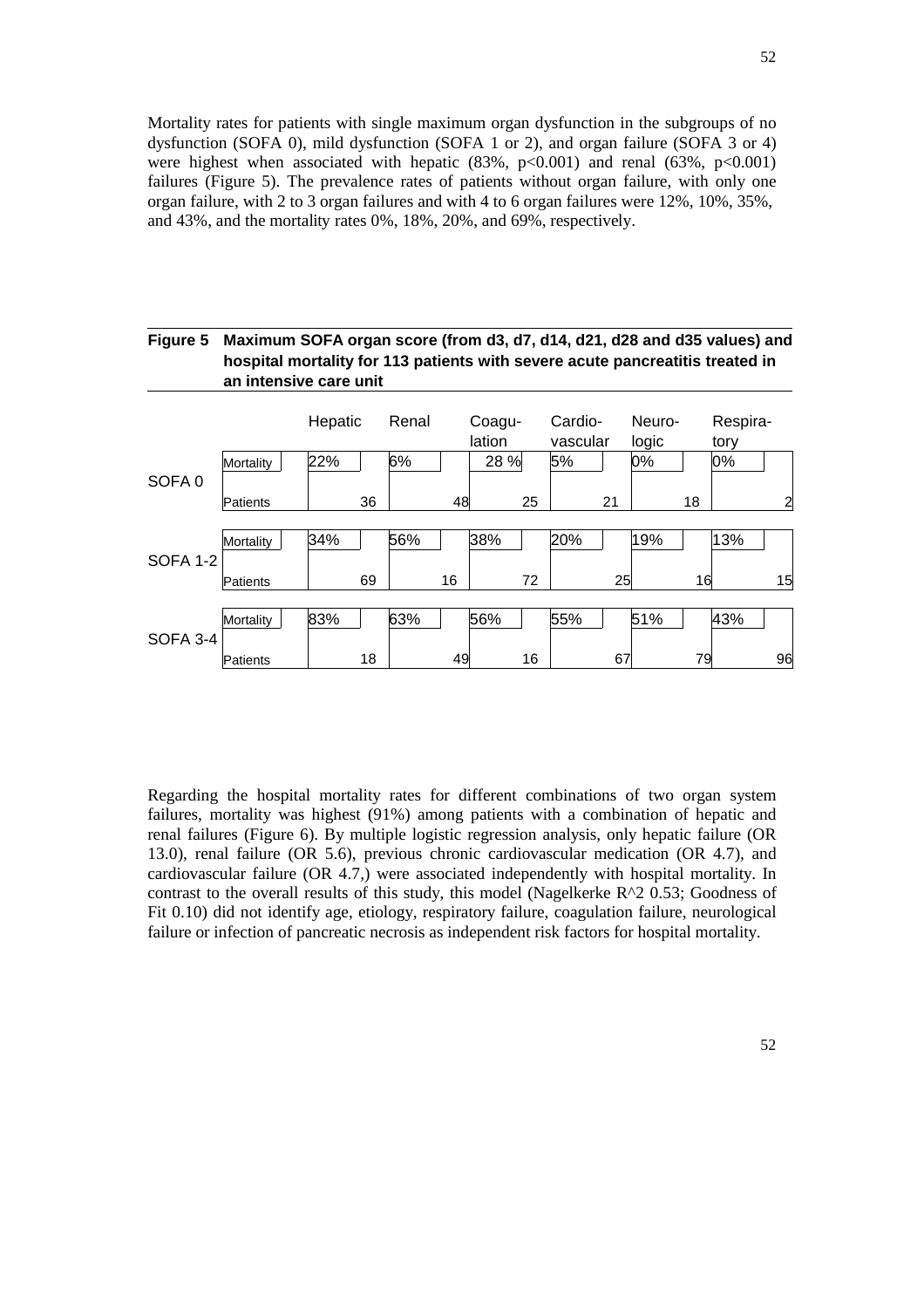



Patients with a history of chronic cardiovascular and/or anticoagulation medication had a mortality rate of  $62\%$  (p<0.001), and all patients in this category with a daily maximum SOFA >15 died (12 patients). Twenty patients had a history of chronic cardiovascular and/or anticoagulation medication and had renal dysfunction on day 3 and a mortality rate of 85% ( $p < 0.001$ ); 14 of these patients with SOFA scores from 2 to 4 died. The mortality rates for the patients with infected pancreatic necrosis (27 patients) and intra-abdominal infection (46) were 48% (NS) and 54% ( $p<0.003$ ), respectively.

Age had an AUC value of 0.65 (SE 0.15) for hospital mortality. The mortality rates for patients with SAP who were <45 years old and had a daily maximum SOFA score <10 (28 patients), a SOFA score between 10 and 15 (15), and a SOFA score  $>15$  (13) were 0%, 20%, and 85%, respectively. Of patients >60 yrs old, nine had daily maximum SOFA scores >10, with a mortality rate of 100%, and eight had daily maximum SOFA scores <10, with a mortality rate of 38%.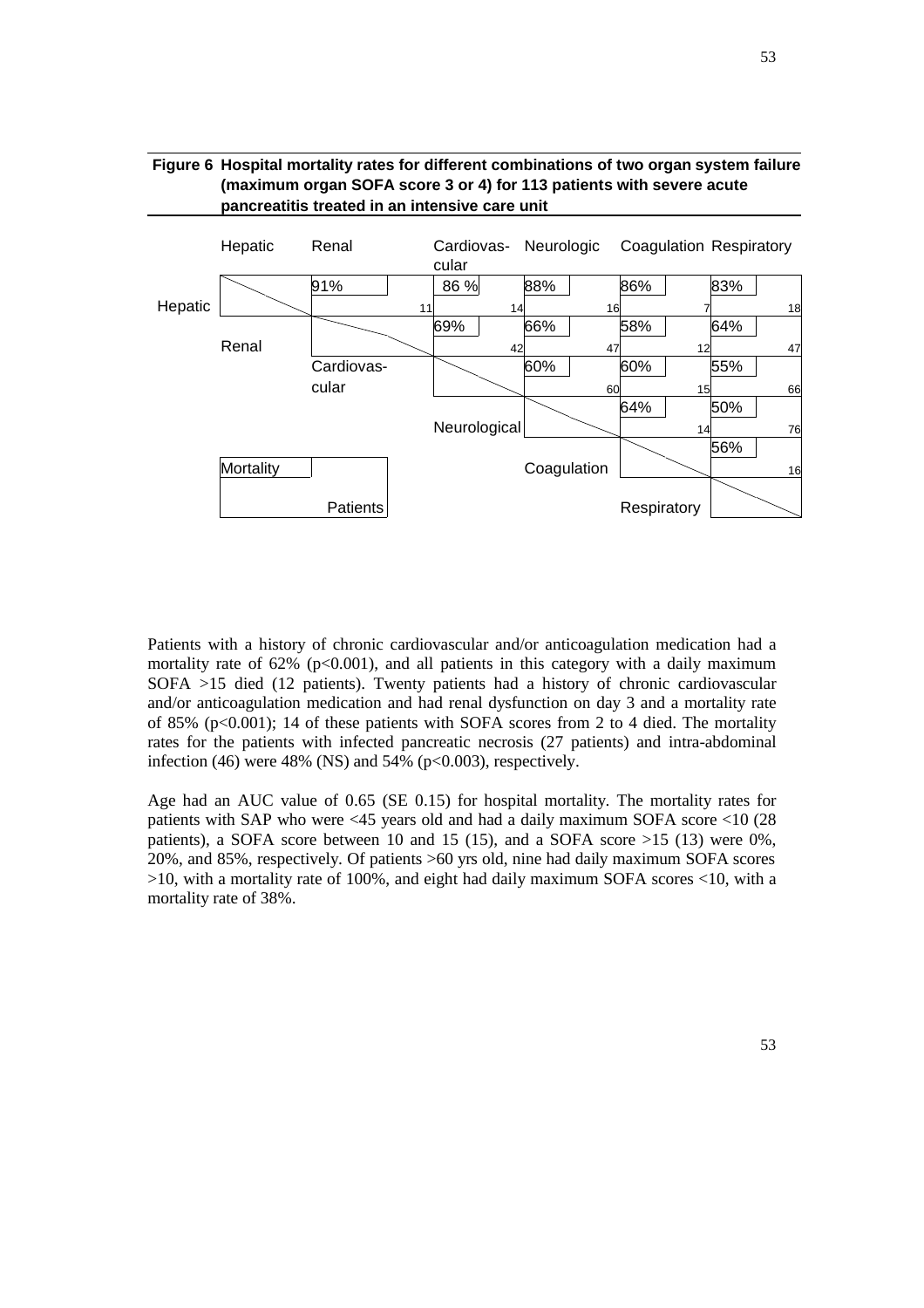# 6.5.5 Long-term health-related quality of life of survivors from SAP

The HRQL measured by the Rand 36 survey of patients after SAP is presented in table 6. Of the 145 patients, 76 (52%) stated that their general health was about the same or better than before SAP. There was no clinically significant difference between the study group or subgroups (patients with vs. without general ICU treatment, MOF, and surgery), and an the general Finnish population matched for age and sex.

|                      | (POP)   |            |            |            |            |            |           |     |      |            |      |                |      |            |      |            |
|----------------------|---------|------------|------------|------------|------------|------------|-----------|-----|------|------------|------|----------------|------|------------|------|------------|
|                      |         | GH         | PF         |            |            | <b>BP</b>  | <b>RP</b> |     | VI   |            | SF   |                |      | <b>RE</b>  | MН   |            |
|                      | SAP     | <b>POP</b> | <b>SAP</b> | <b>POP</b> | <b>SAP</b> | <b>POP</b> | SAP       | POP | SAP  | <b>POP</b> | SAP  | <b>POP</b>     | SAP  | <b>POP</b> | SAP  | <b>POP</b> |
| All (145 patients)   | 51      | 60         | 83         | 83         | 73         | 74         | 69        | 72  | 60   | 65         | 76   | 81             | 68   | 75         | 68   | 74         |
| Median               | 50      | 65         | 90         | 87         | 76         | 73         | 81        | 82  | 70   | 65         | 80   | 77             | 100  | 76         | 100  | 75         |
| <b>SD</b>            | 21      | 8          | 22         | 12         | 22         | 3          | 28        | 5   | 23   | 6          | 28   | $\overline{7}$ | 38   | 14         | 39   | 8          |
| $p$ -value $a$       | < 0.001 |            | 0.23       |            | 0.53       |            | 0.72      |     | 0.34 |            | 0.39 |                | 0.11 |            | 0.14 |            |
| Z-score <sup>b</sup> | 1.16    |            | 0.08       |            | 0.10       |            | 0.23      |     | 0.76 |            | 1.0  |                | 0.89 |            | 1.73 |            |

# **Table 6 Health-related quality of life according the RAND 36 test (mean) for 145 patients with severe acute pancreatitis (SAP) compared with the age- and sex-matched general population**

GH= general health. PF= physical functioning. BP= bodily pain. RP= role limitations because of physical problems. VI= vitality. RE= role limitations SF= social functioning because of emotional problems. MH=mental health. SD= standard deviation. <sup>a</sup> Man-Whitney U test. <sup>b</sup>patient mean score minus adjusted Finnish population score divided by standard deviation of the Finnish population.

The HRQL domains were not independently associated with follow-up time, cause, gender, general ICU treatment, duration of general ICU stay, MOF or operating status by multivariate regression analysis. On the other hand, the working status before SAP was independently associated with physical functioning  $(p=0.04)$ , social functioning  $(p=0.04)$ , vitality  $(p=0.04)$ , role limitations because of physical problems  $(p=0.005)$ , and role limitations because of emotional problems  $(p = 0.001)$ . Age at time of analysis was independently associated with physical functioning  $(p=<0.001)$  and with role limitations because of physical problems (p=0.010).

Of all survivors, 175 patients had the opportunity to return to work (patients >63 yrs old and those who were known to be retired before SAP were excluded). Of these, 61% did return to work. Of the 145 patients in the study population, 68 % were working during the year before onset of SAP; 69% of them returned to work and 60% were working at the time of the study. Of the patients who were working during the year before onset of SAP, 87%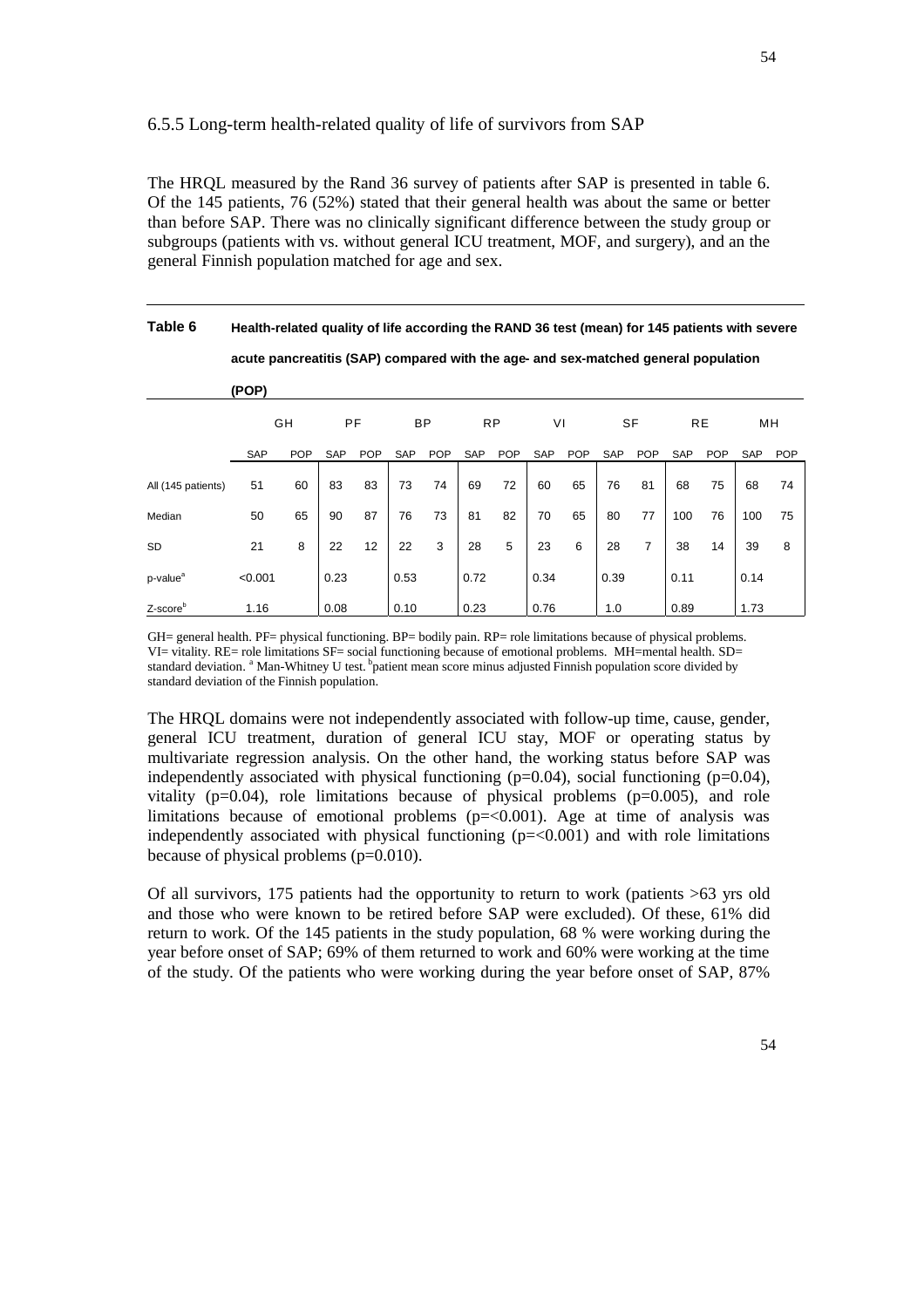returned to work and 70% were working at the time of the study. There were no statistically significant differences between the subgroups.

The long-term morbidity after SAP is presented in table 7. 37% of the patients developed diabetes during hospitalization for a SAP attack. During the follow-up period, 47% of the patients developed diabetes. The rate for developing diabetes among the 8 patients with pancreatic resection and the 31 with digital necrosectomy was 100% and 52%, respectively. By posthoc subanalysis, patients with diabetes did not differ significantly with respect to any HRQL domain from the patients with no diabetes. During the study period, 43% of the patients had diabetes, 45% of them had also numbness in their lower or upper limbs, compared to the 40% with alcohol-induced SAP. Polyneuropathia symptoms among the other subgroups are presented in table 7.

| Table 7                         | Complications and symptoms (%) of 145 patients who<br>survived severe acute pancreatitis (SAP) |                       |                         |                       |                                |
|---------------------------------|------------------------------------------------------------------------------------------------|-----------------------|-------------------------|-----------------------|--------------------------------|
|                                 | Recurrent<br>pancreatitis                                                                      | Diabetes <sup>a</sup> | Neuropathy <sup>b</sup> | Diarrhea <sup>c</sup> | Abdominal<br>Pain <sup>c</sup> |
| All (145 patients)              | 27                                                                                             | 41                    | 39                      | 11                    | 15                             |
| ICU treatment <sup>d</sup> (76) | 29                                                                                             | 45                    | 41                      | 13                    | 16                             |
| MOF <sup>e</sup> (53)           | 17                                                                                             | 47                    | 42                      | 11                    | 17                             |
| No MOF (92)                     | 33                                                                                             | 37                    | 37                      | 11                    | 14                             |
| Operation <sup>f</sup> (43)     | 26                                                                                             | 52                    | 35                      | 9                     | $5^9$                          |
| No operation (102)              | 28                                                                                             | 35                    | 40                      | 12                    | 20                             |

<sup>a</sup>oral antidiabetic agents and/or insulin treatment. <sup>b</sup>numbness in lower or upper limbs. <sup>c</sup>at least twice a week.<br><sup>d</sup>aanarel intensive agre unit <sup>o</sup>nt loost two arganel follure in the Sequential Organ Foilure Assessment general intensive care unit. <sup>e</sup>at least two organs' failure in the Sequential Organ Failure Assessment score (SOFA) for any organ >2. <sup>f</sup>any kind of abdominal operation. <sup>g</sup>operation versus no operation p-value 0⋅02 (from 2-tail Fischer test). Other differences non-significant.

Of the 145 patients answering the questionnaire 113 had had alcohol-induced SAP. 30% of them did not use alcohol,  $42\%$ , used less than 280 g (190 g for women) absolute alcohol per week, and the remaining 28%, were problem drinkers (over 280 g pure alcohol per week for men and over 190 g for women), alcohol dependent or alcoholics (Sillanaukee 1996).

# 6.6 Discussion

#### 6.6.1 Hospital mortality among patients with SAP

The overall mortality rate in the present study was 26%. The total mortality was similar between the two 5-year periods (1989-1993 and 1994-1998). In a series of 172 AP patients with sterile necrosis where the classification of severity was similar to the present one the overall mortality rate was 10% (13% in the operatively treated group and 6% in the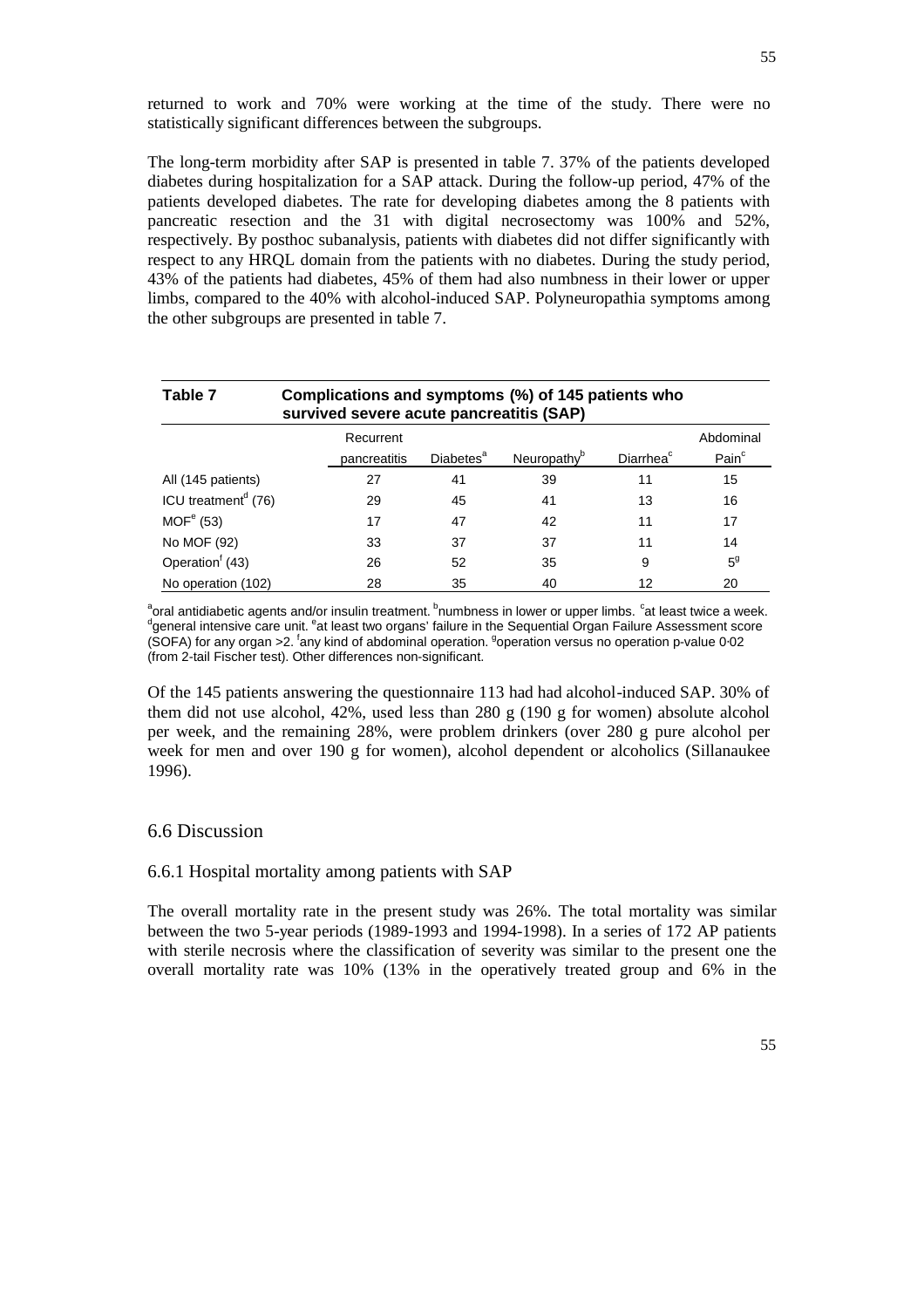nonoperatively treated group) (Rau et al. 1995). In a series of 30 patients requiring ICU admission due to SAP, the mortality rate was 30% (Malcynsky et al. 1996).

Improved survival of patients with necrotizing pancreatitis has been reported (Oleynikov et al. 1998, Kalfarentos et al. 1999). In the present study (table 4) mortality decreased in some subgroups of patients with SAP during the periods 1989-1993 and 1994-1998. The mortality of patients with SAP during the same five-year periods was with organ failure (42% and 29%), early organ failure (62% and 46%), MOF (57% and 45%), and early MOF (74% and 58%).

The proportion of elderly SAP patients (age over 60 years) increased from 13% during the first 5-year period to 21% during the second period. Similarly the proportion of elderly patients among nonsurvivors almost doubled. This may explain the finding in this study that the total mortality did not change between the periods.

Previous studies have recorded mortality rates between 40–80% for patients with infected necrosis (Renner et al. 1985, Allardyce 1987, Bradley 1989, Lumsden and Bradley 1990, Pederzoli et al. 1993, Ranson et al. 1997). According to this study the mortality rate during the second 5-year period for patients with infected peripancreatic necrosis was 46%, and 56% if there was abdominal infection. However, only 28 % the patients who died (13 of 47) had infected peripancreatic necrosis and 57% of them (27 of 47) had abdominal infection. 79% of the patients with SAP who underwent abdominal surgery had also an intraabdominal infection.

6.6.2 Prognostic factors available on admission for hospital mortality in SAP

*Previous chronic medication* is an indicator of patients' overall health prior to the onset of the disease. This variable has not previously been reported to be a significant prognostic factor for fatal outcome in SAP. However, in study I multivariate logistic regression analysis showed that it was an independent prognostic factor for death in SAP. There were statistically significant associations between previous chronic medication and high age, high BMI and the need of pressor support and less significant association with etiology, which may explain the higher risk for fatal organ failure in this subset of patients. A history of chronic cardiovascular or anticoagulation medication is a new prognostic factor and it should alert clinicians for a potentially unfavorable outcome of patients with SAP (Study II).

*Advanced age* has been identified as a negative prognostic indicator in AP (Ranson and Pasternack 1977, Blamey et al. 1984, Williamson 1984), although controversial results have been reported (Fan et al. 1988, Lankisch et al. 1996). In the present study, age was associated with BMI, etiology, history of previous medication and respiratory failure. However, advanced age proved to be an independent prognostic factor by univariate and multivariate survival analysis.

*BMI*. The role of obesity has been emphasized as a prognostic factor in AP (Lankisch et al. 1990, Porter and Banks 1991, Funnell et al. 1993). In a series of 320 patients with AP the mortality rate was not higher in obese patients, but obese patients had a higher risk for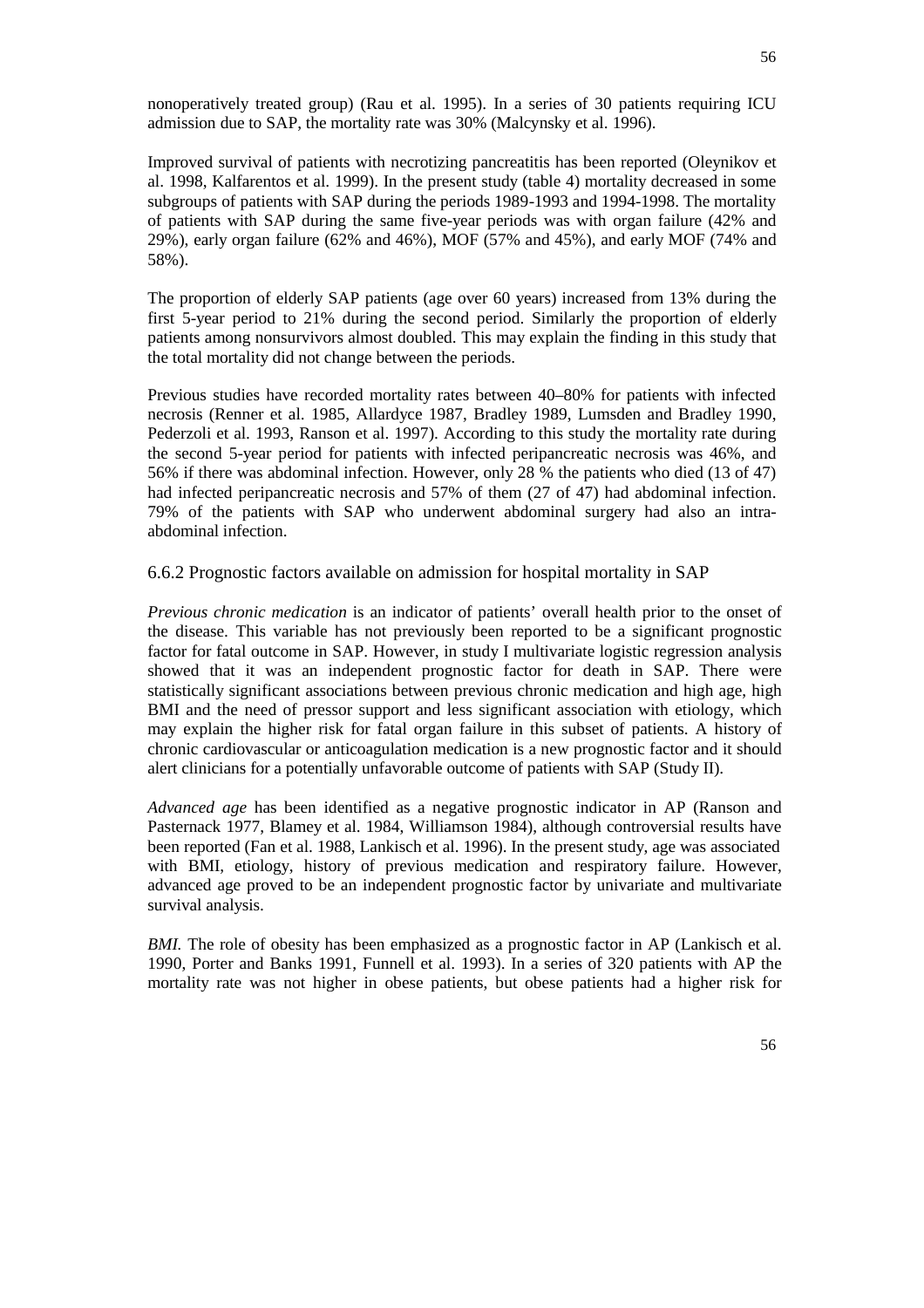developing local complications in the course of AP (Tsai 1998). The present study (Study I) identified BMI as a prognostic factor in SAP in univariate analysis but it was not an independent factor by multivariate logistic regression analysis. BMI was associated with several other prognostic variables, such as age and history of chronic medication, first episode of AP, development of renal and respiratory failure and need of pressor support. According to this study these multiple associations explain largely the unfavorable outcome of patients with a high BMI.

*Etiology.* Several studies have shown different outcomes depending on the etiology of AP (Imrie 1974, Ranson et al. 1976, Frey 1981), although in a report of 190 patients, the cause of the AP was not associated with mortality (Uhl et al. 1996). This is keeping with this study results; neither univariate nor multivariate analysis identified etiology as an independent prognostic factor. However, the early identification of biliary AP remains of outmost importance, because this condition requires in some case adequate early endoscopic treatment.

*Type of admission*. In a study with 279 patients with AP, the mortality rate was 2% among patients who were directly admitted to the study hospital and it was 10-fold higher among the patients referred from another hospital (De Beux et al. 1995). This is in accordance with findings in this study (Study I and II): the prognosis of patients transferred from other hospitals was poorer, even to the extent that in the study II in my first models constructed for the test set the referral admission was a significant prognostic variable. There was a strong association between admission and respiratory, renal and cardiovascular organ failure, and this indicates that the referred patients were clinically in a more severe condition, which may be related to suboptimal early treatment or more severe disease. The poorer prognosis of the referred patients explains the relatively high total mortality in the present study. I recommend emergency transfer of patients with SAP within the first 72 hours of admission to primary a hospital to a hospital with expertise in the treatment of SAP and this is especially important for those who have advanced age, a history of chronic cardiovascular or anticoagulation medication and organ failure. The same conclusion was drawn in a study on patients with alcohol-induced acute pancreatitis and incipient organ failure (Lankisch et al. 1999).

# 6.6.3 Organ dysfunction associated with SAP

*Single and multiple organ failure* is known to predict the outcome of SAP patients (Lumsden and Bradley 1990, Karimgani et al. 1992, De Beaux et al. 1995 and 1996, Uomo et al. 1996a, Tenner et al. 1997). Studies I-III add evidence that organ failure is indeed an important prognostic factor in SAP. Consequently, every effort to reduce the risk of organ system dysfunction improves the chance of survival.

In studies I and II the need for mechanical ventilation or the need of vasoactive drugs in the early phase of SAP were identified as important prognostic factors. The most significant factor predictive of inpatient death early in SAP was the highest serum creatinine value within 60 to 72 hours of admission. This variable indicates frank renal failure, or incipient renal failure and thus every effort to protect the kidneys may improve the chances of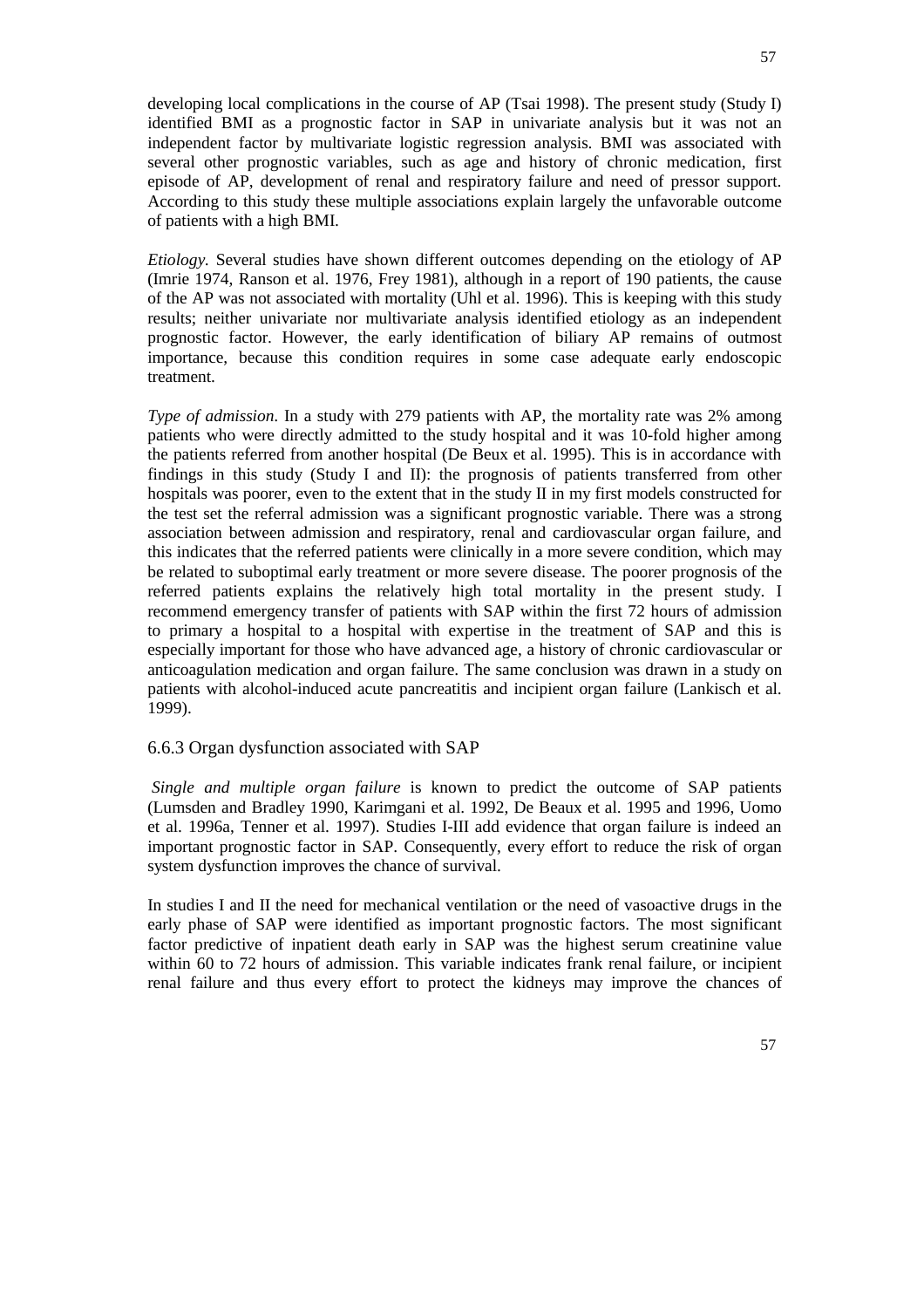survival. The present study shows that organ failures in the early phase of SAP are independent prognostic factors, and the same conclusion was drawn in a study by Isenmann et al. (2001). In a recent study, early organ dysfunction in AP resolves and does not seem to have a significant impact on mortality. In contrast, worsening of organ dysfunction is associated with death (Buter et al. 2002).

According to study III, the respiratory organ failure was more common than failure in the other organs. However, the mortality rate in the respiratory failure group was 43% which is lower than for the other organ failure groups. Hepatic system failure was associated with the highest mortality (83%). This is keeping with the findings of SOFA-group work (Vincent et al. 1996). In a study involving 267 patients with AP, the mortality rate among patients with acute renal failure was 81%, compared to 83% with cardiovascular failure and 72% with hematological failure (Tran et al. 1993b). In my study, mortality rates of patients with SAP and renal, cardiovascular and coagulation organ failure were 63%, 55%, and 56%, respectively. This difference in mortality can, in part, be caused by the different criteria for definition of organ failure. In my study, multiple logistic regression analysis showed that failure, only of the hepatic, renal, and cardiovascular systems was an independent inpatient mortality risk factor, whereas failure of the respiratory, coagulation, and neurologic systems was not. The prognostic value of neurologic failure was lower in my study than in the SOFA-group work (Vincent et al. 1998). In study I, respiratory failure was identified as an independent inpatient mortality risk factor. Dissimilar study populations may explain this difference. In study I, 50 % of patients needed mechanical ventilation, whereas in study III 85% needed mechanical ventilation.

The highest SOFA score for the individual organ systems was reached at different time points. The mean maximum SOFA score for the cardiovascular, hepatic, and coagulation systems was reached on day 3, for the respiratory and neurologic systems at the 14th day and for the renal system on day 21. These findings differ from those of the SOFA-group, who reported the shortest time to the mean maximum SOFA score for the respiratory system and the longest for the hepatic system (Vincent et al. 1998).

# 6.6.4 Multiple organ dysfunction associated with SAP

The present study demonstrated that organ dysfunction scores (MOD, LOD, and SOFA) predict well hospital mortality in patients with SAP. To my knowledge, this is the first study in which organ dysfunction scores have been used to predict hospital mortality in patients with SAP. SOFA scores had the highest discrimination values, but there was no statistically significant difference between organ dysfunction scores regarding AUCs. A good discrimination power is achieved when the daily maximum score of all organ dysfunction scores is recorded. The AUC values of the SOFA scores increased from the day 3 value to day 35 value. The AUCs of the organ dysfunction scores were better than APACHE II score in predicting of hospital mortality.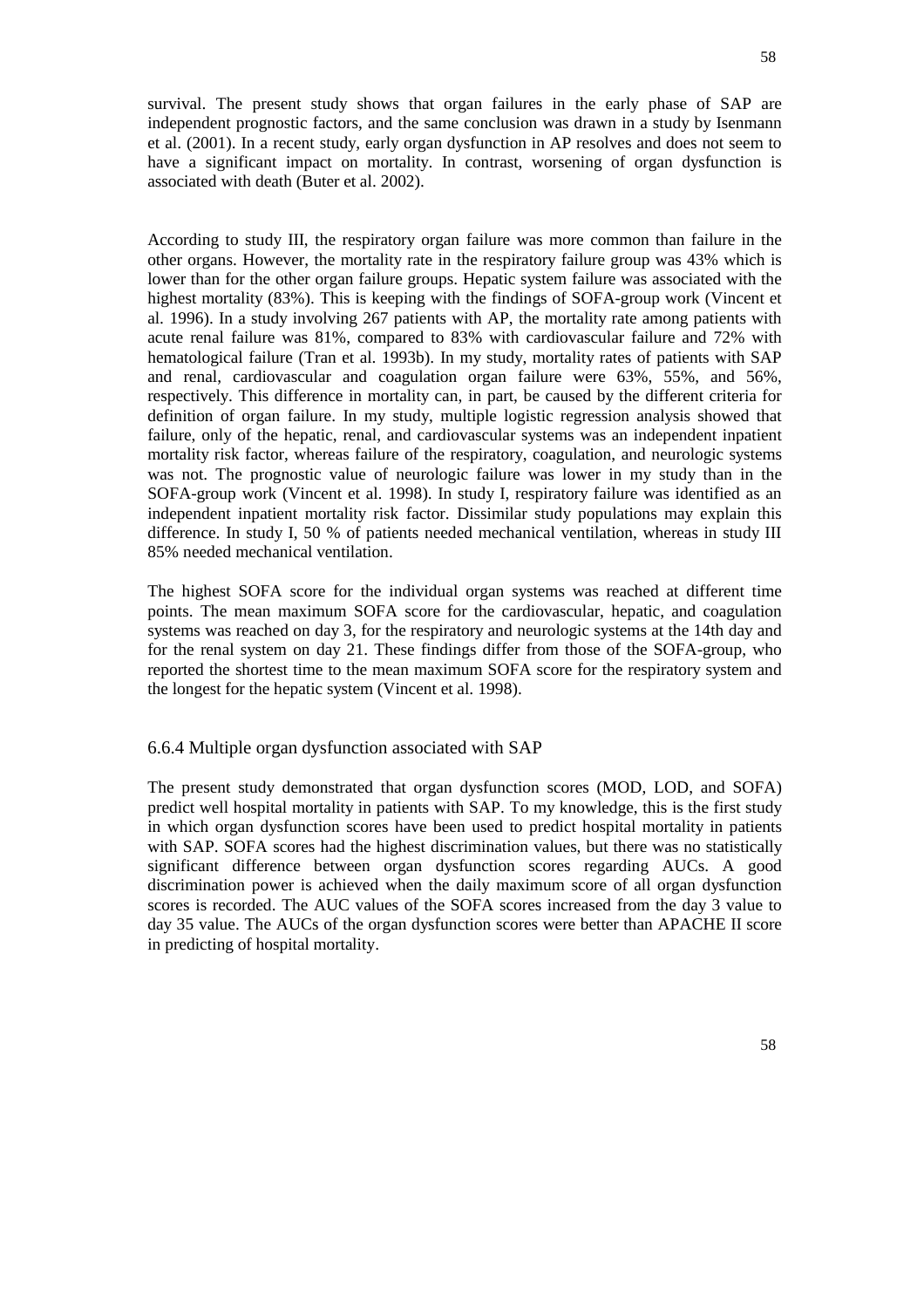The mortality rate associated with a maximum daily SOFA score of more than 15 was lower than the one reported by the SOFA (Vincent et al. 1996). The present study (Figure 6) found a mortality of 50%-91% among SAP patients with failure of two organ system; this compares favorable with range of 48%-73% reported by the SOFA group (Vincent et al. 1998). According to the present study, the range of mortality is wider than the one reported by the SOFA group (Vincent et al. 1996). The highest mortality rate (91%) in my study was recorded for the combination of hepatic and renal failure in SAP patient. Two studies have shown mortality rates between 80 and 86% for patients with AP and a combination of acute renal and hepatic failure (Tran et al. 1993b, Ljutic et al. 1996). In these two studies the criteria for hepatic failure differ slightly from those of the SOFA group.

Throughout the duration of the hospital stay, mean daily SOFA scores were significantly higher for the nonsurvivors than for the survivors. According my study, the development of the daily SOFA score after day 14 seems to distinguish between SAP patients who will survive and who will not.

# 6.6.5 Multifactorial models to predict mortality in patients with SAP

The Ranson and Imrie scores have been developed for predicting the severity of AP but they have also been used for predicting hospital mortality (Ranson et al. 1974 and 1976, Corfield et al. 1985). Study II demonstrated that the Ranson and Imrie scores are not accurate predictors of a fatal outcome of patients with SAP. My study supports the conclusions of a meta-analysis regarding the predictive power of the Ranson score (De Bernardinis et al. 1999). According to a recent study the Ranson score is as a valid predictor of mortality among SAP patients who are treated in a surgical ICU; the study excluded critically ill SAP patients who were treated in the medical ICU (Eachempati et al. 2002).

The APACHE II and MODS systems have been used for predicting the outcome of severely ill patients. In the study II, these systems had a much higher accuracy than Ranson and Imrie scores, but a lower accuracy than my study new models. Both chosen models in my study (study II) resulted in higher AUC values (accuracy) than APACHE II and MODS, but the difference was not statistically significant. The main advantage of the novel LR4 model is that it is simple as compared with APACHE II and MODS. The LR4 model uses only four variable which are readily available and these four variables yield a higher accuracy than the 14 variables and 96 alternatives in APACHE II. The four variables of the LR4 model are age, history of cardiovascular or anticoagulation medication, need for mechanical ventilation and highest serum creatinine value within 60-72 h from admission.

ANN has been used to predict the duration of hospital stay of AP patient (Pofahl et al. 1998), but not for survival prediction. To my knowledge, this is the first study to use ANN to predict death in patients with SAP. It turned out that ANN did not offer any advantages over a logistic regression model. The ANN8 model with its eight variables had almost the same accuracy as the logistic model (LR4) with four variables. The four variables of LR4 were also tested in a neural network model (ANN4), but accuracy was not affected. This indicates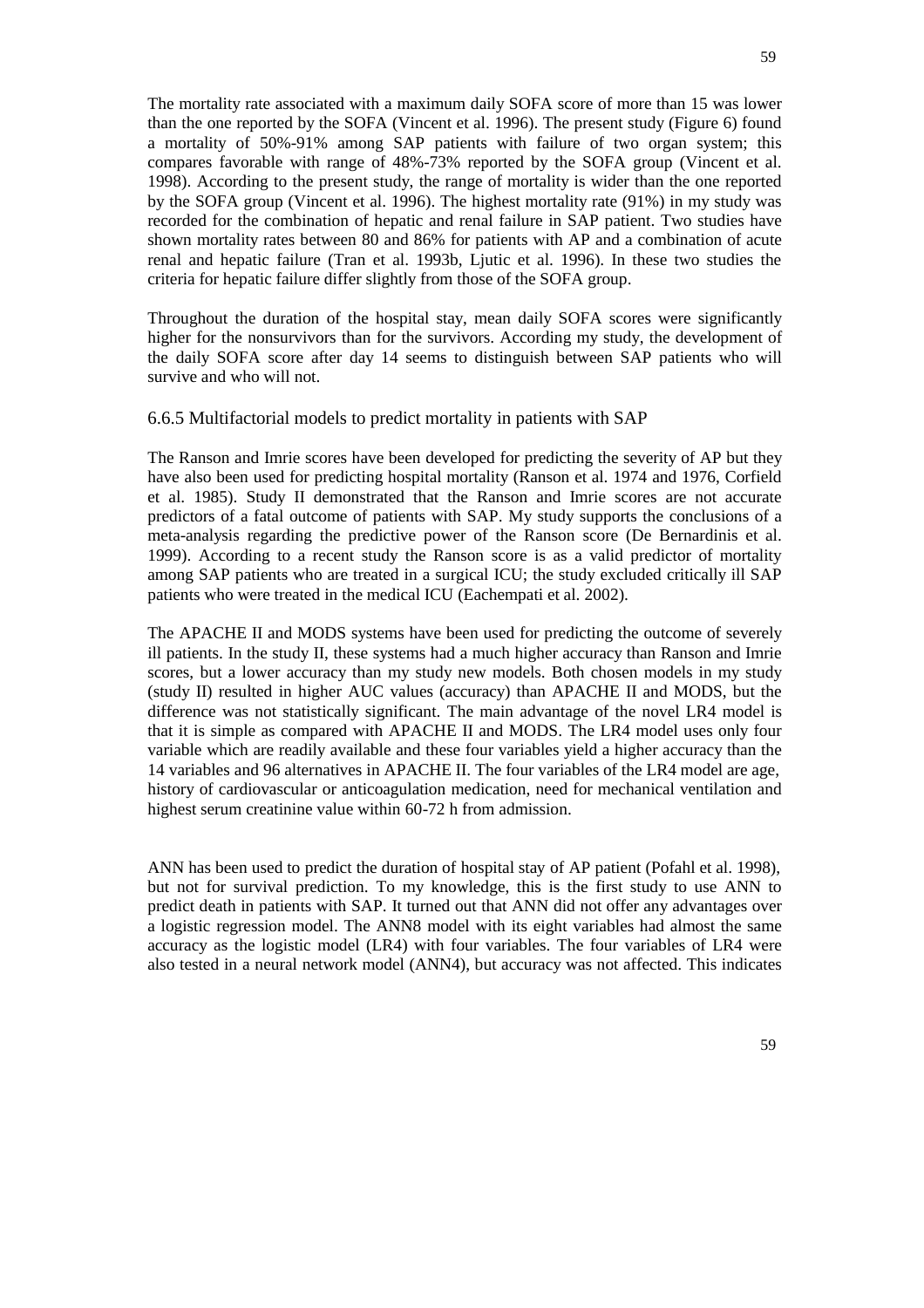that there are only few nonlinearities or complex interactions between these four variables (Baxt 1994, Burke 1996).

From these findings I conclude that the four variables in the LR4 model are independent predictors of hospital mortality early in SAP.

Patients' age and history of chronic medication were identified as factors to predict a fatal outcome (studies I and II). The organ dysfunction scores do not take into account these two confounding factors. Study III shows that in patients  $>60$  yrs old, a SOFA score over 10 indicates an extremely poor prognosis (mortality100 %). In that study, age was not an independent risk factor for death by in multiple regression analysis. Perhaps the multiple regression model used in study III as well as the small number of elderly patients treated in the general ICU underestimated the prognostic value of age. All 12 patients with a history of chronic cardiovascular medication and a SOFA score over 15 died. Early renal dysfunction in patients with a history of cardiovascular medication is also a sign of a poor prognosis. 20 patients had early renal dysfunction (SOFA scores 1-4) and 14 of them had SOFA scores of 2-4 on the day 3. The mortality rates in these two groups were 85% and 100%, respectively. This study shows that renal failure and a history of chronic cardiovascular medication are independently associated with a fatal outcome in this patient population. Apparently these patients have deficient physiological reserve for surviving.

In 1973, Tilney suggested that, in patients with a ruptured abdominal aneurysm, the superimposition of pre-existing chronic cardiovascular disease on the mechanical and metabolic consequences of the surgical procedure leads to a high mortality. In patients with a history of cardiovascular medication, cytokines and inflammatory mediators in the early phase of SAP may initiate a vicious cycle and leads inevitably to death. Two studies have suggested that supranormal hemodynamic performance is needed by critically ill patients for survival from shock-related organ failures (Bishops et al. 1993, Shoemaker et al. 1993), and in patients with advanced age and cardiovascular disease, these values may be difficult to achieve. These findings may explain the poor outcome in these subgroups, because SAP can cause shock, which demands of a patient the ability to achieve these supranormal values.

# 6.6.6 Long-term health-related quality of life in survivors after SAP

The findings in study IV show that patients with long-term survival following SAP have a good quality of life, which seems to be comparable to that of the general population, as assessed with the Rand 36-item Health Survey. Although the difference in the general health domain was statistically significant, the Z score was below 2 and the differences between means was <10, and this indicates that the difference was not clinically significant (Pettilä et al. 2000).

A study by Pettilä et al. (2000) demonstrated impairment in several domains of HRQL of ICU patients 1 year after discharge. Two studies used the 36-item short-form general health survey and found no statistically significant difference in HRQL between 22 SAP patients who were operated on and 21 others who had been treated in ICU (Broome et al. 1996, Soran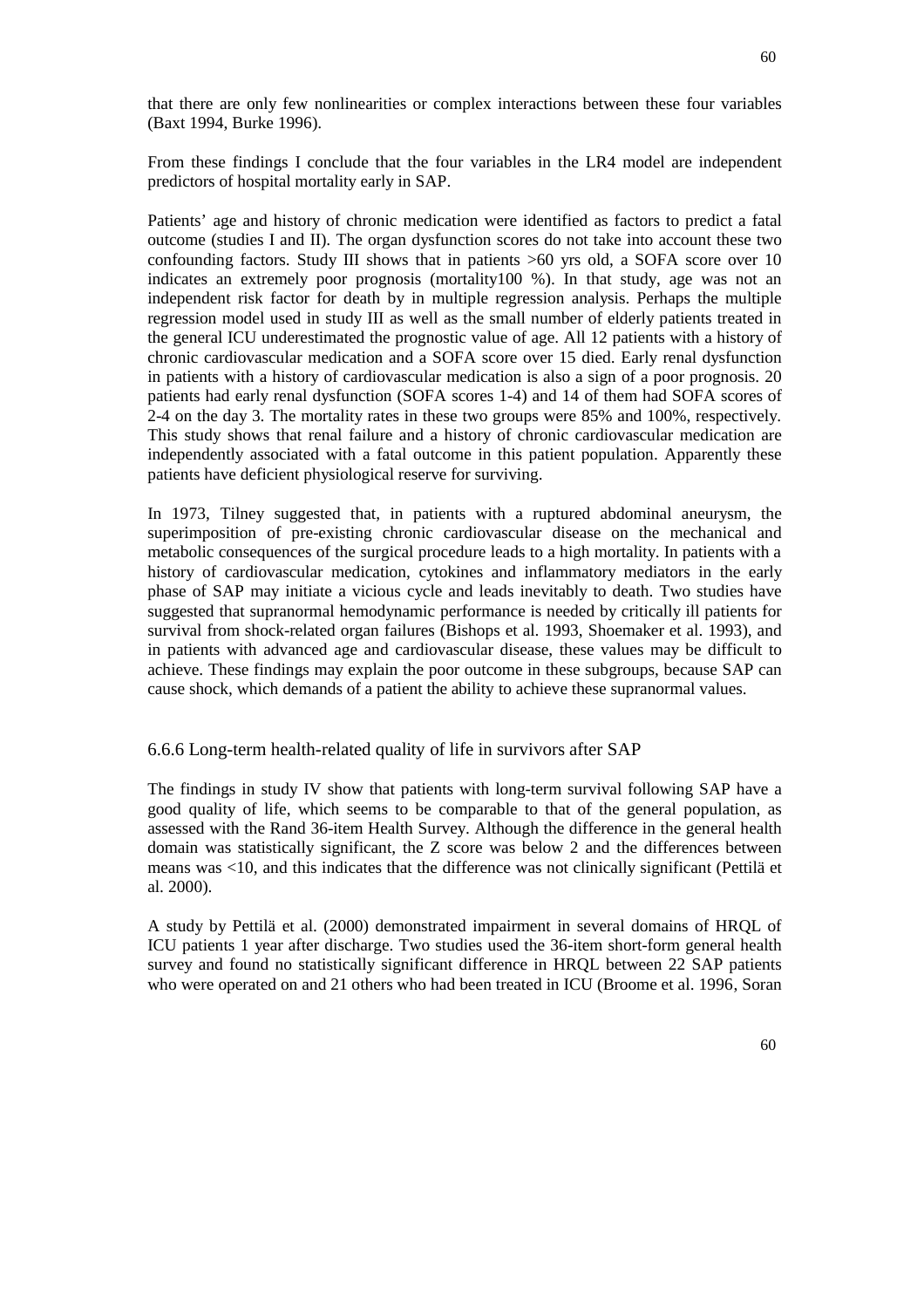et al. 2000). The present study revealed no clinically significant difference in the HRQL when subgroups of patients with MOF or undergoing ICU or surgical treatment were analyzed.

Multiple regression analysis showed that only the employment status before SAP and the age during the study period were independently associated with some HRQL domains. Followup time, etiology of SAP, gender, ICU treatment, duration of ICU stay, MOF and need for abdominal operation did not affect adversely the HRQL among long-term survivors of SAP.

# 6.6.7 Long-term outcome in survivors of SAP

This study found that 87% of the patients who were working the year before the onset of SAP returned to work, which confirms the results of a previous Finnish study showing that 77% of ICU treated SAP patients returned to work (Doepel et al. 1993).

The overall incidence of diabetes in my study was 47%. Previous studies have reported an incidence of 83-100% after distal resection of the pancreas required for treatment of SAP (Nordback et al. 1985c, Schröder et al. 1990, Doepel et al. 1993). Büchler et al. (1987) found that one-half of the patients developed subclinical or overt diabetes after necrosectomy or closed lavation. The incidence of diabetes in this study among eight patients with pancreatic resection was 100% and among the 31 who underwent digital necrosectomy 52%. This study adds evidence that pancreas-preserving necrosectomy is associated with a lower risk of diabetes. However, the follow-up period in my study may have been too short to assess the impact of diabetes on HRQL, if any.

The mortality rate in this study was 25%. This figure is comparable to the one reported from other tertiary referral center (De Beaux et al. 1995). According this study (study IV), an additional 10% of patients died within a few years, mostly from alcoholism and pancreasrelated diseases, mainly diabetes. This has not been published previously. In the present study, 78% of the patients had alcohol-induced pancreatitis, and it was encouraging that 30% of them became totally abstinent and that 42% reduced their alcohol intake to a reasonable level.

# 6.6.8 Study limitations

Several limitations of this study should be addressed. Firstly, data collection was retrospective in study III and partly retrospective in studies I and II. However, the proportion of missing values in study III {most frequently serum bilirubin [21 missing values out of 678 (3.1%)]} was fairly small [total missing values was 52 out of 8249 (0.6%)]. Statistically, the missing data did not have any notable affect on the results. Secondly, the scores compared in study III were not published at the time of the beginning of the study period, and MOD scores are based on efficient registration of routine laboratory values and vasoactive medication. Thirdly, because I collected data over only 7 days during a period of 35 days in study III, I may have missed some valuable information on the maximal values. Fourthly, because this study was partly retrospective, I was not able to estimate the prognostic value with regard to survive of serum calcium, the amount of pancreatic necrosis and the value of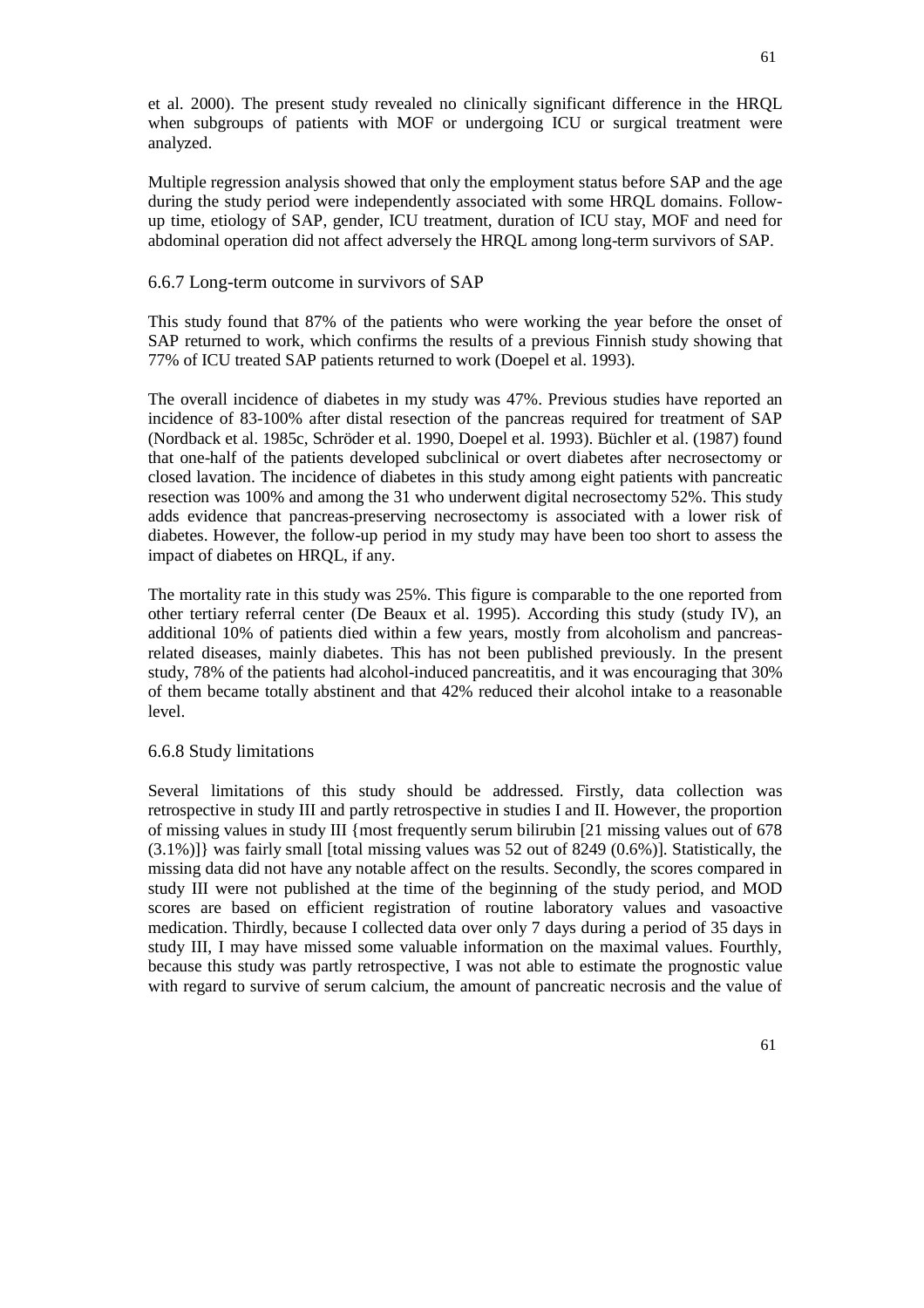early prophylactic antibiotic in the treatment of SAP. Fifthly, I was not able to include the variable infected pancreatic necrosis in the analyses of mortality (study I). Sixthly, the new prognostic models (study II) require 72 h of follow-up data as of admission and this time seems to be too long to allow starting some (e.g., anticytokine) therapies to treat AP and SAP. However, the models in this study were developed primarily for predicting hospital mortality and not to classify the severity of AP.

Seventhly, I had no baseline measurement for assessment of QOL with the Rand 36 tool (study IV); it is most difficult to obtain baseline data in all patients with SAP. Eightly, the Rand 36 survey is not validated nor has its reliability been tested in SAP patients. Furthermore, the assessment of the level of clinical relevance for any difference in QOL values is arbitrary and may well be criticized. Very few QOL studies have succeeded in meeting strict methodological criteria (Heyland et al. 1998). However, Rand 36 has been shown to be a valid and reliable measure of HQOL in critical ill patients with sepsis (Heyland et al. 2000).

# 6.6.9 Clinical implications

It is, in my opinion, of utmost clinical importance to increase the accuracy of prognostic systems, especially those related to hospital mortality. Early identification of high-risk patients with SAP may have several clinical consequences. These patients should be referred to a specialized unit swiftly. Clearly, there is a need to improve the treatment of this group since their outcome is not good. New types of immunosupportive and anticytokine therapies carry promise of improved treatment. The optimal target group of these therapies might be patients with a predicted poor prognosis. The novel LR4 model is feasible for enrolling patients with SAP in prospective trials focusing on hospital. The prognostic score generated by the LR4 model has been validated only in a relatively small population and mainly alcohol-induced SAP. However, my studies and earlier studis have not established the etiology of SAP as a significant prognostic factor for hospital mortality (Uhl et al. 1996). The model requires further validation before it may be recommended for use in the clinics. Also, an evaluation of how close the predictions are to the actual death rate (calibration) still needs to be corroborated.

The importance of study III lies in that it validates some organ dysfunction scores (MOD, LOD, and SOFA) in the target population of ICU treated SAP patients (Miskovitz 2002). According to this study, organ dysfunction scores are simple and useful for assessing MOD and for predicting a fatal outcome of patients with SAP. I recommed the routine use of one of them in clinical work.

Although the present study found that some subgroups have a very poor prognosis, it is underpowered to allow any definitive conclusions about the power to predict a poor outcome (as to support end-of-life decisions) in clinical practice. Large prospective studies are needed to confirm these findings.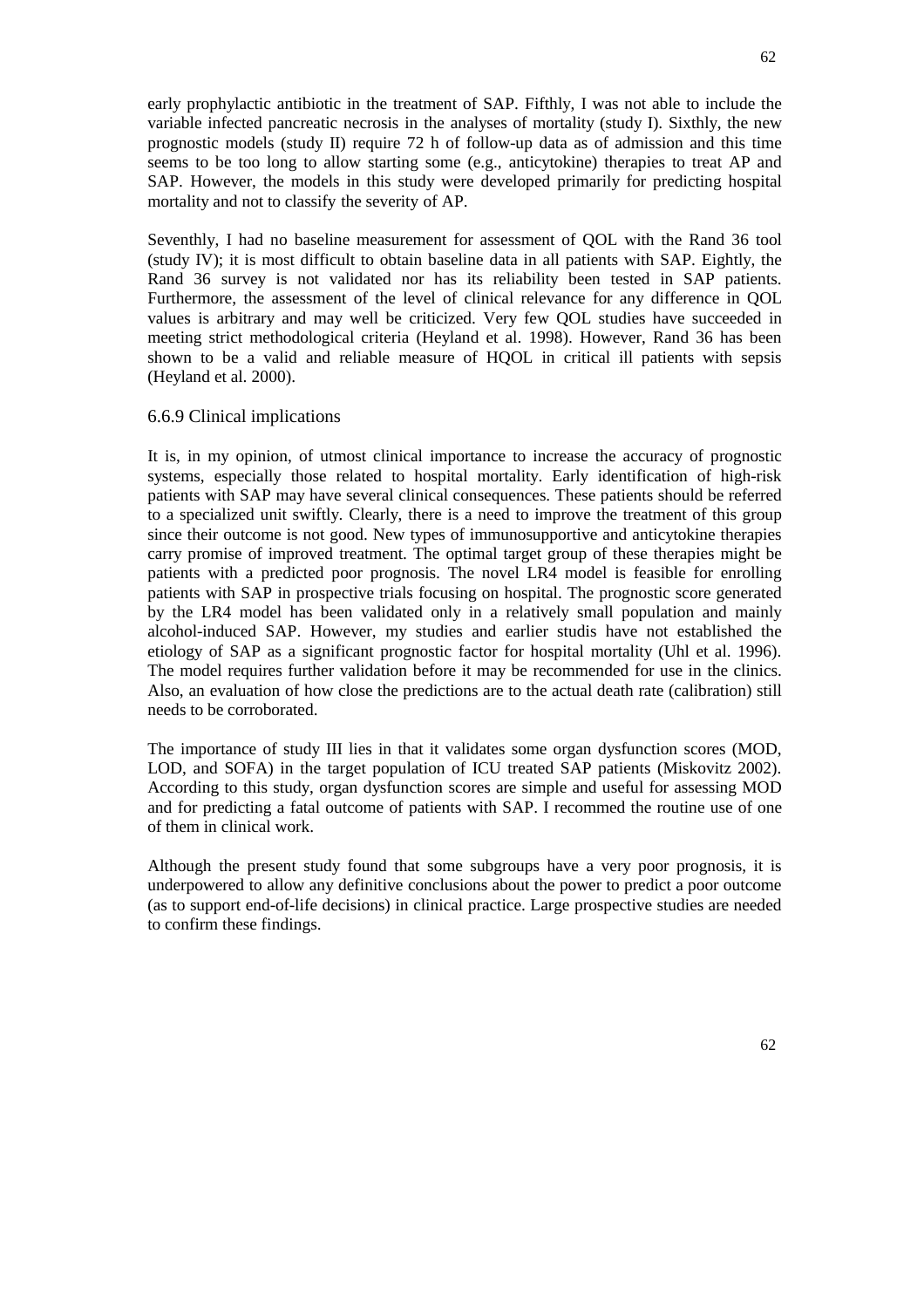This study (study IV) may have implications at the microeconomic level, where it can be used as a tool to encourage ICUs in hospitals to do follow-up surveys and assess the longterm efficiency of the treatment provided at the ICUs.

Whether the present results can be used to justify the management of SAP patients in general, is in my view, controversial. However, according to the present study it seems to be worthwhile to treat actively patients with SAP, although the cost of treatment is high. The long-term health-related quality of life of patients surviving a bout of SAP is comparable to that of the general population, and thus maximal treatment of these patients seems to be justified.

## 6.6.10 Future directions

Despite numerous studies AP is still a poorly understood disease. There is a large number of studies using univariate analysis to identify prognostic factors in AP. However, the outcome in SAP depends on multiple intermingled variables making the prediction unreliable, even by multivariate analysis.

To achieve a clinically acceptable accuracy for the predicting the outcome of patients with SAP, better prediction models than those currently available are required. One solution could be to identify separate prognostic factors as markers of severity of disease and of fatal outcome.

This study shows that 79% of patients who died had organ failure within 72 hours of admission and 67% of the patients who died had early MOF (within 72 hours of admisson). In study by Johnson et al. (2001) 44% of patients with SAP had organ failure on admission and 97% of the patients who died had organ failure within the first week of admission. To decrease hospital mortality in patients with SAP, it is important to predict early organ dysfunction/failure to allow immediate transfer of these patients to specialized units. Highrisk SAP patients should be identified by a single or multifactorial testing on admission or during the early hours of an attack of AP to predict single or multiple organ failure. This is also needed for identification of patients that should be invited to participate in future trials.

Althoug there are no drugs, as yet, to prevent or cure MOF, the development of a new type of immunosupportive and anticytokine therapies is ongoing. Supraphysiological doses of hydrocortisone intravenously early (8-24h from start) during the course of septic shock (50- 100 mg 3-4 times per day during 5 to 7 days) have been shown to reduce mortality (Bollaert et al. 1998, Briegel et al. 1999). This treatment should be considered also for patients with SAP who need vasoactive pressor support for a longer time (48 hours). Similarly, the use of physiological anticoagulants antitrombin III and activated protein C reduces mortality in patients with sepsis (Eisele et al. 1998, Bernard 2001) and thus this treatment should be also considered for SAP patients.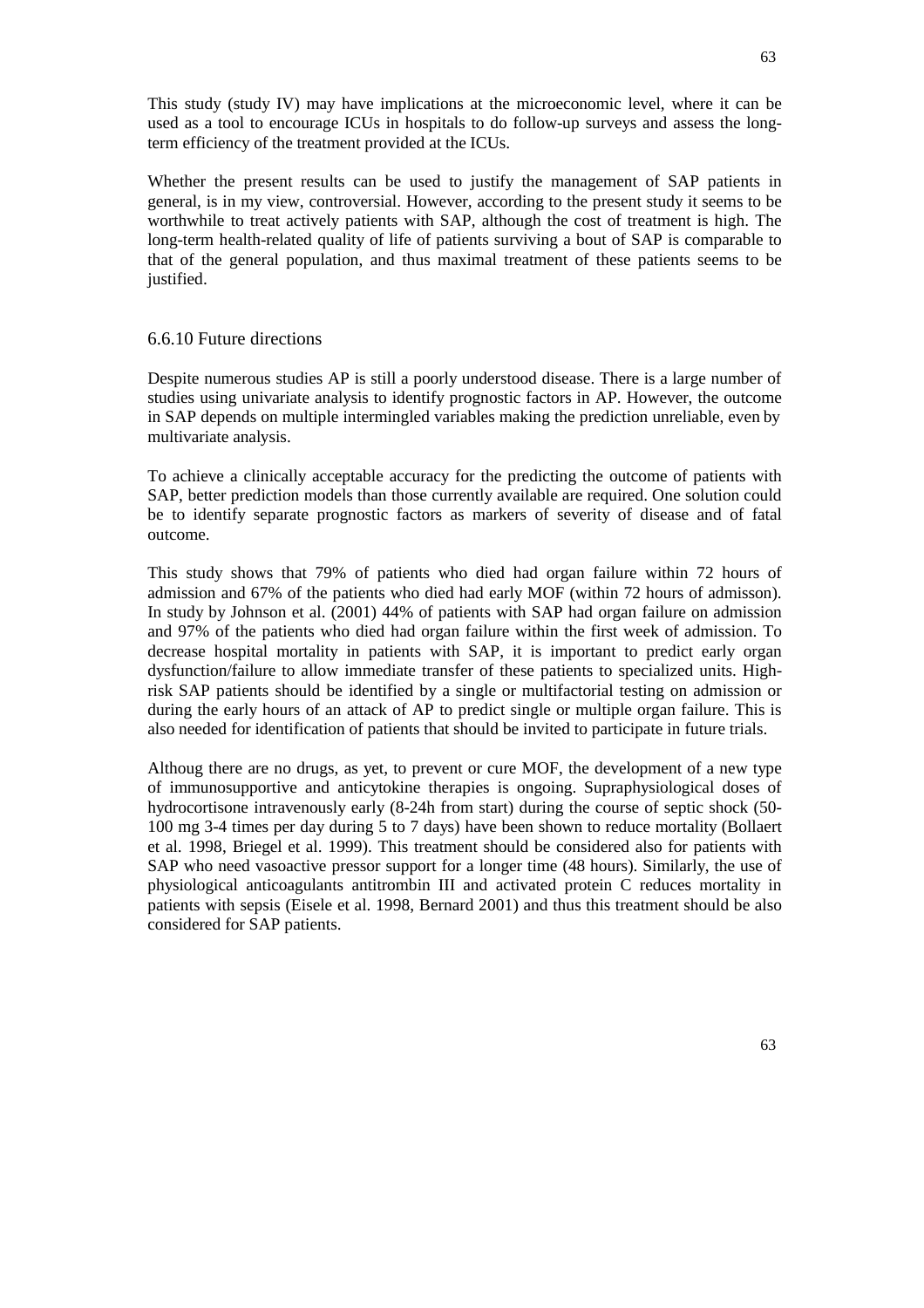Morbidity and mortality among critically ill patients is reduced by intesive insulin therapy targeted at maintaining the blood glucose concentration between 4 to 6 mmol/L (Van den Berghe et al. 2001). This therapy should also be considered for patients with SAP.

Increased intra-abdominal pressure (IAP), which may lead to the abdominal compartment syndrome, is a known complication of SAP (Gecelter et al. 2002). Some patients may be treated by abdominal decompressive laparotomy (Gecelter et al. 2002), but the value of a decompressing laparotomy will have to be studied in a randomized controlled trial before any recommendations can be made (Sugrue 2002, Z'graggen and Gloor 2002).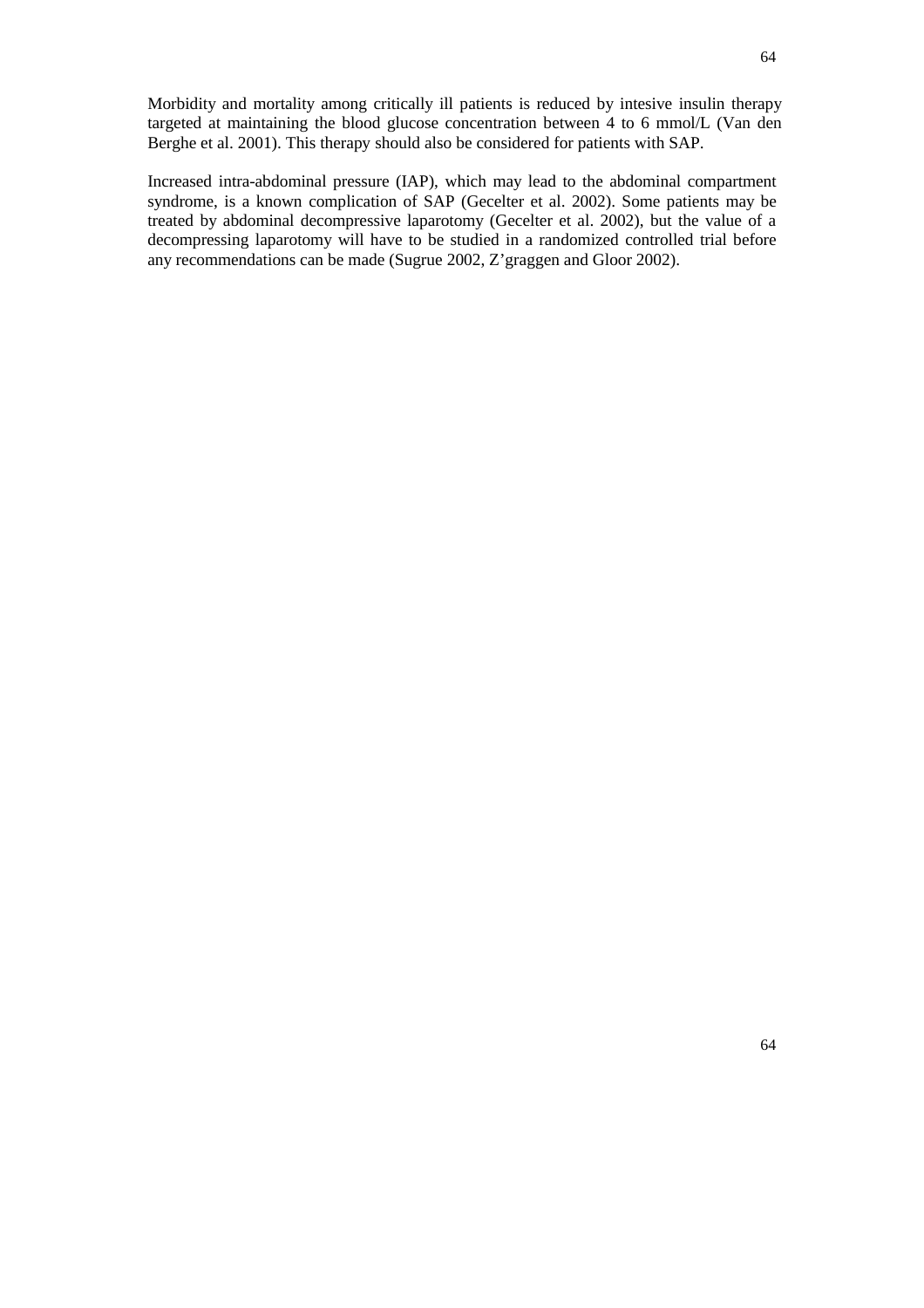# 6.7 Conclusions

- **1.** The following independent prognostic factors for hospital mortality in patients with severe acute pancreatitis (SAP) were identified: advanced age, need of dialysis, need of mechanical ventilator support, need of pressor support and previous chronic medication (a marker of the overall health of the patient before the onset of SAP).
- **2.** The novel logistic regression predicting model with four easily available variables has a higher accuracy as compared with 14 variables (12 physiological variables and points for age and chronic health) and 96 alternatives in APACHE II. According to our study Ranson and Imrie scores are inaccurate indicators of the mortality in SAP. Organ failures in the early phase of SAP are the best predictors of mortality. Age and comorbid diseases must be taken into account when predicting the survival of patients with SAP. The new four-variable predicting model identifies patients with a high risk of death early in SAP.
- **3.** The SOFA, MOD, and LOD multiple organ dysfunction scores are effective predictors of hospital mortality among patients with SAP treated in a general ICU. The SOFA scores had the highest discrimination values, although the differences were not statistically significant. The maximum daily multiple organ dysfunction scores are simple and useful for assessing multiple organ dysfunctions and predicting hospital mortality rates in patients with SAP. Hepatic, renal, and cardiovascular failure and a history of chronic cardiovascular medication were independent risk factors for hospital mortality in this high-risk patients group.
- **4.** A significant proportion of patients with mainly alcohol-induced SAP surviving initial hospitalization die within a few years from alcoholism and pancreas-related disease. HRQL among the survivors is comparable to that in the general population, and the majority returns to work and reduce their alcohol consumption markedly.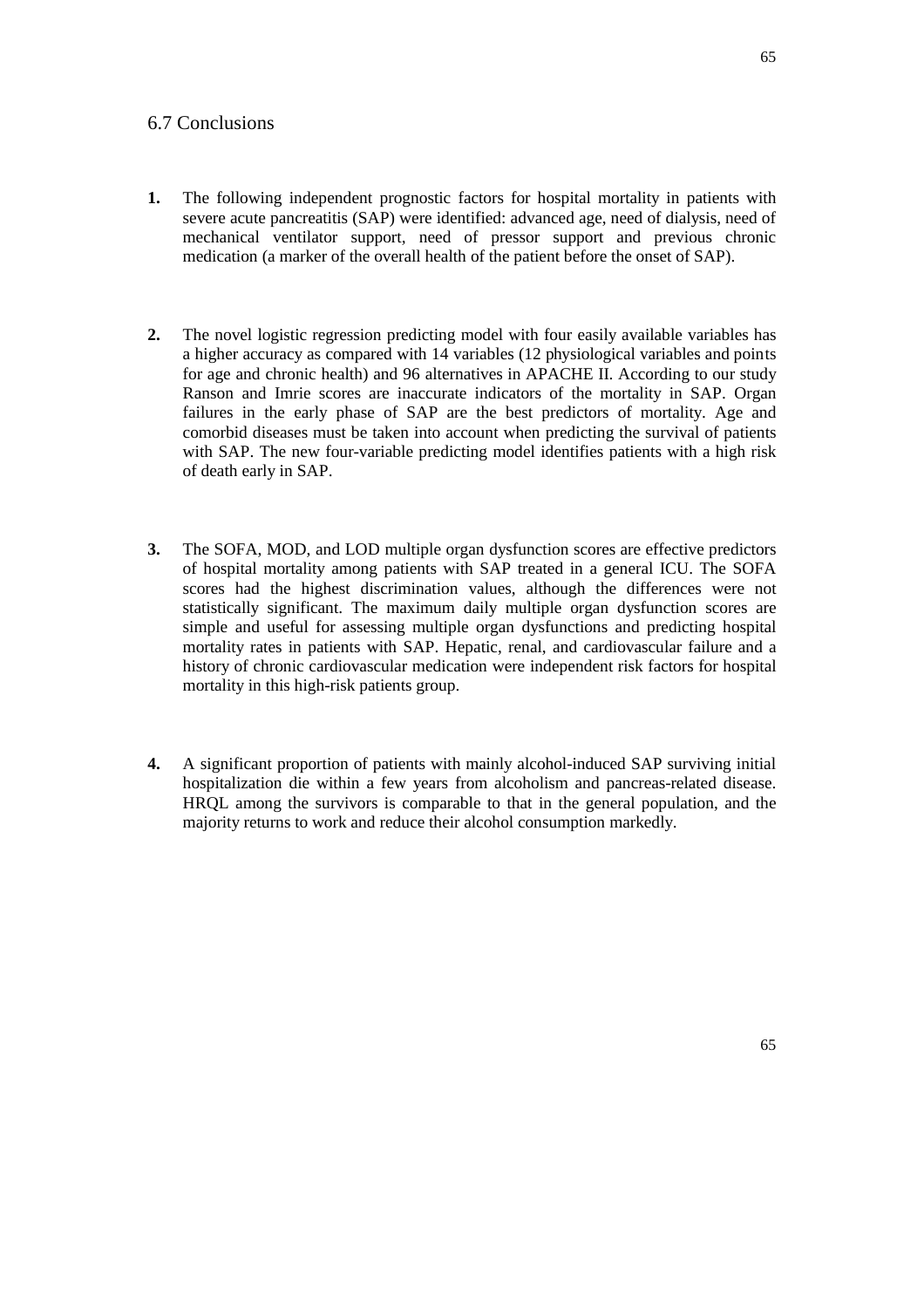# 7. ACKNOWLEDGEMENTS

The present study was carried out at the Second Department of Surgery and Department of Gastroenterological and General Surgery at Meilahti Hospital, Helsinki University between 1997 and 2004.

I express my respect and gratitude to Professor Eero Kivilaakso for the opprtunity to carry out this study at the Second Department of Surgery.

I am most grateful to the supervisor of this thesis, Docent Ari Leppäniemi, for his unfailing guidance and encouragement in my study and work.

I express my sincere gratitude to the second supervisor Docent Reijo Haapiainen for his confidence in my work and for providing me with the opportunity to be a member of the pancreatitis research group in the Second Department of Surgery.

I owe my sincerest thanks to Docent Esko Kemppainen and Docent Pauli Puolakkainen for their friendly support and for their greatest advice in the scientific work and world.

I owe my warmest thanks to MD Ville Pettilä for his statistical advice and for his wide knowledge in the field of outcome prediction and treatment of intensive care unit patients.

I owe my warmest thanks to my co-authors MD Johan Lundin, Professor Seppo Sarna and Docent Antti Hietaranta for their kind collaboration during this work.

I express my sincere gratitude to Docent Isto Nordback from the Tampere University Central Hospital and Docent Tero Ala-Kokko from the Oulu University Central Hospital, for their prompt and professional criticism in reviewing this thesis.

I am grateful to Mrs Tuula Lehtinen for her assistance with data collection.

I express my deepest gratitude to the entire staff of the Surgical Department at the Helsinki University Central Hospital, for their positive attitude toward my clinical and research work.

The English language was revised by Docent Rober Paul, certifical Translater.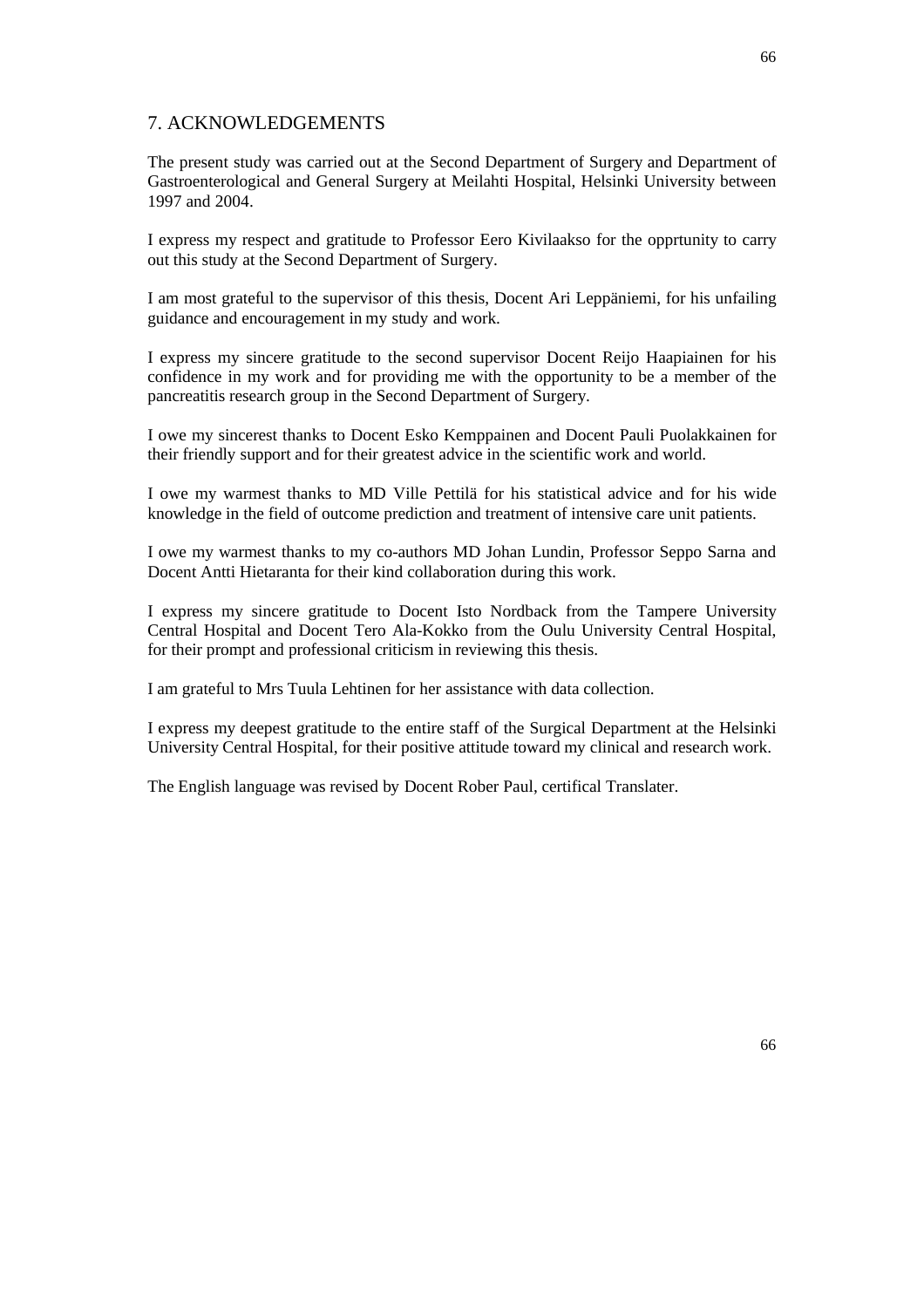### 8. REFERENCES

**Abe H. Nisimura T. Osawa S. Miura T. Oka F.** Acute pancreatitis caused by extracorporeal shock wave lithotripsy for bilateral renal pelvic calculi. *Int J Urol* 7:65-8, 2000.

**Abu-Zidan FM. Bonham MJ. Windsor JA.** Severity of acute pancreatitis: a multivariate analysis of oxidative stress markers and modified Glasgow criteria. *Br J Surg* 87:1019-23, 2000.

**Aalto A, Aro S, Aro AR, Mähönen M.** Rand 36-Item Survey 1.0. Finnish version. *STAKES* (National Research and Development Centre for Welfare and Health), Helsinki, 1999.

**Adiseshiah M. Wells FC. Cory-Pearce R. Wallwork J. English TAH.** Acute pancreatitis after cardiac transplantation. *World J Surg* 7:519-21, 1983.

**Albert MB. Steinberg WM. Irani SK.** Severe acute pancreatitis complicating sphincter of Oddi manometry. *Gastrointest Endosc*. 34:342-5, 1988.

**Aldridge MC. Ornstein M. Glazer G. Dudley HA.** Pancreatic resection for severe acute pancreatitis. *Br J Surg* 72:796-800, 1985.

**Aldridge MC. Francis ND. Glazer G. Dudley HA.** Colonic complications of severe acute pancreatitis. *Br J Surg* 76:362-7, 1989.

**Alexandre JH. Guerrieri MT.** Role of total pancreatectomy in the treatment of necrotizing pancreatitis. *World J Surg* 5:369-77, 1981.

**Allardyce DB.** Incidence of necrotizing pancreatitis and factors related to mortality. *Am J Surg.* 154:295-9, 1987.

**Altemeier WA. Alexander JW.** Pancreatic abscess. *Arch Surg* 87:80-9, 1963.

Alverdy J. Vargish T. Desai T. Frawley B. Rosen B. Laparoscopic intracavitary debridement of peripancreatic necrosis: preliminary report and description of the technique. *Surgery* 127:112-4, 2000.

**Anai H. Sakaguchi H. Uchida H. Matsuo N. Tanaka T. Yoshioka T. Ohishi H. Murao Y. Miyamoto S.**  Continuous arterial infusion therapy for severe acute pancreatitis: correlation between CT arteriography and therapeutic effect. *J Vasc Intervent Radiol* 10:1335-42, 1999.

**Anonymous.** Rand-36 item health survey 1.0. Rand Health Program. http://www.rand.org/health/surveys/sf36item/, 3 Jan, 2002

**Appelros S. Borgstrom A.** Incidence, aetiology and mortality rate of acute pancreatitis over 10 years in a defined urban population in Sweden. *Br J Surg.* 86:465-70, 1999.

**Appelros S. Thim L. Borgstrom A.** Activation peptide of carboxypeptidase B in serum and urine in acute pancreatitis. *Gut* 42:97-102, 1998.

**Armengol-Carrasco M. Oller B. Escudero LE. Roca J. Gener J. Rodriguez N. del Moral P. Moreno P.**  Specific prognostic factors for secondary pancreatic infection in severe acute pancreatitis. *Dig Surg* 16:125- 9, 1999.

Atkinson S. Bihari D. Smithies M. Daly K. Mason R. McColl I. Identification of futility in intensive care. Lancet. 344:1203-6, 1994.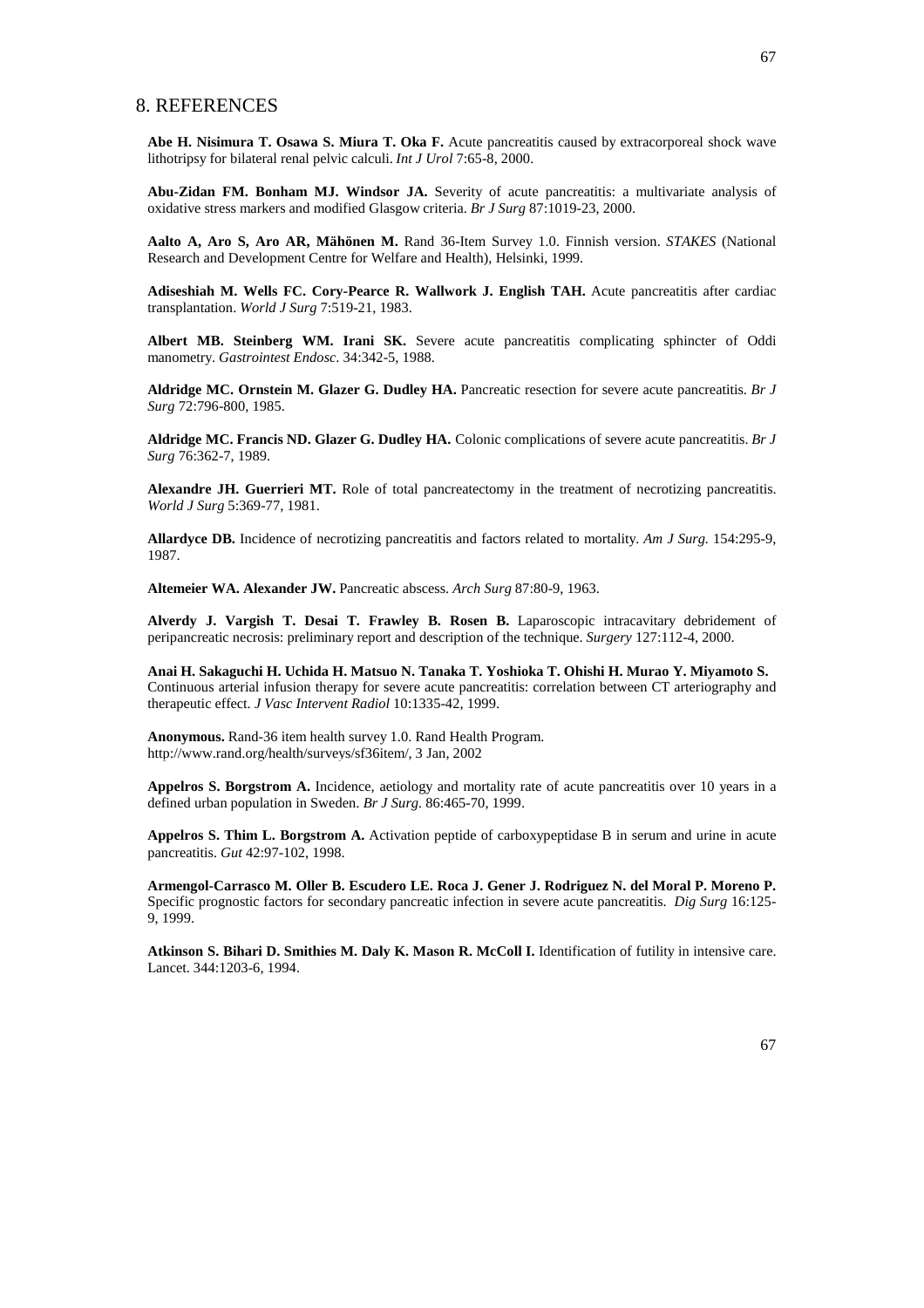**Balthazar EJ. Ranson JH. Naidich DP. Megibow AJ. Caccavale R. Cooper MM.** Acute pancreatitis: prognostic value of CT. *Radiology*. 156:767-72, 1985.

**Balthazar EJ. Robinson DL. Megibow AJ. Ranson JH.** Acute pancreatitis: value of CT in establishing prognosis. *Radiology*. 174:331-6, 1990.

**Balthazar EJ. Freeny PC. Van Sonnenberg E.** Imaging and intervention in acute pancreatitis. *Radiology*. 193:297-306, 1994.

**Bank S. Wise L. Gersten M.** Risk factors in acute pancreatitis. *Am J Gastroenterol* 78:637-40, 1983.

**Bank S. Indaram A.** Causes of acute and recurrent pancreatitis. Clinical considerations and clues to diagnosis. *Gastroenterol Clin North Am* 28:571-89, 1999.

**Bank S. Singh P. Pooran N Stark B.** Evaluation of factors that have reduced mortality from acute pancreatitis over the past 20 years. *J Clin Gastroenterol* 35:50-60, 2002.

**Banks P.** Practice guidelines in acute pancreatitis. *Am J Gastroenterol* 92:377-86, 1997.

**Barkin JS. Smith FR. Pereiras R. Jr. Isikoff M. Levi J. Livingstone A. Hill M. Rogers AI.**Therapeutic percutaneous aspiration of pancreatic pseudocysts. *Dig Dis Sci* 26:585-6, 1981.

**Baron TH. Thaggard WG. Morgan DE. Stanley RJ.** Endoscopic therapy for organized pancreatic necrosis. *Gastroenterology* 111:755-64, 1996.

**Baron TH. Morgan DE.** Acute necrotizing pancreatitis. *N Engl J Med.* 340:1412-7, 1999.

**Baron TH. Morgan DE. Vickers SM. Lazenby AJ.** Organized pancreatic necrosis: endoscopic, radiologic, and pathologic features of a distinct clinical entity. *Pancreas* 19:105-8, 1999b.

**Baron TH. Harewood GC. Morgan DE. Yates MR.** Outcome differences after endoscopic drainage of pancreatic necrosis, acute pancreatic pseudocysts, and chronic pancreatic pseudocysts. *Gastrointest Endosc* 56:7-17, 2002.

**Bassi C. Falconi M. Talamini G. Uomo G. Papaccio G. Dervenis C. Salvia R. Minelli EB. Pederzoli P.**  Controlled clinical trial of pefloxacin versus imipenem in severe acute pancreatitis. *Gastroenterology* 115:1513-7, 1998.

**Baxt WG.** Complexity, chaos and human physiology: the justification for non-linear neural computational analysis. *Cancer Letters*. 77:85-93, 1994.

**Beger HG. Krautzberger W. Bittner R. Block S. Büchler.** Results of surgical treatment of necrotizing pancreatitis. *World J Surg* 9:972-9, 1985.

**Beger HG. Bittner R. Block S. Büchler M.** Bacterial contamination of pancreatic necrosis. A prospective clinical study. Gastroenterology. 91:433-8, 1986a.

**Beger HG. Bittner R. Buchler M. Hess W. Schmitz JE.** Hemodynamic data pattern in patients with acute pancreatitis. *Gastroenterology* 90:74-9, 1986b*.*

**Beger HG. Büchler M. Bittner R. Block S. Nevalainen T. Roscher R.** Necrosectomy and postoperative local lavage in necrotizing pancreatitis. *Br J Surg* 75:207-12, 1988.

**Beger HG.** Surgical management of necrotizing pancreatitis. *Surg Clin North Am* 69:529-49, 1989.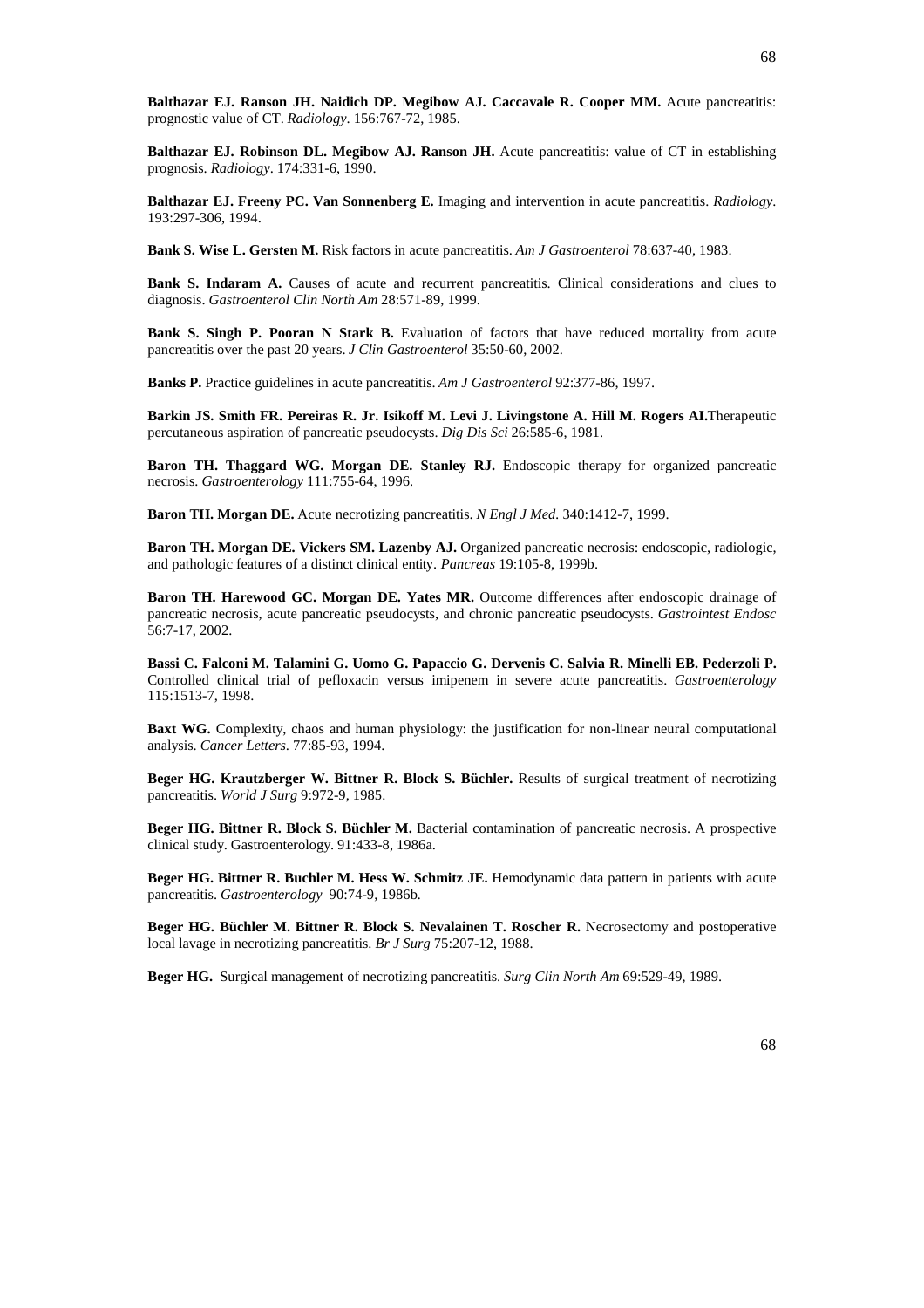**Beger HG. Isenmann R.** Surgical management of necrotizing pancreatitis. *Surg Clin North Am* 79:783-800,

**Bellomo R. Ronco C.** Continuous renal replacement therapy in the intensive care unit. *Intensive Care Med* 25:781-9, 1999.

1999.

**Bem J. Bradley EL 3rd.** Subcutaneous manifestations of severe acute pancreatitis. *Pancreas* 16:551-5, 1998.

**Berman LG. Dunn E. Straehley CJ Jr.** Survey of pancreatitis-central New York surgical society. *Gastroenterology* 40:94-108, 1961.

**Bernard GR. Vincent JL. Laterre PF. LaRosa SP. Dhainaut JF. Lopez-Rodrigues A. Steingrub JS. Garber GE.** Recombinant human activated protein C Worldwide Evaluation in Severe Sepsis (PROWESS) study group. Efficacy and safety of recombinant human activated protein C for severe sepsis. *N Engl J Med* 344:699-709, 2001.

**Bettinger JR. Grendell JH.** Intracellular events in the pathogenesis of acute pancreatitis. *Pancreas* 6:2-6, 1991.

**Bishop MH. Shoemaker WC. Appel PL. Wo CJ. Zwick C. Kram HB. Meade P. Kennedy F. Fleming AW.** Relationship between supranormal circulatory values, time delays, and outcome in severely traumatized patients. *Crit Care Med.* 21:56-63, 1993.

**Blamey SL. Imrie CW. O'Neill J. Gilmour WH. Carter DC.** Prognostic factors in acute pancreatitis. *Gut*. 25:1340-6, 1984.

**Blauvert H.** A case of acute pancreatitis with subcutaneous fat necrosis. *Br J Surg* 34:207-8, 1946.

**Block S. Meier W. Bittner A. Büchler M.** Identification of pancreatic necrosis in severe acute pancreatitis: imaging procedures versus clinical staging. *Gut* 27:1035-42, 1992.

**Bollaert PE. Charpentier C. Levy B. Debouverie M. Audibert G. Larcan A. Reversal of late septic** schock with supraphysiologic doses of hydrocortisone. *Crit Care Med* 26:645-50, 1998.

**Bonham MJ. Abu-Zidan FM. Simovic MO. Windsor JA.** Gastric intramucosal pH predicts death in severe acute pancreatitis. *Br J Surg* 84:1670-4, 1997.

**Bonham MJ. Abu-Zidan FM. Simovic MO. Sluis KB. Wilkinson A. Winterbourn CC. Windsor JA**. Early ascorbic acid depletion is related to the severity of acute pancreatitis. *Br J Surg* 86:1296-301, 1999.

**Bosscha K. Hulstaert PF. Hennipman A. Visser MR. Gooszen HG. van Vroonhoven TJ.**  Van den Werken C. Fulminant acute pancreatitis and infected necrosis: results of open management of the abdomen and "planned" reoperations. *J Am Coll Surg* 187:255-62, 1998.

**Bozkurt T. Maroske D. Adler G.** Exocrine pancreatic function after recovery from necrotizing pancreatitis. *Hepato-Gastroenterology* 42:55-8, 1995.

**Bradley EL. Clements JL Jr. Gonzalez AC.** The natural history of pancreatic pseudocysts: a unified concept of management. *Am J Surg* 137:135-41, 1979.

**Bradley EL 3rd.** Management of infected pancreatic necrosis by open drainage. *Ann Surg* 206:542-50, 1987.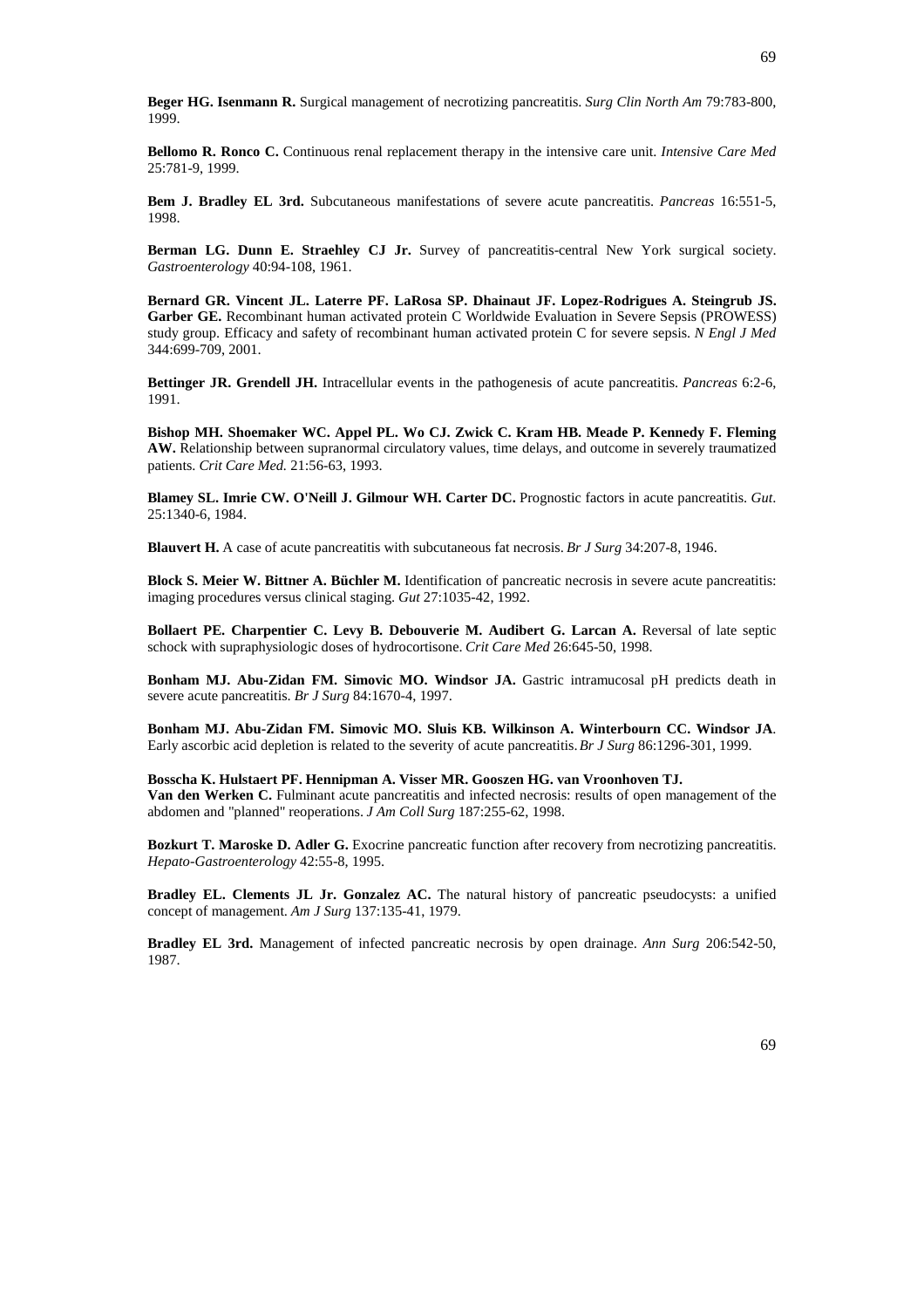70

**Bradley EL 3rd.** Antibiotics in acute pancreatitis. Current status and future directions. *Am J Surg*. 158:472- 8, 1989.

**Bradley EL 3rd. Allen K.** A prospective longitudinal study of observation versus surgical intervention in the management of necrotizing pancreatitis. *Am J Surg* 161:19-25 1991.

**Bradley EL 3rd.** A clinically based classification system for acute pancreatitis. Summary of the International Symposium on Acute Pancreatitis, Atlanta, Ga, September 11 through 13, 1992*. Arch Surg.* 128:586-90, 1993.

**Branum G. Galloway J. Hirchowitz W. Fendley M. Hunter J. Pancreatic necrosis: results of** necrosectomy, packing, and ultimate closure over drains. *Ann Surg* 227:870-7, 1998.

**Briegel J, Frost H. Haller M. Schelling G. Kilger E. Kuprat G. Hemmer B. Hummel T. Lenhart A. Heyduck M. Stoll C. Peter K.** Stress doses of hydrocortisone reverse hyperdynamic septic schock: A prospective, randomised, double-blind, single-center study. *Crit Care Med* 27:723-732, 1999.

Broome AH. Eisen GM. Harland RC. Collins BH. Meyers WC. Pappas TN. Quality of life after treatment for pancreatitis. *Ann Surg.* 223:665-70; discussion 670-2, 1996.

**Bruno MJ. Van Westerloo DJ. Van Dorp WT. Dekker W. Ferwerda J. Tytgat GN. Schut NH.** Acute pancreatitis in peritoneal dialysis and haemodialysis: risk, clinical course, outcome, and possible aetiology. *Gut* 46:385-9, 2000.

**Brown A. Orav J. Banks PA.** Hemoconcentration is an early marker for organ failure and necrotizing pancreatitis. *Pancreas* 20:367-72, 2000.

**Burke HB.** Statistical analysis of complex systems in biomedicine; *in Fisher D., Lenz H.J.(eds): Learning from data.* AI and Statistics V. Berlin, Springer, 1996, vol 112, pp 251-258.

**Buter A. Imrie CW. Carter R. Evans S. McKay CJ.** Dynamic nature of early dysfunction determines outcome in acute pancreatitis. *Br J Surg* 89:298-302, 2002.

**Büchler M. Malfertheiner P. Schoetensack C. Uhl W. Beger HG.** Sensitivity of antiproteases, complement factors and C-reactive protein in detecting pancreatic necrosis. Results of a prospective clinical study. *Int J Pancreatol.* 1:227-35, 1986.

**Büchler M, Hauke A, Malfertheiner P**. Follow-up after acute pancreatitis- morphology and function. *In Beger HG, Büchler M, editors. Acute pancreatitis-research and clinical management.* Berlin, Heidelberg: Springer-verlag, 1987 p. 367-374.

**Büchler M. Malfertheiner P. Friess H. Isenmann R. Vanek E. Grimm H. Schlegel P. Friess T. Beger HG.** Human pancreatic tissue concentration of bactericidal antibiotics. *Gastroenterology* 103:1902-8, 1992.

**Büchler M. Malfertheiner P. Uhl W. Schölmerich J. Stöckmann F. Adler G. Gaus W. Rolle K. Beger HG.** Gabexate mesilate in human acute pancreatitis. German Pancreatitis Study Group. *Gastroenterology* 104:1165-70, 1993.

**Büchler MW. Binder M. Friess H.** Role of somatostatin and its analogues in the treatment of acute and chronic pancreatitis. *Gut* 35:S15-9, 1994.

**Büchler P. Reber HA.** Surgical approach in patients with acute pancreatitis. Is infected or sterile necrosis an indication--in whom should this be done, when, and why?. *Gastroenterol Clin North Am* 28:661-71, 1999.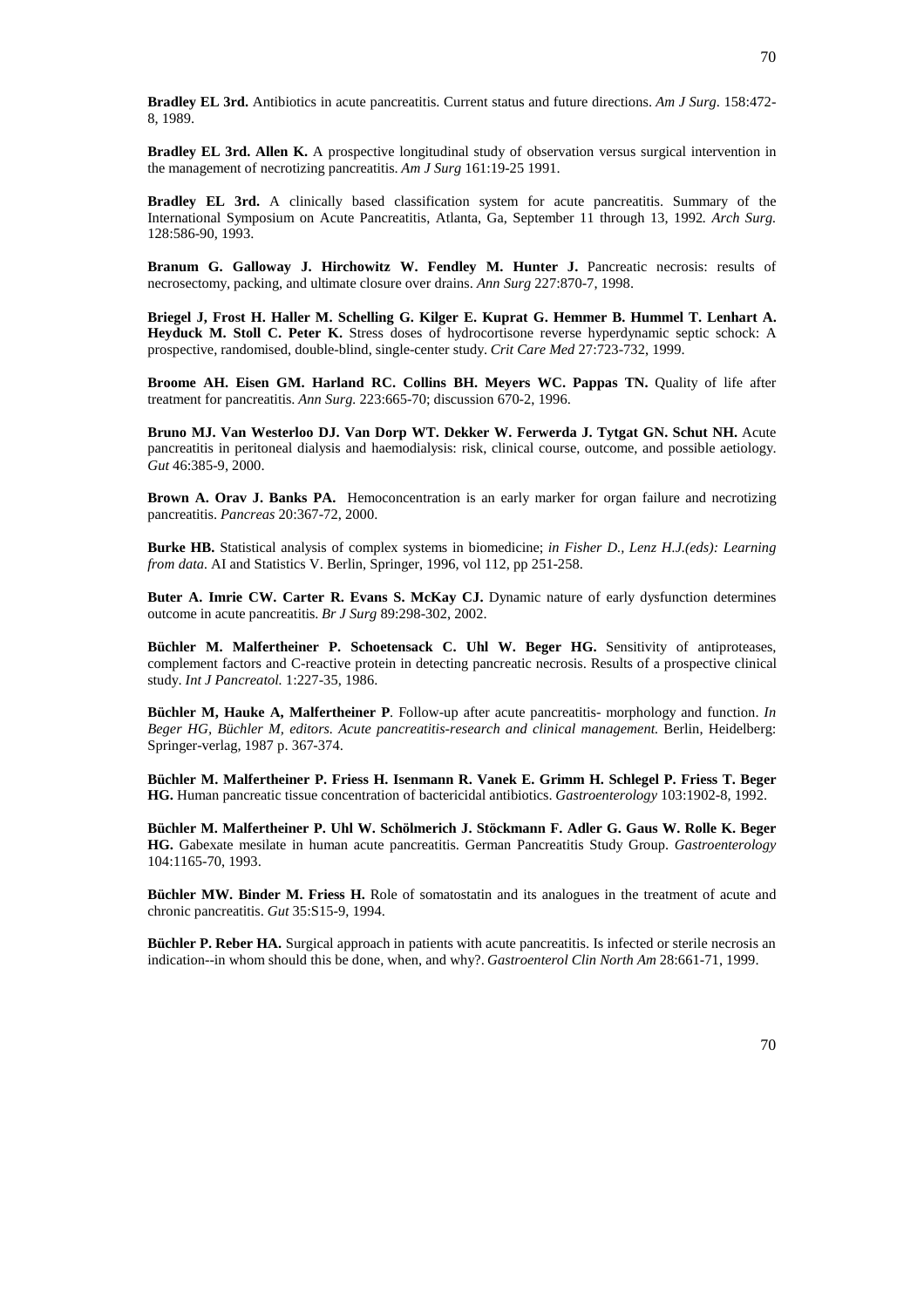**Büchler MW. Gloor B. Müller CA. Friess H. Seiler CA. Uhl W.** Acute necrotizing pancreatitis: treatment strategy according to the status of infection. *Ann Surg*232:619-26, 2000.

**Camargo CA. Greig PD. Levy GA. Clavien P-A.** Acute pancreatitis following liver transplantation. *J Am Coll Surg* 181:249-56, 1995.

**Cameron JL. Mehigan D. Zuidema GD.** Evalution of atropine in acute pancreatitis. *Surg Gynecol Obstet* 148:206-8, 1979.

**Carter CR. McKay CJ. Imrie CW.** Percutaneous necrosectomy and sinus tract endoscopy in the management of nfected pancreatic necrosis: an initial experience. *Ann Surg* 232:175-80, 2000.

**Case RM.** Pancreatic exocrine secration: machanism and control In: Beger HG: et al. (ed). The Pancreas. London, Blackwell Science Volume 1:63-100, 1998.

**Chen C-C. Wang S-S. Lu R-H. Chang F-Y. Lee S-D.** Serum interleukin 10 and interleukin 11 in patients with acute pancreatitis. *Gut* 45:895-9, 1999.

**Chen C-H. Lu C-L. Chang F-Y. Lee S-D.** Duodenal lesions following severe acute pancreatitis: Review of 10 years' clinical experience. *Hepato-Gastroenterol* 48:869-71, 2001.

#### **Chen HM. Chen JC. Hwang TL. Jan YY. Chen MF.**

Prospective and randomized study of gabexate mesilate for the treatment of severe acute pancreatitis with organ dysfunction. *Hepato-Gastroenterol* 47:1147-50, 2000.

**Choi TK. Wong J.** Severe acute pancreatitis caused by parasites in the common bile duct. *J Tropical Med Hygien* 87:211-4, 1984.

**Coakley JH. Nagendran K. Yarwood GD. Honavar M. Hinds CJ.** Patterns of neurophysiological abnormality in prolonged critical illness. *Intensive Care Med* 24:801-7, 1998.

**Comfort M. Steinberg A.** Pedigree of a family with hereditary chronic relapsing pancreatitis. *Gastroenterology* 21: 54-63, 1952.

**Cooperman AM.** An overview of pancreatic pseudocysts. The emperor' new clothes revisited. *Surg Clinic North Am* 81:391-7, 2001a.

**Cooperman AM.** Surgical treatment of pancreatic pseudocysts. *Surg Clin North Am* 81:411-9, 2001b.

**Corfield AP. Cooper MJ. Williamson RC. Mayer AD. McMahon MJ. Dickson AP. Shearer MG. Imrie CW.** Prediction of severity in acute pancreatitis: prospective comparison of three prognostic indices. *Lancet.* 2:403-7, 1985.

**Cullen TS.** A new sign in ruptured extrauterine pregnancy. *Am J Obstet* 78:457, 1918.

**Davis TV. Keeffe EB.** Acute pancreatitis associated with acute hepatitis A. *Am J Gastroenterol* 87:1648-50, 1992.

**De Beaux AC. Palmer KR. Carter DC.** Factors influencing morbidity and mortality in acute pancreatitis; an analysis of 279 cases. *Gut*. 37:121-6, 1995.

**De Beaux AC. Goldie AS. Ross JA. Carter DC. Fearon KC.** Serum concentrations of inflammatory mediators related to organ failure in patients with acute pancreatitis. *Br J Surg* 83:349-53, 1996.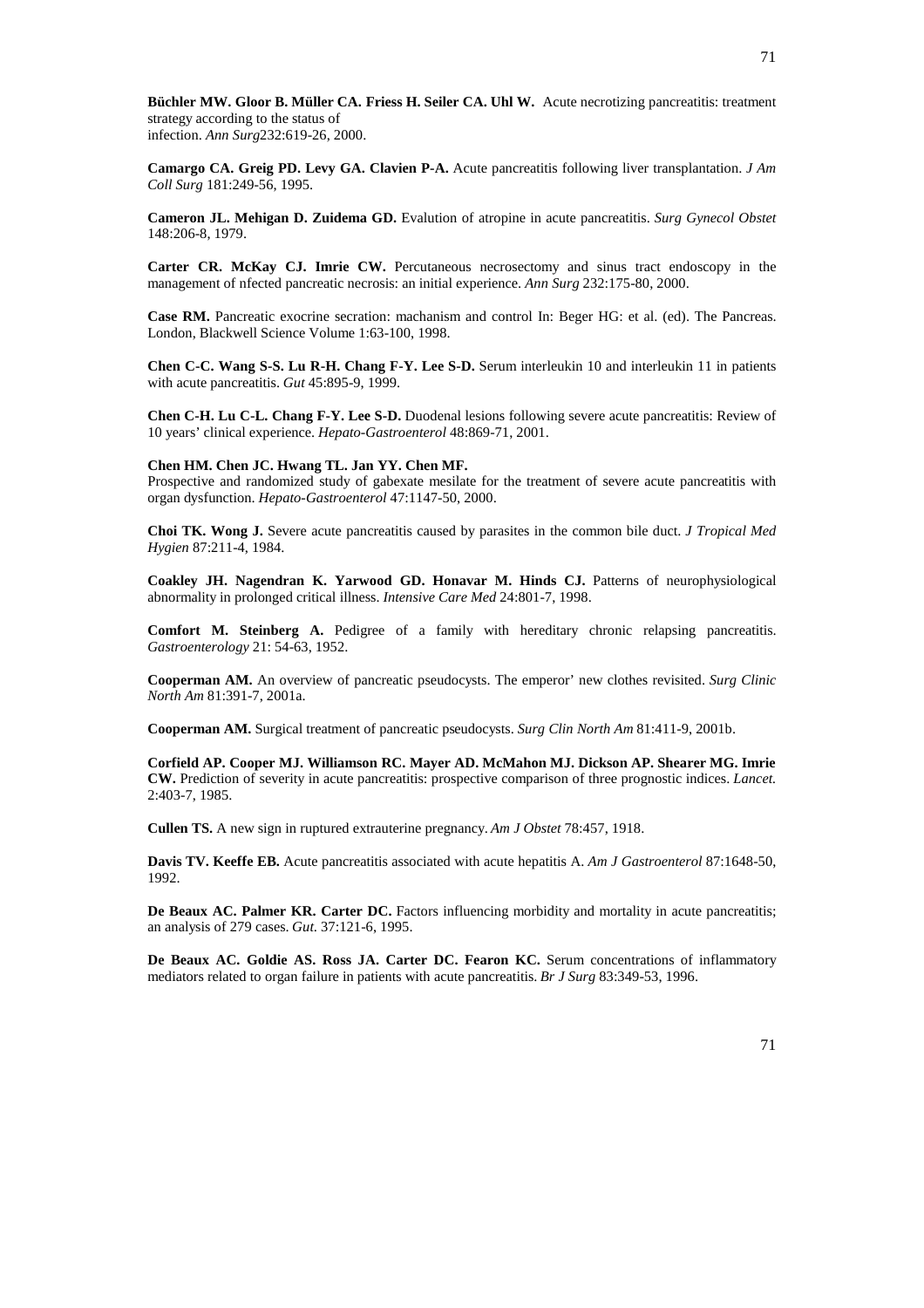**De Beaux AC. O'Riordain MG. Ross JA. Jodozi L. Carter DC. Fearon KC.** Glutamine-supplemented total parenteral nutrition reduces blood mononuclear cell interleukin-8 release in severe acute pancreatitis. *Nutrition* 14:261-5, 1998.

**De Bernardinis M. Violi V. Roncoroni L. Boselli AS. Giunta A. Peracchia A**. Discriminant power and information content of Ranson's prognostic signs in acute pancreatitis: a meta-analytic study. *Crit Care Med* 27:2272-83, 1999.

**De Perrot M. Berney T. Bühler L. Delgadillo X. Mentha G. Morel P.** Management of bleeding pseudoaneurysms in patients with pancreatitis. *Br J Surg* 86:29-32, 1999.

**Delgado J. Macias J. Pineda JA. Corzo JE. Gonzalez-Moreno MP. de la Rosa R. Sanchez-Quijano A. Leal M. Lissen E.** High frequency of serious side effects from meglumine antimoniate given without an upper limit dose for the treatment of visceral leishmaniasis in human immunodeficiency virus type-1 infected patients. *Am J Tropical Med Hygien* 61:766-9, 1999.

**Dickson AP. Imrie CW.** The incidence and prognosis of body wall ecchymosis in acute pancreatitis. *Surg Gyn Obst* 159:343-7, 1984.

**Di Martino V. Ezenfis J. Benhamou Y. Bernard B. Opolon P. Bricaire F. Poynard T.** Severe acute pancreatitis related to the use of nelfinavir in HIV infection: report of a case with positive rechallenge. *AIDS*. 13:1421-3, 1999.

**Doepel M. Eriksson J. Halme L. Kumpulainen T. Höckerstedt K.** Good long-term results in patients surviving severe acute pancreatitis. *Br J Surg*. 80:1583-6, 1993.

**Dominguez-Munoz JE. Carballo F. Garcia MJ. de Diego JM. Rabago L. Simon MA. de la Morena J.**  Clinical usefulness of polymorphonuclear elastase in predicting the severity of acute pancreatitis: results of a multicentre study. *Br J Surg.* 78:1230-4, 1991.

**Dominguez-Munoz JE. Carballo F. Garcia MJ. de Diego JM. Campos R. Yanguela J. de la Morena J.**  Evaluation of the clinical usefulness of APACHE II and SAPS systems in the initial prognostic classification of acute pancreatitis: a multicenter study. *Pancreas* 8:682-6, 1993.

**Douzinas EE. Georgopoulou S. Karmpaliotis DI. Karavasilis J. Andrianakis I. Roussos C.** Drainage tube endoscopy: a contribution to the management of severe acute pancreatitis? *Intensive Care Med* 23:1171- 3, 1997.

**Dybowski R. Weller P. Chang R. Gant V.** Prediction of outcome in critically ill patients using artificial neural network synthesised by genetic algorithm. *Lancet*. 347:1146-50, 1996.

**Dörffel T. Wruck T. Ruckert RI. Romaniuk P. Dörffel Q. Wermke W.** Vascular complications in acute pancreatitis assessed by color duplex ultrasonography. *Pancreas* 21:126-33, 2000.

**Eachempati SR Hydo LJ Barie PS.** Severity scoring for prognostication in patients with severe acute pancreatitis: Comparative analysis of the Ranson score and the APACHE III. Arch Surg 137:730-6, 2002.

**Eatock FC. Brombacher GD. Steven A. Imrie CW. McKay CJ. Carter R.** Nasogastric feeding in severe acute pancreatitis may be practical and safe. *Internat J Pancreatol* 28:23-9, 2000.

**Echenique AM. Sleeman D. Yrizarry J. Scagnelli T. Guerra JJ Jr. Casillas VJ. Huson H. Russell E.**  Percutaneous catheter-directed debridement of infected pancreatic necrosis: results in 20 patients. *J Vasc Intervent Radiol* 9:565-71, 1998.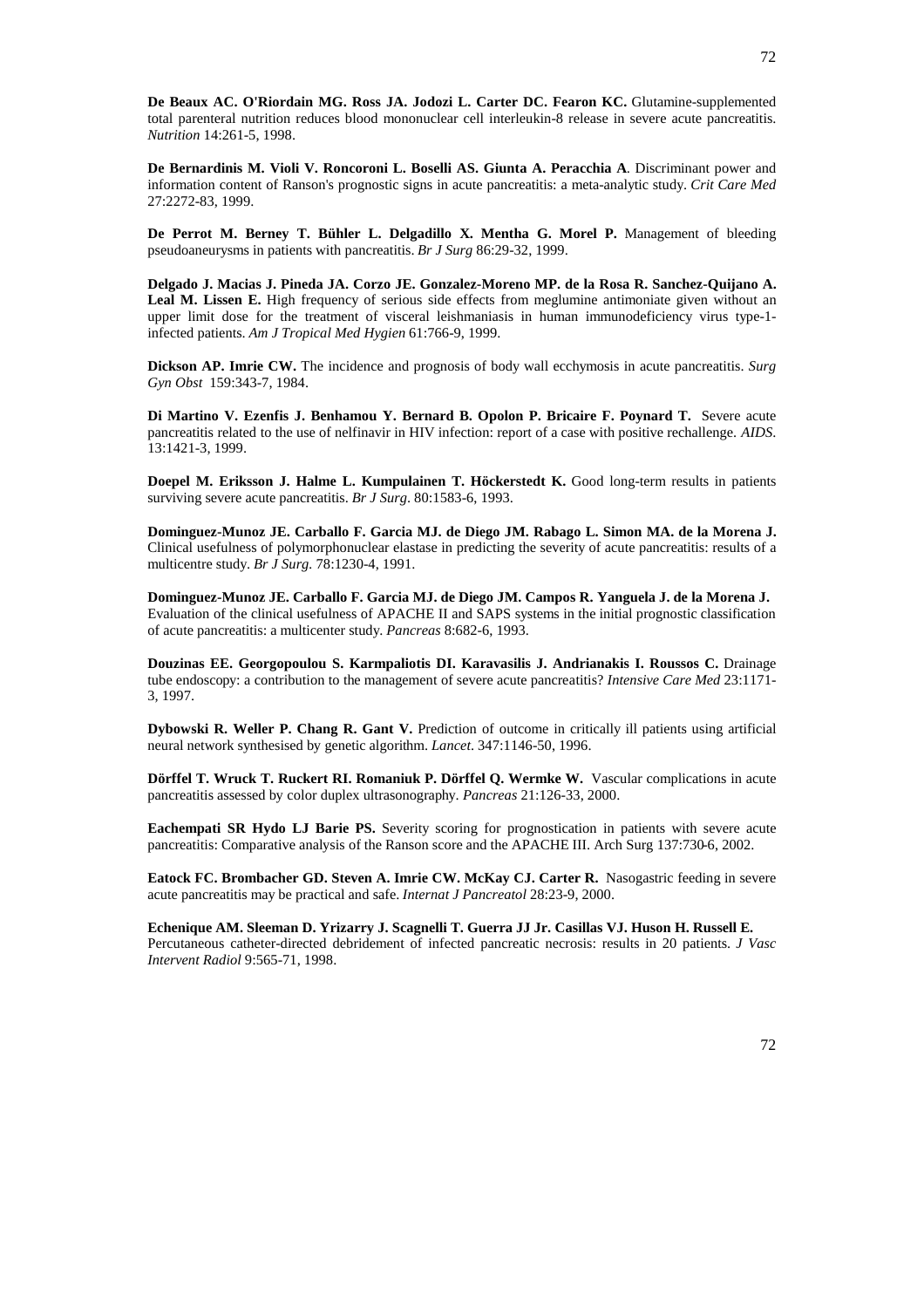**Eisele B. Lamy M. Thijs LG. Keinecke HO. Schuster HP. Matthias FR. Fourrier F. Heinrichs H. Delvos U.** Antithrombin III in patients with severe sepsis. A randomised, placebo-controlled, double-blind, multicenter trial plus a meta-analysis on all randomised, placebo-controlled, douple-blind trials with antithrombin III in severe sepsis. *Intensive Care Med* 24:663-72, 1998.

**Eland IA. Sturkenboom CM. Wilson JHP. Stricker BH.** Incidence and mortality of acute pancreatitis between 1985 and 1995. *Scand J Gastroenterol* 10:1110-16, 2000.

**Elman R. Arneson N. Graham EA.** Value of blood amylase estimation in the diagnosis of pancreatic disease: a clinical study. *Arch Surg* 19:943-67, 1929.

**Enquist IF. Gliedman ML.** Gross autopsy findings in cases of fatal pancreatitis. *Arch Surg* 77:985-991, 1958.

**Essink-Bot ML. Krabbe PF. Bonsel GJ. Aaronson NK**. An empirical comparison of four generic health status measures. The Nottingham Health Profile, the Medical Outcomes Study 36-item Short-Form Health Survey, the COOP/WONCA charts, and the EuroQol instrument. *Med Care*. 35:522-37, 1997.

**Fagniez PL. Rotman N. Kracht M.** Direct retroperitoneal approach to necrosis in severe acute pancreatitis. *Br J Surg* 76:264-7, 1989.

**Fagon JY. Chastre J. Novara A. Medioni P. Gibert C**. Characterization of intensive care unit patients using a model based on the presence or absence of organ dysfunctions and/or infection: the ODIN model. *Intensive Care Med*. 19:137-44, 1993.

**Fan ST. Choi TK. Lai CS. Wong J.** Influence of age on mortality from acute pancreatitis. *Br J Surg*  75:463, 1988.

**Fan ST. Choi TK. Lai EC. Wong J.** Prediction of severity of acute pancreatitis: an alternative approach. *Gut* 30:1591-5, 1989.

**Fan ST. Lai EC. Mok FP. Lo CM. Zheng SS. Wong J.** Early treatment of acute biliary pancreatitis by endoscopic papillotomy. *N Engl J Med.* 328:228-32, 1993.

**Feldstein JD. Johnson FR. Kallick CA. Doolas A.** Acute hemorrhagic pancreatitis and pseudocyst due to mumps. *Ann Surg* 180:85-8, 1974.

Feller JH. Brown RA. Toussaint GPM. Thompson AG. Changing methods in the treatment of severe pancreatitis. *Am J Surg* 127:196-201, 1974.

Fenton-Lee D. Imrie CW. Pancreatic necrosis: assessment of outcome related to quality of life and cost of management. *Br J Surg* 80:1579-82, 1993.

**Fernandez-Cruz L. Taragona EM. Cugat E. Alcaraz A. Oppenheimer F.** Acute pancreatitis after renal transplantation. *Br J Surg* 76:1132-5, 1989.

**Fernandez-Cruz L. Navarro S. Castells A. Saenz A.** Late outcome after acute pancreatitis: functional impairment and gastrointestinal tract complications. *World J Surg* 21:169-72, 1997.

**Fernandez-del Castillo C. Harringer W. Warshaw AL. Vlahakes GJ. Koski G. Zaslavsky AM. Rattner DW**. Risk factors for pancreatic cellular injury after cardiopulmonary bypass. *N Engl J Med* 19:783-91, 1990.

**Fernandez-del Castillo C. Rattner DW. Makary MA. Mostafavi A. McGrath D. Warshaw AL.**  Debridement and closed packing for the treatment of necrotizing pancreatitis. *Ann Surg* 228:676-84, 1998.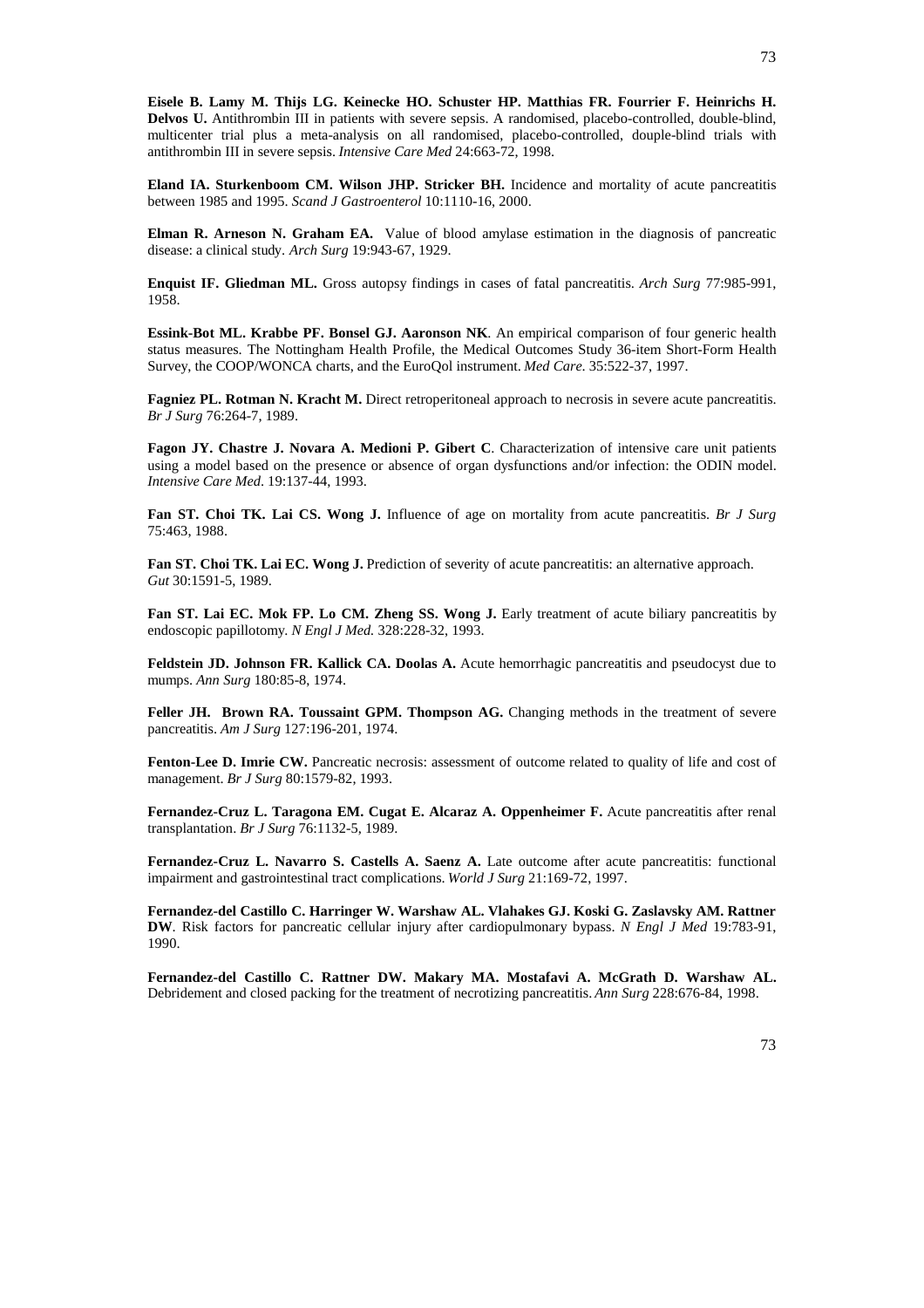Fiedler F. Jauernig G. Keim V. Richter A. Bender H.J. Octreotide treatment in patients with necrotizing pancreatitis and pulmonary failure. *Intensive Care Med* 22:909-15, 1996.

**Fitzgerald P.** Medical anecdotes concerning some disease of the pancreas. In : Fitzgerald P.J. (ed). The Pancreas. Baltimore, William&Wilkins 1980:1-29.

**Flaherty J. Bradley EL 3rd.** Acute pancreatitis as a complication of polyarteritis nodosa. *Int J Pancreatol*. 25:53-7, 1999.

**Fotoohl M. D'Agostino HB. Wollman B. Chon K. Shahrokni S. Van Sonnenberg E.** Persistent pancreaticocutaneous fistula after percutaneous drainage of pancreatic fluid collections: Role of cause and severity of pancreatitis. *Radiology* 213:573-8, 1999.

**Formela LJ. Galloway SW. Kingsnorth AN.** Inflammatory mediators in acute pancreatitis. *Br J Surg* 82:6- 13, 1995.

**Forni LG. Hilton PJ.** Continuous hemofiltration in the treatment of acute renal failure. *N Engl J Med* 336:1303-9, 1997.

**Francombe J. Kingsnorth N. Tunn E.** Case report. Panniculitis, arthritis and pancreatitis. *Br J Rheum*  34:680-3, 1995.

**Freeny PC. Hauptmann E. Althaus SJ. Traverso LW. Sinanan M.** 

Percutaneous CT-guided catheter drainage of infected acute necrotizing pancreatitis: techniques and results. *AJR. American Journal of Roentgenology.* 170:969-75, 1998.

**Frey CF.** Gallstone pancreatitis. *Surg Clinic North Am* 61:923-38, 1981.

**Frost L. Pedersen RS. Ostgaard SE. Hansen HE.** Prognosis in acute pancreatitis complicated by acute renal failure requiring dialysis. *Scand J Urol Nephrol* 24:257-60, 1990.

**Fry DE. Pearlstein R. Fulton RL. Polk HC.** Multiple system organ failure: the role of uncontrolled infection. *Arch Surg* 115:136-140, 1980.

**Fujita N. Matsumoto K. Shiga N. Nonaka A. Koya Y. Ogawa H. Tsuda T. Tomita M. Fukami T. Asahara M. Kinoshita Y. Hatani M.** A rare case of severe acute pancreatitis complicated with pancreatic pseudocysts, obstructive jaundice and intraperitoneal hemorrhage. Int Med 35:785-90, 1996.

Fung AS. Tsiotos GG. Sarr MG. ERCP-induced acute necrotizing pancreatitis: is it a more severe disease? *Pancreas* 15:217-21, 1997.

Funnell IC. Bornman PC. Weakley SP. Terblanche J. Marks IN. Obesity: an important prognostic factor in acute pancreatitis. *Br J Surg*. 80:484-6, 1993.

Fusco MA. Martin RS. Chang MC. Estimation of intra-abdominal pressure by bladder pressure measurement: Validity and methodology. *J Trauma* 50:297-302, 2001.

Fölsch UR. Nitsche R. Ludtke R. Hilgers RA. Creutzfeldt W. Early ERCP and papillotomy compared with conservative treatment for acute biliary pancreatitis. The German Study Group on Acute Biliary Pancreatitis. *N Engl J Med* 336:237-42, 1997.

Gambiez LP. Denimal FA. Porte HL. Saudemont A. Chambon JP. Quandalle PA. Retroperitoneal approach and endoscopic management of peripancreatic necrosis collections. *Arch Surg* 133:66-72, 1998.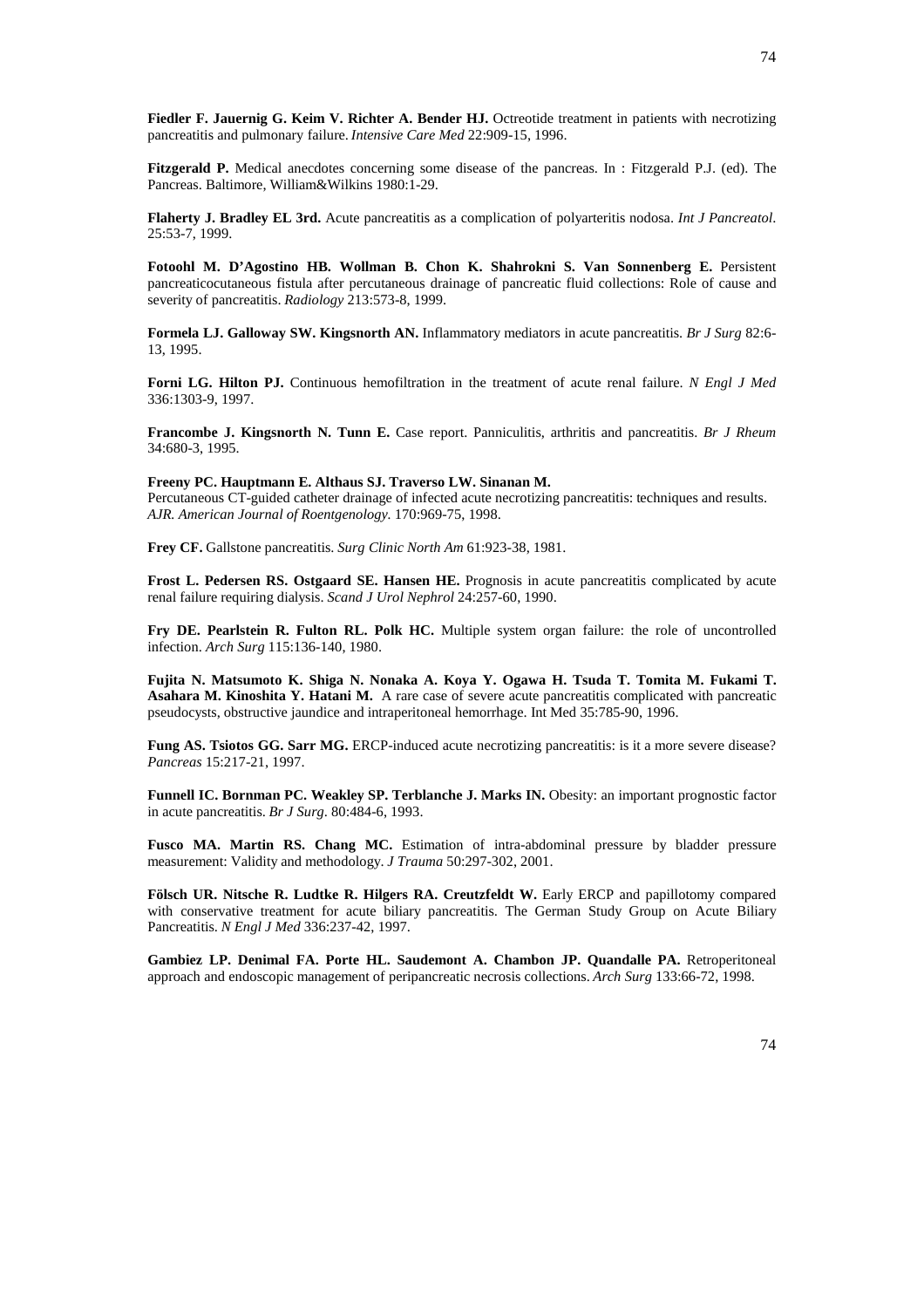**Ganaha F. Yamada T. Yorozu N. Ujita M. Irie T. Fukuda Y. Fukuda K. Tada S.** Vascular access system for continuous arterial infusion of a protease inhibitor in acute necrotizing pancreatitis. *Cardiovasc Intervent Radiol* 22:436-8, 1999.

**Garnacho-Montero J. Madrazo-Osuna J. García-Garmendia JL. Ortiz-Leyba C. Jiménez-Jiménez FJ. Barrero-Almodóvar A. Garnacho-Montero MC. Moyano-Del-Estad MR.** Critical illness polyneuropathy: risk factors and clinical consequences. A cohort study in septic patients. *Intensive Care Med* 27:1288-96, 2001.

**Garrington T. Bensard D. Ingram JD. Silliman CC.** Successful management with octreotide of a child with L-asparaginase induced hemorrhagic pancreatitis. *Medical & Pediatric Oncology* 30:106-9, 1998.

**Gates LK. Ulrich CD. Whitcomb DC.** Hereditary pancreatitis: Gene defects and their implications. *Surg Clin N Am* 79:711-22, 1999.

**Gecelter G. Fahoum B. Gardezi S. Schein M.** Abdominal compartment syndrome in severe acute pancreatitis: An indication for a decompressing laparotomy? *Dig Surg* 19:402-5, 2002.

**Gerzof SG. Banks PA. Robbins AH. Johnson WC. Spechler SJ. Wetzner SM. Snider JM. Langevin RE. Jay ME.** Early diagnosis of pancreatic infection by computed tomography-guided aspiration. *Gastroenterology*. 93:1315-20, 1987.

**Gloor B. Müller CA. Worni M. Martignoni E. Uhl W. Büchler.** Late mortality in patients with severe acute pancreatitis. *Br J Surg* 88:975-9, 2001a.

**Gloor B. Müller CA. Worni M. Stahel PF. Redaelli C. Uhl W. Büchler MW.** Pancreatic infection in severe pancreatitis. The role of fungus and multiresistant organisms. *Arch Surg* 136:592-97, 2001b.

**Goebell H. Ammaann R. Herfarth C et al.** A double-blind trial of synthetic salmon calcitonin in the treatment of acute pancreatitis. *Scand J Gastroenterol* 14:881-9, 1979.

**Goldin E. Libson E. Wengrower D. Antal S. Kovacs Z. Rachmilewitz D.** Severe acute pancreatitis as the presenting symptom of primary sclerosing cholangitis: treatment by endoscopic insertion of a biliary stent. *Internat Surg* 75:58-60, 1990.

**Goldberg PB. Long WB. Oleaga JA. Mackie JA.** Choledochocele as a cause of recurrent pancreatitis. *Gastroenterology* 78:1041-5, 1980.

**Golub R. Cantu R Jr. Tan M**. The prediction of common bile duct stones using a neural network. *J Am Coll Surgeon* 187:584-90, 1998.

**Gonzales Ramallo VJ. Muino Migues A. Torres Segovia FJ.** Necrotizing pancreatitis and enalapril. *Eur J Med* 1:123, 1992.

Gooby Toedt DM. Byrd JC. Omori D. Coxsackievirus-associated pancreatitis mimicking metastatic carcinoma. *South Medical J* 89:441-3, 1996.

**Goris RJ. te Boekhorst TP. Nuytinck JK. Gimbrere JS.** Multiple-organ failure. Generalized autodestructive inflammation?. *Arch Surg*. 120:1109-15, 1985.

**Grewe M. Tsiotos GG. Luque de-Leon E. Sarr MG.** Fungal infection in acute necrotizing pancreatitis. *J Am Coll Surg.* 188:408-14, 1999.

**Grey Turner G.** Local discoloration of abdominal wall as a sign of acute pancreatitis. *Br J Surg* 7:394-5, 1919.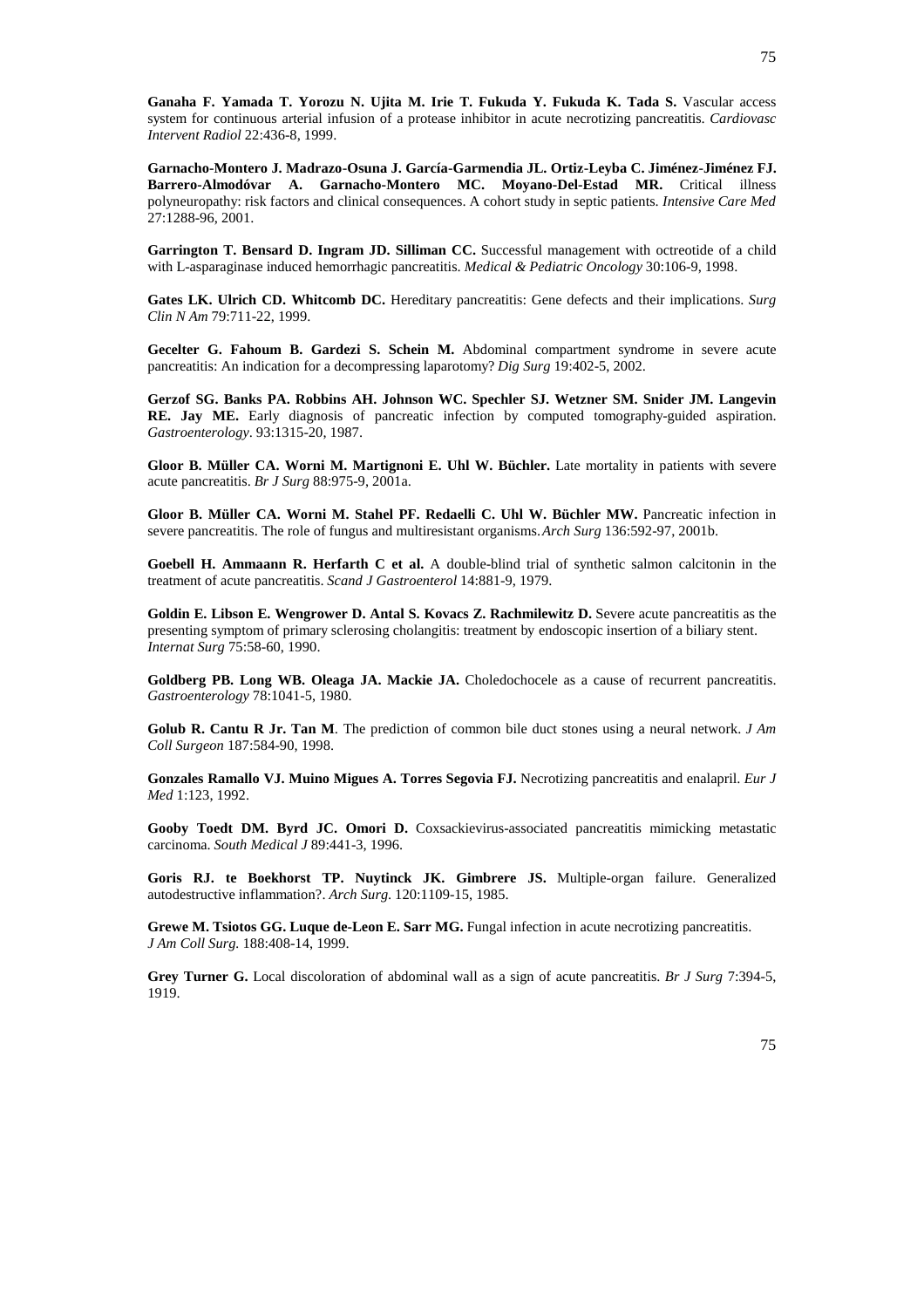**Gross MLP. Fowler CJ. Ho R. Russell RCG. Harrison MJG.** Peripheral neuropathy complicating pancreatitis and major pancreatic surgery. *J Neurol Neurosurg Psych* 51:1341-4, 1998.

**Gross V. Scholmerich J. Leser HG. Salm R. Lausen M. Ruckauer K. Schoffel U. Lay L. Heinisch A. Farthmann EH.** Granulocyte elastase in assessment of severity of acute pancreatitis. Comparison with acute-phase proteins C-reactive protein, alpha 1-antitrypsin, and protease inhibitor alpha 2-macroglobulin. *Dig Dis Sci* 35:97-105, 1990.

**Grönroos J. Nevalainen T.** Increased consentrations of synovial-type phospolipase A2 in serum and pulmonary and renal complications in acute pancreatitis. *Digestion* 52:232-236, 1992.

**Grönroos JM. Hietaranta AJ. Kemppainen EA. Nevalainen TJ.** Phospholipases A2--what are they and what is their clinical significance in acute pancreatitis? *Ann Chir Gyn* 87:196-9, 1998.

**Grönroos JM. Nylamo EI.** Mortality in acute pancreatitis in Turku University Central Hospital 1971-1995. *Hepato-Gastroenterol* 46:2572-4, 1999.

**Gudgeon AM. Heath DI Hurley P. Jehanli A. Patel G. Wilson C. Shenkin A. Austen BM. Imrie CW. Hermon-Taylor J**. Trypsinogen activation peptides assay in the early prediction of severity of acute pancreatitis. *Lancet* 335:4-8, 1990.

Gullo L. Cavicchi L. Tomassetti P. Spagnolo C. Freyrie A. D'Addato M. Effects of ischemia on the human pancreas. *Gastroenterology.* 111:1033-8, 1996.

**Gutman M. Inbar M. Klausner JM.** Metastases-induced acute pancreatitis: a rare presentation of cancer. *Eur J Surg Oncol* 19:302-4, 1993.

**Hamad GG. Broderick TJ.** Laparoscopic pancreatic necrosectomy. *J Laparoendosc Advanc Surg Techn* Part A. 10:115-8, 2000.

**Hantson P. Mahieu P**. Pancreatic injury following acute methanol poisoning. *J Toxicol - Clin Toxicol*  38:297-303, 2000.

**Hariri M. Slivka A. Carr-Locke DL. Banks PA.** Pseudocyst drainage predisposes to infection when pancreatic necrosis is unrecognized. *Am J Gastroenterol* 89:1781-4, 1994.

**Hastings OM. Jain KM. Khademi M. Lazaro EJ.** Intrasplenic pancreatic pseudocyst complicating severe acute pancreatitis. *Am J Gastroenterol* 69:182-6, 1978.

**Haybittle JL. Blamey RW. Elston CW. Johnson J. Doyle PJ. Campbell FC. Nicholson RI. Griffiths K**. A prognostic index in primary breast cancer. *Br J Cancer* 45:361-6, 1982.

**Hays RD. Sherbourne CD. Mazel RM.** The RAND 36-Item Health Survey 1.0. *Health Economics.* 2:217- 27, 1993.

**Heath DI. Cruickshank A. Gudgeon M. Jehanli A. Shenkin A. Imrie CW.** Role of interleukin-6 in mediating the acute phase protein response and potential as an early means of severity assessment in acute pancreatitis. *Gut* 34:41-5, 1993.

**Heath DI. Wilson C. Gudgeon AM. Jehanli A. Shenkin A. Imrie CW.** TAP concentrations in peritoneal fluid of patients with acute pancreatitis and their relation to the presence of histologically confirmed pancreatic necrosis. *Gut* 35:1311-5, 1994.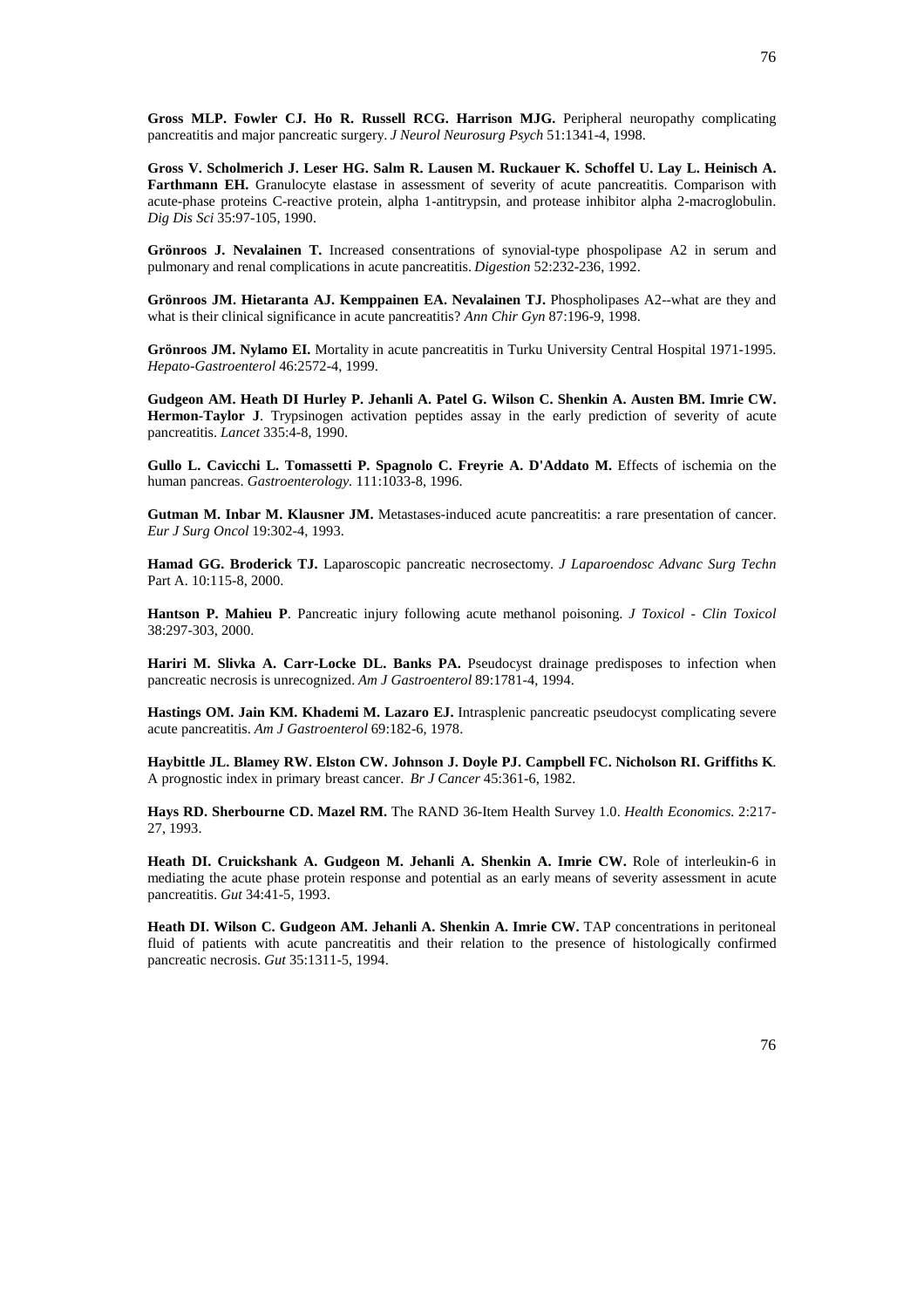**Heath DI. Cruickshank A. Gudgeon AM. Jehanli A. Shenkin A. Imrie CW.** The relationship between pancreatic enzyme release and activation and acute-phase protein response in patients with acute pancreatitis. *Pancreas* 10:347-53, 1995.

**Hebert PC. Drummond AJ. Singer J. Bernard GR. Russell JA.** A simple multiple system organ failure scoring system predicts mortality of patients who have sepsis syndrome. *Chest.* 104:230-5, 1993.

**Hebert PC. Wells G. Blajchman MA. Marshall J. Martin C. Pagliarello G. Tweeddale M. Schweitzer I. Yetisir E.** A multicentre, randomized controlled clinical trial of transfusion requirements in critical care (TRICC). *N Engl J Med* 340:409-17, 1999.

**Hedström J. Leinonen J. Sainio V. Stenman U-H.** Time-resolved immunofluorometric assay of trypsin-2 complexed with alpha1-antitrypsin in serum. *Clin Chem* 40:1761-5, 1994.

**Hedström J. Korvuo A. Kenkimäki P. Tikanoja S. Haapiainen R. Kivilaakso E. Stenman U-H.** Urinary trypsinogen-2 test strip for acute pancreatitis. *Lancet* 347:729-31, 1996a.

**Hedström J. Sainio V. Kemppainen E. Haapiainen R. Kivilaakso E. Schröder T. Leinonen J. Stenman UH.** Serum complex of trypsin 2 and alpha 1 antitrypsin as diagnostic and prognostic marker of acute pancreatitis: clinical study in consecutive patients. *BMJ* 313:333-7, 1996b.

**Hedström J. Sainio V. Kemppainen E. Haapiainen R. Kivilaakso E. Schauman K-O. Stenman U-H.** Urine trypsinogen 2 as a marker of acute pancreatitis. *Clin Chem* 42:685-90, 1996c.

**Heller SJ. Noordhoek E. Tenner SM. Ramagopal V. Abramowitz M. Hughes M. Banks PA.** Pleural effusion as a predictor of severity in acute pancreatitis. *Pancreas* 15:222-5, 1997.

Heyland DK. Guyatt G, Cook DJ, Meade M, Juniper E, Cronin L. Gafni A. Frequency and methodologic rigor of quality-of-life assessments in the critical care literature. *Crit Care Med* 26:591-8, 1998.

**Heyland DK. Hopman W. Coo H. Tranmer J. McColl MA.** Long-term health-related quality of life in survivors of sepsis. Short Form 36: a valid and reliable measure of health-related quality of life. *Crit Care Medicine*. 28:3599-605, 2000.

**Hietaranta A. Kemppainen E. Puolakkainen P. Sainio V. Haapiainen R. Peuravuori H. Kivilaakso E. Nevalainen T.** Extracellular phospholipases A2 in relation to systemic inflammatory response syndrome (SIRS) and systemic complications in severe acute pancreatitis. *Pancreas* 18:385-91, 1999.

**Hirota M. Nozawa F. Okabe A. Shibata M. Beppu T. Shimada S. Egami H. Yamaguchi Y. Ikei S. Okajima T. Okamoto K. Ogawa M.** Relationship between plasma cytokine concentration and multiple organ failure in patients with acute pancreatitis. *Pancreas* 21:141-6, 2000.

**Ho HS. Frey CF.** Gastrointestinal and pancreatic complications associated with severe pancreatitis. *Arch Surg* 130:817-23, 1995.

**Ho HS. Frey CF.** The role of antibiotic prophylaxis in severe acute pancreatitis. *Arch Surg.* 132:487-93, 1997.

**Hoerauf A. Hammer S. Muller-Myhsok B. Rupprecht H.** Intra-abdominal Candida infection during acute necrotizing pancreatitis has a high prevalence and is associated with increased mortality. *Crit Care Med* 26:2010-5, 1998.

**Hollo G. Tarjanyi M. Varga M. Flautner L.** Retinopathy of pancreatitis indicates multiple-organ failure and poor prognosis in severe acute pancreatitis. *Acta Ophthalmol* 72:114-7, 1994.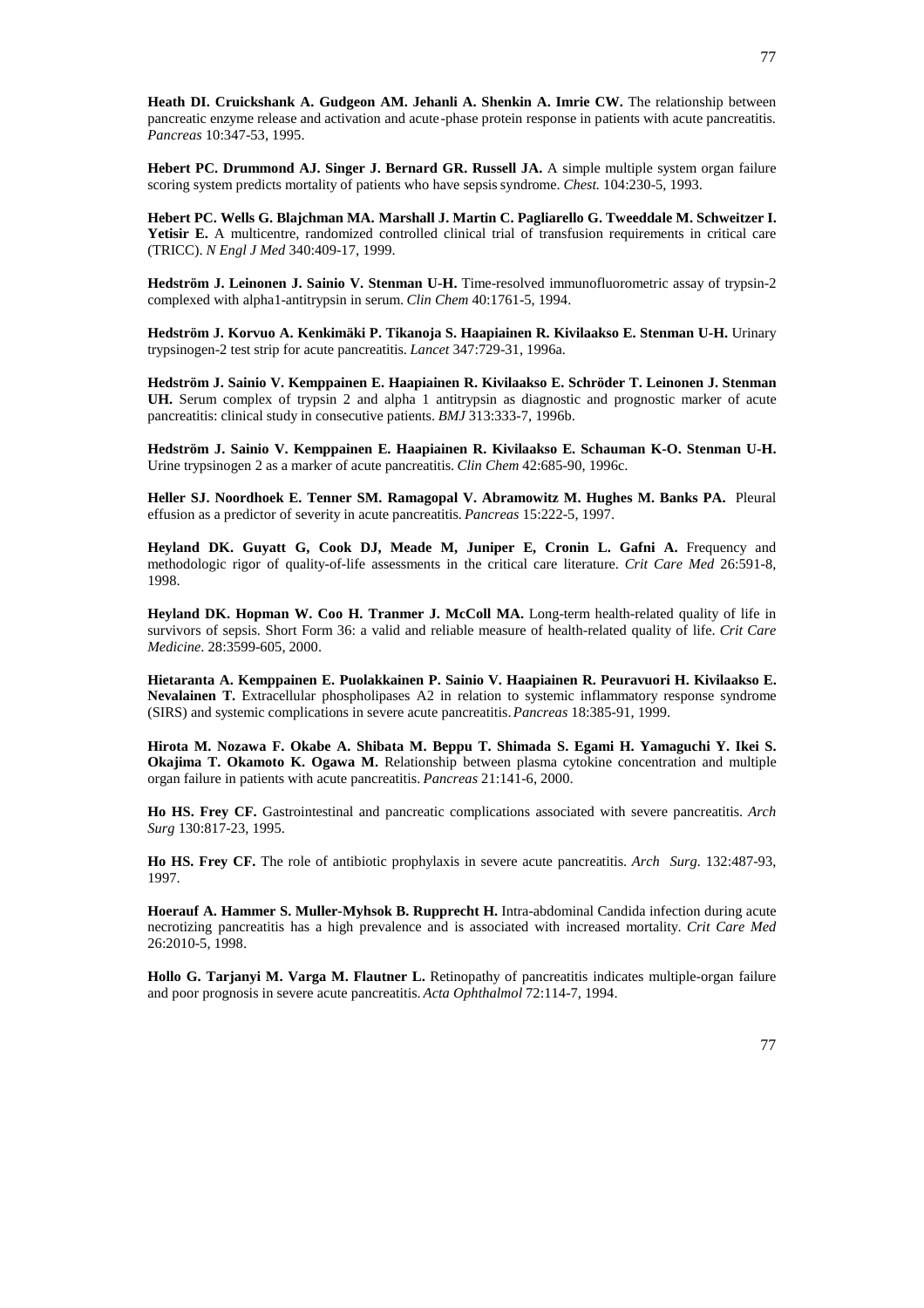**Howard JM.** Delayed debridement and external drainage of massive pancreatic or peripancreatic necrosis. *Surg Gynecol Obstet* 168:25-29, 1989.

**Hwang TL. Chang KY. Ho YP.** Contrast-enhanced dynamic computed tomography does not aggravate the clinical severity of patients with severe acute pancreatitis: reevaluation of the effect of intravenous contrast medium on the severity of acute pancreatitis. *Arch Surg* 135:287-90, 2000.

**Hynninen M. Valtonen M. Markkanen H. Vaara M. Kuusela P. Jousela I. Piilonen A. Takkunen O.**  Interleukin 1 receptor antagonist and E-selectin concentrations: a comparison in patients with severe acute pancreatitis and severe sepsis. *J Crit Care* 14:63-8, 1999.

**Hynninen M. Valtonen M. Markkanen H. Vaara M. Kuusela P. Jousela I. Piilonen A. Takkunen O.**  Intramucosal pH and endotoxin and cytokine release in severe acute pancreatitis. *Shock* 13:79-82, 2000.

**Ikei S. Ogawa M. Yamaguchi Y.** Blood concentrations of polymorphonuclear leucocyte elastase and interleukin-6 are indicators for the occurrence of multiple organ failures at the early stage of acute pancreatitis. *J Gastroenterol Hepatol* 13:1274-83, 1998.

**Imrie CW.** Observations on acute pancreatitis. *Br J Surg.* 61:539-44, 1974.

**Imrie CW. Benjamin IS. Ferguson JC. McKay AJ. Mackenzie I. O'Neill.J. Blumgart LH.** A single centre double blind trial of trasylol therapy in primary acute pancreatitis. *Br J Surg* 65:337, 1978a.

**Imrie CW. McKay AJ. Benjamin IS. Blumgart LH.** Secondary acute pancreatitis: aetiology, prevention, diagnosis and management. *Br J Surg* 65:399-402, 1978b.

**Inagaki T. Hoshino M. Hayakawa T. Ohara H. Yamada T. Yamada H. Iida M. Nakazawa T. Ogasawara T. Uchida A. Hasegawa C. Miyaji M. Takeuchi T.** Interleukin-6 is a useful marker for early prediction of the severity of acute pancreatitis. *Pancreas* 14:1-8, 1997.

**Isenmann R. Buchler M. Uhl W. Malfertheiner P. Martini M. Beger HG.** Pancreatic necrosis: an early finding in severe acute pancreatitis. *Pancreas.* 8:358-61, 1993.

**Isenmann R. Rau B. Beger HG.** Bacterial infection and extent of necrosis are determinants of organ failure in patients with acute necrotizing pancreatitis. *Br J Surg* 86:1020-4, 1999.

**Isenmann R. Rau B. Beger G.** Early severe acute pancreatitis: Characteristics of a new suobgroup. *Pancreas* 22:274-8, 2001.

**Itkonen O. Koivunen E. Hurme M. Alfthan H. Schröder T. Stenman U-H.** Time-resolved immunofluorometric assays for trypsinogen-1 and 2 in serum reveal preferential elevation of trypsinogen-2 in pancreatitis. *J Lab Clin Med* 712-8, 1990.

**Jaakkola M. Nordback I.** Pancreatitis in Finland between 1970 and 1989. *Gut* 34:1255-60, 1993.

**Jacobs JW. De Sonnaville PB. Hulsmans HM. van Rinsum AC. Bijlsma JW.** Polyarticular heterotopic ossification complicating critical illness. *Rheumatol (Oxford)* 38:1145-9, 1999.

**Jacobs ML. Daggett WM. Civette JM. Vasu MA. Lawson DW. Warshaw AL. Nardi GL. Bartlett MK.**  Acute pancreatitis: analysis of factors influencing survival. *Ann Surg* 185:43-51, 1977.

**Johnson CD. Kingsnorth AN. Imrie CW. McMahon MJ. Neoptolemos JP. McKay C. Toh SK. Skaife P. Leeder PC. Wilson P. Larvin M. Curtis LD.** Double blind, randomised, placebo controlled study of a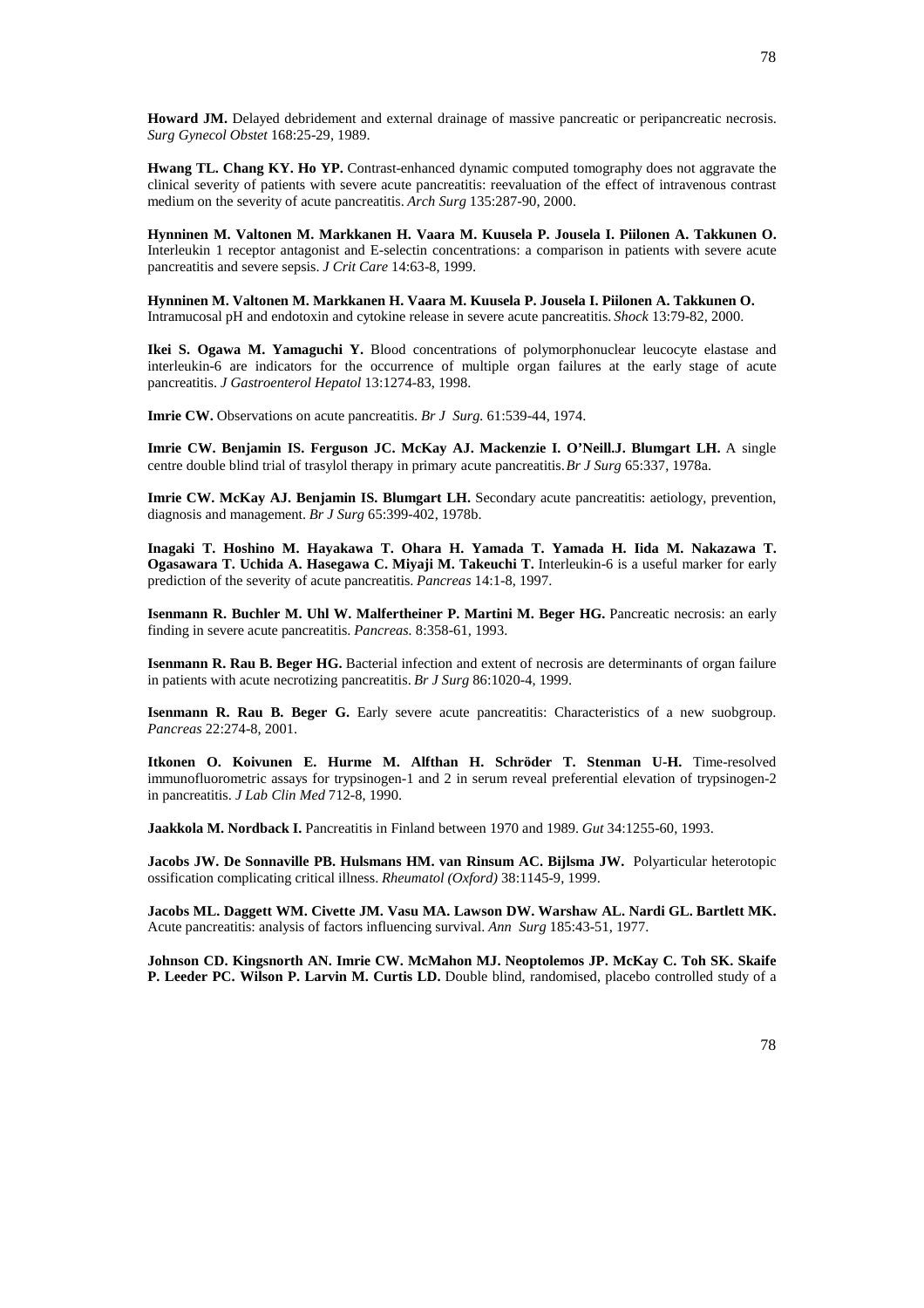platelet activating factor antagonist, lexipafant, in the treatment and prevention of organ failure in predicted severe acute pancreatitis. *Gut* 48:62-9, 2001.

**Kairisto V. Poola A.** Software for illustrative presentation of basic clinical characteristics of laboratory tests--GraphROC for Windows. *Scand J Clin Lab Invest* 222:S43-60, 1995.

**Kalfarentzos FE. Karavias DD. Karatzas TM. Alevizatos BA. Androulakis JA.** Total parenteral nutrition in severe acute pancreatitis. *J Am Coll Nutr* 10:156-62, 1991.

**Kalfarentzos F. Kehagias J. Mead N. Kokkinis K. Gogos CA.** Enteral nutrition is superior to parenteral nutrition in severe acute pancreatitis: results of a randomized prospective trial. *Br J Surg* 84:1665-9, 1997.

**Kalfarentzos FE. Kehagias J. Kakkos SK. Petsas T. Kokkinis K. Gogos CA. Androulakis JA.**  Treatment of patients with severe acute necrotizing pancreatitis based on prospective evaluation. *Hepato Gastroenterol* 46:3249-56, 1999.

**Kato T. Morita T. Fujita M. Miyasaka Y. Senmaru N. Hiraoka K. Horita S. Kondo S. Kato H**. Ischemic stricture of the small intestine associated with acute pancreatitis. *Int J Pancreatol* 24:237-42, 1998.

**Kaufmann P. Tilz GP. Demel U. Wachter H. Kreijs GJ. Fuchs D.** Neopterin plasma concentrations predict the course of severe acute pancreatitis. *Clin Chem Lab Med* 36:29-34, 1998.

**Karimgani I. Porter KA. Langevin RE. Banks PA.** Prognostic factors in sterile pancreatic necrosis. *Gastroenterology*. 103:1636-40, 1992.

**Kemppainen E, Sainio V, Haapiainen R, Kivisaari L, Kivilaasko E, Puolakkainen P**. Early localization of necrosis by contrast-enhanced computed tomography can predict outcome in severe acute pancreatitis. *Br J Surg* 83:924-9, 1996.

**Kemppainen EA. Hedstrom JI. Puolakkainen PA. Sainio VS. Haapiainen RK. Perhoniemi V. Osman S. Kivilaakso EO. Stenman UH.** Rapid measurement of urinary trypsinogen-2 as a screening test for acute pancreatitis. *N Engl J Med* 336:1788-93, 1997.

**Kemppainen E. Puolakkainen P. Leppäniemi A. Hietaranta A. Grönroos J. Haapiainen R.** Diagnosis of acute pancreatitis. *Ann Chir Gyn* 87:191-4, 1998a.

**Kemppainen EA. Hedström JI. Puolakkainen PA. Haapiainen RK. Stenman UH.** Advances in the laboratory diagnostics of acute pancreatitis. *Ann Med* 30:169-75, 1998b.

**Kennedy JD. Talbot IC. Tanner MS.** Severe pancreatitis and fatty liver progressing to cirrhosis associated with Coxsackie B4 infection in a three year old with alpha-1-antitrypsin deficiency. *Acta Paediat Scand* 75:336-9, 1986.

**Khan AA. Parekh D. Cho Y. Ruiz R. Selby RR. Jabbour N. Genyk YS. Mateo R.** Improved prediction of outcome in patients with severe acute pancreatitis by the APACHE II score at 48 hours after hospital admission compared with the APACHE II score at admission. Acute Physiology and Chronic Health Evaluation. *Arch Surg*. 137:1136-40, 2002.

**Kimland M. Russick C. Marks WH. Borgström A.** Immunoreactive anionic and cationic trypsin in human serum. *Clin Chim Acta* 184:31-46, 1989.

**Kingsnorth AN. Galloway SW. Formela LJ.** Randomized, double-blind phase II trial of Lexipafant, a platelet-activating factor antagonist, in human acute pancreatitis. *Br J Surg* 82:1414-20, 1995.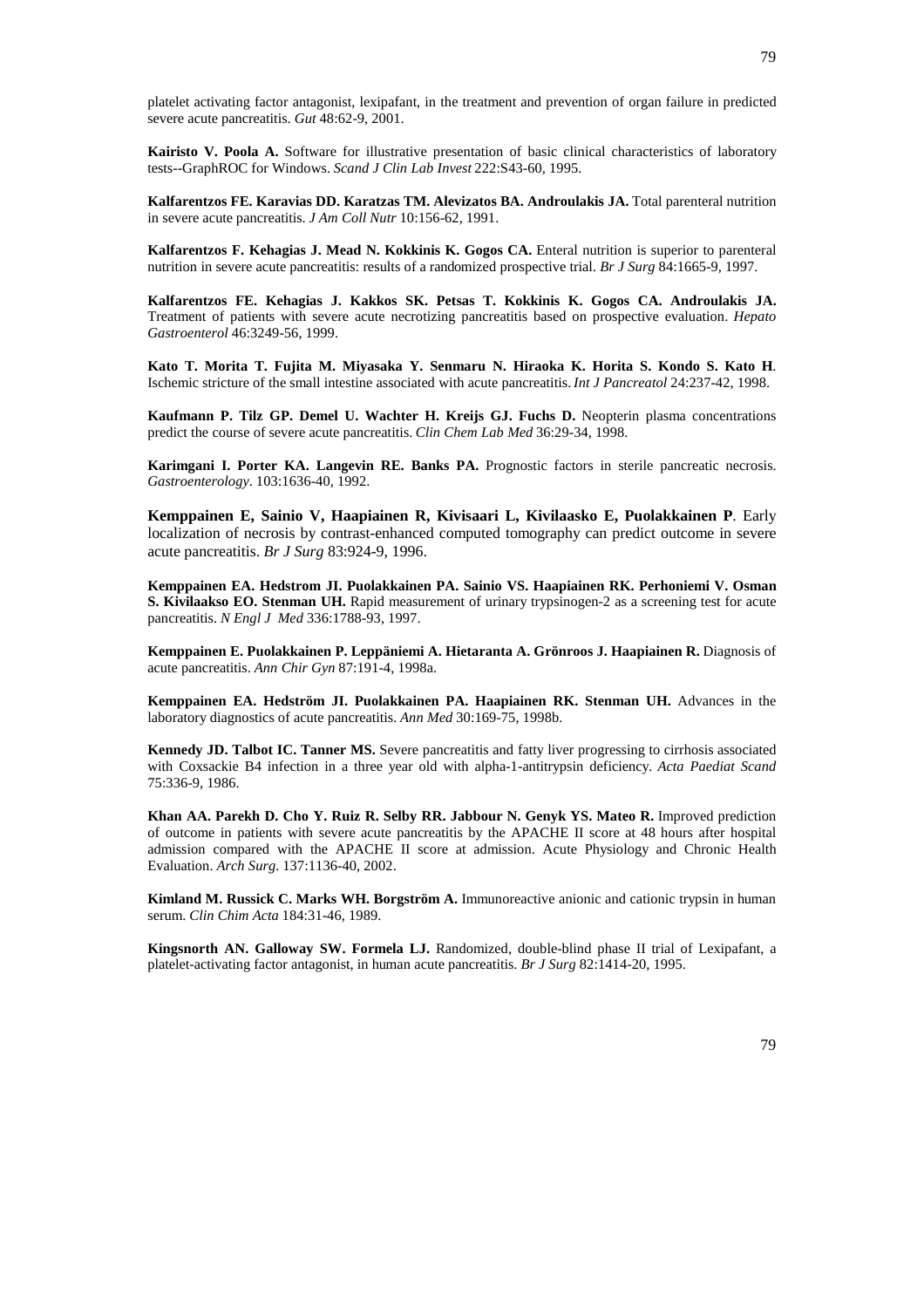**Kivilaakso E. Fraki O. Nikki P. Lempinen M.** Resection of the pancreas for acute fulminant pancreatitis. *Surg Gynecol Obstet* 152:493-8, 1981.

**Kivilaakso E. Lempinen M. Mäkelainen A. Nikki P. Schröder T.** Pancreatic resection versus peritoneal lavation for acute fulminant pancreatitis. A randomized prospective study. *Ann Surg* 199:426-31, 1984.

**Kivisaari L. Somer K. Standertskjold-Nordenstam CG. Schröder T, Kivilaakso E.** Early detection of acute fulminant pancreatitis by contrast-enhanced computed tomography. *Scand J Gastroenetrol* 18:39-41, 1983.

**Knaus WA. Draper EA. Wagner DP. Zimmerman JE.** APACHE II: a severity of disease classification system. C*rit Care Med* 13:818-29, 1985a.

**Knaus WA. Draper EA. Wagner DP. Zimmerman JE.** Prognosis in acute organ-system failure. *Ann Surg* 202:685-93, 1985b.

**Kriwanek S. Armbruster C. Beckerhinn P. Dittrich K. Redl E.** Improved results after aggressive treatment of colonic involvement in necrotizing pancreatitis. *Hepato Gastroenterol* 43:1627-32, 1996.

**Kriwanek S. Armbruster C. Beckerhinn P. Dittrich K. Redl E.** Improved results after aggressive treatment of colonic involvement in necrotizing pancreatitis. *Hepato Gastroenterol* 44:274-8, 1997.

**Kriwanek S. Gschwantler M. Beckerhinn P. Armbruster C. Roka R. Complications after surgery for** necrotising pancreatitis: risk factors and prognosis. *Eur J Surg* 165:952-7, 1999.

**Krokos NV. Karavias D. Tsakis A. Tepetes K. Ramos E. Todo S. Fung JJ. Starzl TE.** Acute pancreatitis after liver transplantation: incidence and contributing factors. *Transplant Int* 8:1-7, 1995.

**Kronborg O. Bulow S. Joergensen PM. Svendsen LB.** A randomized double-blind trial of glucagon in treatment of first attack of severe acute pancreatitis without associated biliary disease. *Am J Gastroenterol* 73:423-5, 1980.

**Kuo PC. Plotkin JS. Johnson LB.** Acute pancreatitis and fulminant hepatic failure. *J Am Coll Surg* 187:522-8, 1998.

**Kylanpää-Bäck M. Kemppainen E. Puolakkainen P. Hedström J. Haapiainen R. Perhoniemi V. Kivilaakso E. Korvuo A. Stenman U.** Reliable screening for acute pancreatitis with rapid urine trypsinogen-2 test strip. Br J Surg 87:49-52, 2000.

Kyösola K. Fock G. Fatal pancreatitis. A clinical and post-mortem study on 24 cases of acute pancreatitis with fatal outcome, with special reference to some clinical aspects of autopsy findings. *Ann Chir Gynaecol Fenniae* 64:91-5, 1975.

**Lankisch PG. Schirren CA.** Increased body weight as a prognostic parameter for complications in the course of acute pancreatitis. *Pancreas.* 5:626-9, 1990.

Lankisch PG. Droge M. Becher R. Pleural effusions: a new negative prognostic parameter for acute pancreatitis. *Am J Gastroenterol* 89:1849-51, 1994.

**Lankisch PG. Burchard-Reckert S. Petersen M. Lehnick D. Schirren CA. Stockmann F. Kohler H.** Etiology and age have only a limited influence on the course of acute pancreatitis. *Pancreas* 13:344-9, 1996.

**Lankisch PG. Pflichthofer D. Lehnick D.** Acute pancreatitis: which patient is most at risk? *Pancreas* 19:321-4, 1999.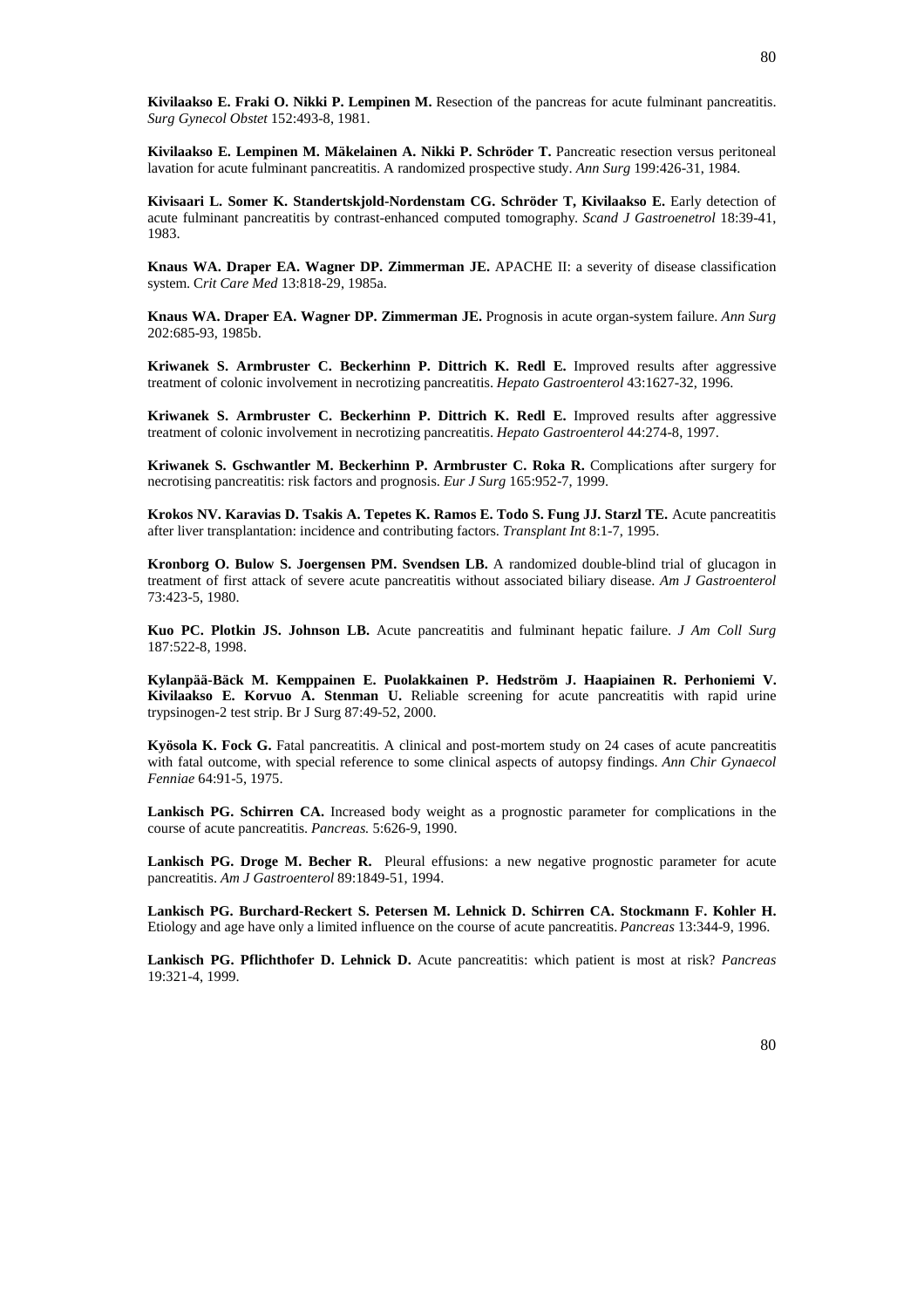**Lankisch PG. Struckmann K. Assmus C. Lehnick D. Maisonneuve P. Lowenfels AB.** Do we need computed tomography examination in all patients with acute pancreatitis within 72 h after admission to hospital for the detection of pancreatic necrosis? *Scand J Gastroenterol* 36:432-436, 2001.

**Larvin M. McMahon MJ.** APACHE-II score for assessment and monitoring of acute pancreatitis. *Lancet* 2:201-5, 1989.

**Leese T. Holliday M. Heath D. Hall AW. Bell PRF.** Multicentre clinical trial of low volume fresh frozen plasma therapy in acute pancreatitis. *Br J Surg* 74:907-911, 1987.

**Lefor AT. Vuocolo P. Parker FB Jr. Sillin LF.** Pancreatic complications following cardiopulmonary bypass: factors influencing mortality. *Arch Surg* 127:1225-31, 1992.

**Le Gall JR. Klar J. Lemeshow S. Saulnier F. Alberti C. Artigas A. Teres D**. The Logistic Organ Dysfunction system. A new way to assess organ dysfunction in the intensive care unit. ICU Scoring Group. *JAMA.* 276:802-10, 1996.

**Leppäniemi A** Necrosectomy for severe acute pancreatitis. In: Vincent J-L (ed). 2003 Yearbook of Intensive Care and Emergency Medicine, Springer-Verlag Berlin Heidlberg 838-46, 2003.

**Leser HG. Gross V. Scheibenbogen C. Heinisch A. Salm R. Lausen M. Ruckhauer K. Andreesen R.**  Farthmann EH. Scholmerich J. Elevation of serum interleukin-6 concentration precedes acute-phase response and reflects severity in acute pancreatitis. *Gastroenterology* 101:782-785, 1991.

Lin X-Z. Wang S-S. Tsai Y-T. Lee S-D. Shiesh S-C. Pan H-B. Su C-H. Lin C-Y. Serum amylase, isoamylase, and lipase in the acute abdomen: their diagnostic value for acute pancreatitis. *J Clin Gastroenterol* 11:47-52, 1989.

**Ljutic D. Piplovic-Vukovic T. Raos V. Andrews P.** Acute renal failure as a complication of acute pancreatitis. *Ren Fail* 18:629-33, 1996.

**Lobo DN. Memon MA. Allison SP. Rowlands BJ.** Evolution of nutritional support in acute pancreatitis. *Br J Surg* 87:695-707, 2000.

**Luiten EJ. Hop WC. Lange JF. Bruining HA.** Controlled clinical trial of selective decontamination for the treatment of severe acute pancreatitis. *Ann Surg* 222:57-65, 1995.

Luiten EJ. Hop WC. Endtz HP. Bruining HA. Prognostic importance of gram-negative intestinal colonization preceding pancreatic infection in severe acute pancreatitis. Results of a controlled clinical trial of selective decontamination. *Int Care Med.* 24:438-45, 1998.

**Lukash WM.** Complications of acute pancreatitis. Unusual sequelae in 100 cases. *Arch Surg* 94:848-52, 1967.

**Lumsden A. Bradley EL 3rd.** Secondary pancreatic infections. *Surg Gyn Obst* 170:459-67, 1990.

**Lundin J.** Artificial neural networks in outcome prediction. *Ann Chirg Gynaecol* 87:128-30, 1998

**Lundin M. Lundin J. Burke HB. Toikkanen S. Pylkkänen L. Joensuu H.** Artificial neural networks applied to survival prediction in breast cancer. *Oncology.* 57:281-6, 1999.

**Malcynski JT. Iwanow IC. Burchard KW.** Severe pancreatitis. Determinants of mortality in a tertiary referral center. *Arch Surg* 131:242-6, 1996.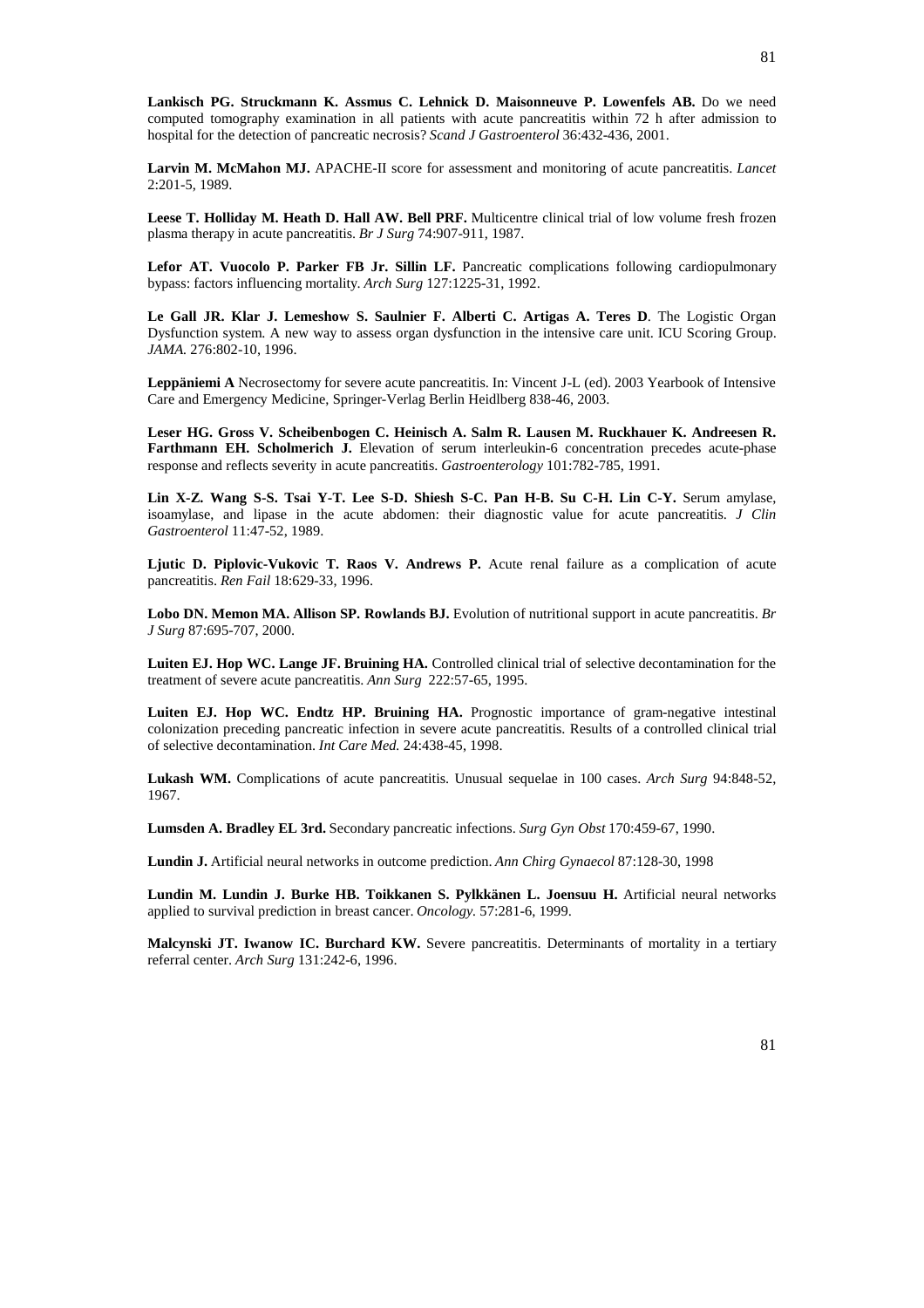**Mann DV. Hershman MJ. Hittinger R. Glazer G.** Multicentre audit of death from acute pancreatitis. *Br J Surg* 81:890-3, 1994.

**Margulies AG. Akin HE.** Marsupialization of the pancreas for infected pancreatic necrosis. *Am Surg* 63:261-5, 1997.

**Maringhini A. Ciambra M. Baccelliere P. Raimando M. Orlando A. Tine F. Grasso R. Randazzo MA. Barresi L. Gullo D. Domenici MM. Pagliaro L.** Biliary sludge and gaalstones in pregnancy: Incidenec, risk factors, and natural history. *Ann Int Med* 119:116-20, 1993.

**Maringhini A. Ciambra M. Patti R. Randazzo MA. Dardanoni G. Mancuso L. Termini A. Pagliaro L.**  Ascites, pleural, and pericardial effusions in acute pancreatitis. A prospective study of incidence, natural history, and prognostic role. *Dig Dis Sci* 41:848-52, 1996.

**Maringhini A. Uomo G. Patti R. Rabitti P. Termini A. Cavallera A. Dardanoni G. Manes G. Ciambra M. Laccetti M. Biffarella P. Pagliaro L.** Pseudocysts in acute nonalcoholic pancreatitis: incidence and natural history. *Dig Dis Sci* 44:1669-73, 1999.

**Maringhini A. Lankisch MR. Zinsmeister AR. Melton LJ III. Dimagno EP.** Acute pancreatitis in the postpartum period: A population-based case-control study. *Mayo Clin Proc* 75:361-4, 2000.

**Marshall JC. Cook DJ. Christou NV. Bernard GR. Sprung CL. Sibbald WJ.** Multiple organ dysfunction score: a reliable descriptor of a complex clinical outcome. *Crit Care Med* 23:1638-52, 1995.

Martinez J. Sanchez-Paya J. Palazon JM. Aparicio JR. Pico A. Perez-Mateo M. Obesity: a prognostic factor of severity in acute pancreatitis. *Pancreas* 19:15-20, 1999.

**Maunoury V. Brunetaud JM. Ghisbain H. Leroy B. Saudemont A. Cortot A. Quandalle P. Paris JC**. Severe acute pancreatitis following laser treatment of periampullary villous adenoma. *Dig Dis Sci* 38:382-3, 1993.

**May LW. Legha P. Mori T.** Laparoscopic pancreatic cystogastrostoma: The first operation in the new field of intraluminar laparoscopic surgery. *Surg Endosc* 8:235, 1994.

**Mayer AD. McMahon MJ. Corfield AP. Cooper MJ. Williamson RC. Dickson AP. Shearer MG. Imrie CW.** Controlled clinical trial of peritoneal lavage for the treatment of severe acute pancreatitis. *N Engl J Med* 312:399-404, 1985.

**Mayer JM. Raraty M. Slavin J. Kemppainen E. Fitzpatrick J. Hietaranta A. Puolakkainen P. Beger HG. Neoptolemos JP.** Serum amyloid A is a better early predictor of severity than C-reactive protein in acute pancreatitis. *Br J Surg* 89:163-71, 2002.

**McClave SA. Snider H. Owens N. Sexton LK.** Clinical nutrition in pancreatitis. *Dig Dis Sci.* 42:2035-44, 1997.

**McCutcheon AD.** Reflux of duodenal contents in the pathogenesis of acute pancreatitis. *Gut* 9:296-310, 1968.

**McFadden DW.** Organ failure and multiple organ failure in pancreatitis. *Pancreas* 1991; 6:S37-43, 1991.

**McHorney CA. Ware JE Jr. Raczek AE.** The MOS 36-Item Short-Form Health Survey (SF-36): II. Psychometric and clinical tests of validity in measuring physical and mental health constructs. *Med Care* 31:247-63, 1993.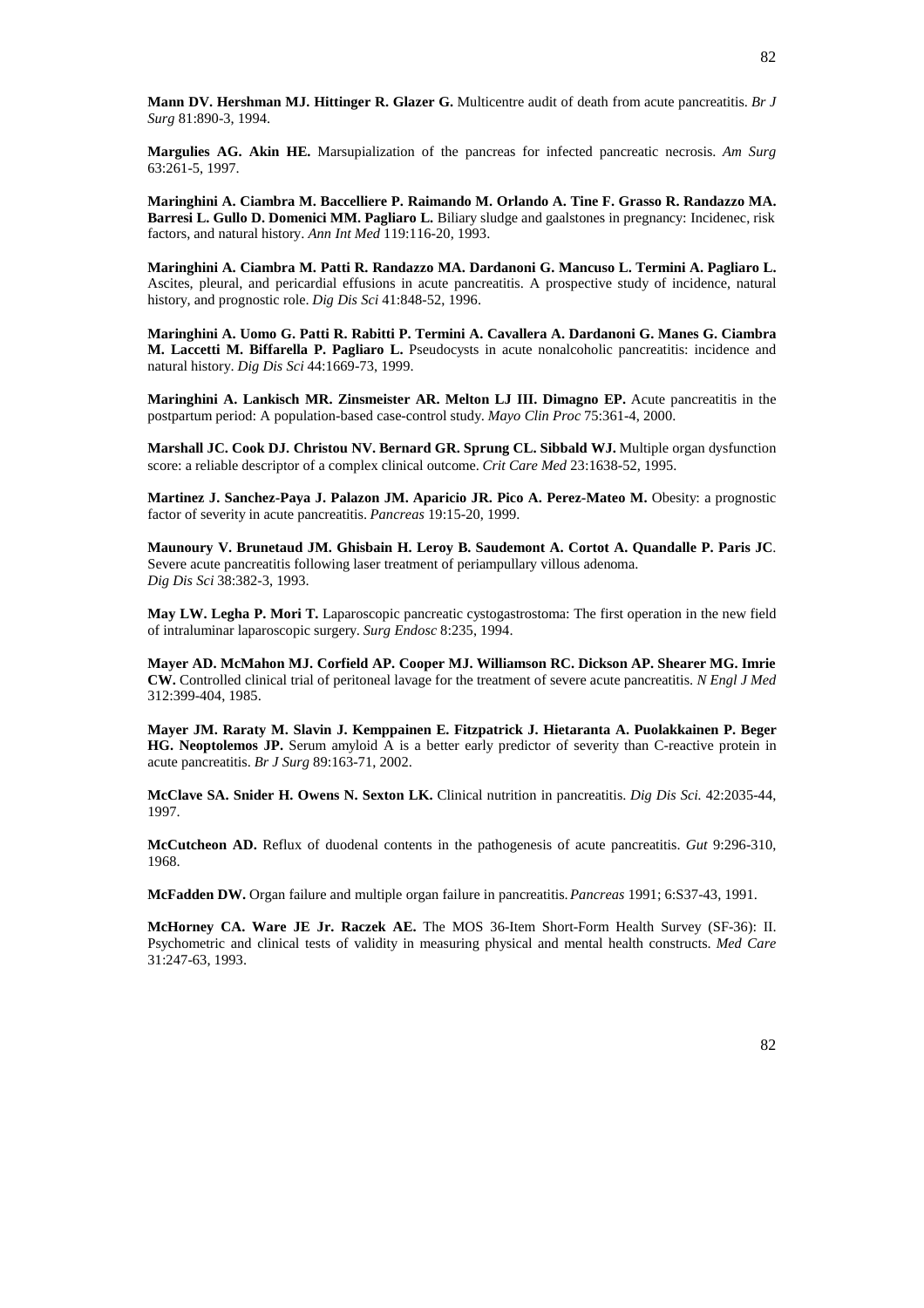**McKay AJ. Imrie CW. O'Neill J. Duncan JG.** Is an early ultrsound scan of value in acute pancreatitis? *Br J Surg* 69:369-72, 1982.

**McKay CJ. Curran F. Sharples C. Baxter JN. Imrie CW.** Prospective placebo-controlled randomized trial of lexipafant in predicted severe acute pancreatitis. *Br J Surg* 84:1239-43, 1997.

**McKay CJ. Evans S. Sinclair M. Carter CR. Imrie CW.** High early mortality rate from acute pancreatitis in Scotland, 1984-1995. *Br J Surg* 86:1302-1306, 1999.

**McMahon MJ. Playforth MJ. Pickford IR.** A comparative study of methods for the prediction of severity of attacks of acute pancreatitis. *Br J Surg* 67:22-5, 1980.

**Mero M.** Changing aetiology of acute pancreatitis. *Ann Chir Gynaecol* 71:126-9, 1982.

**Metz CE.** Basic principles of ROC analysis. *Seminars in Nuclear Medicine* 8:283-98, 1978.

**Metkus AP. Trabulsy PP. Schlobohm RS. Hickey MS**. A firefighter with pancreatitis. *Lancet* 348:1702, 1996.

**Mier J. Leon EL. Castillo A. Robledo F. Blanco R.** Early versus late necrosectomy in severe necrotizing pancreatitis. *Am J Surg* 173:71-5, 1997.

**Miskovitz P.** Scoring of multiple organ dysfunction in patients with severe acute pancreatitis. *Crit Care Med*  30:1390-1, 2002*.* 

**Moody FG. Haley-Russell D. Muncy DM.** Intestinal transit and bacterial translocation in obstructive pancreatitis. *Dig Dis Sci* 40:1798-1804, 1995.

**Miskovitz P.** Acute pancreatitis: further insight into mechanisms. *Crit Care Med* 26:816-7, 1998.

**Moynihan B.** Acute pancreatitis *Ann Surg.* 81:132-42, 1925.

**Mujica VR. Barkin JS. Go VLW. And study group participants.** Acute pancreatitis secondary to pancreatic carcinoma. *Pancreas* 21:329-32, 2000.

**Mueller PR. Miketic LM. Simeone JF. Silverman SG. Saini S. Wittenberg J. Hahn PF. Steiner E. Forman BH.** Severe acute pancreatitis after percutaneous biopsy of the pancreas. *AJR. Am J Roentgenol* 151:493-4, 1988.

**Müller CA. Uhl W. Printzen G. Gloor B. Bischofberger H. Tcholakov O. Büchler MW.** Role of procalcitonin and granulocyte colony stimulating factor in the early prediction of infected necrosis in severe acute pancreatitis. *Gut* 46:233-8, 2000.

**Nauck MA.** Physiology and pathophysiology of endocrine pancreatic secration.In: Beger HG: et al. (ed). The Pancreas. London, Blackwell Science Volume 1:101-37, 1998.

**Neff R.** Pancreatic pseudocysts and fluid collection. Percutaneous approaches. *Surg Clin North Am* 81:399- 403, 2001.

Neoptolemos JP. Carr-Locke DL. London NJ. Bailey IA. James D. Fossard DP. Controlled trial of urgent endoscopic retrograde cholangiopancreatography and endoscopic sphincterotomy versus conservative treatment for acute pancreatitis due to gallstones. *Lancet* 2:979-83, 1988.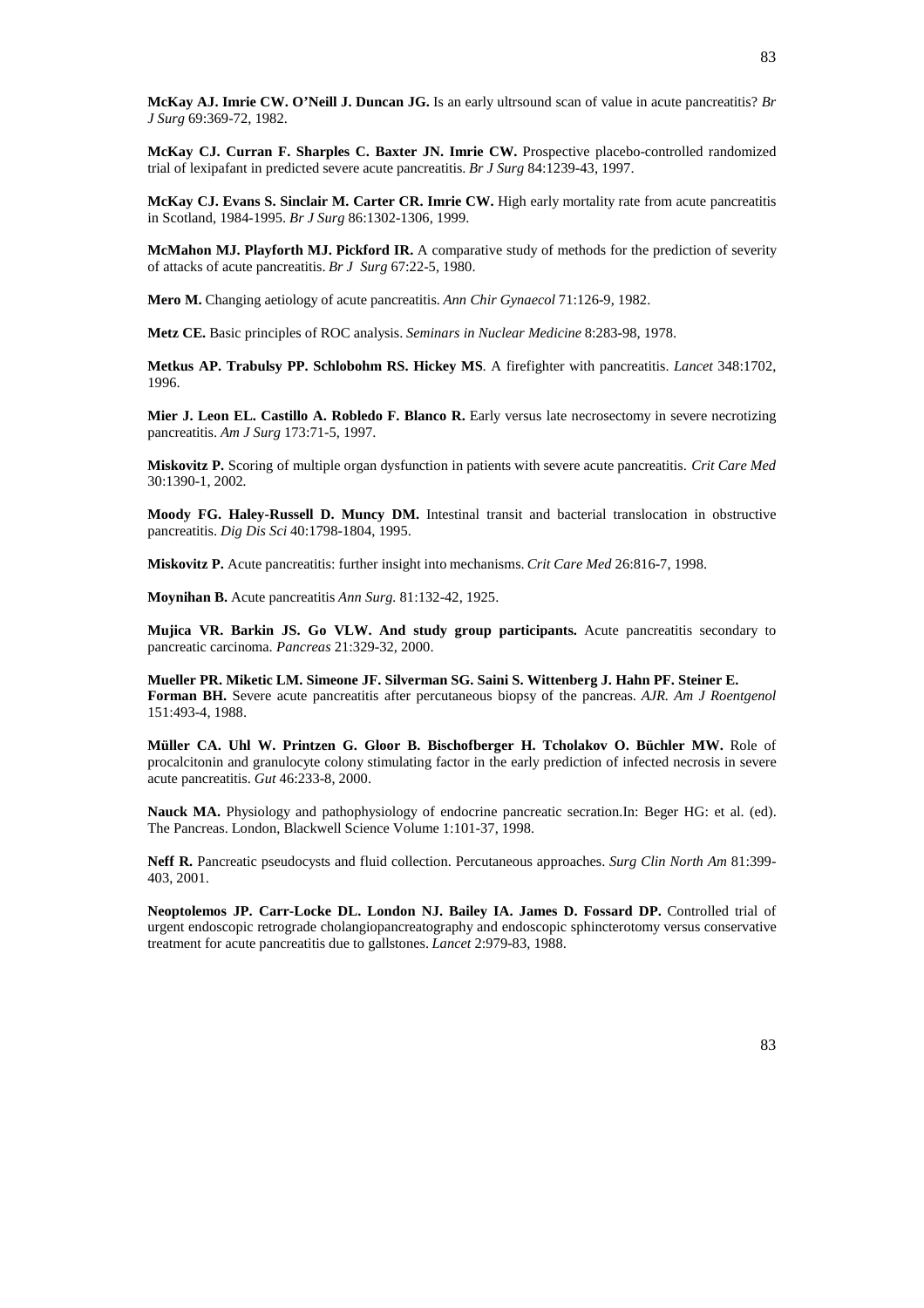**Neoptolemos JP. Kemppainen EA. Mayer JM. Fitzpatrick JM. Raraty MG. Slavin J. Beger HG. Hietaranta AJ. Puolakkainen PA.** Early prediction of severity in acute pancreatitis by urinary trypsinogen activation peptide: a multicentre study. *Lancet* 355:1955-60, 2000.

**Nevalainen TJ. Hietaranta AJ. Grönroos JM.** Phospholipase A2 in acute pancreatitis: new biochemical and pathological aspects. *Hepato-Gastroenterol* 46:2731-5, 1999.

**Niesel HC. Klimpel L. Kaiser H. Bernhardt A. Al-Rafai S. Lang U.** Epidural blockade for analgesia and treatment of acute pancreatitis. *Regional Anaesthesia* 14:97-100, 1991.

**Nordback I.** Value of monitoring amylase activities in patients with pancreatitis. *Lancet*. I(8437):1092, 1985a.

**Nordback I. Pessi T. Auvinen O. Autio V.** Determination of necrosis in necrotizing pancreatitis. *Br J Surg* 72:225-7, 1985b.

**Nordback IH. Auvinen OA.** Long-term results after pancreas resection for acute necrotizing pancreatitis. *Br J Surg.* 72:687-9, 1985c.

**Nordback I. Auvinen O. Pessi T. Autio V.** Complications after pancreatic resection for acute necrotizing pancreatitis. *Acta Chir Scand* 152:49-54, 1986.

**Nordback I. Sand J. Saaristo R. Paajanen H.** Early treatment with antibiotics reduces the need for surgery in acute necrotizing pancreatitis – A single-center randomised study. *J Gastrointest Surg* 5:113-19, 2001.

**Norman J. Franz M. Riker A. Fabri P. Gower W.** Rapid elevation of systemic cytokines during acute pancreatitis and their origination within the pancreas. *Surg Forum* 45:148-50, 1994.

**Norman J.** The role of cytokines in the pathogenesis of acute pancreatitis. *Am J Surg* 175:76-83, 1998.

**Noronha M. Salgadinho A. Ferreira de Almeidea MJ. Dreling DA. Bordalo O.** Alcohol and the pancreas. Clinical associations and histopathology of minimal pancreatic inflammation. *Am J Gastroenterol*  76:114-9, 1981.

**Ohmoto K. Neishi Y. Miyake I. Yamamoto S.** Severe acute pancreatitis associated with hyperlipidemia: report of two cases and review of the literature in Japan.*Hepato-Gastroenterol* 46:2986-90, 1999.

**Oishi K. Wada J. Nagake Y. Hida K. Hashimoto H. Hayakawa N. Kashihara N. Makino H.** Fatal pancreatitis associated with systemic amyloidosis in a rheumatoid arthritis patient. *J Med* 31:303-10, 2000.

**Oleynikov D. Cook C. Sellers B. Mone MC. Barton R.** Decreased mortality from necrotizing pancreatitis. *Am J Surg* 176:648-53, 1998.

**Opal S. Depalo V.** Anti-inflammatory cytokines. *Chest* 117:1162-72, 2000.

**Opie EL.** The relation of cholelithiasis to disease of the pancreas and to fat necrosis. *Am J Med Sci* 121:27- 43, 1901.

**Oria A. Ocampo C. Zandalazini H. Chiappetta L. Moran C.** Internal drainage of giant acute pseudocysts: the role of video-assisted pancreatic necrosectomy. *Arch Surg* 135:136-40, 2000.

**Orlando R 3rd.** Quality of life in intensive care unit survivors: a place for outcomes research in critical care. *Crit Care Med* 28:3755-6, 2000.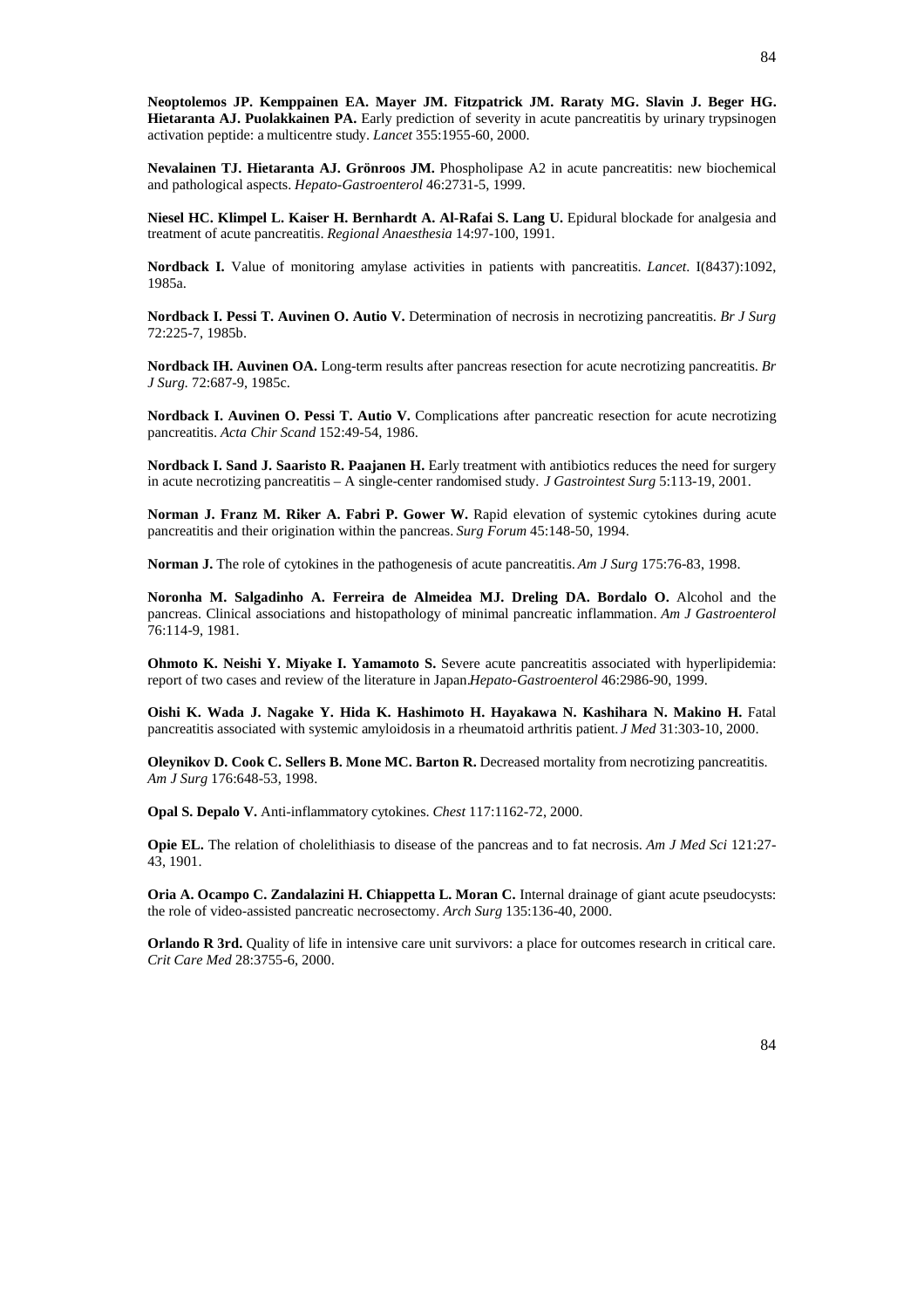**Osman MO. Jensen SL.** Acute pancreatitis: the pathophysiological role of cytokines and integrins. New trends for treatment? *Dig Surg* 16:347-62, 1999.

**Osborne DH. Imrie CW. Carter DC.** Biliary surgery in the same admission for gallstone associated pancreatitis. *Br J Surg* 68:758-61, 1981.

**Paajanen H. Laato M. Jaakkola M. Pulkki K. Niinikoski J. Nordback I.** Serum tumour necrosis factor compared with C-reactive protein in the early assessment of severity of acute pancreatitis. *Br J Surg* 82:271- 3, 1995.

**Panieri E. Krige JE. Bornman PC. Linton DM.** Severe necrotizing pancreatitis caused by organophosphate poisoning. *J Clin Gastroenterol*. 25:463-5, 1997.

Papos M. Takacs T. Farkas G. Lang J. Csernay L. Lonovics J. Prognostic role of 99mTc-HM-PAOleukocyte scintigraphy in acute pancreatitis and in patients with pancreatic pseudocysts. *Pancreas* 14:9-15, 1997.

**Paran H. Mayo A. Paran D. Neufeld D. Shwartz I. Zissin R. Singer P. Kaplan O. Skornik Y. Freund U.**  Octreotide treatment in patients with severe acute pancreatitis. *Dig Dis Sci* 45:2247-51, 2000.

**Parithivel VS. Yousuf AM. Albu E. Kaul A. Aydinalp N.** Predictors of the severity of acute pancreatitis in patients with HIV infection or AIDS. *Pancreas* 19:133-6, 1999.

**Paxton JR. Payne JH.** Acute pancreatitis: a statistical review of 307 established cases of acute pancreatitis. *Surg Gynecol Obstet* 86:69-75, 1948.

**Paye F. Rotman N. Radier C. Nouira R. Fagniez PL.** Percutaneous aspiration for bacteriological studies in patients with necrotizing pancreatitis. *Br J Surg* 85:755-9, 1998.

Paye F. Frileux P. Lehman P. Ollivier JM. Vaillant JC. Parc R. Reoperation for severe pancreatitis: a 10year experience in a tertiary care center. *Arch Surg* 134:316-21, 1999.

**Pederzoli P. Bassi C. Vesentini S. Campedelli A.** A randomized multicenter clinical trial of antibiotic prophylaxis of septic complications in acute necrotizing pancreatitis with imipenem. *Surg Gyn Obst*  176:480-3, 1993.

Peek GJ. White S. Scott AD. Hall AW. Moore HM. Sosnowski AW. Firmin RK. Severe acute respiratory distress syndrome secondary to acute pancreatitis successfully treated with extracorporeal membrane oxygenation in three patients. *Ann Surg* 227:572-4, 1998.

**Pettilä V. Kaarlola A. Mäkelainen A.** Health-related quality of life of multiple organ dysfunction patients one year after intensive care. *Int Care Med.* 26:1473-9, 2000.

**Pettilä V.** Sepsiksen hoito. *Suomen Lääkärilehti* 4:407-11, 2002.

**Pezzilli R. Billi P. Gullo L. Beltrandi E. Maldini M. Mancini R.Incorvaia L. Miglioli M.** Behavior or serum soluble interleukin-2 receptor, soluble CD8 and soluble CD4 in the early phase of acute pancreatitis. *Digestion* 55:268-73, 1994.

Pezzilli R. Billi P. Migliori M. Gullo L. Clinical value of pancreatitis-associated protein in acute pancreatitis. *Am J Gastroenterol* 92:1887-90, 1997.

**Pezzilli R. Billi P. Morselli-Labate AM.** Severity of acute pancreatitis: relationship with etiology, sex and age. *Hepato-Gastroenterol* 45:1859-64, 1998.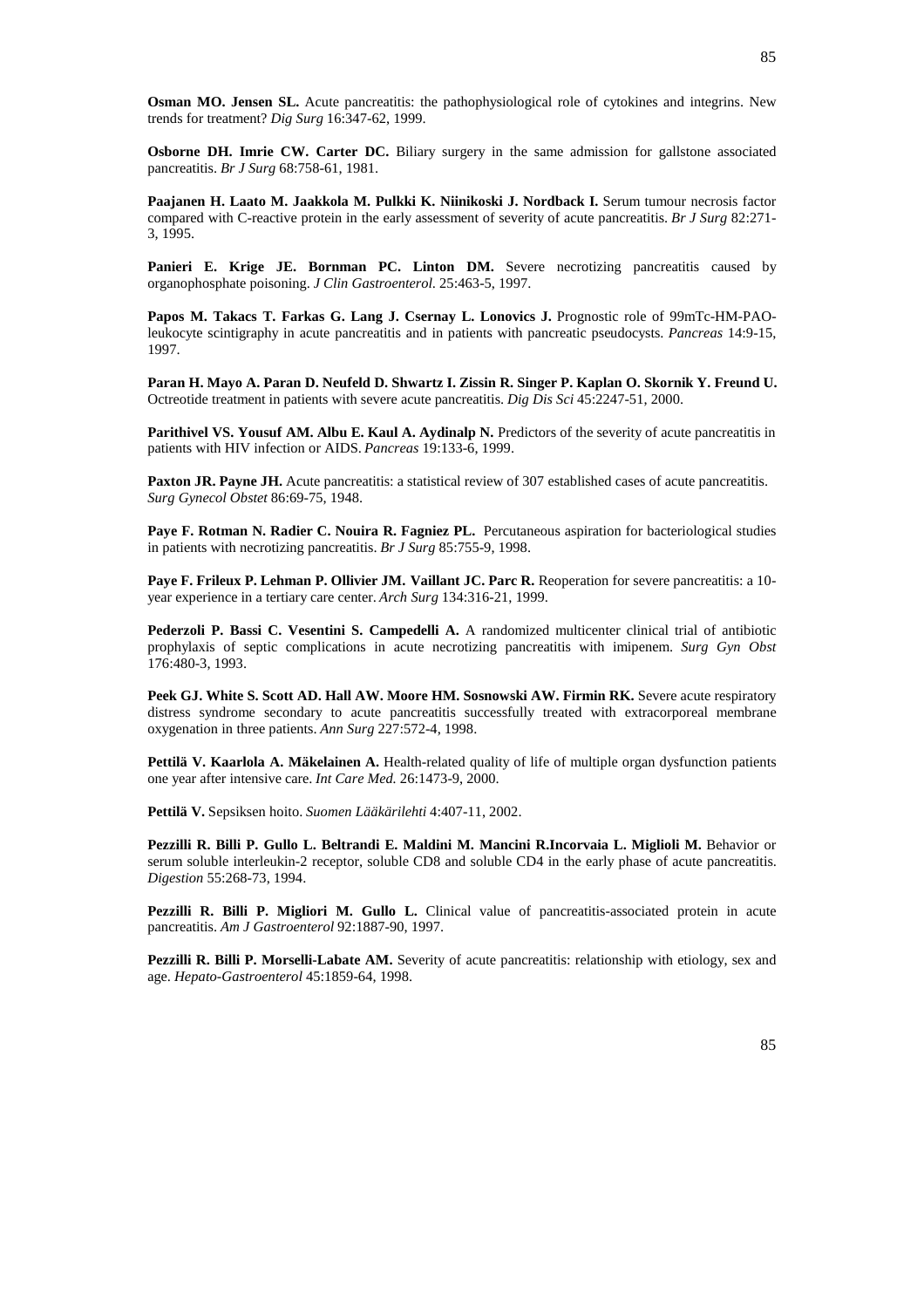**Phillips AR. Abu-Zidan FM. Bonham MJ. Cooper GJ. Windsor JA.** Amylin and severe acute pancreatitis. *Pancreas* 20:105-6, 2000.

**Piironen A. Kivisaari R. Pitkäranta P. Poutanen V-P. Laippala P. Laurila P. Kivisaari L.** Contrastenhanced magnetic resonance imaging for the detection of acute haemorrhagic necrotizing pancreatitis. *Eur Radiol* 7:17-20, 1997.

**Piironen A. Kivisaari R. Kemppainen E. Laippala P. Koivisto AM. Poutanen VP. Kivisaari L.**  Detection of severe acute pancreatitis by contrast-enhanced magnetic resonance imaging. *Eur Radiol* 10:354- 61, 2000.

Pine RW. Wertz MJ. Lennard ES. Dellinger EP. Carrico CJ. Minshew BH. Determinants of organ malfunction or death in patients with intra-abdominal sepsis. A discriminant analysis. *Arch Surg*. 118:242-9, 1983.

Planas M. Perez A. Iglesia R. Porta I. Masclans JR. Bermejo B. Severe acute pancreatitis: treatment with somatostatin. *Intensive Care Med* 24:37-9, 1998.

**Pofahl WE. Walczak SM. Rhone E. Izenberg SD.** Use of an artificial neural network to predict length of stay in acute pancreatitis. *Am Surg*. 64:868-72, 1998.

**Pollock AV.** Acute pancreatitis: analysis of 100 patients. *BMJ* :6-14, 1959.

**Porter KA. Banks PA.** Obesity as a predictor of severity in acute pancreatitis. *Int J Pancreatol* 10:247-52, 1991.

**Powell JJ. Campbell E. Johnson CD. Siriwardena AK.** Survey of antibiotic prophylaxis in acute pancreatitis in the UK and Ireland. *Br J Surg.* 86:320-2, 1999*.* 

Powell JJ. Murchison JT. Fearon KC. Ross JA. Siriwardena AK. Randomized controlled trial of the effect of early enteral nutrition on markers of the inflammatory response in predicted severe acute pancreatitis. *Br J Surg.* 87:1375-81, 2000.

**Puolakkainen P. Valtonen V. Paananen A. Schröder T**. C-reactive protein (CRP) and serum phospholipase A2 in the assessment of the severity of acute pancreatitis. *Gut*. 28:764-71, 1987.

**Puolakkainen PA.** Early assessment of acute pancreatitis. A comparative study of computed tomography and laboratory tests. *Acta Chir Scand.* 155:25-30, 1989.

**Quinn SF. Finney R. Rosemurgy A. Pieck CG.** Splenic artery pseudoaneurysm after placement of percutaneous transgastric catheter for a pancreatic pseudocyst. *AJR* 151:495-6, 1988.

**Raat H. Stockx L. De Meester X. Van Steenbergen W. Marchal G. Percutaneous embolization of a** splenic arteriovenous fistula related to acute necrotizing pancreatitis. Eur Radiol 9:753, 1999.

**Ramin KD. Ramin SM. Richey SD. Cunningham FG.** Acute pancreatitis in pregnancy. *Am J Obst Gynecol* 173:187-91, 1995.

**Ranson JH. Rifkind KM. Roses DF. Fink SD. Eng K. Spencer FC**. Prognostic signs and the role of operative management in acute pancreatitis. *Surg, Gynecol Obstet*. 139:69-81, 1974.

**Ranson JH. Rifkind KM. Turner JW.** Prognostic signs and nonoperative peritoneal lavage in acute pancreatitis. *Surg Gynecol Obstet* 143:209-19, 1976.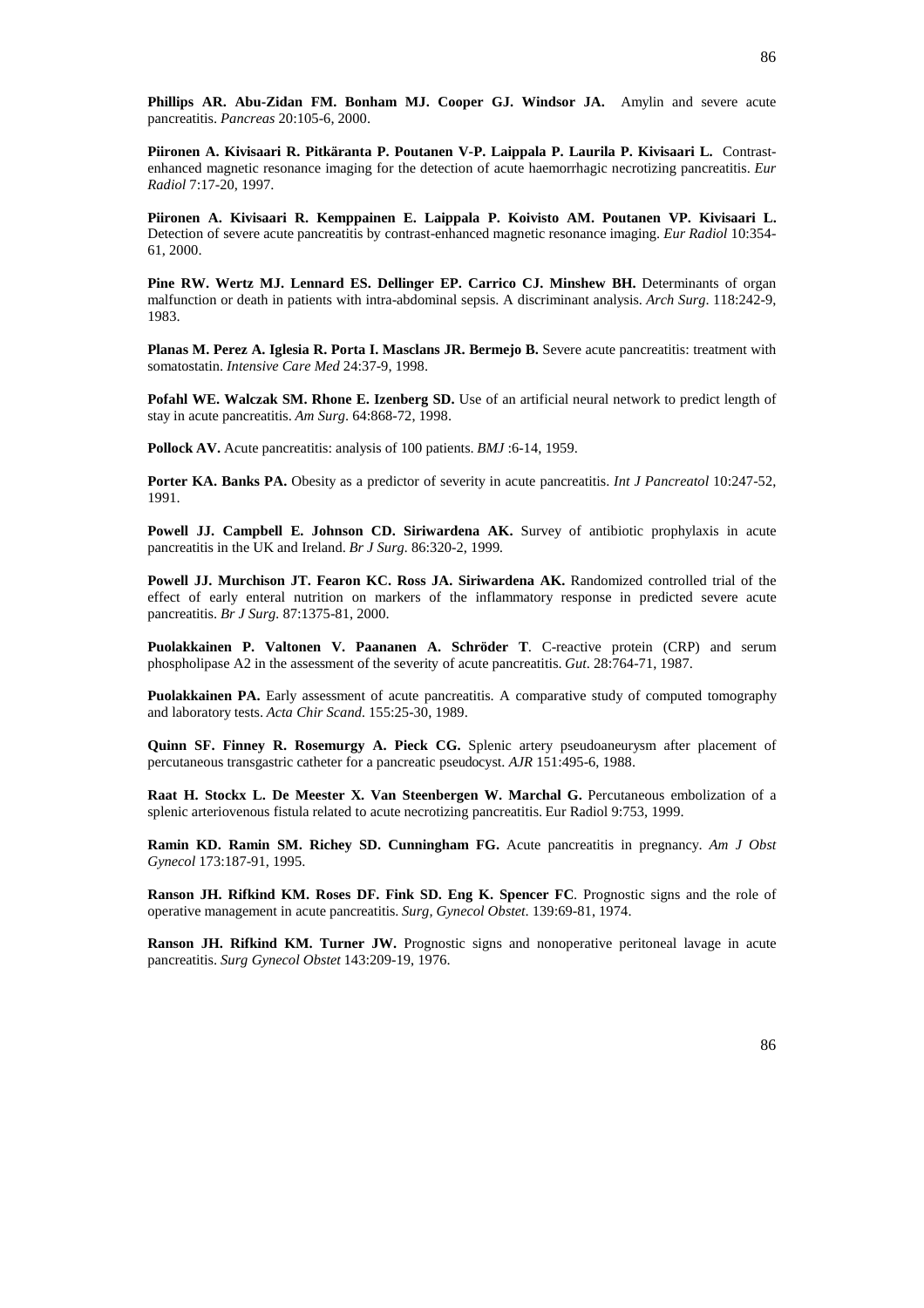**Ranson JH. Pasternack BS.** Statistical methods for quantifying the severity of clinical acute pancreatitis. *J Surg Res.* 22:79-91, 1977.

**Ranson JH.** Etiological and prognostic factors in human acute pancreatitis: a review. *Am J Gastroenterol*. 77:633-8, 1982.

**Ranson JHC. Berman RS.** Long peritoneal lavage decreases pancreatic sepsis in acute pancreatitis. *Ann Surg* 211:708-16, 1990.

**Ranson JH.** Diagnostic standards for acute pancreatitis. *World J Surg* 21:136-42, 1997.

**Rau B. Pralle U. Uhl W. Schoenberg MH. Beger HG.** Management of sterile necrosis in instances of severe acute pancreatitis. *J Am Coll Surg* 181:279-88, 1995.

**Rau B. Pralle U. Mayer JM. Beger HG.** Role of ultrasonographically guided fine-needle aspiration cytology in the diagnosis of infected pancreatic necrosis. *Br J Surg* 85:179-84, 1998.

**Rau B. Baumgart K. Paszkowski AS. Mayer JM. Beger HG.** Clinical relevance of caspase-1 activated cytokines in acute pancreatitis: High correlation of serum interleukin-18 with pancreatic necrosis and systemic complications. *Crit Care Med* 29:1556-62, 2001.

**Renner IG. Savage WT 3rd. Pantoja JL. Renner VJ.** Death due to acute pancreatitis. A retrospective analysis of 405 autopsy cases. *Dig Dis Sci.* 30:1005-18, 1985.

**Renzulli P. Muller C. Uhl W. Scheurer U. Büchler MW.** Impacted papilla minor stone in pancreas divisum causing severe acute pancreatitis: a case for early ERCP in acute pancreatitis of unknown origin. *Digestion* 60:281-3, 1999.

**Robinson PJ. Sheridan MB.** Pancreatitis: computed tomography and magnetic resonance imaging. *Eur Radiology* 10:401-8, 2000.

**Roumen RM. Schers TJ. de Boer HH. Goris RJ.** Scoring systems for predicting outcome in acute hemorrhagic necrotizing pancreatitis. *Eur J Surg* 158:167-71, 1992.

**Runkel NS. Moody FG. Smith GS. Rodriguez LF. LaRocco MT. Miller TA.** The role of the gut in the development of sepsis in acute pancreatitis. *J Surg Res* 51:18-23, 1991.

**Rünzi M. Layer P.** Drug-associated pancreatitis: Facts and fiction. *Pancreas* 13:100-9, 1996.

**Räty S. Sand J. Nordback I.** Difference in microbes contaminating pancreatic necrosis in biliary and alcoholic pancreatitis. *Int J Pancreatol* 24:187-191, 1998.

Räty S. Sand J. Pulkkinen M. Matikainen M. Nordback I. Post-ERCP pancreatitis: Reduction by routine antibiotics*. J Gastrointest Surg* 5:339-45, 2001.

**Saario IA.** 5-Fluorouracil in the treatment of acute pancreatitis. *Am J Surg* 145:349-52, 1983.

**Sainio V. Kemppainen E. Puolakkainen P. Taavitsainen M. Kivisaari L. Valtonen V. Haapiainen R. Schroder T. Kivilaakso E.** Early antibiotic treatment in acute necrotising pancreatitis. *Lancet*. 346:663-7, 1995.

**Sakorafas GH. Tsiotos GG. Sarr MG.** Extrapancreatic necrotizing pancreatitis with viable pancreas: a previously under-appreciated entity. *J Am Coll Surg* 188:643-8, 1999.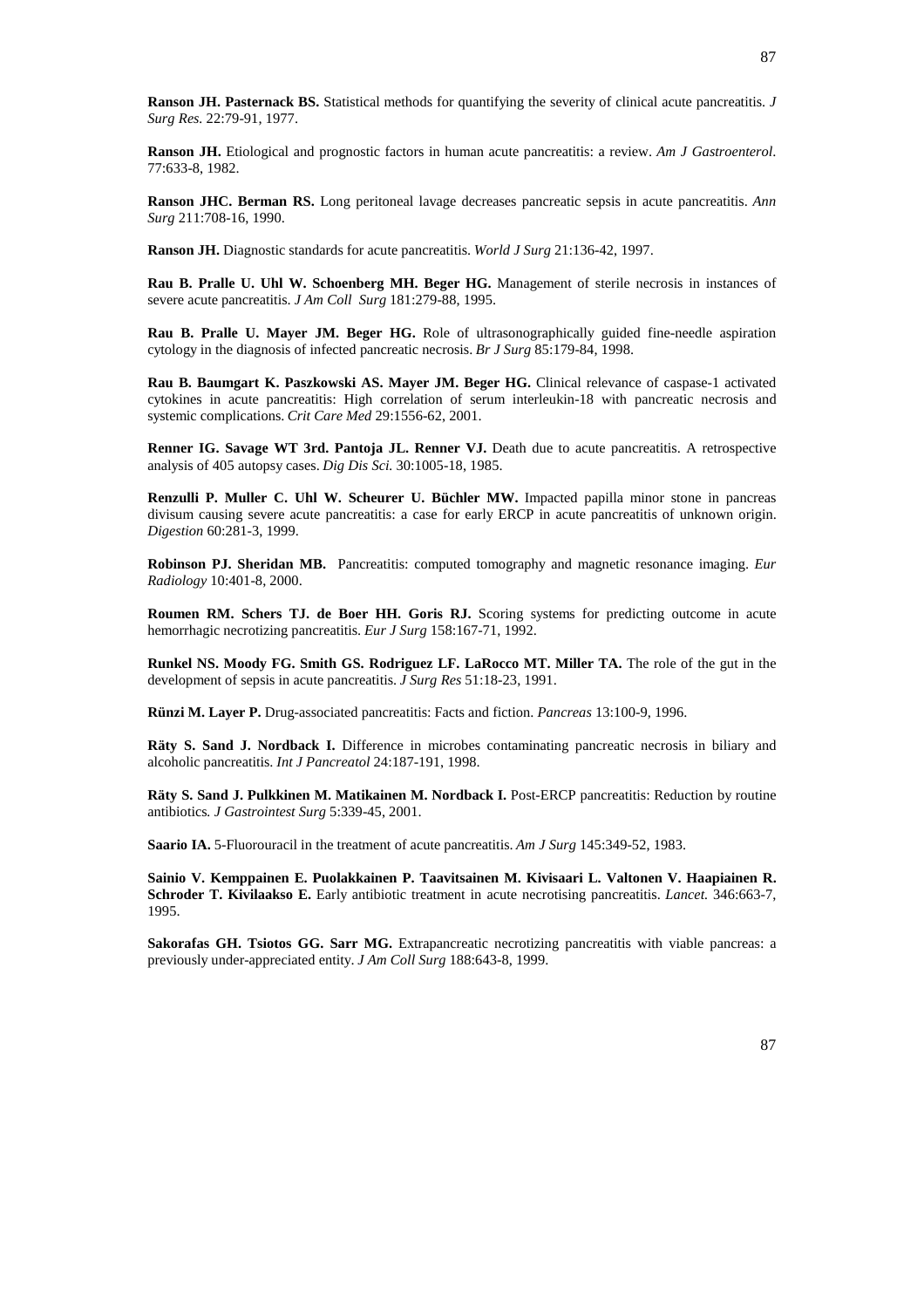**Sand JA. Seppänen SK, Nordback IH.** Intracystic hemorrhage in pancreatic pseudocysts: initial experiences of treatment protocol. *Pancreas* 14:187-91, 1997.

**Sarles H.** Proposal adopted ananimously by the participants of the symposium on acute pancreatitis at Marseille, 1963. *Bibl Gastroenterol* 7:VII-VIII, 1965.

**Sarles H. Adler G. Dani R. Frey C. Gullo L. Harada H. Martin E. Norohna M. Scuro LA.** The pancreatitis classification of Marseilles-Rome 1988. *Scand J Gastroenterol* 24:641-2, 1989.

**Sarner M. Cotton PB.** Classification of pancreatitis. *Gut* 25:756-9, 1984.

Sato T. Konishi K. Kimura H. Maeda K. Yabushita K. Tsuji M. Miwa A. Necrotizing acute pancreatitis caused by tiny carcinoma in adenoma in vater´s papilla. *Gastrointest Endoscp* 50:672, 1999.

**Savastano S. Feltrin GP. Antonio T. Miotto D. Chiesura-Corona M. Castellan L. Arterial complications** of pancreatitis: diagnostic and therapeutic role of radiology. *Pancreas* 8:687-92, 1993.

**Sax HC. Warner BW. Talamani MA. et al.** Early total parenteral nutrition in acute pancreatitis: Lack of beneficial effects. *Am J Surg* 153:117-124, 1987.

**Scarpelli DG.** Fat necrosis of bone marrow in acute pancreatitis. *Am J Pathol* 32:1077-87, 1956.

**Schachter PP. Avni Y. Gvirz G. Rosen A. Czerniak A.** The impact of laparoscopy and laparoscopic ultrasound on the management of pancreatic cystic lesions. *Arch Surg* 135:260-64, 2000.

**Schenker S. Montalvo R.** Alcohol and pancreas. *Recent Developments in alcoholism* 14:41-65, 1998.

**Schmid SW. Uhl W. Friess H. Malfertheiner P. Buchler MW.** The role of infection in acute pancreatitis. *Gut* 45:311-6, 1999.

**Schröder T. Kivisaari L. Somer K. Strandertskjöld-Nordenstam CG. Kivilaakso E. Lempinen M.** Significance of extrapancreatic findings in computed tomography (CT) of acute pancreatitis. *Eur J Radiol* 5:273-5; 1985.

**Schröder T. Puolakkainen P. Rämö J. Nuutinen P. Kivilaakso E. Kiviluoto T. Haapsaari P. Kivisaari L.** Long term results after pancreatic resection and peritoneal lavage for acute hemorrhagic pancreatitis. *Surg Res Comm* 7:145-9,1990.

**Schuchter L. Schultz DJ. Synnestvedt M. Trock BJ. Guerry D. Elder DE. Elenitsas R. Clark WH. Halpern AC.** A prognostic model for predicting 10-year survival in patients with primary melanoma. The Pigmented Lesion Group. *Annals of Internal Medicine*. 125:369-75, 1996.

**Schölmerich J. Schümichen C. Lausen M. Gross V. Leser HG. Lay L. Farthmann EH. Gerok W.**  Scintigraphic assessment of leukocyte infiltration in acute pancreatitis using technetium-99m-hexamethyl propylene amine oxine as leukocyte label. *Dig Dis Sci* 36:65-70, 1991.

**Schölmerich J.** Interleukins in acute pancreatitis. *Scand J Gastroenterol* 31(Suppl 219):37-42, 1996.

**Shader AE. Paxton JR.** Fatal pancreatitis. *Am J Surg* 111:369-73, 1966.

**Sharma VK. Howden CW.** Prophylactic antibiotic administration reduces sepsis and mortality in acute necrotizing pancreatitis: a meta-analysis. *Pancreas* 22:28-31, 2001.

**Shimizu H. Kodama A.** Severe acute pancreatitis as a first symptom of primary hyperparathyroid adenoma: a case report. *J Laryngol Otol* 110:602-3, 1996.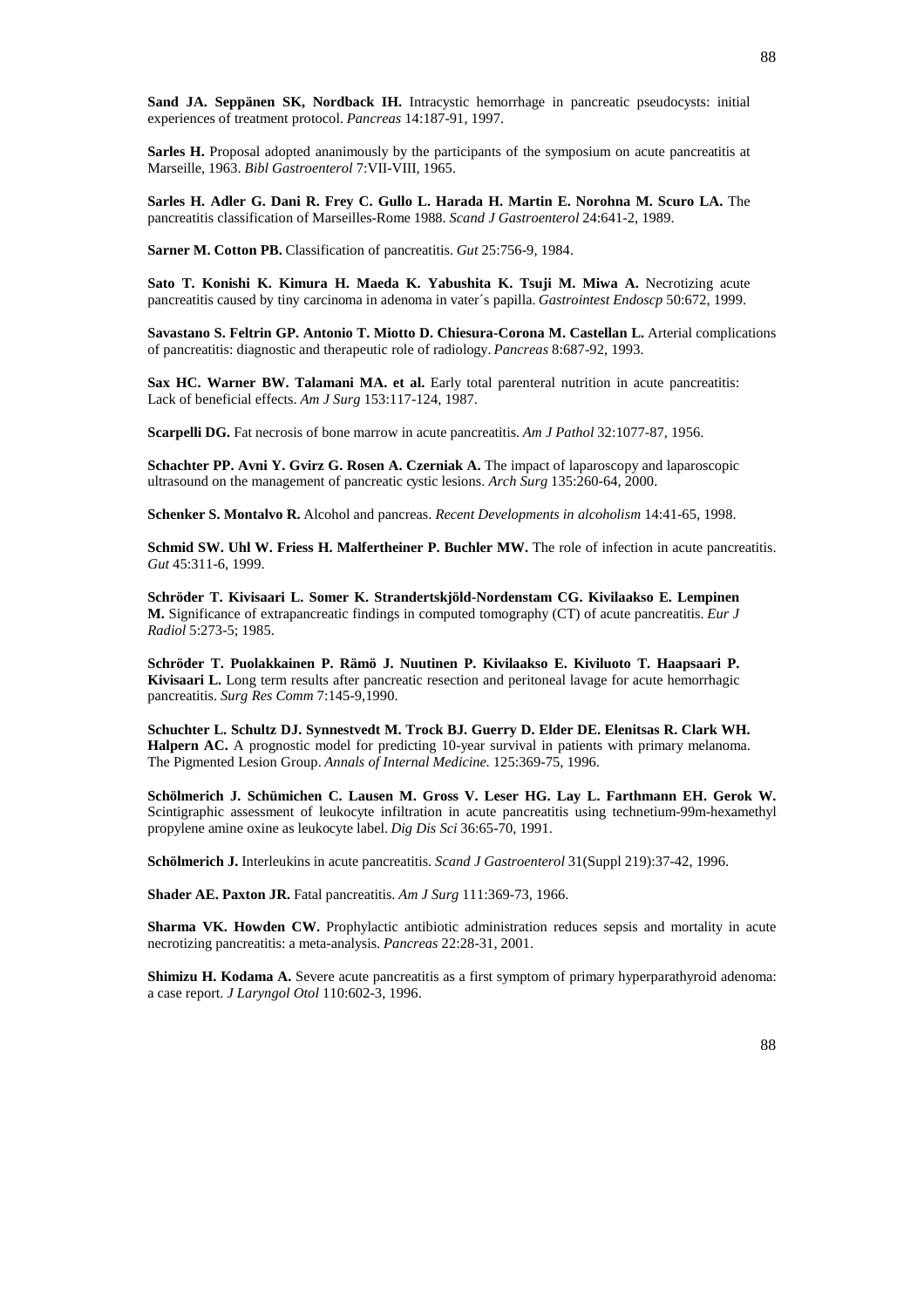**Shoemaker WC. Appel PL. Kram HB.** Hemodynamic and oxygen transport responses in survivors and nonsurvivors of high-risk surgery. *Crit Care Med.* 21:977-90, 1993.

**Sigmund WJ. Shelley WB.** Cutaneous manifestations of acute pancreatitis, with special reference to livedo reticularis. *N Engl J Med* 251:851-3, 1954.

**Sigurdsson GH.** Necrotizing pancreatitis: Intensive-care measures. In: Beger HG: et al. (ed). The Pancreas. London, Blackwell Science Volume 1:466-71, 1998.

**Sillanaukee P. Mäkelä R. Kiianmaa K. Seppä K.** Alkoholin suurkulutus ja alkoholismi. *Duodecim* 112:1918-27, 1996.

**Singer MV. Gyr K. Sarles H.** Revised classification of pancreatitis. *Gastroenterology* 89:683-5, 1985.

**Singh M. Simsek H.** Ethanol and the pancreas: current status. *Gastroenterology* 98:1051-62, 1990.

**Sintonen H.** The 15D instrument of health-related quality of life: properties and applications. *Ann Med* 33:328-36, 2001.

**Soran A. Chelluri L. Lee KK. Tisherman SA.** Outcome and quality of life of patients with acute pancreatitis requiring intensive care. *J Surg Research.* 91:89-94, 2000.

**Sossenheimer MJ. Aston CE. Preston RA. Gates LK Jr. Ulrich CD. Martin SP. Zhang Y. Gorry MC. Ehrlich GD. Whitcomb DC.** Clinical characteristics of hereditary pancreatitis in a large family, based on high-risk haplotype. The Midwest Multicenter Pancreatic Study Group (MMPSG). *Am J Gastroenterol* 92:1113-6, 1997.

**Steer ML.** How and where does acute pancreatitis begin. *Arch Surg* 127:1350-53, 1992.

**Steinberg WM.** Predictors of severity of acute pancreatitis. *Gastroenterol Clin North Am* 19:849-61, 1990.

**Steinberg W. Tenner S.** Acute pancreatitis. *N Engl J Med* 330:1198-210, 1994.

**Sternby B. O'Brien JF. Zinsmeister AR. Dimagno EP.** What is best biomechanical test to diagnose acute pancreatitis? A prospective clinical study. *Mayo Clin Proc* 71:1138-44, 1996.

**Stone HH. Fabian TC.** Peritoneal dialysis in the treatment of acute alcoholic pancreatitis. *Surg Gynecol Obstet* 150:878-82, 1980.

**Suazo-Barahona J. Carmona-Sanchez R. Robles-Diaz G. Milke-Garcia P. Vargas-Vorackova F. Uscanga-Dominguez L. Pelaez-Luna M.** Obesity: a risk factor for severe acute biliary and alcoholic pancreatitis. *Am J Gastroenterol* 93:1324-8, 1998.

**Sugrue M.** Intra-abdominal pressure: time for clinical practice guidelines? *Intensive Care Med* 28:389-391, 2002.

**Svensson JO. Norbäck B. Bokey EL. Edlund Y.** Changing pattern in aetiology of pancreatitis in an urban Swedish area. *Br J Surg* 66:159-61, 1979.

**Symmers WSC.** Acute alcoholic pancreatitis. *Dublin J Med Sci* 143:244-7, 1917.

Talamini G. Uomo G. Pezzilli R. Rabitti PG. Billi P. Bassi C. Cavallini G. Pederzoli P. Serum creatinine and chest radiographs in the early assessment of acute pancreatitis. *Am J Surg* 177:7-14, 1999.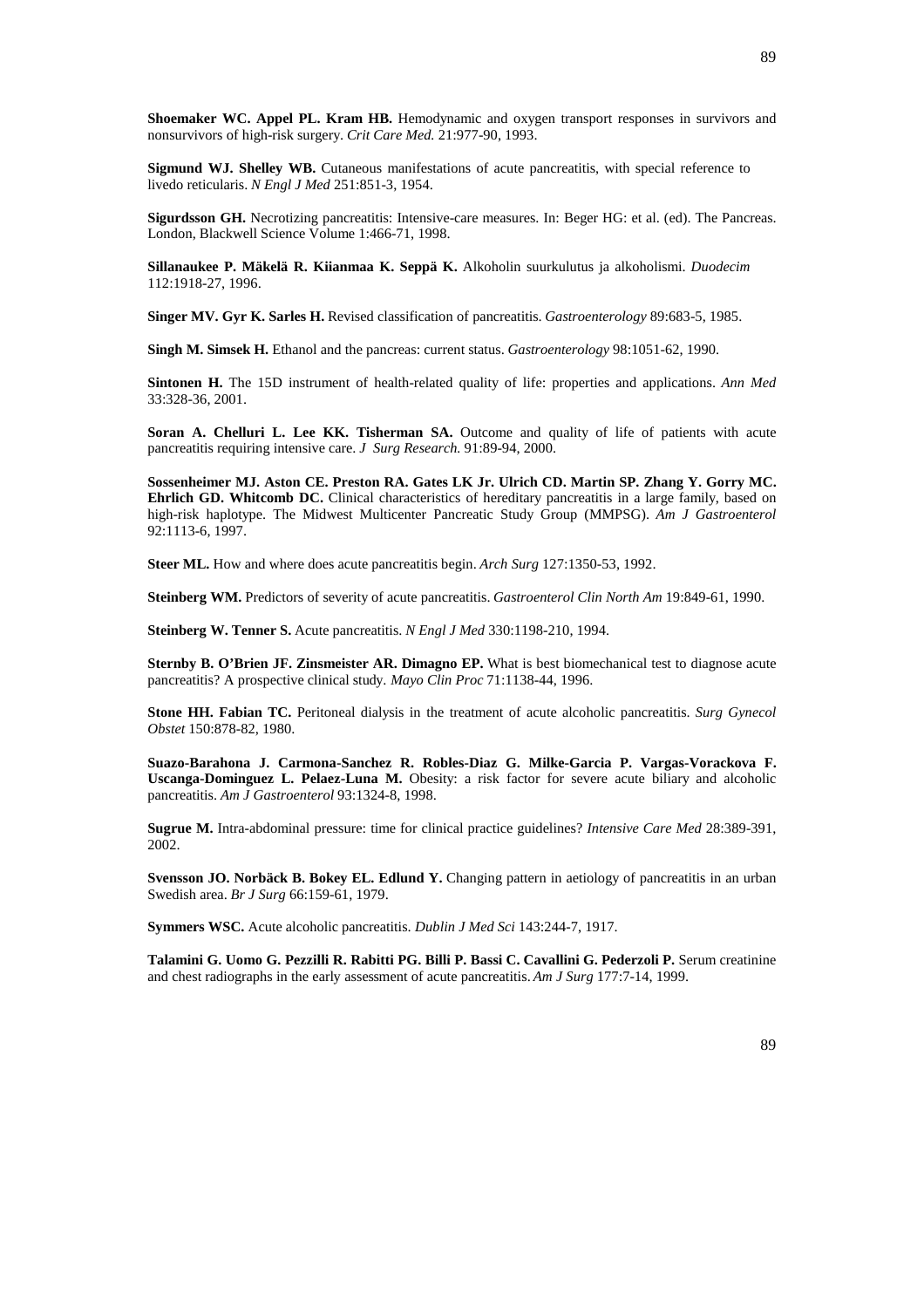**Teerenhovi O. Nordback I. Isolauri J.** Influence of pancreatic resection on systemic complications in acute necrotizing pancreatitis. *Br J Surg* 75:793-5, 1988.

**Tenner S. Sica G. Hughes M. Noordhoek E. Feng S. Zinner M. Banks PA.** Relationship of necrosis to organ failure in severe acute pancreatitis. *Gastroenterology*. 113:899-903, 1997.

**The Albumin Reviewers (Alderson P. Bunn F. Lefebvre C Li Wan Po A. Li L. Roberts I. Schierhout G.).** Human albumin solution for resuscitation and volume expansion in critically ill patients. *Cochrane Database of Systematic Reviews* 3, 2001.

**Thomson SR. Hendry WS. McFarlane GA. Davidson AI.** Epidemiology and outcome of acute pancreatitis. *Br J Surg* 74:398-401, 1987.

**Tilney NL. Bailey GL. Morgan AP.** Sequential system failure after rupture of abdominal aortic aneurysms: an unsolved problem in postoperative care. *Ann Sur.* 178:117-22, 1973.

**Toskes PP.** Hyperlipidemic pancreatitis. *Gastroenterol Clin North Am* 4:783-91, 1990.

**Tran DD. Cuesta MA. van Leeuwen PA. Nauta JJ. Wesdorp RI.** Risk factors for multiple organ system failure and death in critically injured patients. *Surgery.* 114:21-30, 1993a.

**Tran DD. Oe PL. de Fijter CW. van der Meulen J. Cuesta MA.** Acute renal failure in patients with acute pancreatitis: prevalence, risk factors, and outcome. *Nephrol Dial Transplant* 8:1079-84, 1993b.

**Trapnell JE.** The natural history and prognosis of acute pancreatitis. *Ann R Coll Surg Engl* 38:265-87, 1966.

**Tsai CJ.** Is obesity a significant prognostic factor in acute pancreatitis? *Dig Dis Sci* 43:2251-4, 1998.

**Tsiotos GG. Luque-de Leon E. Soreide JA. Bannon MP. Zietlow SP. Baerga-Varela Y. Sarr MG.**  Management of necrotizing pancreatitis by repeated operative necrosectomy using a zipper technique. *Am J Surg.* 175:91-8, 1998.

**Tsiotos GG. Luque-de Leon E. Sarr MG.** Long-term outcome of necrotizing pancreatitis treated by necrosectomy. *Br J Surg* 85:1650-3, 1998b.

**Ueda T. Takeyama Y. Hori Y. Nishikawa J. Yamamoto M. Saitoh Y.** Hepatocyte growth factor in assessment of acute pancreatitis: comparison with C-reactive protein and interleukin-6. *J Gastroenterol* 32:63-70, 1997.

**Uhl W. Isenmann R. Curti G. Vogel R. Beger HG. Buchler MW.** Influence of etiology on the course and outcome of acute pancreatitis. *Pancreas.* 13:335-43, 1996.

Uhl W. Büchler MW. Malfertheiner P. Beger HG. Adler G. Gaus W. A randomised, double blind, multicentre trial of octreotide in moderate to severe acute pancreatitis. *Gut* 45:97-104, 1999.

**Uhl W. Warshaw A. Imrie C. Bassi C. McKay CJ. Lankisch PG. Carter R. Di Magno E. Banks PA. Whitcomb DC. Dervenis C. Ulrich CD. Satake K. Ghaneh P. Hartwig W. Werner J. McEntee G. Neoptolemos JP. Buchler MW.** IAP Guidelines for the Surgical Management of Acute Pancreatitis. *Pancreatology* 2:565-73, 2003.

**Umeno Y. Otsuka J. Sasatomi E. Irie K.** Development of colonic necrosis following severe acute pancreatitis. *Int Med* 39:305-8, 2000.

**Uomo G. Visconti M. Manes G. Calise F. Laccetti M. Rabitti PG.** Nonsurgical treatment of acute necrotizing pancreatitis. *Pancreas.* 12:142-8, 1996a.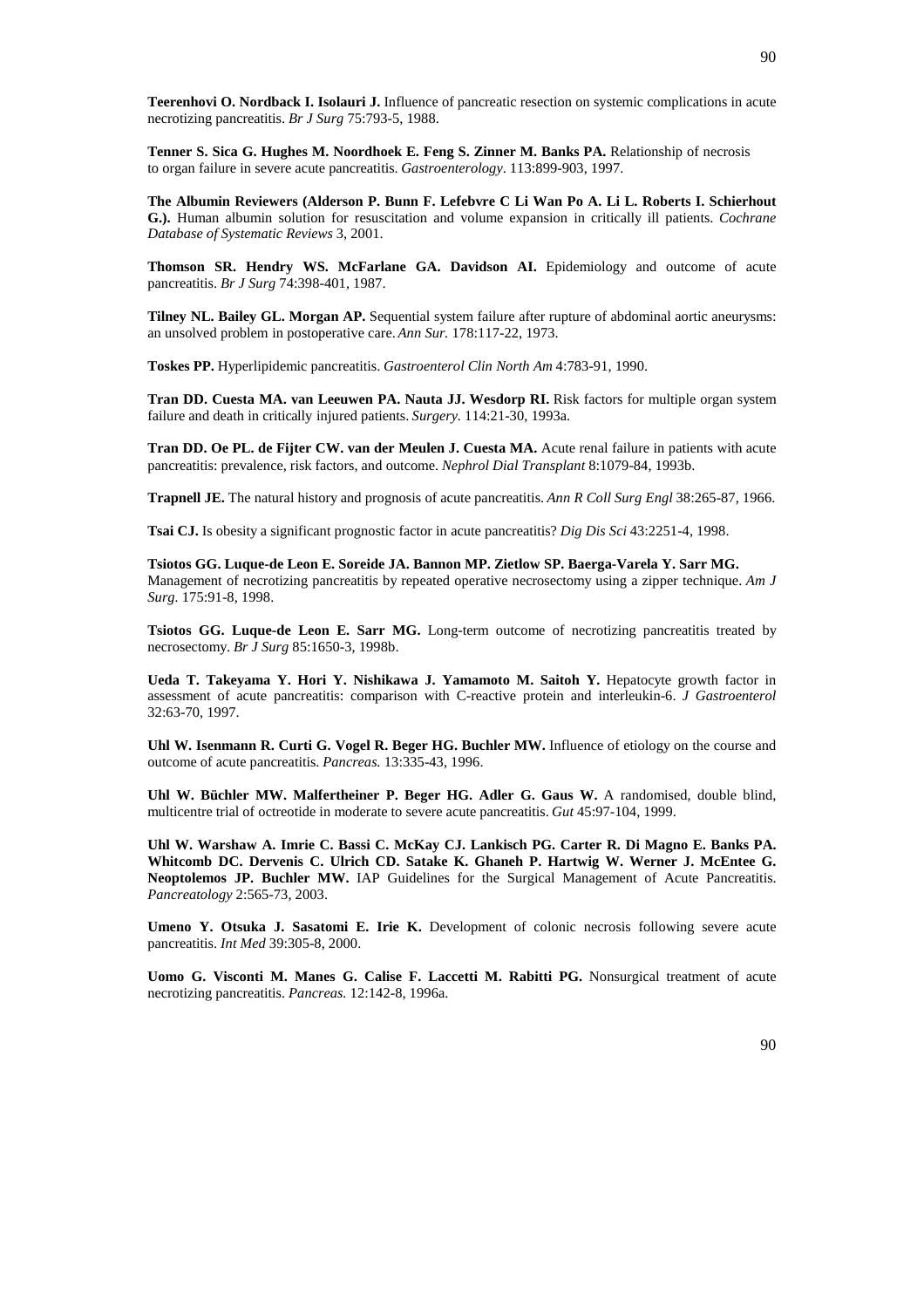**Uomo G. Spada OA. Manes G. Feola B. Misso S. Cavallera A. Rabitti PG.** Neopterin in acute pancreatitis. Scand J Gastroenterol 31:1032-6, 1996b.

**Uomo G. Molino D. Visconti M. Ragozzino A. Manes G. Rabitti PG.** The incidence of main pancreatic duct disruption in severe biliary pancreatitis. *Am J Surg* 176:49-52, 1998.

**Van den Berghe G. Wouters P. Weekers F. Verwaest C. Bruyninckx F. Schetz M. Vlasselaers D. Ferdinande P. Lauwers P. Bouillon R.** Intensive insulin therapy in critically ill patients. *N Engl J Med* 345:1359-67, 2001.

**VanderZee KI. Sanderman R. Heyink J.** A comparison of two multidimensional measures of health status: the Nottingham Health Profile and the RAND 36-Item Health Survey 1.0. *Quality of Life Research.* 5(1):165-74, 1996.

**Vesentini S. Bassi C. Talamini G. Cavallini G. Campedelli A. Pederzoli P.** Prospective comparison of Creactive protein level, Ranson score and contrast-enhanced computed tomography in the prediction of septic complications of acute pancreatitis. *Br J Surg.* 80:755-7, 1993.

**Vidyarthi G. Steinberg SE.** Endoscopic management of pancreatic pseudocysts. *Surg Clin North Am* 81:405-10, 2001.

**Viedma JA. Perez-Mateo M. Dominguez JE. Carballo F.** Role of interleukin-6 in acute pancreatitis. Comparison with C-reactive protein and phospholipase A. *Gut.* 33:1264-7, 1992.

**Viedma JA. Perez-Mateo M. Agullo J. Dominguez JE. Carballo F.** Inflammatory response in the early prediction of severity in human acute pancreatitis. *Gut* 35:822-7, 1994.

**Villazon A. Villazon O. Terrazas F. Rana R.** Retroperitoneal drainage in the management of the septic phase of severe acute pancreatitis. *World J Surg* 15:103-7, 1991.

**Vincent JL. Moreno R. Takala J. Willatts S. De Mendonca A. Bruining H. Reinhart CK. Suter PM. Thijs LG.** The SOFA (Sepsis-related Organ Failure Assessment) score to describe organ dysfunction/failure. *Intensive Care Med*. 22:707-10, 1996.

**Vincent JL. de Mendonca A. Cantraine F. Moreno R. Takala J. Suter PM. Sprung CL. Colardyn F. Blecher S.** Use of the SOFA score to assess the incidence of organ dysfunction/failure in intensive care units: results of a multicenter, prospective study. Working group on "sepsis-related problems" of the European Society of Intensive Care Medicine. *Crit Care Med.* 26:1793-800, 1998.

**Wall AJ.** Peritoneal dialysis in the treatment of severe acute pancreatitis. *Med J Aust* 2:281-3, 1965.

Ward J. Chalmers AG. Guthrie AJ. Larvin M. Robinson PJ. T2-weighted and dynamic enhanced MRI in acute pancreatitis: comparison with contrast enhanced CT. *Clinical Radiology* 52:109-14, 1997.

**Watts GT.** Total pancreatectomy for fulminant pancreatitis. *Lancet* ii:384, 1963.

**Weinert CR. Gross CR. Kangas JR. Bury CL. Marinelli WA.** Health-related quality of life after acute lung injury. *Am J Resp Crit Care Med.* 156:1120-8, 1997.

**Werner J. Dragotakes SC. Fernandez-del Castillo C. Rivera JA. Ou J. Rattner DW. Fischman AJ. Warshaw AL.** Technetium-99m-labeled white blood cells: a new method to define the local and systemic role of leukocytes in acute experimental pancreatitis. *Ann Surg* 227:86-94, 1998.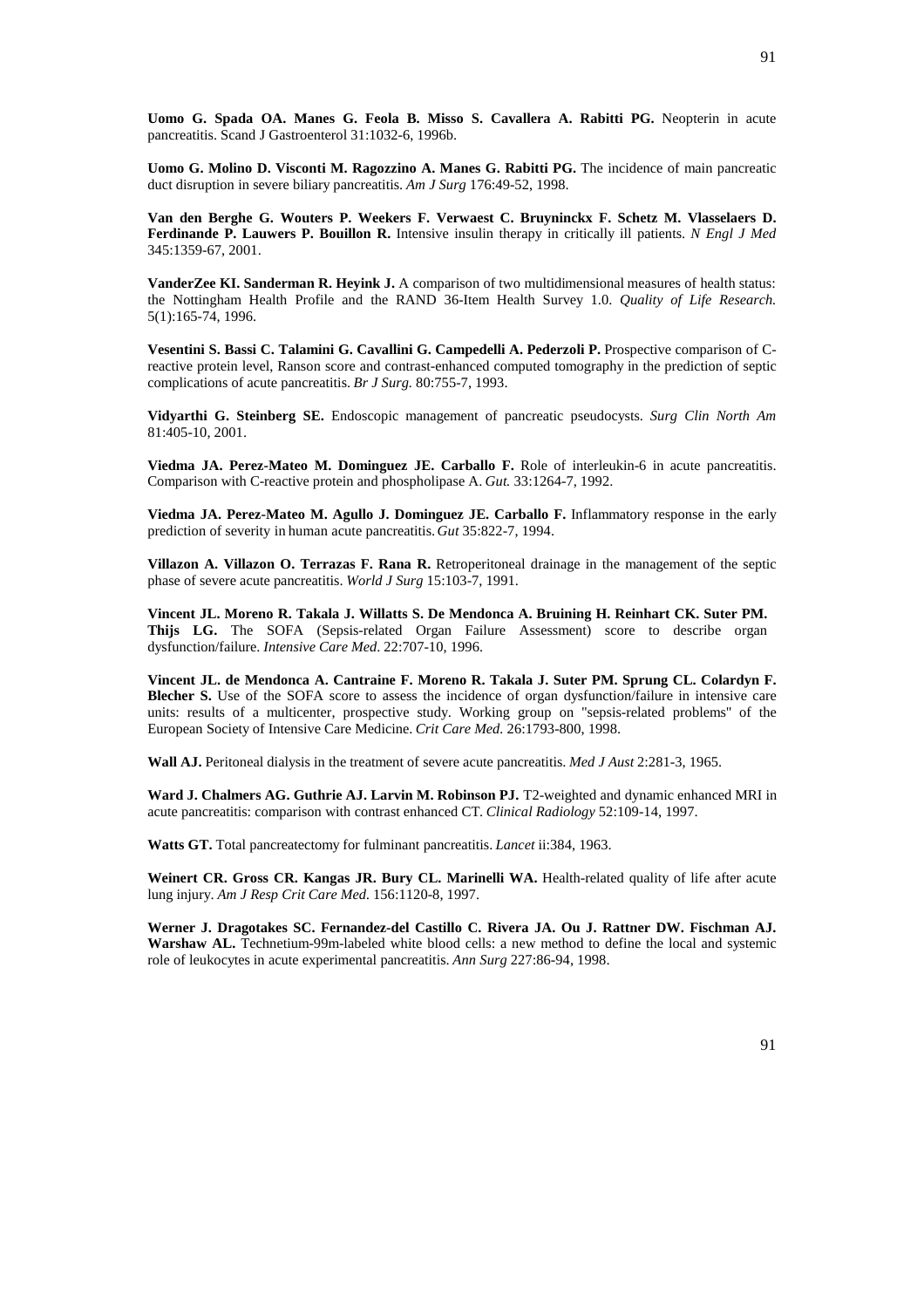**Whitcomb DC. Preston RA. Aston CE. Sossenheimer MJ. Barua PS. Zhang Y. Wong-Chong A. White GJ. Wood PG. Gates LK. Ulrich C. Martin SP. Post JC. Ehrlich GD.** A gene for hereditary pancreatitis maps to chromosome 7q35. *Gastroenterology* 110:1975-80, 1996a.

Whitcomb D. Gorry M. Preston R. Furey W. Sossenheimer M. Ulrich C. Hereditary pancreatitis is caused by mutation in cationic trypsinogen gene. *Nat Genet* 14:141-5, 1996b.

**White MT. Morgan A. Hopton D.** Postoperative pancreatitis: a study of seventy cases. *Am J Surg* 120: 132-7, 1970.

**Widdison AL. Karanjia ND. Reber HA.** Routes of spread of pathogens into the pancreas in a feline model of acute pancreatitis. *Gut* 35:1306-10, 1994.

**Widdison AL. Cunningham S.** Immune function early in acute pancreatitis. *Br J Surg* 83:633-6, 1996.

**Williamson RC.** Early assessment of severity in acute pancreatitis. *Gut.* 25:1331-9, 1984.

**Wilson HA. Askari AD. Neiderhiser DH. Johnson AM. Andrews BS. Hoskins LC.** Pancreatitis with arthropathy and subcutaneous fat necrosis. Evidence for pathogenicity of lipolytic enzymes. *Arthritis and rheumatism* 26:121-6, 1983.

**Wilson C. Imrie CW. Carter DC.** Fatal acute pancreatitis. *Gut* 29:782-8, 1988a.

**Wilson C. McArdle CS. Carter DC. Imrie CW.** Surgical treatment of acute necrotizing pancreatitis. *Br J Surg* 75:1119-23, 1988b.

**Wilson C. Heads A. Shenkin A. Imrie CW.** C-reactive protein, antiproteases and complement factors as objective markers of severity in acute pancreatitis. *Br J Surg* 76:177-81, 1989.

**Wilson C. Heath DI. Imrie CW.** Prediction of outcome in acute pancreatitis: a comparative study of APACHE II, clinical assessment and multiple factor scoring systems. *Br J Surg* 77:1260-4, 1990.

Wilson C. Imrie CW. Changing patterns of incidence and mortality from acute pancreatitis in Scotland, 1961-1985. *Br J Surg* 77:731-4, 1990.

**Wilson PG. Manji M. Neoptolemos JP.** Acute pancreatitis as a model of sepsis. *J Antimicrob Chemother* 41 Suppl A:51-63, 1998.

**Windsor JA. Fearon KC. Ross JA. Barclay GR. Smyth E. Poxton I. Garden OJ. Carter DC.** Role of serum endotoxin and antiendotoxin core antibody levels in predicting the development of multiple organ failure in acute pancreatitis. *Br J Surg* 80:1042-6, 1993.

**Windsor AC. Kanwar S. Li AG. Barnes E. Guthrie JA. Spark JI. Welsh F. Guillou PJ. Reynolds JV.**  Compared with parenteral nutrition, enteral feeding attenuates the acute phase response and improves disease severity in acute pancreatitis. *Gut* 42:431-5, 1998.

**Windsor JA.** Search for prognostic markers for acute pancreatitis. *Lancet* 355:1924-5, 2000.

**Wong ECC. Butch AW. Rosenblum JL. Ladensson JH. Scott MG.** The clinical chemistry laboratory and acute pancreatitis. *Clin Chem* 39:234-43, 1993.

**Yeung CY. Lee HC. Huang FY. Ho MY. Kao HA. Liang DC. Hsu CH. Hung HY. Chang PY. Sheu JC.**  Pancreatitis in children--experience with 43 cases. *Eur J Pediat.* 155:458-63, 1996.